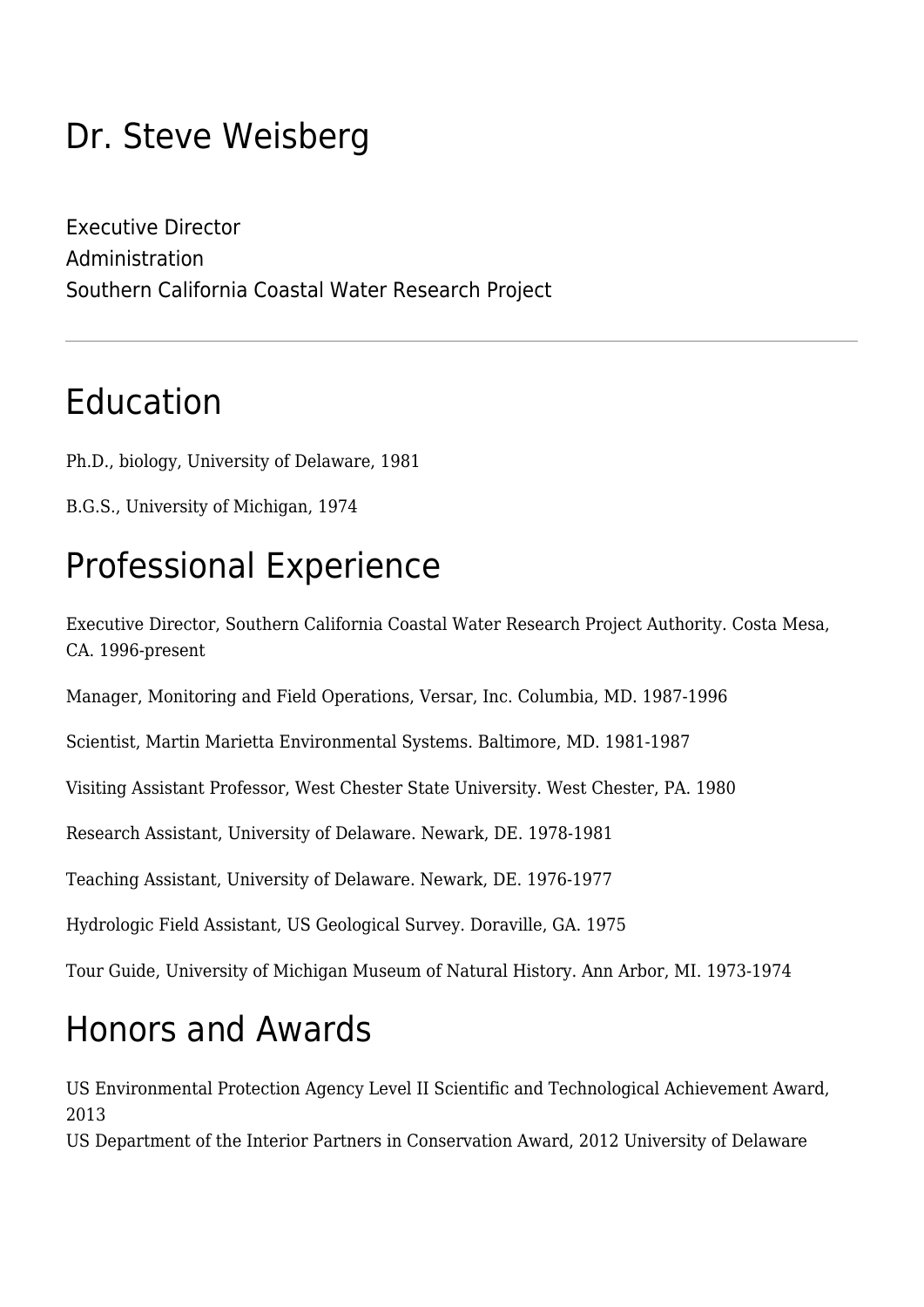Distinguished Alumnus Award 2006 Tibor T. Polgar Award for Research Excellence 1990 Delaware Sea Grant Award for Outstanding Doctoral Research 1981 Best Student Paper Award - Atlantic Estuarine Research Society 1981 Dean's List, University of Michigan 1972, 1973 Sigma Xi Who's Who Among High School Students

## Professional Appointments

NOAA Science Advisory Board (2021-Present)

US EPA Board of Scientific Counselors Safe and Sustainable Water Resources Committee (2018- Present)

Water Research Foundation's Microplastics in Water Advisory Committee (2020-Present) University of Delaware College of Earth, Ocean and Environment Dean's Advisory Council (2020- Present)

NOAA Pacific Marine Environmental Laboratory Scientific Review Panel (2020)

California Ocean Acidification Task Force (Chair 2018-Present)

California Ocean Protection Council Scientific Advisory Team (2008-Present; Co-Chair 2009)

California Ocean Protection Council's Acidification and Hypoxia Science Panel (2013-Present)

California Current Acidification Network Steering Committee (Chair, 2013-Present)

California Water Quality Monitoring Council (2008-Present)

California Sea Grant Advisory Board (2011-Present)

University of Southern California Sea Grant Advisory Board (1998-Present)

California Clean Beach Task Force (2001-Present)

Standard Methods Committee - Biological Examination, American Water Works Association (2012- Present)

Ocean Acidification International Reference User Group, Ocean Acidification International Coordination Centre (2013-Present)

National Association of Marine Laboratories Board of Directors (2014- Present)

Western Association of Marine Laboratories Board of Directors (2013-Present, President 2015- Present

Chapman University School of Earth and Environmental Science Advisory Council (2013-2015) California Ocean Science Trust Governing Board (2007-2014; Chair 2009-2011)

NOAA Science Advisory Board Ocean and Human Health Workgroup (Chair, 2009-2010)

US EPA Board of Scientific Counselors Water Quality Committee (2006-2009)

US EPA Science Advisory Board Report on the Environment Committee (2010)

Hollings Marine Laboratory Scientific Advisory Committee (Chair, 2011-2012)

California South Coast Marine Life Protection Act Science Advisory Team (2008-2009)

Alliance for Coastal Technologies Governing Board (Chair, 2010-2012)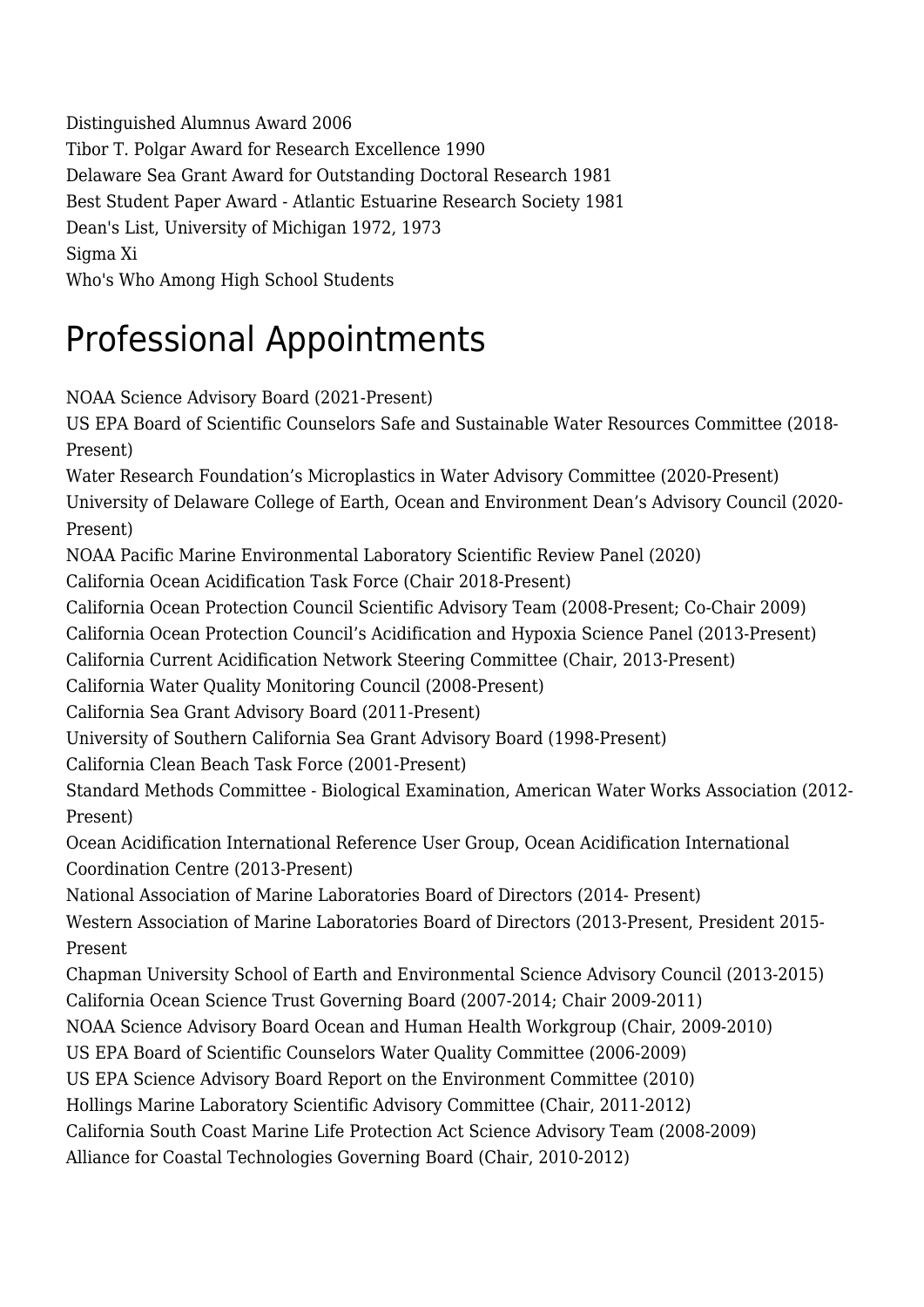Alliance for Coastal Technologies Stakeholders Council (2001-2009)

Ocean Research and Resources Advisory Panel (2003-2007; Vice-chair 2005-2007) Ocean Research and Resources Advisory Panel – Ocean Observations Committee (2008-2010) National Science and Technology Council Joint Subcommittee on Ocean Science and Technology (Ex-officio 2005-2007)

US Global Ocean Observing System Steering Committee (1998-2006;Vice-Chair 2003-2006) Hollings Marine Laboratory Oceans and Human Health Scientific Advisory Committee (2004) Center for Integrated Coastal Observation, Research and Education Advisory Council (2003-2006) Southern California Wetlands Recovery Program Science Advisory Panel (1999-2005; Chair 1999-2003)

Southern California Coastal Ocean Observing System Governing Board (2005-Present) Southern California Regional Monitoring Steering Committee (Co-chair 1993-1997; Chair 1997- Present)

Carolinas Coastal Ocean Observing and Predicting System Scientific Advisory Committee (Chair 2003-2005)

San Francisco Estuary Institute Ecological Effects Review Panel (2007-Present)

San Francisco Estuary Institute Regional Monitoring Program Review Panel (2003)

National Academy of Sciences Indicators of Waterborne Pathogens Panel (2002-2004)

Heinz Center State of the Nation's Ecosystems Coasts and Oceans Workgroup (1999-2002)

Center for Environmental Analysis External Advisory Board (2003-2005)

Adjunct Professor, California State University, Long Beach (1997-2000)

Adjunct Associate Professor, University of Maryland (1986-1995)

Ohio River Basin Commission Committee on Hydroelectric Licensing and Legislation (1983) Interstate Commission for the Potomac River Basin Instream Flow Committee (1983-1986) National Estuary Program Technical Advisory Committees:

Delaware Estuary Program (1993-1996)

New York/New Jersey Harbor Estuary Program (1994-1996)

Santa Monica Bay Restoration Program (1996-2002)

# Journal Articles

[Mehinto, A.C.](http://www.sccwrp.org/about/staff/alvina-mehinto/), S. Coffin, A.A. Koelmans, S.M. Brander, M. Wagner, [L.M. Thornton Hampton,](http://www.sccwrp.org/about/staff/leah-thornton-hampton/) A.G. Burton, E. Miller, T. Gouin, [S.B. Weisberg](http://www.sccwrp.org/about/staff/steve-weisberg/), C.M. Rochman. 2022. [Risk-based management](https://ftp.sccwrp.org/pub/download/DOCUMENTS/JournalArticles/1271_MicroplasticsRiskManagementFramework.pdf) [framework for microplastics in aquatic ecosystems](https://ftp.sccwrp.org/pub/download/DOCUMENTS/JournalArticles/1271_MicroplasticsRiskManagementFramework.pdf). *Microplastics and Nanoplastics* 2:17.

Wade, T.J., B.F. Arnold, [K.C. Schiff](http://www.sccwrp.org/about/staff/ken-schiff/), J.M. Colford Jr, [S.B. Weisberg](http://www.sccwrp.org/about/staff/steve-weisberg/), [J.F. Griffith,](http://www.sccwrp.org/about/staff/john-griffith/) A.P. Dufour. 2022. [Health risks to children from exposure to fecally-contaminated recreational water](https://ftp.sccwrp.org/pub/download/DOCUMENTS/JournalArticles/1262_HealthRisksChildren.pdf). *PLOS One* DOI:10.1371/journal.pone.0266749.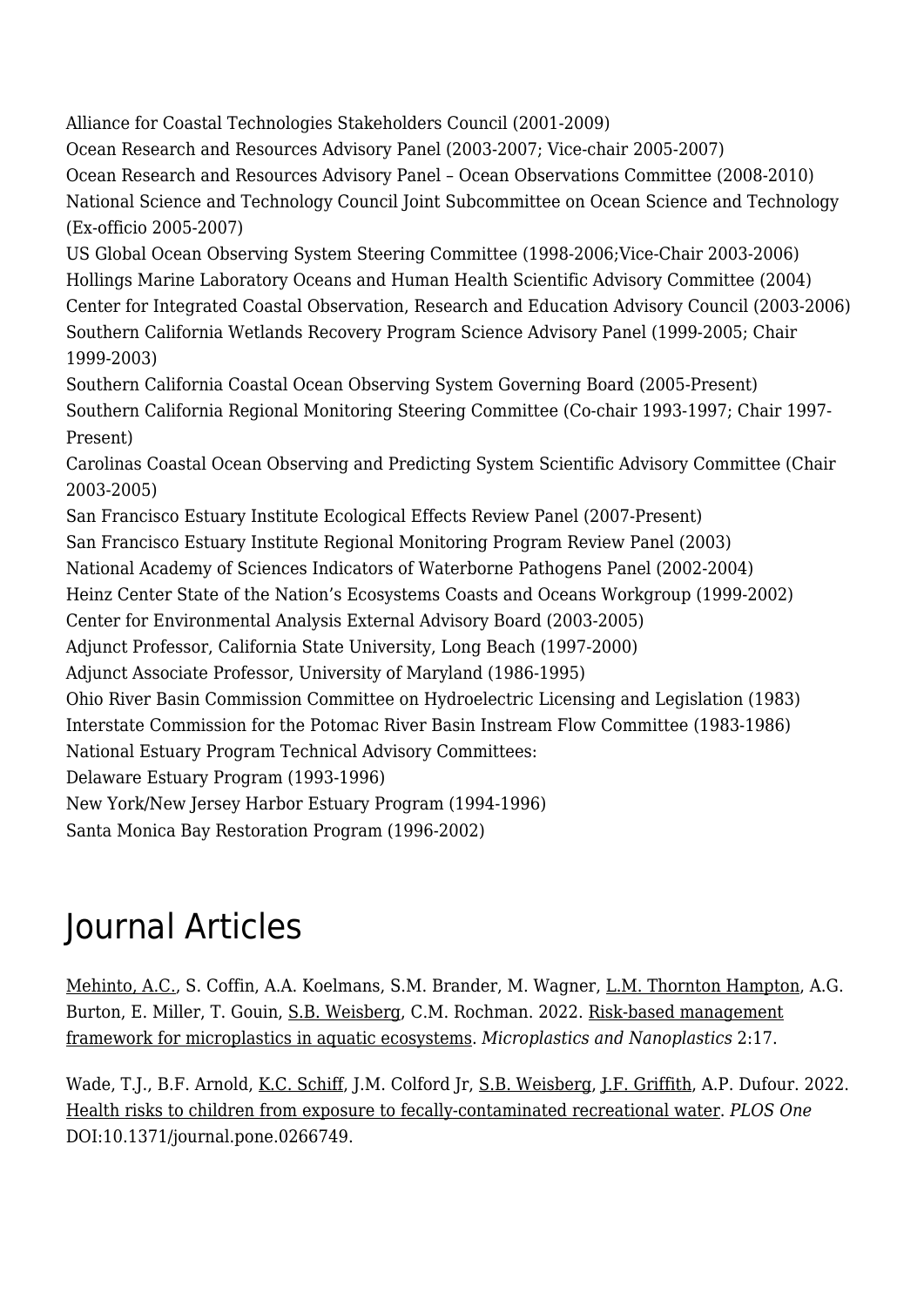Coffin, S., [S.B. Weisberg](http://www.sccwrp.org/about/staff/steve-weisberg/). 2022. [Understanding health efects pathways and thresholds: flling a](https://ftp.sccwrp.org/pub/download/DOCUMENTS/JournalArticles/1267_MicroplasticsEditorial.pdf) [critical need to support microplastics management.](https://ftp.sccwrp.org/pub/download/DOCUMENTS/JournalArticles/1267_MicroplasticsEditorial.pdf) *Microplastics and Nanoplastics* 2:11.

De Frond, H., <u>L.M. Thornton Hampton</u>, S. Kotar, <u>[K. Gesulga](http://www.sccwrp.org/about/staff/kristine-gesulga/)</u>, C. Matuch, [W. Lao,](http://www.sccwrp.org/about/staff/dr-wenjian-lao/) [S.B. Weisberg](http://www.sccwrp.org/about/staff/steve-weisberg/), [C.S. Wong](http://www.sccwrp.org/about/staff/charles-wong/), C.M. Rochman . 2022. [Monitoring microplastics in drinking water: An interlaboratory](https://ftp.sccwrp.org/pub/download/DOCUMENTS/JournalArticles/1256_Abstract.pdf) [study to inform effective methods for quantifying and characterizing microplastics.](https://ftp.sccwrp.org/pub/download/DOCUMENTS/JournalArticles/1256_Abstract.pdf) *Chemosphere* 298:134282.

[Zimmer-Faust, A.G.](http://www.sccwrp.org/about/staff/amy-zimmer-faust/), [J.F. Griffith,](http://www.sccwrp.org/about/staff/john-griffith/) [J.A. Steele,](http://www.sccwrp.org/about/staff/joshua-steele/) L. Asato, T. Chiem, S. Choi, A. Diaz, J. Guzman, M. Padilla, J. Quach-Cu, V. Ruiz, B. Santos, M. Woo, [S.B. Weisberg](http://www.sccwrp.org/about/staff/steve-weisberg/). 2022. [Assessing cross-laboratory](http://ftp.sccwrp.org/pub/download/DOCUMENTS/JournalArticles/1268_Abstract.pdf) [performance for quantifying coliphage using EPA Method 1642.](http://ftp.sccwrp.org/pub/download/DOCUMENTS/JournalArticles/1268_Abstract.pdf) *Journal of Applied Microbiology* 00:1-9.

Bednarsek, N., R. Ambrose, P. Calosi, R.K. Childers, R.A. Feely, S.Y. Litvin, W.C. Long, J.I. Spicer, J. Strus, J. Taylor, [F. Kessouri,](http://www.sccwrp.org/about/staff/faycal-kessouri/) M. Roethler, [M. Sutula,](http://www.sccwrp.org/about/staff/martha-sutula/) [S.B. Weisberg.](http://www.sccwrp.org/about/staff/steve-weisberg/) 2021. [Synthesis of](https://ftp.sccwrp.org/pub/download/DOCUMENTS/JournalArticles/1235_DecapodsThresholds.pdf) [Thresholds of Ocean Acidification Impacts on Decapods](https://ftp.sccwrp.org/pub/download/DOCUMENTS/JournalArticles/1235_DecapodsThresholds.pdf). *Frontiers in Marine Science* 8:651102.

[McLaughlin, K.](http://www.sccwrp.org/about/staff/karen-mclaughlin/), M.D.A. Howard, G. Robertson, C.D.A. Beck, [M. Ho,](http://www.sccwrp.org/about/staff/minna-ho/) [F. Kessouri](http://www.sccwrp.org/about/staff/faycal-kessouri/), N.P. Nezlin, [M.](http://www.sccwrp.org/about/staff/martha-sutula/) [Sutula,](http://www.sccwrp.org/about/staff/martha-sutula/) [S.B. Weisberg.](http://www.sccwrp.org/about/staff/steve-weisberg/) 2021. [Influence of anthropogenic nutrient inputs on rates of coastal ocean](https://ftp.sccwrp.org/pub/download/DOCUMENTS/JournalArticles/1233_AnthropogenicNutrientInputs.pdf) [nitrogen and carbon cycling in the Southern California Bight, United States](https://ftp.sccwrp.org/pub/download/DOCUMENTS/JournalArticles/1233_AnthropogenicNutrientInputs.pdf). *Elementa: Science of the Anthropocene* 9:00145.

[Kessouri, F.,](http://www.sccwrp.org/about/staff/faycal-kessouri/) J.C. McWilliams, D. Bianchi, [M. Sutula](http://www.sccwrp.org/about/staff/martha-sutula/), L. Renault, C. Deutsch, R.A. Feely, [K.](http://www.sccwrp.org/about/staff/karen-mclaughlin/) [McLaughlin,](http://www.sccwrp.org/about/staff/karen-mclaughlin/) [M. Ho](http://www.sccwrp.org/about/staff/minna-ho/), E.M. Howard, N. Bednarsek, P. Damien, J. Molemaker, [S.B. Weisberg.](http://www.sccwrp.org/about/staff/steve-weisberg/) 2021. [Coastal eutrophication drives acidification, oxygen loss, and ecosystem change in a major oceanic](http://ftp.sccwrp.org/pub/download/DOCUMENTS/JournalArticles/1204_Abstract.pdf) [upwelling system.](http://ftp.sccwrp.org/pub/download/DOCUMENTS/JournalArticles/1204_Abstract.pdf) *Proceedings of the National Academy of Sciences of the United States of America* DOI:10.1073/pnas.2018856118.

Bednarsek, N., P. Calosi, R.A. Feely, R.F. Ambrose, M. Byrne, K.Y. Chan, S. Dupont, J.L. Padilla-Gamino, J.I. Spicer, [F. Kessouri,](http://www.sccwrp.org/about/staff/faycal-kessouri/) M. Roethler, [M. Sutula](http://www.sccwrp.org/about/staff/martha-sutula/), [S.B. Weisberg](http://www.sccwrp.org/about/staff/steve-weisberg/). 2021. [Synthesis of](http://ftp.sccwrp.org/pub/download/DOCUMENTS/JournalArticles/1201_EchinodermsSynthesis.pdf) [Thresholds of Ocean Acidification Impacts on Echinoderms.](http://ftp.sccwrp.org/pub/download/DOCUMENTS/JournalArticles/1201_EchinodermsSynthesis.pdf) *Frontiers in Marine Science* DOI:10.3389/fmars.2021.602601.

Rochman, C.M., [S.B. Weisberg,](http://www.sccwrp.org/about/staff/steve-weisberg/) S.L. Moore, A. Whitley. 2020. [The Unknowns of Microplastics: We](https://ftp.sccwrp.org/pub/download/DOCUMENTS/JournalArticles/1166_Abstract.pdf) [cannot understand what we cannot measure](https://ftp.sccwrp.org/pub/download/DOCUMENTS/JournalArticles/1166_Abstract.pdf). *Applied Spectroscopy* 74:966-967.

Wyer, H., D. Polhemus, S.L. Moore, [S.B. Weisberg](http://www.sccwrp.org/about/staff/steve-weisberg/), S. Coffin, C.M. Rochman. 2020. [Steps](https://ftp.sccwrp.org/pub/download/DOCUMENTS/JournalArticles/1145_MicroplasticManagement.pdf) [Scientists Can Take to Inform Aquatic Microplastics Management: A Perspective Informed by the](https://ftp.sccwrp.org/pub/download/DOCUMENTS/JournalArticles/1145_MicroplasticManagement.pdf) [California Experience](https://ftp.sccwrp.org/pub/download/DOCUMENTS/JournalArticles/1145_MicroplasticManagement.pdf). *Applied Spectroscopy* 74:971-975.

DeFlorio-Barker, S., D. Holman, R. Landolfi, B.F. Arnold, J.M. Colford, [S.B. Weisberg](http://www.sccwrp.org/about/staff/steve-weisberg/), [K.C. Schiff](http://www.sccwrp.org/about/staff/ken-schiff/), E.A. Sams, T.J. Wade. 2020. [Incidence and public health burden of sunburn among beachgoers in](http://ftp.sccwrp.org/pub/download/DOCUMENTS/JournalArticles/1122_Abstract.pdf)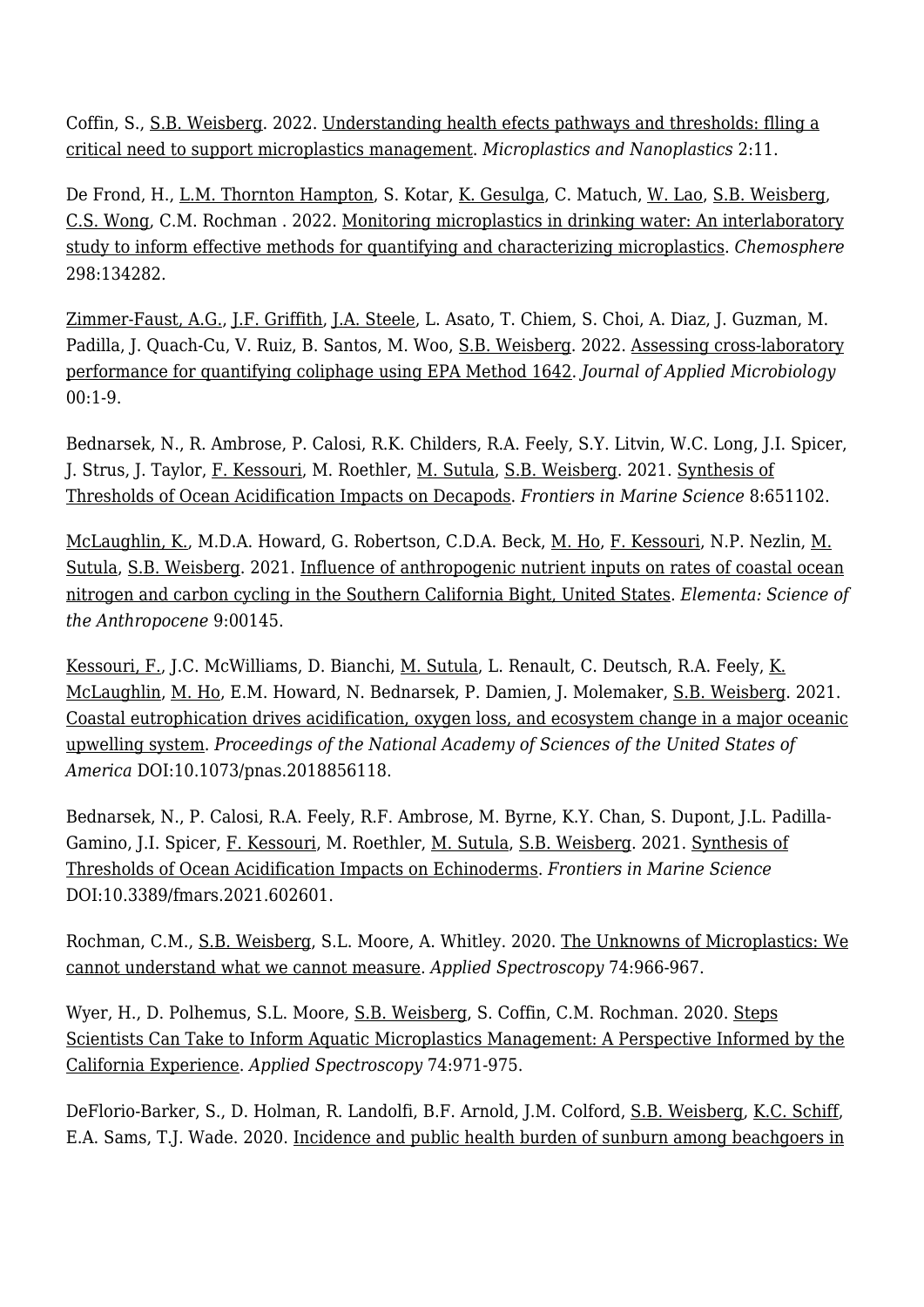[the United States.](http://ftp.sccwrp.org/pub/download/DOCUMENTS/JournalArticles/1122_Abstract.pdf) *Preventive Medicine* DOI:10.1016/j.ypmed.2020.106047.

Nezlin, N.P., C. Beegan, A. Feit, J.R. Gully, A. Latker, [K. McLaughlin](http://www.sccwrp.org/about/staff/karen-mclaughlin/), M.J. Mengel, G.L. Robertson, A. Steele, [S.B. Weisberg.](http://www.sccwrp.org/about/staff/steve-weisberg/) 2020. [Colored Dissolved Organic Matter \(CDOM\) as a tracer of effluent](http://ftp.sccwrp.org/pub/download/DOCUMENTS/JournalArticles/1111_Abstract.pdf) [plumes in the coastal ocean](http://ftp.sccwrp.org/pub/download/DOCUMENTS/JournalArticles/1111_Abstract.pdf). *Regional Studies in Marine Science* DOI:10.1016/j.rsma.2020.101163.

Bednarsek, N., R.A. Feely, E.L. Howes, B.P.V. Hunt, [F. Kessouri,](http://www.sccwrp.org/about/staff/faycal-kessouri/) P. Leon, R. Lischka, A.E. Maas, [K.](http://www.sccwrp.org/about/staff/karen-mclaughlin/) [McLaughlin,](http://www.sccwrp.org/about/staff/karen-mclaughlin/) N.P. Nezlin, [M. Sutula](http://www.sccwrp.org/about/staff/martha-sutula/), [S.B. Weisberg](http://www.sccwrp.org/about/staff/steve-weisberg/). 2019. [Systematic Review and Meta-Analysis](http://ftp.sccwrp.org/pub/download/DOCUMENTS/JournalArticles/1076_SynthesisThresholdsOA.pdf) [Toward Synthesis of Thresholds of Ocean Acidification Impacts on Calcifying Pteropods and](http://ftp.sccwrp.org/pub/download/DOCUMENTS/JournalArticles/1076_SynthesisThresholdsOA.pdf) [Interactions With Warming.](http://ftp.sccwrp.org/pub/download/DOCUMENTS/JournalArticles/1076_SynthesisThresholdsOA.pdf) *Frontiers in Marine Science* 6:227.

[McLaughlin, K.](http://www.sccwrp.org/about/staff/karen-mclaughlin/), N.P. Nezlin, [S.B. Weisberg](http://www.sccwrp.org/about/staff/steve-weisberg/), A.G. Dickson, J.A.T. Booth, C.L. Cash, A. Feit, J.R. Gully, M.D.A. Howard, S. Johnson, A. Latker, M.J. Mengel, G.L. Robertson, A. Steele, L. Terriquez. 2018. [Seasonal patterns in aragonite saturation state on the southern California continental shelf.](http://ftp.sccwrp.org/pub/download/DOCUMENTS/JournalArticles/1050_AragoniteSeasonalPatternsSouthernCalifornia_Abstract.pdf) *Continental Shelf Research* 167:77–86.

Pelletier, M.C., [D.J. Gillett](http://www.sccwrp.org/about/staff/david-gillett/), A. Hamilton, T. Grayson, V. Hansen, E.W. Leppo, [S.B. Weisberg,](http://www.sccwrp.org/about/staff/steve-weisberg/) A. Borja. 2018. [Adaptation and application of multivariate AMBI \(M-AMBI\) in US coastal waters.](http://ftp.sccwrp.org/pub/download/DOCUMENTS/JournalArticles/1028_Abstract.pdf) *Ecological Indicators* 89:818-827.

Saarman, E.T., B. Owens, S.N. Murray, [S.B. Weisberg,](http://www.sccwrp.org/about/staff/steve-weisberg/) R.F. Ambrose, J.C. Field, K.J. Nielsen, M.H. Carr. 2018. [An Ecological Framework for Informing Permitting Decisions on Scientific Activities in](http://ftp.sccwrp.org/pub/download/DOCUMENTS/JournalArticles/1042_EcologicalFrameworkInformingPermittingDecisionsProtectedAreas.pdf) [Protected Areas](http://ftp.sccwrp.org/pub/download/DOCUMENTS/JournalArticles/1042_EcologicalFrameworkInformingPermittingDecisionsProtectedAreas.pdf). *Ecological Applications* 13:e0199126.

Nezlin, N.P., [K. McLaughlin,](http://www.sccwrp.org/about/staff/karen-mclaughlin/) J.A.T. Booth, C.L. Cash, [D.W. Diehl](http://www.sccwrp.org/about/staff/dario-diehl/), K.A. Davis, A. Feit, R. Goericke, J.R. Gully, M.D.A. Howard, S Johnson, A. Latker, M.J. Mengel, G.L. Robertson, A. Steele, L. Terriquez, L. Washburn, [S.B. Weisberg.](http://www.sccwrp.org/about/staff/steve-weisberg/) 2018. [Spatial and Temporal Patterns of Chlorophyll](http://ftp.sccwrp.org/pub/download/DOCUMENTS/JournalArticles/1017_Abstract.pdf) [Concentration in the Southern California Bight](http://ftp.sccwrp.org/pub/download/DOCUMENTS/JournalArticles/1017_Abstract.pdf). *Journal of Geophysical Research: Oceans* 123:231-245.

Arnold, B.F., [K.C. Schiff,](http://www.sccwrp.org/about/staff/ken-schiff/) A. Ercumen, J. Benjamin-Chung, [J.A. Steele,](http://www.sccwrp.org/about/staff/joshua-steele/) [J.F. Griffith](http://www.sccwrp.org/about/staff/john-griffith/), S.J. Steinberg, [P.D. Smith](http://www.sccwrp.org/about/staff/paul-smith/), C.D. McGee, R. Wilson, C. Nelsen, [S.B. Weisberg](http://www.sccwrp.org/about/staff/steve-weisberg/), J.M. Colford Jr. 2017. [Acute Illness](http://ftp.sccwrp.org/pub/download/DOCUMENTS/JournalArticles/986_Acute_IllnessAmongSurfersSeawaterDry-Wet-Weather.pdf) [Among Surfers After Exposure to Seawater in Dry- and Wet-Weather Conditions](http://ftp.sccwrp.org/pub/download/DOCUMENTS/JournalArticles/986_Acute_IllnessAmongSurfersSeawaterDry-Wet-Weather.pdf). *American Journal of Epidemiology* 186:866-875.

Cao, Y., M.R. Raith, [P.D. Smith,](http://www.sccwrp.org/about/staff/paul-smith/) [J.F. Griffith](http://www.sccwrp.org/about/staff/john-griffith/), [S.B. Weisberg](http://www.sccwrp.org/about/staff/steve-weisberg/), A. Schriewer, A. Sheldon, C. Crompton, G.G. Amenu, J. Gregory, J. Guzman, K.D. Goodwin, L. Othman, M. Manasjan, S. Choi, S. Rapoport, S. Steele, T. Nguyen, X. Yu. 2017. [Regional Assessment of Human Fecal Contamination](http://ftp.sccwrp.org/pub/download/DOCUMENTS/JournalArticles/999_RegionalAssessmentOfFecalContamination.pdf) [in Southern California Coastal Drainages](http://ftp.sccwrp.org/pub/download/DOCUMENTS/JournalArticles/999_RegionalAssessmentOfFecalContamination.pdf). *International Journal of Environmental Research and Public Health* 14:874.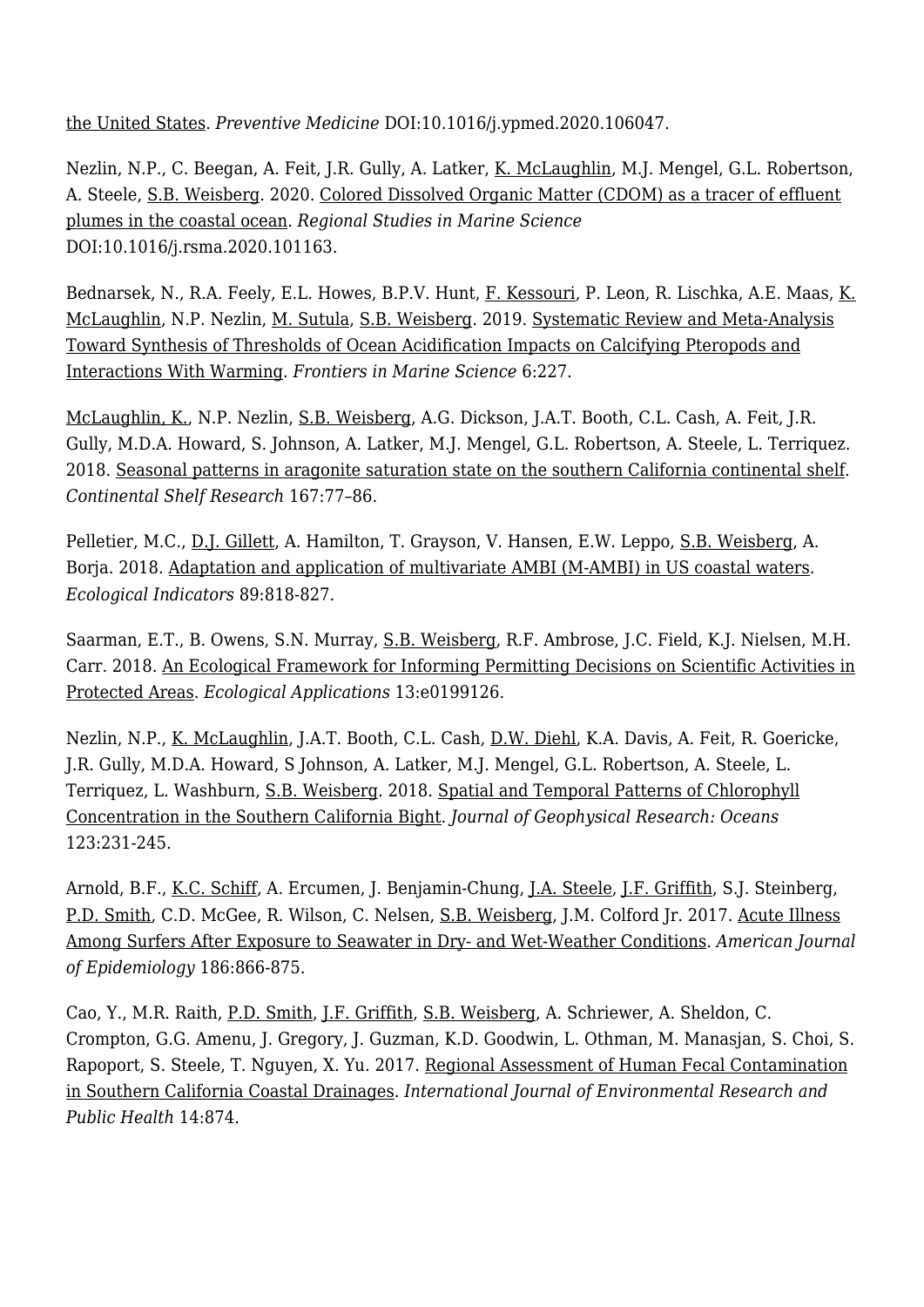Benjamin-Chung, J., B.F. Arnold, T.J. Wade, [K.C. Schiff,](http://www.sccwrp.org/about/staff/ken-schiff/) [J.F. Griffith,](http://www.sccwrp.org/about/staff/john-griffith/) A.P. Dufour, [S.B. Weisberg,](http://www.sccwrp.org/about/staff/steve-weisberg/) J.M. Colford Jr. 2017. [Coliphages and gastrointestinal illness in recreational waters: pooled](http://ftp.sccwrp.org/pub/download/DOCUMENTS/JournalArticles/987_ColiphagesAndGastroIntestinaIllnessInRecreationalWaters.pdf) [analysis of six coastal beach cohorts](http://ftp.sccwrp.org/pub/download/DOCUMENTS/JournalArticles/987_ColiphagesAndGastroIntestinaIllnessInRecreationalWaters.pdf). *Epidemiology* 28:644-652.

[McLaughlin, K.](http://www.sccwrp.org/about/staff/karen-mclaughlin/), N.P. Nezlin, [S.B. Weisberg](http://www.sccwrp.org/about/staff/steve-weisberg/), A.G. Dickson, J.A. Booth, C.L. Cash, A. Feit, J.R. Gully, S. Johnson, A. Latker, M.J. Mengel, G.L. Robertson, A. Steele, L. Terriquez. 2017. [An evaluation of](http://ftp.sccwrp.org/pub/download/DOCUMENTS/JournalArticles/1009_Abstract.pdf) [potentiometric pH sensors in coastal monitoring applications](http://ftp.sccwrp.org/pub/download/DOCUMENTS/JournalArticles/1009_Abstract.pdf). *Limnology and Oceanography: Methods* 15:679-689.

[McLaughlin, K.](http://www.sccwrp.org/about/staff/karen-mclaughlin/), A. Dickson, [S.B. Weisberg](http://www.sccwrp.org/about/staff/steve-weisberg/), K. Coale, V. Elrod, C. Hunter, K.S. Johnson, S. Kram, R. Kudela, T. Martz, K. Negrey, U. Passow, F. Shaughnessy, J.E. Smith, D. Tadesse, L. Washburn, K.R. Weis. 2017. [An evaluation of ISFET sensors for coastal pH monitoring applications](http://ftp.sccwrp.org/pub/download/DOCUMENTS/JournalArticles/975_EvaluationISFETSensorsCoastalpHApps_Abstract.pdf). *Regional Studies in Marine Science* 12:11-18.

Cao, Y., M. Sivaganesan, C.A. Kelty, D. Wang, A. Boehm, [J.F. Griffith](http://www.sccwrp.org/about/staff/john-griffith/), [S.B. Weisberg](http://www.sccwrp.org/about/staff/steve-weisberg/), O.C. Shanks. 2017. [A human fecal contamination score for ranking recreational sites using the HF183/BacR287](http://ftp.sccwrp.org/pub/download/DOCUMENTS/JournalArticles/1008_FecalContaminationScore.pdf) [quantitative real-time PCR method](http://ftp.sccwrp.org/pub/download/DOCUMENTS/JournalArticles/1008_FecalContaminationScore.pdf). *Water Research* 128:148-156.

Bednarsek, N., T. Klinger, C.J. Harvey, [S.B. Weisberg](http://www.sccwrp.org/about/staff/steve-weisberg/), R.M. McCabe, R.A. Feely, J. Newton, N. Tolimieri. 2017. [New ocean, new needs: Application of pteropod shell dissolution as a biological](http://ftp.sccwrp.org/pub/download/DOCUMENTS/JournalArticles/966_ApplicationPteropodShellDissolutionBioIndicator_Abstract.pdf) [indicator for marine resource management](http://ftp.sccwrp.org/pub/download/DOCUMENTS/JournalArticles/966_ApplicationPteropodShellDissolutionBioIndicator_Abstract.pdf). *Ecological Indicators* 76:240-244.

DeFlorio-Barker, S., B.F. Arnold, E.A. Sams, A.P. Dufour, J.M. Colford Jr, [S.B. Weisberg,](http://www.sccwrp.org/about/staff/steve-weisberg/) [K.C.](http://www.sccwrp.org/about/staff/ken-schiff/) [Schiff](http://www.sccwrp.org/about/staff/ken-schiff/), T.J. Wade. 2017. [Child environmental exposures to water and sand at the beach: Findings](http://ftp.sccwrp.org/pub/download/DOCUMENTS/JournalArticles/1007_Abstract.pdf) [from studies of over 68,000 subjects at 12 beaches](http://ftp.sccwrp.org/pub/download/DOCUMENTS/JournalArticles/1007_Abstract.pdf). *Journal of Exposure Science and Environmental Epidemiology* DOI:10.1038/jes.2017.23.

Haugland, R.A., S. Siefring, M. Varma, K.H. Oshima, M. Sivaganesan, Y. Cao, M.R. Raith, [J.F.](http://www.sccwrp.org/about/staff/john-griffith/) [Griffith](http://www.sccwrp.org/about/staff/john-griffith/), [S.B. Weisberg](http://www.sccwrp.org/about/staff/steve-weisberg/), R.T. Noble, A.D. Blackwood, J. Kinzelman, T. Anan'eva, R.N. Bushon, E.A. Stelzer, V.J. Harwood, K.V. Gordon, C. Sinigalliano. 2016. [Multi-laboratory survey of qPCR](http://ftp.sccwrp.org/pub/download/DOCUMENTS/JournalArticles/917_MultiLabSurveyqPCREnterococci_Abstract.pdf) [enterococci analysis method performance in U.S. coastal and inland surface waters](http://ftp.sccwrp.org/pub/download/DOCUMENTS/JournalArticles/917_MultiLabSurveyqPCREnterococci_Abstract.pdf). *Journal of Microbiological Methods* 123:114-125.

Ferguson, D.M., G.N. Talavera, L.A.R. Hernandez, [S.B. Weisberg,](http://www.sccwrp.org/about/staff/steve-weisberg/) R.F. Ambrose, J.A. Jay. 2016. [Virulence Genes among Enterococcus faecalis and Enterococcus faecium Isolated from Coastal](http://ftp.sccwrp.org/pub/download/DOCUMENTS/JournalArticles/919_EnterococcusVirulenceGenes.pdf) [Beaches and Human and Nonhuman Sources in Southern California and Puerto Rico](http://ftp.sccwrp.org/pub/download/DOCUMENTS/JournalArticles/919_EnterococcusVirulenceGenes.pdf). *Journal of Pathogens* 2016:1-7.

Ferguson, D.M., [S.B. Weisberg,](http://www.sccwrp.org/about/staff/steve-weisberg/) C. Hagedorn, K. De Leon, V. Mofidi, J. Wolfe, M. Zimmerman, J.A. Jay. 2016. [Enterococcus growth on eelgrass \(Zostera marina\); implications for water quality.](http://ftp.sccwrp.org/pub/download/DOCUMENTS/JournalArticles/929_EnterococcusGrowthEelgrass_Abstract.pdf) *FEMS Microbiology Ecology* 92:1-7.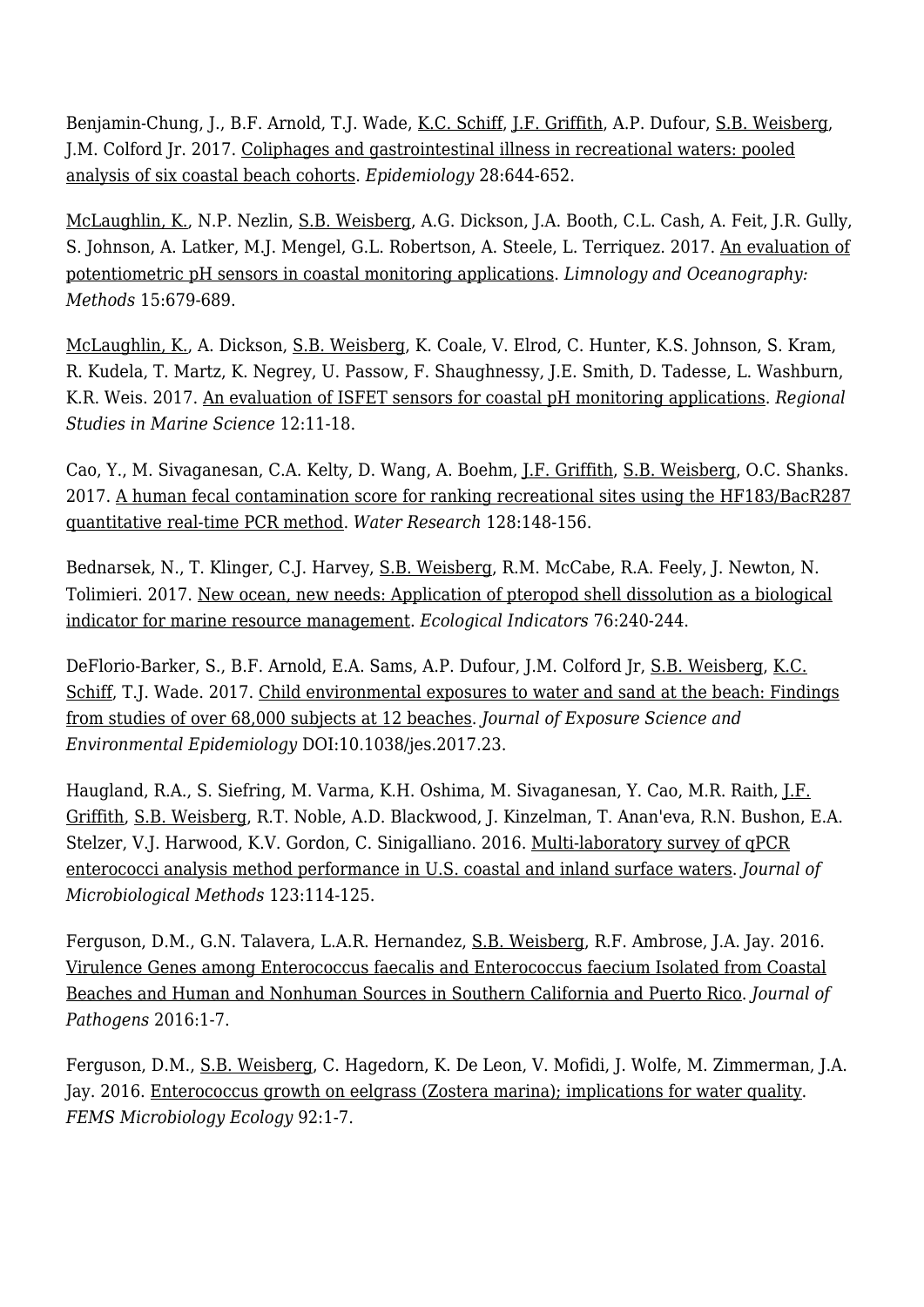Arnold, B.F., T.J. Wade, J. Benjamin-Chung, [K.C. Schiff,](http://www.sccwrp.org/about/staff/ken-schiff/) [J.F. Griffith,](http://www.sccwrp.org/about/staff/john-griffith/) A.P. Dufour, [S.B. Weisberg,](http://www.sccwrp.org/about/staff/steve-weisberg/) J.M. Colford Jr. 2016. [Acute Gastroenteritis and Recreational Water: Highest Burden Among](http://ftp.sccwrp.org/pub/download/DOCUMENTS/JournalArticles/937_AcuteGastroenteritisAmongYoungUSChildren.pdf) [Young US Children](http://ftp.sccwrp.org/pub/download/DOCUMENTS/JournalArticles/937_AcuteGastroenteritisAmongYoungUSChildren.pdf). *American Journal of Public Health* 9:1690-1697.

[Griffith, J.F.,](http://www.sccwrp.org/about/staff/john-griffith/) [S.B. Weisberg,](http://www.sccwrp.org/about/staff/steve-weisberg/) B.F. Arnold, Y. Cao, [K.C. Schiff,](http://www.sccwrp.org/about/staff/ken-schiff/) J.M. Colford Jr. 2016. [Epidemiologic](http://ftp.sccwrp.org/pub/download/DOCUMENTS/JournalArticles/918_EpidemiologicEvaluationMicrobialWaterQuality_Abstract.pdf) [evaluation of multiple alternate microbial water quality monitoring indicators at three California](http://ftp.sccwrp.org/pub/download/DOCUMENTS/JournalArticles/918_EpidemiologicEvaluationMicrobialWaterQuality_Abstract.pdf) [beaches](http://ftp.sccwrp.org/pub/download/DOCUMENTS/JournalArticles/918_EpidemiologicEvaluationMicrobialWaterQuality_Abstract.pdf). *Water Research* 94:371-381.

[Weisberg, S.B.](http://www.sccwrp.org/about/staff/steve-weisberg/), N. Bednarsek, R.A. Feely, F. Chan, A.B. Boehm, [M. Sutula](http://www.sccwrp.org/about/staff/martha-sutula/), J.L. Ruesink, B. Hales, J.L. Largier, J.A. Newton. 2016. [Water quality criteria for an acidifying ocean: Challenges and](http://ftp.sccwrp.org/pub/download/DOCUMENTS/JournalArticles/924_WaterQualityCriteriaForAcidifyingOcean_Abstract.pdf) [opportunities for improvement.](http://ftp.sccwrp.org/pub/download/DOCUMENTS/JournalArticles/924_WaterQualityCriteriaForAcidifyingOcean_Abstract.pdf) *Ocean and Coastal Management* 126:31-41.

Scott, G.I., D.E. Porter, R.S. Norman, C.H. Scott, M.I. Uyaguari-Diaz, K.A. Maruya, [S.B. Weisberg](http://www.sccwrp.org/about/staff/steve-weisberg/), M.H. Fulton, E.F. Wirth, J. Moore, P.L. Pennington, D. Schlenk, G.P. Cobb, N.D. Denslow. 2016. [Antibiotics as CECs: An Overview of the Hazards Posed by Antibiotics and Antibiotic Resistance.](http://ftp.sccwrp.org/pub/download/DOCUMENTS/JournalArticles/939_OverviewOfHazardsPosedByAntibiotics.pdf) *Frontiers in Marine Science* 3:1-15.

Nezlin, N.P., J.A.T. Booth, C. Beegan, C.L. Cash, J.R. Gully, A. Latker, M.J. Mengel, G.L. Robertson, A. Steele, [S.B. Weisberg.](http://www.sccwrp.org/about/staff/steve-weisberg/) 2016. [Assessment of wastewater impact on dissolved oxygen around](http://ftp.sccwrp.org/pub/download/DOCUMENTS/JournalArticles/945_AssessmentWastewaterImpactOnDissolvedOxygen_Abstract.pdf) [southern California's submerged ocean outfalls.](http://ftp.sccwrp.org/pub/download/DOCUMENTS/JournalArticles/945_AssessmentWastewaterImpactOnDissolvedOxygen_Abstract.pdf) *Regional Studies in Marine Science* 7:177-184.

[Gillett, D.J.](http://www.sccwrp.org/about/staff/david-gillett/), [S.B. Weisberg,](http://www.sccwrp.org/about/staff/steve-weisberg/) T. Grayson, A. Hamilton, V. Hansen, E.W. Leppo, M.C. Pelletier, A. Borja, D. Cadien, D. Dauer, R. Diaz, M. Dutch, J.L. Hyland, M. Kellogg, P.F. Larsen, J.S. Levinton, R. Llanso, L.L. Lovell, P.A. Montagna, D. Pasko, C.A. Phillips, C. Rakocinski, J.A. Ranasinghe, D.M. Sanger, H. Teixeira, R.F. Van Dolah, R.G. Velarde, K.I. Welch. 2015. [Effect of ecological group](http://ftp.sccwrp.org/pub/download/DOCUMENTS/JournalArticles/839_AMBI_EffectOnCoast_Abstract.pdf) [classification schemes on performance of the AMBI benthic index in US coastal waters](http://ftp.sccwrp.org/pub/download/DOCUMENTS/JournalArticles/839_AMBI_EffectOnCoast_Abstract.pdf). *Ecological Indicators* 50:99-107.

[McLaughlin, K.](http://www.sccwrp.org/about/staff/karen-mclaughlin/), [S.B. Weisberg](http://www.sccwrp.org/about/staff/steve-weisberg/), A.G. Dickson, G.E. Hofmann, J.A. Newton, D. Aseltine-Neilson, A. Barton, S. Cudd, R.A. Feely, I.W. Jefferds, E.B. Jewett, T. King, C.J. Langdon, S. McAfee, D. Pleschner-Steele, B. Steele. 2015. [Core principles of the California Current Acidification Network:](http://ftp.sccwrp.org/pub/download/DOCUMENTS/JournalArticles/866_CorePrinAcidNetwork_mclaughlin.pdf) [Linking chemistry, physics, and ecological effects.](http://ftp.sccwrp.org/pub/download/DOCUMENTS/JournalArticles/866_CorePrinAcidNetwork_mclaughlin.pdf) *Oceanography* 28:160-169.

Barton, A., G.G. Waldbusser, R.A. Feely, [S.B. Weisberg](http://www.sccwrp.org/about/staff/steve-weisberg/), J.A. Newton, B. Hales, S. Cudd, B. Eudeline, C.J. Langdon, I. Jefferds, T. King, A. Suhrbier, [K. McLaughlin](http://www.sccwrp.org/about/staff/karen-mclaughlin/). 2015. [Impacts of coastal](http://ftp.sccwrp.org/pub/download/DOCUMENTS/JournalArticles/865_CoastalAcidImpactsShellfish.pdf) [acidification on the Pacific Northwest shellfish industry and adaptation strategies implemented in](http://ftp.sccwrp.org/pub/download/DOCUMENTS/JournalArticles/865_CoastalAcidImpactsShellfish.pdf) [response.](http://ftp.sccwrp.org/pub/download/DOCUMENTS/JournalArticles/865_CoastalAcidImpactsShellfish.pdf) *Oceanography* 28:146-159.

Murray, S.N., [S.B. Weisberg,](http://www.sccwrp.org/about/staff/steve-weisberg/) P.T. Raimondi, R.F. Ambrose, C.A. Bell, C.A. Blanchette, J.L. Burnaford, M.N. Dethier, J.M. Engle, M.S. Foster, C.M. Miner, K.J. Nielsen, J.S. Pearse, D.V. Richards, J.R. Smith. 2015. [Evaluating ecological states of rocky intertidal communities: A Best](http://ftp.sccwrp.org/pub/download/DOCUMENTS/JournalArticles/881_RockyIntertidalBPJ_Abstract.pdf) [Professional Judgment exercise](http://ftp.sccwrp.org/pub/download/DOCUMENTS/JournalArticles/881_RockyIntertidalBPJ_Abstract.pdf). *Ecological Indicators* 60:802-814.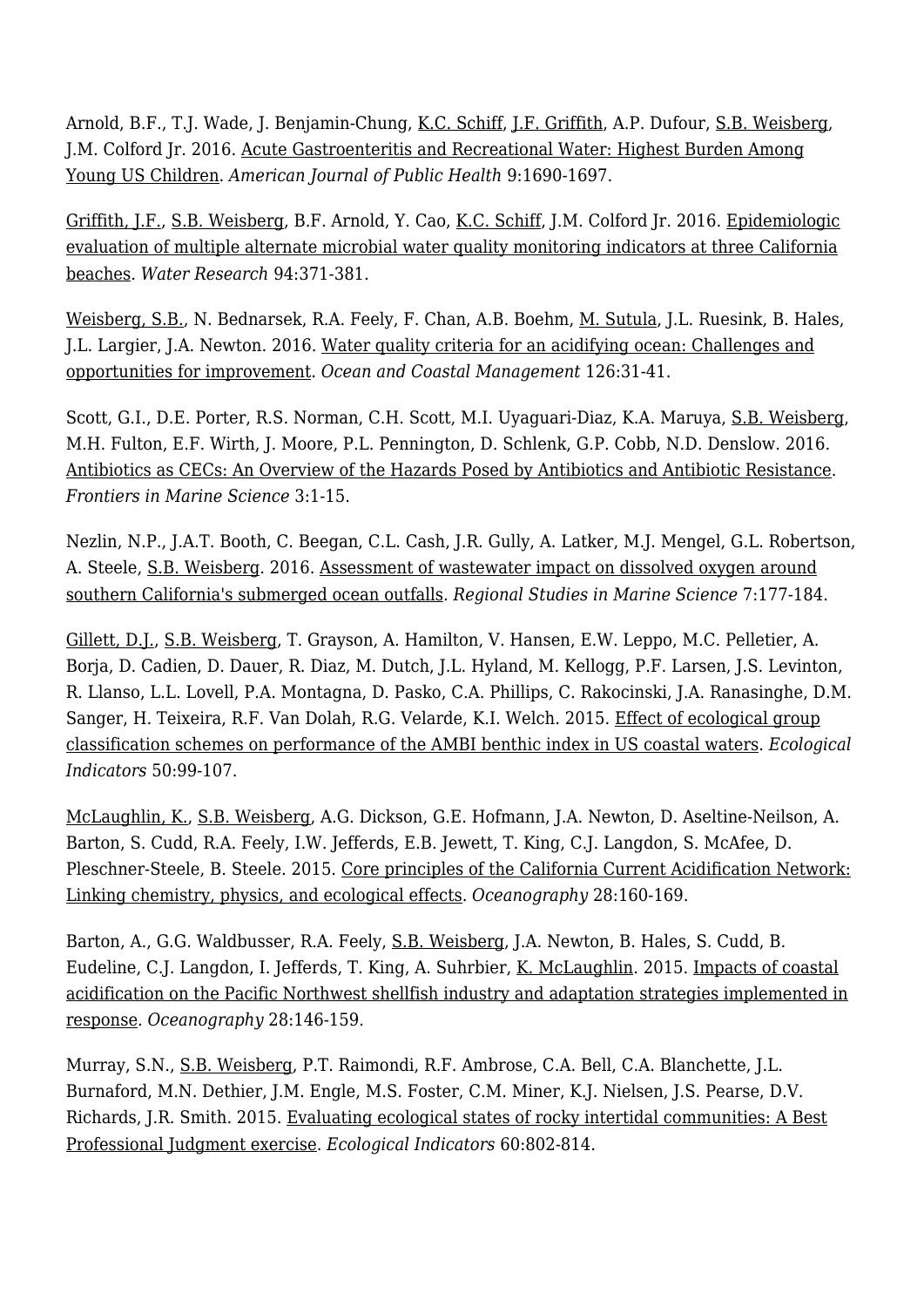Maruya, K.A., N.G. Dodder, [A.C. Mehinto,](http://www.sccwrp.org/about/staff/alvina-mehinto/) N.D. Denslow, D. Schlenk, S.A. Snyder, [S.B. Weisberg](http://www.sccwrp.org/about/staff/steve-weisberg/). 2015. [A Tiered, Integrated Biological and Chemical Monitoring Framework for Contaminants of](http://ftp.sccwrp.org/pub/download/DOCUMENTS/JournalArticles/896_IntegBioChemFrameworkForCECsInAquaticEcosystems_Abstract.pdf) [Emerging Concern in Aquatic Ecosystems](http://ftp.sccwrp.org/pub/download/DOCUMENTS/JournalArticles/896_IntegBioChemFrameworkForCECsInAquaticEcosystems_Abstract.pdf). *Integrated Environmental Assessment and Management* 12:540-547.

Cooley, S.R., E.B. Jewett, J. Reichert, L. Robbins, G. Shrestha, D. Wieczorek, [S.B. Weisberg](http://www.sccwrp.org/about/staff/steve-weisberg/). 2015. [Getting ocean acidification on decision makers' to-do lists: Dissecting the process through case](http://ftp.sccwrp.org/pub/download/DOCUMENTS/JournalArticles/868_GettingAcidfOnList.pdf) [studies](http://ftp.sccwrp.org/pub/download/DOCUMENTS/JournalArticles/868_GettingAcidfOnList.pdf). *Oceanography* 28:198-211.

Boehm, A.B., M.Z. Jacobson, M.J. O'Donnell, [M. Sutula](http://www.sccwrp.org/about/staff/martha-sutula/), W.W. Wakefield, [S.B. Weisberg](http://www.sccwrp.org/about/staff/steve-weisberg/), E. Whiteman. 2015. [Ocean acidification science needs for natural resource managers of the North](http://ftp.sccwrp.org/pub/download/DOCUMENTS/JournalArticles/867_OceanAcidifNeeds.pdf) [American west coast](http://ftp.sccwrp.org/pub/download/DOCUMENTS/JournalArticles/867_OceanAcidifNeeds.pdf). *Oceanography* 28:170-181.

Booth, J.A.T., C.B. Woodson, [M. Sutula,](http://www.sccwrp.org/about/staff/martha-sutula/) F. Micheli, [S.B. Weisberg,](http://www.sccwrp.org/about/staff/steve-weisberg/) S.J. Bograd, A. Steele, J. Schoen, L.B. Crowder. 2014. [Patterns and potential drivers of declining oxygen content along the](http://ftp.sccwrp.org/pub/download/DOCUMENTS/JournalArticles/827_SoCalDissolvedOxygen_Abstract.pdf) [Southern California coast](http://ftp.sccwrp.org/pub/download/DOCUMENTS/JournalArticles/827_SoCalDissolvedOxygen_Abstract.pdf). *Limnology and Oceanography* 59:1127-1138.

Yau, V.M., [K.C. Schiff,](http://www.sccwrp.org/about/staff/ken-schiff/) B.F. Arnold, [J.F. Griffith](http://www.sccwrp.org/about/staff/john-griffith/), J.S. Gruber, C.C. Wright, T.J. Wade, S. Burns, J.M. Hayes, C. McGee, M. Gold, Y. Cao, A.B. Boehm, [S.B. Weisberg](http://www.sccwrp.org/about/staff/steve-weisberg/), J.M. Colford Jr. 2014. [Effect of](http://ftp.sccwrp.org/pub/download/DOCUMENTS/JournalArticles/825_GroundwaterAvalon_Abstract.pdf) [submarine groundwater discharge on bacterial indicators and swimmer health at Avalon Beach,](http://ftp.sccwrp.org/pub/download/DOCUMENTS/JournalArticles/825_GroundwaterAvalon_Abstract.pdf) [CA, USA.](http://ftp.sccwrp.org/pub/download/DOCUMENTS/JournalArticles/825_GroundwaterAvalon_Abstract.pdf) *Water Research* 59:23-36.

Riedel, T.E., [A.G. Zimmer-Faust](http://www.sccwrp.org/about/staff/amy-zimmer-faust/), V. Thulsiraj, T. Madi, K.T. Hanley, D.L. Ebentier, M. Byappanahalli, B. Layton, M.R. Raith, A.B. Boehm, [J.F. Griffith,](http://www.sccwrp.org/about/staff/john-griffith/) P.A. Holden, O.C. Shanks, [S.B.](http://www.sccwrp.org/about/staff/steve-weisberg/) [Weisberg](http://www.sccwrp.org/about/staff/steve-weisberg/), J.A. Jay. 2014. [Detection limits and cost comparisons of human-and gull-associated](http://ftp.sccwrp.org/pub/download/DOCUMENTS/JournalArticles/814DetectionLimitsAndCostComparisonsOfHumanAndGull_Abstract.pdf) [conventional and quantitative PCR assays in artificial and environmental waters.](http://ftp.sccwrp.org/pub/download/DOCUMENTS/JournalArticles/814DetectionLimitsAndCostComparisonsOfHumanAndGull_Abstract.pdf) *Journal of Environmental Management* 136:112-120.

Maruya, K.A., N.G. Dodder, [S.B. Weisberg,](http://www.sccwrp.org/about/staff/steve-weisberg/) D. Gregorio, J.S. Bishop, S. Klosterhaus, D.A. Alvarez, E.T. Furlong, S. Bricker, K.L. Kimbrough, G.G. Lauenstein. 2014. [The mussel watch California](http://ftp.sccwrp.org:8060/pub/download/DOCUMENTS/JournalArticles/769_MusselWatchSynthesis_Abstract.pdf) [pilot study on contaminants of emerging concern \(CECs\): Synthesis and next steps](http://ftp.sccwrp.org:8060/pub/download/DOCUMENTS/JournalArticles/769_MusselWatchSynthesis_Abstract.pdf). *Marine Pollution Bulletin* 81:355-363.

Maruya, K.A., N.G. Dodder, R.A. Schaffner, [S.B. Weisberg,](http://www.sccwrp.org/about/staff/steve-weisberg/) D. Gregorio, S. Klosterhaus, D.A. Alvarez, E.T. Furlong, K.L. Kimbrough, G.G. Lauenstein, J.D. Christensen. 2014. [Refocusing](http://ftp.sccwrp.org/pub/download/DOCUMENTS/JournalArticles/767_MusselWatchDesign_Abstract.pdf) [mussel watch on contaminants of emerging concern \(CECs\): The California pilot study \(2009-10\).](http://ftp.sccwrp.org/pub/download/DOCUMENTS/JournalArticles/767_MusselWatchDesign_Abstract.pdf) *Marine Pollution Bulletin* 81:334-339.

Bourlat, S.J., A. Borja, J. Gilbert, M.I. Taylor, N. Davies, [S.B. Weisberg](http://www.sccwrp.org/about/staff/steve-weisberg/), [J.F. Griffith,](http://www.sccwrp.org/about/staff/john-griffith/) T. Lettieri, D. Field, J. Benzie, F.O. Glockner, N. Rodriguez-Ezpeleta, D.P. Faith, T.P. Bean, M. Obst. 2013. [Genomics in marine monitoring: New opportunities for assessing marine health status.](http://ftp.sccwrp.org:8060/pub/download/DOCUMENTS/JournalArticles/762_GenomicsMarineMonitoring_Abstract.pdf) *Marine Pollution Bulletin* 74:19-31.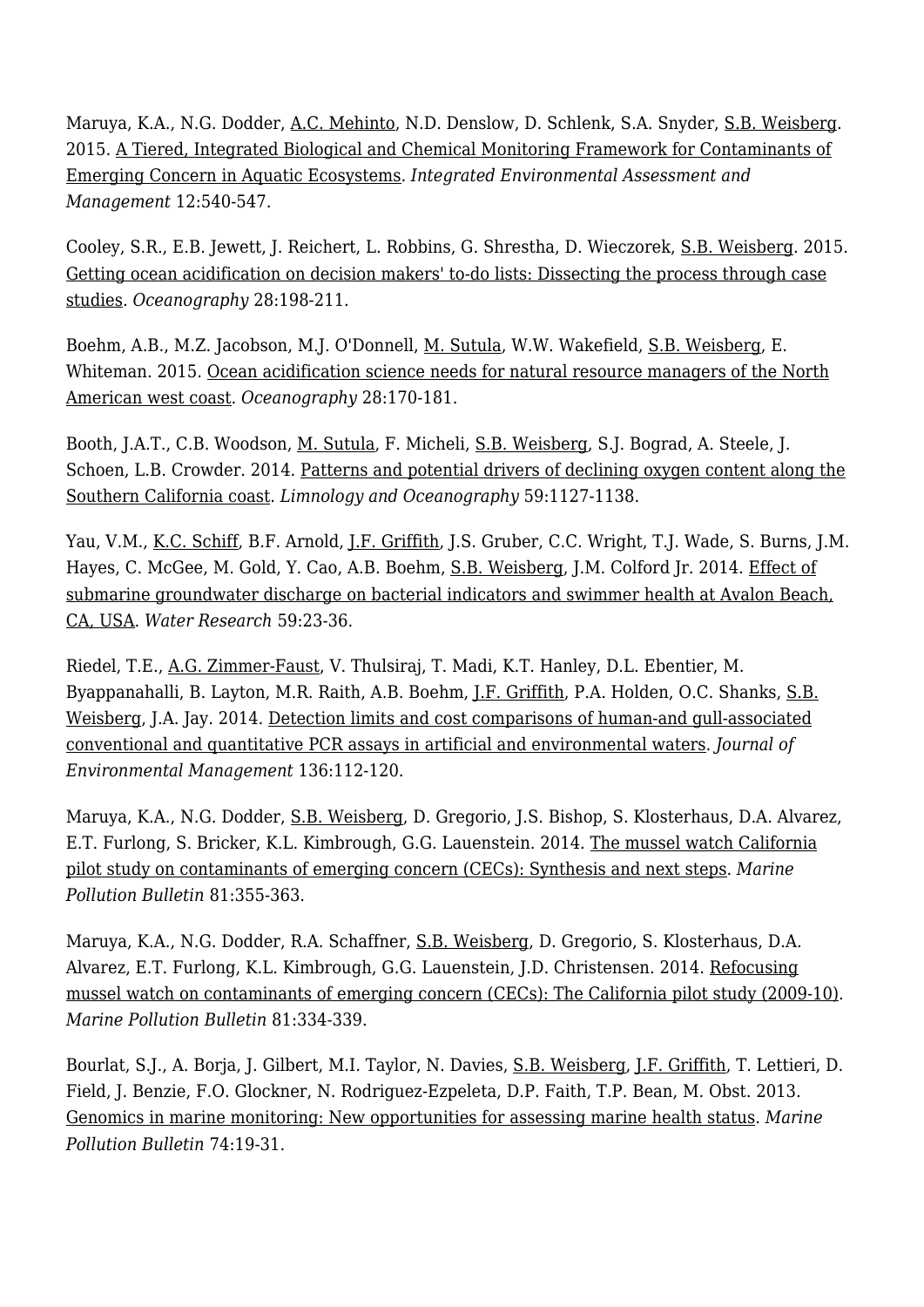Ferguson, D.M., [J.F. Griffith](http://www.sccwrp.org/about/staff/john-griffith/), C.D. McGee, [S.B. Weisberg](http://www.sccwrp.org/about/staff/steve-weisberg/), C. Hagedorn. 2013. [Comparison of](http://ftp.sccwrp.org/pub/download/DOCUMENTS/JournalArticles/761_CompEnteroSpDivMar.pdf) [Enterococcus species diversity in marine water and wastewater using enterolert and EPA method](http://ftp.sccwrp.org/pub/download/DOCUMENTS/JournalArticles/761_CompEnteroSpDivMar.pdf) [1600](http://ftp.sccwrp.org/pub/download/DOCUMENTS/JournalArticles/761_CompEnteroSpDivMar.pdf). *Journal of Environmental and Public Health* 2013:11-16.

Ervin, J.S., T.L. Russell, B.A. Layton, K.M. Yamahara, D. Wang, L.M. Sassoubre, Y. Cao, C.A. Kelty, M. Sivaganesan, A.B. Boehm, P.A. Holden, [S.B. Weisberg,](http://www.sccwrp.org/about/staff/steve-weisberg/) O.C. Shanks. 2013. [Characterization of](http://ftp.sccwrp.org/pub/download/DOCUMENTS/JournalArticles/793_CharacterizationOfFecal_Abstract.pdf) [fecal concentrations in human and other animal sources by physical, culture-based, and](http://ftp.sccwrp.org/pub/download/DOCUMENTS/JournalArticles/793_CharacterizationOfFecal_Abstract.pdf) [quantitative real-time PCR methods.](http://ftp.sccwrp.org/pub/download/DOCUMENTS/JournalArticles/793_CharacterizationOfFecal_Abstract.pdf) *Water Research* 47:6873-6882.

Boehm, A.B., L.C. Van De Werfhorst, [J.F. Griffith](http://www.sccwrp.org/about/staff/john-griffith/), P.A. Holden, J.A. Jay, O.C. Shanks, D. Wanga, [S.B. Weisberg](http://www.sccwrp.org/about/staff/steve-weisberg/). 2013. [Performance of forty-one microbial source tracking methods: A twenty-seven](http://ftp.sccwrp.org/pub/download/DOCUMENTS/JournalArticles/775_Performance Forty-one Microbial_Abstract.pdf) [lab evaluation study](http://ftp.sccwrp.org/pub/download/DOCUMENTS/JournalArticles/775_Performance Forty-one Microbial_Abstract.pdf). *Water Research* 47:6812-6828.

Thompson, B., J.A. Ranasinghe, S. Lowe, A. Melwani, [S.B. Weisberg](http://www.sccwrp.org/about/staff/steve-weisberg/). 2013. [Benthic macrofaunal](http://ftp.sccwrp.org/pub/download/DOCUMENTS/JournalArticles/751_BenthicMacrofaunalSFEDelta_Abstract.pdf) [assemblages of the San Francisco Estuary and Delta, USA](http://ftp.sccwrp.org/pub/download/DOCUMENTS/JournalArticles/751_BenthicMacrofaunalSFEDelta_Abstract.pdf). *Environmental Monitoring and Assessment* 185:2281-2295.

Stewart, J.R., A.B. Boehm, E.A. Dubinsky, T.-T. Fong, K.D. Goodwin, [J.F. Griffith,](http://www.sccwrp.org/about/staff/john-griffith/) R.T. Noble, O.C. Shanks, K. Vijayavel, [S.B. Weisberg.](http://www.sccwrp.org/about/staff/steve-weisberg/) 2013. [Recommendations following a multi-laboratory](http://ftp.sccwrp.org/pub/download/DOCUMENTS/JournalArticles/774_Recommendation Multi-Laboratory_Abstract.pdf) [comparison of microbial source tracking methods.](http://ftp.sccwrp.org/pub/download/DOCUMENTS/JournalArticles/774_Recommendation Multi-Laboratory_Abstract.pdf) *Water Research* 47:6829-6838.

Raith, M.R., D.L. Ebentier, Y. Cao, [J.F. Griffith](http://www.sccwrp.org/about/staff/john-griffith/), [S.B. Weisberg](http://www.sccwrp.org/about/staff/steve-weisberg/). 2013. [Factors affecting the](http://ftp.sccwrp.org/pub/download/DOCUMENTS/JournalArticles/801_FactorsAffectingTheRelationship_Abstract.pdf) [relationship between quantitative polymerase chain reaction \(qPCR\) and culture-based](http://ftp.sccwrp.org/pub/download/DOCUMENTS/JournalArticles/801_FactorsAffectingTheRelationship_Abstract.pdf) [enumeration of Enterococcus in environmental waters](http://ftp.sccwrp.org/pub/download/DOCUMENTS/JournalArticles/801_FactorsAffectingTheRelationship_Abstract.pdf). *Journal of Applied Microbiology* 116:737-746.

Cao, Y., C. Hagedorn, O.C. Shanks, D. Wang, J. Ervin, [J.F. Griffith,](http://www.sccwrp.org/about/staff/john-griffith/) B.A. Layton, C.D. McGee, T.E. Riedel, [S.B. Weisberg](http://www.sccwrp.org/about/staff/steve-weisberg/). 2013. [Towards establishing a human fecal contamination index in microbial](http://ftp.sccwrp.org/pub/download/DOCUMENTS/JournalArticles/812_HumanFecalContIndex_Abstract.pdf) [source tracking](http://ftp.sccwrp.org/pub/download/DOCUMENTS/JournalArticles/812_HumanFecalContIndex_Abstract.pdf). *International Journal of Chemical and Environmental Engineering Systems* 4:46-58.

Cao, Y., M. Sivaganesan, J. Kinzelman, A.D. Blackwood, R.T. Noble, R.A. Haugland, [J.F. Griffith,](http://www.sccwrp.org/about/staff/john-griffith/) [S.B. Weisberg](http://www.sccwrp.org/about/staff/steve-weisberg/). 2013. [Effect of platform, reference material, and quantification model on](http://ftp.sccwrp.org/pub/download/DOCUMENTS/JournalArticles/742_EffectOfPlatformENT_qPCR_Abstract.pdf) [enumeration of Enterococcus by quantitative PCR methods](http://ftp.sccwrp.org/pub/download/DOCUMENTS/JournalArticles/742_EffectOfPlatformENT_qPCR_Abstract.pdf). *Water Research* 47:233-241.

Arnold, B.F., [K.C. Schiff,](http://www.sccwrp.org/about/staff/ken-schiff/) [J.F. Griffith](http://www.sccwrp.org/about/staff/john-griffith/), J.S. Gruber, V. Yau, C.C. Wright, T.J. Wade, S. Burns, J.M. Hayes, C. McGee, M. Gold, Y. Cao, [S.B. Weisberg,](http://www.sccwrp.org/about/staff/steve-weisberg/) J.M. Colford Jr. 2013. [Swimmer illness](http://ftp.sccwrp.org/pub/download/DOCUMENTS/JournalArticles/780_MalibuBeachStudy_Abstract.pdf) [associated with marine water exposure and water quality indicators: Impact of widely used](http://ftp.sccwrp.org/pub/download/DOCUMENTS/JournalArticles/780_MalibuBeachStudy_Abstract.pdf) [assumptions.](http://ftp.sccwrp.org/pub/download/DOCUMENTS/JournalArticles/780_MalibuBeachStudy_Abstract.pdf) *Epidemiology* 24:845-853.

Shanks, O.C., M. Sivaganesan, L. Peed, C.A. Kelty, A.D. Blackwood, M.R. Greene, R.T. Noble, R.N. Bushon, E.A. Stelzer, J. Kinzelman, T. Anan'eva, C. Sinigalliano, D. Wanless, <u>[J.F. Griffith](http://www.sccwrp.org/about/staff/john-griffith/)</u>, Y. Cao,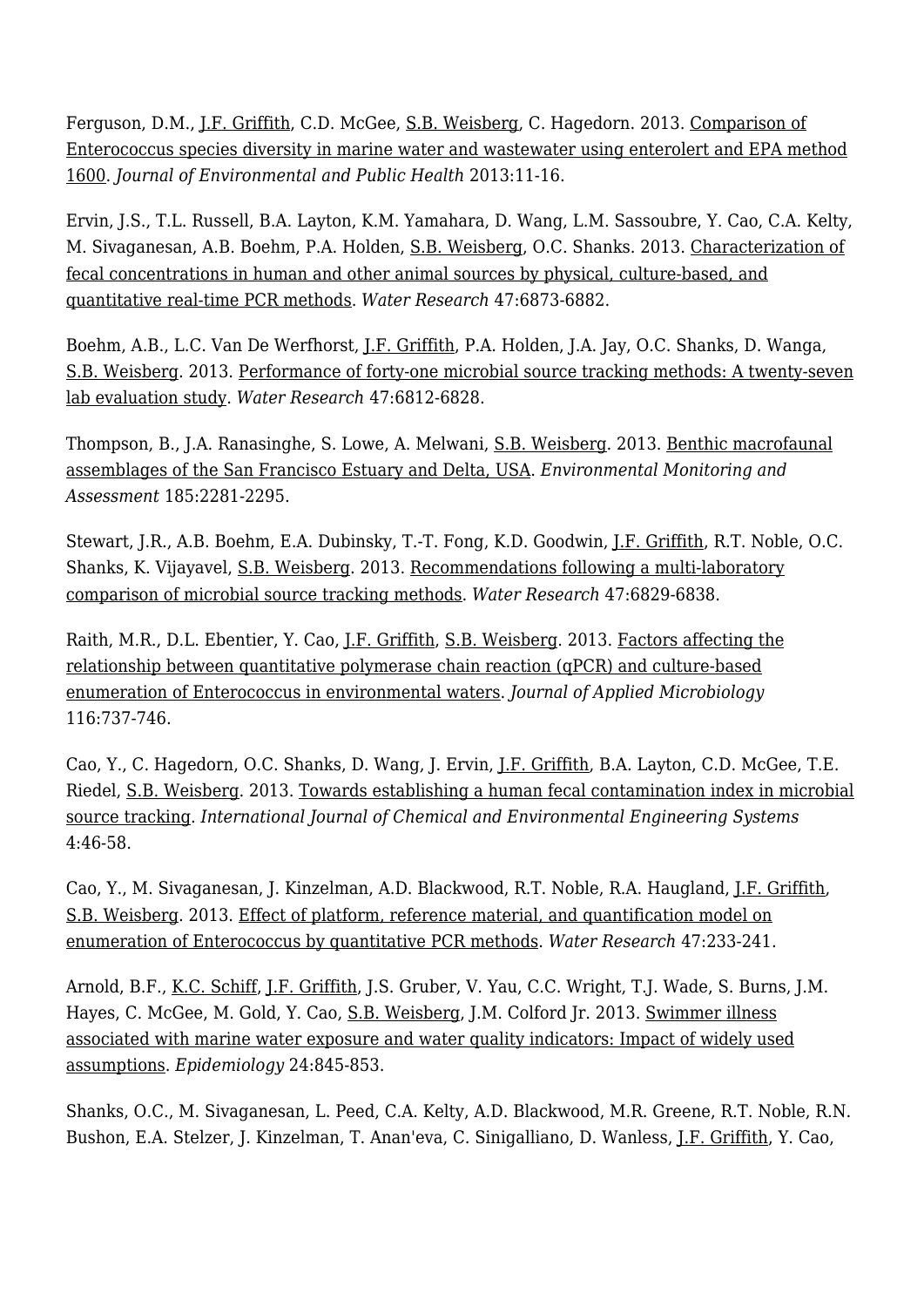[S.B. Weisberg](http://www.sccwrp.org/about/staff/steve-weisberg/), V.J. Harwood, C. Staley, K.H. Oshima, M. Varma, R.A. Haugland. 2012. [Interlaboratory comparison of real-time PCR protocols for quantification of general fecal indicator](http://ftp.sccwrp.org/pub/download/DOCUMENTS/JournalArticles/689_RealTimeQPCR_Protocol_FIB_Abstract.pdf) [bacteria.](http://ftp.sccwrp.org/pub/download/DOCUMENTS/JournalArticles/689_RealTimeQPCR_Protocol_FIB_Abstract.pdf) *Environmental Science and Technology* 46:945-953.

Colford Jr, J.M., [K.C. Schiff](http://www.sccwrp.org/about/staff/ken-schiff/), [J.F. Griffith](http://www.sccwrp.org/about/staff/john-griffith/), V. Yau, B.F. Arnold, C.C. Wright, J.S. Gruber, T.J. Wade, S. Burns, J. Hayes, C. McGee, M. Gold, Y. Cao, R.T. Noble, R. Haugland, [S.B. Weisberg](http://www.sccwrp.org/about/staff/steve-weisberg/). 2012. [Using rapid indicators for Enterococcus to assess the risk of illness after exposure to urban runoff](http://ftp.sccwrp.org/pub/download/DOCUMENTS/JournalArticles/699_RapidIndicatorsENT_UrbanRunoffMarine_Abstract.pdf) [contaminated marine water](http://ftp.sccwrp.org/pub/download/DOCUMENTS/JournalArticles/699_RapidIndicatorsENT_UrbanRunoffMarine_Abstract.pdf). *Water Research* 46:2176-2186.

Ranasinghe, J.A., K.I. Welch, P.N. Slattery, D.E. Montagne, D.D. Huff, H. Lee II, J.L. Hyland, B. Thompson, [S.B. Weisberg,](http://www.sccwrp.org/about/staff/steve-weisberg/) J.M. Oakden, D.B. Cadien, R.G. Velarde. 2012. [Habitat-related benthic](http://ftp.sccwrp.org/pub/download/DOCUMENTS/JournalArticles/724_BenthicHabitatAssemblagesWesternUS_Abstract.pdf) [macrofaunal assemblages of bays and estuaries of the western United States](http://ftp.sccwrp.org/pub/download/DOCUMENTS/JournalArticles/724_BenthicHabitatAssemblagesWesternUS_Abstract.pdf). *Integrated Environmental Assessment and Management* 8:638-648.

Thompson, B., [S.B. Weisberg,](http://www.sccwrp.org/about/staff/steve-weisberg/) A. Melwani, S. Lowe, J.A. Ranasinghe, D.B. Cadien, D.M. Dauer, R.J. Diaz, W. Fields, M. Kellogg, D.E. Montagne, P.R. Ode, D.J. Reish, P.N. Slattery. 2012. [Low levels of](http://ftp.sccwrp.org/pub/download/DOCUMENTS/JournalArticles/663_BPJ_SF_BenthicEstuaryDelta_Abstract.pdf) [agreement among experts using best professional judgment to assess benthic condition in the San](http://ftp.sccwrp.org/pub/download/DOCUMENTS/JournalArticles/663_BPJ_SF_BenthicEstuaryDelta_Abstract.pdf) [Francisco Estuary and Delta.](http://ftp.sccwrp.org/pub/download/DOCUMENTS/JournalArticles/663_BPJ_SF_BenthicEstuaryDelta_Abstract.pdf) *Ecological Indicators* 12:167-173.

Hammerstrom, K.K., J.A. Ranasinghe, [S.B. Weisberg,](http://www.sccwrp.org/about/staff/steve-weisberg/) J.S. Oliver, W.R. Fairey, P.N. Slattery, J.M. Oakden. 2012. [Effect of sample area and sieve size on benthic macrofaunal community condition](http://ftp.sccwrp.org/pub/download/DOCUMENTS/JournalArticles/725_SampleAreaSieveSizeBenthicConditionAssess_Abstract.pdf) [assessments in California enclosed bays and estuaries](http://ftp.sccwrp.org/pub/download/DOCUMENTS/JournalArticles/725_SampleAreaSieveSizeBenthicConditionAssess_Abstract.pdf). *Integrated Environmental Assessment and Management* 8:649-658.

Teixeira, H., [S.B. Weisberg,](http://www.sccwrp.org/about/staff/steve-weisberg/) A. Borja, J.A. Ranasinghe, D.B. Cadien, R.G. Velarde, L.L. Lovell, D. Pasko, C.A. Phillips, D.E. Montagne, K.J. Ritter, F. Salas, J.C. Marques. 2012. [Calibration and](http://ftp.sccwrp.org/pub/download/DOCUMENTS/JournalArticles/653_AZTI_AMBI_Abstract.pdf) [validation of the AZTI's Marine Biotic Index \(AMBI\) for Southern California marine bays](http://ftp.sccwrp.org/pub/download/DOCUMENTS/JournalArticles/653_AZTI_AMBI_Abstract.pdf). *Ecological Indicators* 12:84-95.

[Gillett, D.J.](http://www.sccwrp.org/about/staff/david-gillett/), D.J. Pondella II, J. Freiwald, [K.C. Schiff,](http://www.sccwrp.org/about/staff/ken-schiff/) J.E. Caselle, C. Shuman, [S.B. Weisberg.](http://www.sccwrp.org/about/staff/steve-weisberg/) 2012. [Comparing volunteer and professionally collected monitoring data from the rocky subtidal reefs of](http://ftp.sccwrp.org/pub/download/DOCUMENTS/JournalArticles/702_Volunteer_ProfessionalMonitoringDataRockyReefs_Abstract.pdf) [Southern California, USA](http://ftp.sccwrp.org/pub/download/DOCUMENTS/JournalArticles/702_Volunteer_ProfessionalMonitoringDataRockyReefs_Abstract.pdf). *Environmental Monitoring and Assessment* 184:3239-3257.

Ranasinghe, J.A., [E.D. Stein](http://www.sccwrp.org/about/staff/eric-stein/), P.E. Miller, [S.B. Weisberg](http://www.sccwrp.org/about/staff/steve-weisberg/). 2012. [Performance of two southern](http://ftp.sccwrp.org/pub/download/DOCUMENTS/JournalArticles/713_PresenceBRI_BarCoding.pdf) [California benthic community condition indices using species abundance and presence-only data:](http://ftp.sccwrp.org/pub/download/DOCUMENTS/JournalArticles/713_PresenceBRI_BarCoding.pdf) [Relevance to DNA barcoding](http://ftp.sccwrp.org/pub/download/DOCUMENTS/JournalArticles/713_PresenceBRI_BarCoding.pdf). *PLoS ONE* 7:e40875.

Converse, R.R., [J.F. Griffith](http://www.sccwrp.org/about/staff/john-griffith/), R.T. Noble, R.A. Haugland, [K.C. Schiff,](http://www.sccwrp.org/about/staff/ken-schiff/) [S.B. Weisberg.](http://www.sccwrp.org/about/staff/steve-weisberg/) 2012. [Correlation between quantitative polymerase chain reaction and culture-based methods for](http://ftp.sccwrp.org/pub/download/DOCUMENTS/JournalArticles/731_qPCR_CB_ENT_3MarineBeaches_Abstract.pdf) [measuring Enterococcus over various temporal scales and three California marine beaches.](http://ftp.sccwrp.org/pub/download/DOCUMENTS/JournalArticles/731_qPCR_CB_ENT_3MarineBeaches_Abstract.pdf) *Applied and Environmental Microbiology* 78:1237-1242.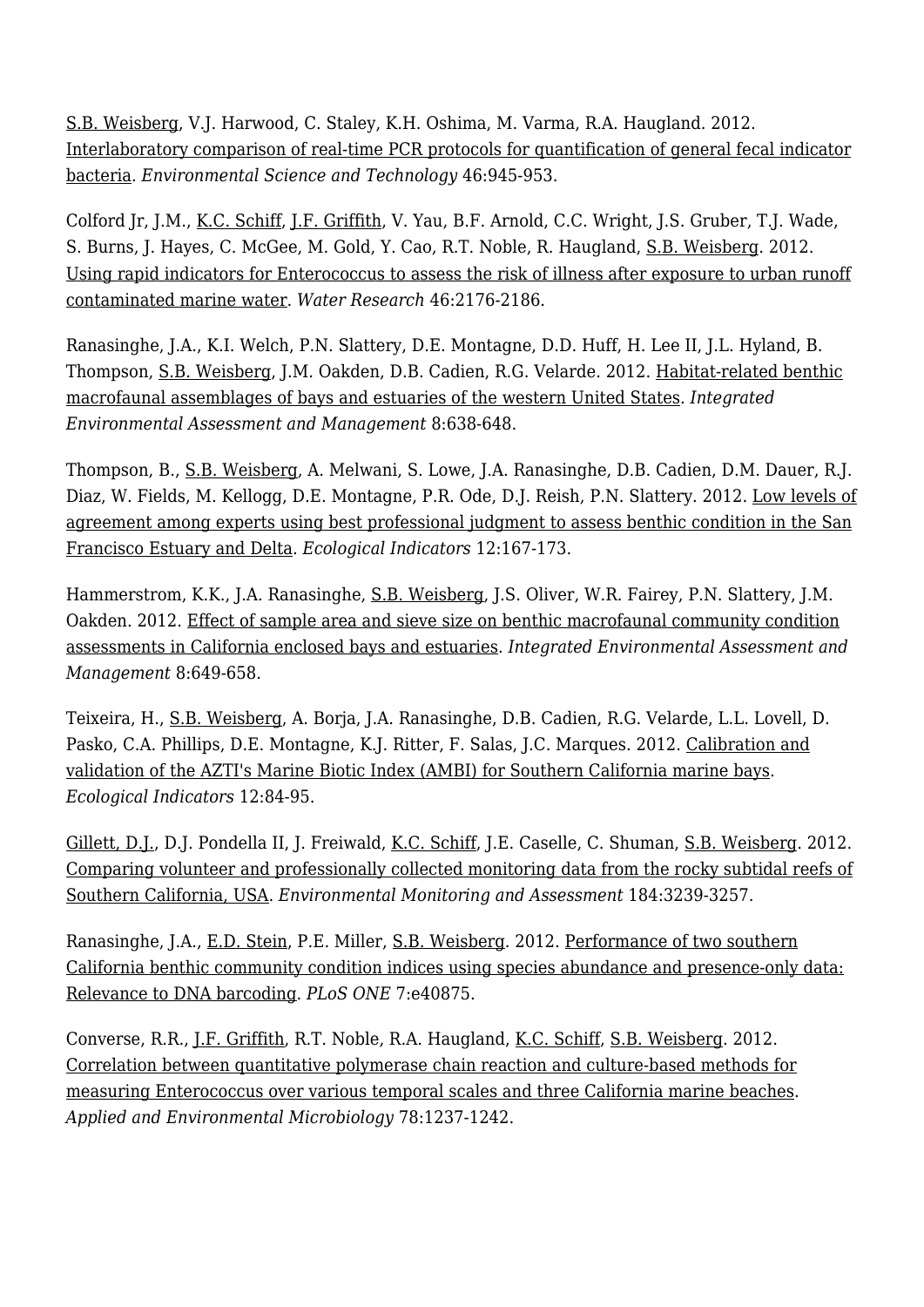Bay, S.M., [S.B. Weisberg.](http://www.sccwrp.org/about/staff/steve-weisberg/) 2012. [Framework for interpreting sediment quality triad data.](http://ftp.sccwrp.org/pub/download/DOCUMENTS/JournalArticles/720_FrameworkTriad_Abstract.pdf) *Integrated Environmental Assessment and Management* 8:589-596.

Cao, Y., [J.F. Griffith](http://www.sccwrp.org/about/staff/john-griffith/), S. Dorevitch, [S.B. Weisberg](http://www.sccwrp.org/about/staff/steve-weisberg/). 2012. [Effectiveness of qPCR permutations,](http://ftp.sccwrp.org/pub/download/DOCUMENTS/JournalArticles/712_ENTqPCR_Inhibition_Abstract.pdf) [internal controls and dilution as means for minimizing the impact of inhibition while measuring](http://ftp.sccwrp.org/pub/download/DOCUMENTS/JournalArticles/712_ENTqPCR_Inhibition_Abstract.pdf) [Enterococcus in environmental waters.](http://ftp.sccwrp.org/pub/download/DOCUMENTS/JournalArticles/712_ENTqPCR_Inhibition_Abstract.pdf) *Journal of Applied Microbiology* 113:66-75.

[Griffith, J.F.,](http://www.sccwrp.org/about/staff/john-griffith/) [S.B. Weisberg.](http://www.sccwrp.org/about/staff/steve-weisberg/) 2011. [Challenges in implementing new technology for beach water](http://ftp.sccwrp.org/pub/download/DOCUMENTS/JournalArticles/647_BWQmonitoring_LessonsFromCAdemo_Abstract.pdf) [quality monitoring: Lessons from a California demonstration project](http://ftp.sccwrp.org/pub/download/DOCUMENTS/JournalArticles/647_BWQmonitoring_LessonsFromCAdemo_Abstract.pdf). *Marine Technology Society Journal* 45:65-73.

Cao, Y., C.D. McGee, [J.F. Griffith](http://www.sccwrp.org/about/staff/john-griffith/), [S.B. Weisberg](http://www.sccwrp.org/about/staff/steve-weisberg/). 2011. [Method repeatability for measuring](http://ftp.sccwrp.org/pub/download/DOCUMENTS/JournalArticles/729_ENT_BeachSandMethodRepeatability_Abstract.pdf) [Enterococcus in southern California beach sands.](http://ftp.sccwrp.org/pub/download/DOCUMENTS/JournalArticles/729_ENT_BeachSandMethodRepeatability_Abstract.pdf) *Letters in Applied Microbiology* 53:656-659.

Teixeira, H., A. Borja, [S.B. Weisberg,](http://www.sccwrp.org/about/staff/steve-weisberg/) J.A. Ranasinghe, D.B. Cadien, D.M. Dauer, J.-C. Dauvin, S. Degraer, R.J. Diaz, A. Gremare, I. Karakassis, R.J. Llanso, L.L. Lovell, J.C. Marques, D.E. Montagne, A. Occhipinti-Ambrogi, R. Rosenberg, R. Sarda, L.C. Schaffner, R.G. Velarde. 2010. [Assessing coastal benthic macrofauna community condition using best professional judgement -](http://ftp.sccwrp.org/pub/download/DOCUMENTS/JournalArticles/612_BPJ_NorthAmEurope_Abstract.pdf) [Developing consensus across North America and Europe.](http://ftp.sccwrp.org/pub/download/DOCUMENTS/JournalArticles/612_BPJ_NorthAmEurope_Abstract.pdf) *Marine Pollution Bulletin* 60:589-600.

Noble, R.T., A.D. Blackwood, [J.F. Griffith](http://www.sccwrp.org/about/staff/john-griffith/), C.D. McGee, [S.B. Weisberg](http://www.sccwrp.org/about/staff/steve-weisberg/). 2010. [Comparison of rapid](http://ftp.sccwrp.org/pub/download/DOCUMENTS/JournalArticles/627_QPCRvCultureMethodENTandEcoli_Abstract.pdf) [quantitative PCR-based and conventional culture-based methods for enumeration of Enterococcus](http://ftp.sccwrp.org/pub/download/DOCUMENTS/JournalArticles/627_QPCRvCultureMethodENTandEcoli_Abstract.pdf) [spp. and Escherichia coli in recreational waters.](http://ftp.sccwrp.org/pub/download/DOCUMENTS/JournalArticles/627_QPCRvCultureMethodENTandEcoli_Abstract.pdf) *Applied and Environmental Microbiology* 76:7437-7443.

Boehm, A.B., N.J. Ashbolt, J.M. Colford, J.r. , L.E. Dunbar, L.E. Fleming, M.A. Gold, J.A. Hansel, P.R. Hunter, A.M. Ichida, C.D. McGee, J.A. Soller, [S.B. Weisberg.](http://www.sccwrp.org/about/staff/steve-weisberg/) 2009. [A sea change ahead for](http://ftp.sccwrp.org/pub/download/DOCUMENTS/JournalArticles/621_SeaChange_Abstract.pdf) [recreational water quality criteria](http://ftp.sccwrp.org/pub/download/DOCUMENTS/JournalArticles/621_SeaChange_Abstract.pdf). *Journal of Water and Health* 7:9-20.

Boehm, A.B., [J.F. Griffith](http://www.sccwrp.org/about/staff/john-griffith/), C.D. McGee, T.A. Edge, H.M. Solo-Gabriele, R. Whitman, Y. Cao, M. Getrich, J.A. Jay, D. Ferguson, K.D. Goodwin, C.M. Lee, M. Madison, [S.B. Weisberg.](http://www.sccwrp.org/about/staff/steve-weisberg/) 2009. [Fecal](http://ftp.sccwrp.org/pub/download/DOCUMENTS/JournalArticles/628_SandMethodEvaluation_Abstract.pdf) [indicator bacteria enumeration in beach sand: A comparison study of FIB extraction methods in](http://ftp.sccwrp.org/pub/download/DOCUMENTS/JournalArticles/628_SandMethodEvaluation_Abstract.pdf) [medium to coarse sands.](http://ftp.sccwrp.org/pub/download/DOCUMENTS/JournalArticles/628_SandMethodEvaluation_Abstract.pdf) *Journal of Applied Microbiology* 107:1740-1750.

Ranasinghe, J.A., [S.B. Weisberg,](http://www.sccwrp.org/about/staff/steve-weisberg/) R.W. Smith, D.E. Montagne, B. Thompson, J.M. Oakden, D.D. Huff, D.B. Cadien, R.G. Velarde, K.J. Ritter. 2009. [Calibration and evaluation of five indicators of](http://ftp.sccwrp.org/pub/download/DOCUMENTS/JournalArticles/577_CalibEval5Indicators_Abstract.pdf) [benthic community condition in two California bay and estuary habitats](http://ftp.sccwrp.org/pub/download/DOCUMENTS/JournalArticles/577_CalibEval5Indicators_Abstract.pdf). *Marine Pollution Bulletin* 59:5-13.

Borja, A., A. Ranasinghe, [S.B. Weisberg](http://www.sccwrp.org/about/staff/steve-weisberg/). 2009. [Assessing ecological integrity in marine waters,](http://ftp.sccwrp.org/pub/download/DOCUMENTS/JournalArticles/578_EcoIntegrityMultipleIndices_Abstract.pdf) [using multiple indices and ecosystem components: Challenges for the future](http://ftp.sccwrp.org/pub/download/DOCUMENTS/JournalArticles/578_EcoIntegrityMultipleIndices_Abstract.pdf). *Marine Pollution Bulletin* 59:1-4.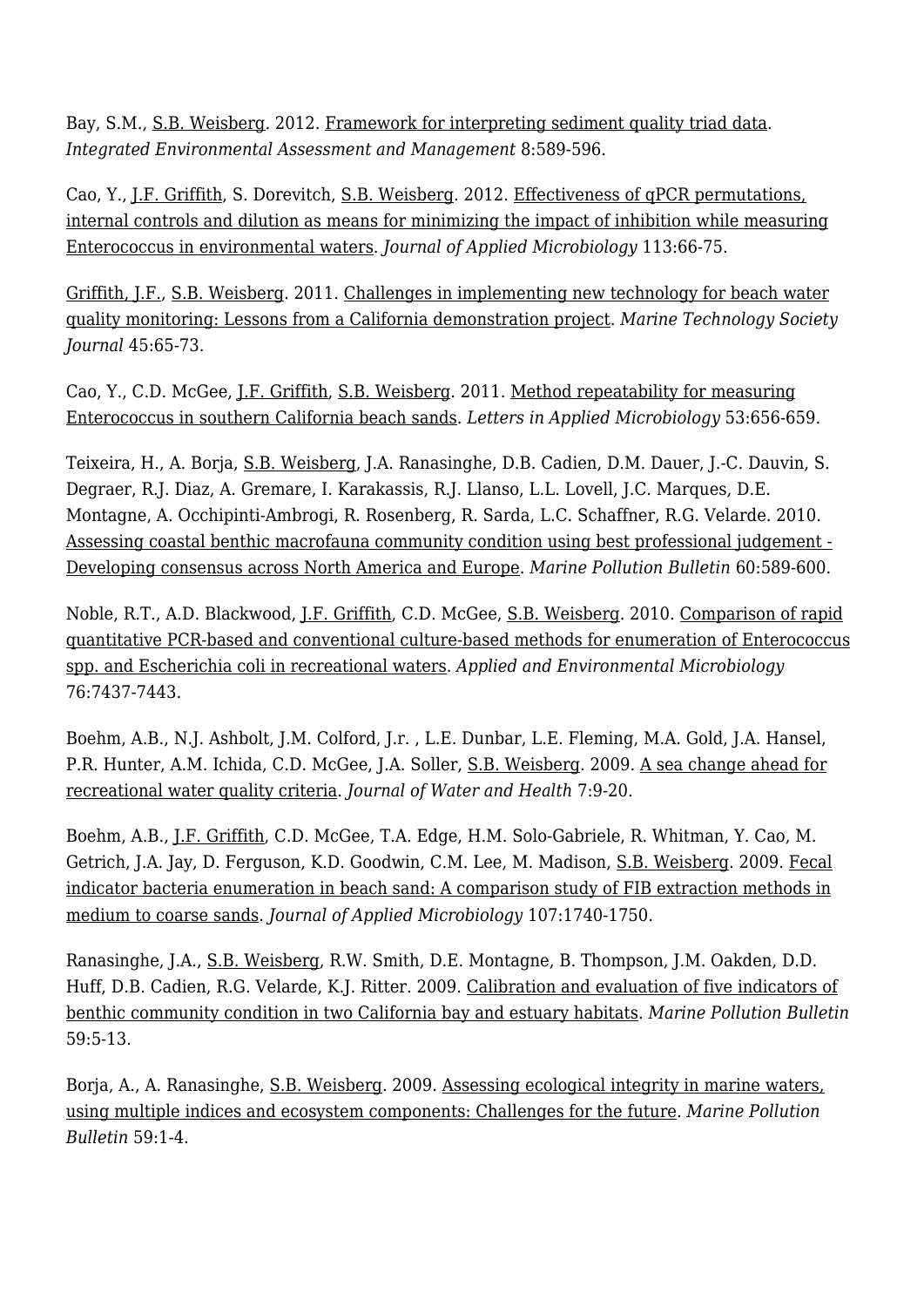Hagedorn, C., [S.B. Weisberg](http://www.sccwrp.org/about/staff/steve-weisberg/). 2009. [Chemical-based fecal source tracking methods: current status](http://ftp.sccwrp.org/pub/download/DOCUMENTS/JournalArticles/601_ChemicalBasedMST_Abstract.pdf) [and guidelines for evaluation](http://ftp.sccwrp.org/pub/download/DOCUMENTS/JournalArticles/601_ChemicalBasedMST_Abstract.pdf). *Reviews in Environmental Science and Biotechnology* 8:275-287.

[Griffith, J.F.,](http://www.sccwrp.org/about/staff/john-griffith/) Y. Cao, C.D. McGee, [S.B. Weisberg](http://www.sccwrp.org/about/staff/steve-weisberg/). 2009. [Evaluation of rapid methods and novel](http://ftp.sccwrp.org/pub/download/DOCUMENTS/JournalArticles/603_RapidNovelIndicatorsBeachWQ_Abstract.pdf) [indicators for assessing microbiological beach water quality.](http://ftp.sccwrp.org/pub/download/DOCUMENTS/JournalArticles/603_RapidNovelIndicatorsBeachWQ_Abstract.pdf) *Water Research* 43:4900-4907.

Cao, Y., [J.F. Griffith](http://www.sccwrp.org/about/staff/john-griffith/), [S.B. Weisberg](http://www.sccwrp.org/about/staff/steve-weisberg/). 2009. [Evaluation of optical brightener photodecay](http://ftp.sccwrp.org/pub/download/DOCUMENTS/JournalArticles/584_OBPhotodecay_FecalContam_Abstract.pdf) [characteristics for detection of human fecal contamination](http://ftp.sccwrp.org/pub/download/DOCUMENTS/JournalArticles/584_OBPhotodecay_FecalContam_Abstract.pdf). *Water Research* 43:2273-2279.

[Weisberg, S.B.](http://www.sccwrp.org/about/staff/steve-weisberg/), B. Thompson, J.A. Ranasinghe, D.E. Montagne, D.B. Cadien, D.M. Dauer, D. Diener, J. Oliver, D.J. Reish, R.G. Velarde, J.Q. Word. 2008. [The level of agreement among experts](http://ftp.sccwrp.org/pub/download/DOCUMENTS/JournalArticles/557_BPJGoldStandard_Abstract.pdf) [applying best professional judgment to assess the condition of benthic infaunal communities.](http://ftp.sccwrp.org/pub/download/DOCUMENTS/JournalArticles/557_BPJGoldStandard_Abstract.pdf) *Ecological Indicators* 8:389-394.

Schnetzer, A., P.E. Miller, R.A. Schaffner, B.A. Stauffer, B.H. Jones, [S.B. Weisberg](http://www.sccwrp.org/about/staff/steve-weisberg/), P.M. DiGiacomo, W.M. Berelson, D.A. Caron. 2007. [Blooms of Pseudo-nitzschia and domoic acid in the](http://ftp.sccwrp.org/pub/download/DOCUMENTS/JournalArticles/514_pnitzschia_domoicacid_HABs_Abstract.pdf) [San Pedro Channel and Los Angeles Harbor areas of the Southern California Bight, 2003-2004](http://ftp.sccwrp.org/pub/download/DOCUMENTS/JournalArticles/514_pnitzschia_domoicacid_HABs_Abstract.pdf). *Harmful Algae* 6:372-387.

Colford Jr, J.M., T.J. Wade, [K.C. Schiff](http://www.sccwrp.org/about/staff/ken-schiff/), C.C. Wright, [J.F. Griffith,](http://www.sccwrp.org/about/staff/john-griffith/) S.K. Sandhu, S. Burns, M. Sobsey, G. Lovelace, [S.B. Weisberg.](http://www.sccwrp.org/about/staff/steve-weisberg/) 2007. [Water quality indicators and the risk of illness at beaches with](http://ftp.sccwrp.org/pub/download/DOCUMENTS/JournalArticles/498_wq_indicators_nonpoint_fecal_contam_Abstract.pdf) [nonpoint sources of fecal contamination.](http://ftp.sccwrp.org/pub/download/DOCUMENTS/JournalArticles/498_wq_indicators_nonpoint_fecal_contam_Abstract.pdf) *Epidemiology* 18:27-35.

Bay, S.M., W. Berry, P.M. Chapman, R. Fairey, T. Gries, E. Long, D. MacDonald, [S.B. Weisberg](http://www.sccwrp.org/about/staff/steve-weisberg/). 2007. [Evaluating consistency of best professional judgment in the application of a multiple lines of](http://ftp.sccwrp.org/pub/download/DOCUMENTS/JournalArticles/525_BPJ_MLOE_SedQualTriad_Abstract.pdf) [evidence sediment quality triad.](http://ftp.sccwrp.org/pub/download/DOCUMENTS/JournalArticles/525_BPJ_MLOE_SedQualTriad_Abstract.pdf) *Integrated Environmental Assessment and Management* 3:491-497.

Nezlin, N.P., [S.B. Weisberg](http://www.sccwrp.org/about/staff/steve-weisberg/), [D.W. Diehl.](http://www.sccwrp.org/about/staff/dario-diehl/) 2007. [Relative availability of satellite imagery and ship](http://ftp.sccwrp.org/pub/download/DOCUMENTS/JournalArticles/497_sat_v_ship_imagery.pdf)[based sampling for assessment of stormwater runoff plumes in coastal southern California.](http://ftp.sccwrp.org/pub/download/DOCUMENTS/JournalArticles/497_sat_v_ship_imagery.pdf) *Estuarine, Coastal and Shelf Science* 71:250-258.

Warrick, J.A., P.M. DiGiacomo, [S.B. Weisberg](http://www.sccwrp.org/about/staff/steve-weisberg/), N.P. Nezlin, M. Mengel, B.H. Jones, J.C. Ohlmann, L. Washburn, E.J. Terrill, K.L. Farnsworth. 2007. [River plume patterns and dynamics within the](http://ftp.sccwrp.org/pub/download/DOCUMENTS/JournalArticles/531_river_plumes_JA_Abstract.pdf) [Southern California Bight.](http://ftp.sccwrp.org/pub/download/DOCUMENTS/JournalArticles/531_river_plumes_JA_Abstract.pdf) *Continental Shelf Research* 27:2427-2448.

[Griffith, J.F.,](http://www.sccwrp.org/about/staff/john-griffith/) L.A. Aumand, I.M. Lee, C.D. McGEE, L.L. Othman, K.J. Ritter, K.O. Walker, [S.B.](http://www.sccwrp.org/about/staff/steve-weisberg/) [Weisberg](http://www.sccwrp.org/about/staff/steve-weisberg/). 2006. [Comparison and verification of bacterial water quality indicator measurement](http://ftp.sccwrp.org/pub/download/DOCUMENTS/JournalArticles/491_method_comparison.pdf) [methods using ambient coastal water samples](http://ftp.sccwrp.org/pub/download/DOCUMENTS/JournalArticles/491_method_comparison.pdf). *Environmental Monitoring and Assessment* 116:335-344.

Ranasinghe, J.A., T.K. Mikel, R.G. Velarde, [S.B. Weisberg,](http://www.sccwrp.org/about/staff/steve-weisberg/) D.E. Montagne, D.B. Cadien, A. Dalkey. 2005. [The prevalence of non-indigenous species in southern California embayments and their](http://ftp.sccwrp.org/pub/download/DOCUMENTS/PublicationNotAvailable.pdf)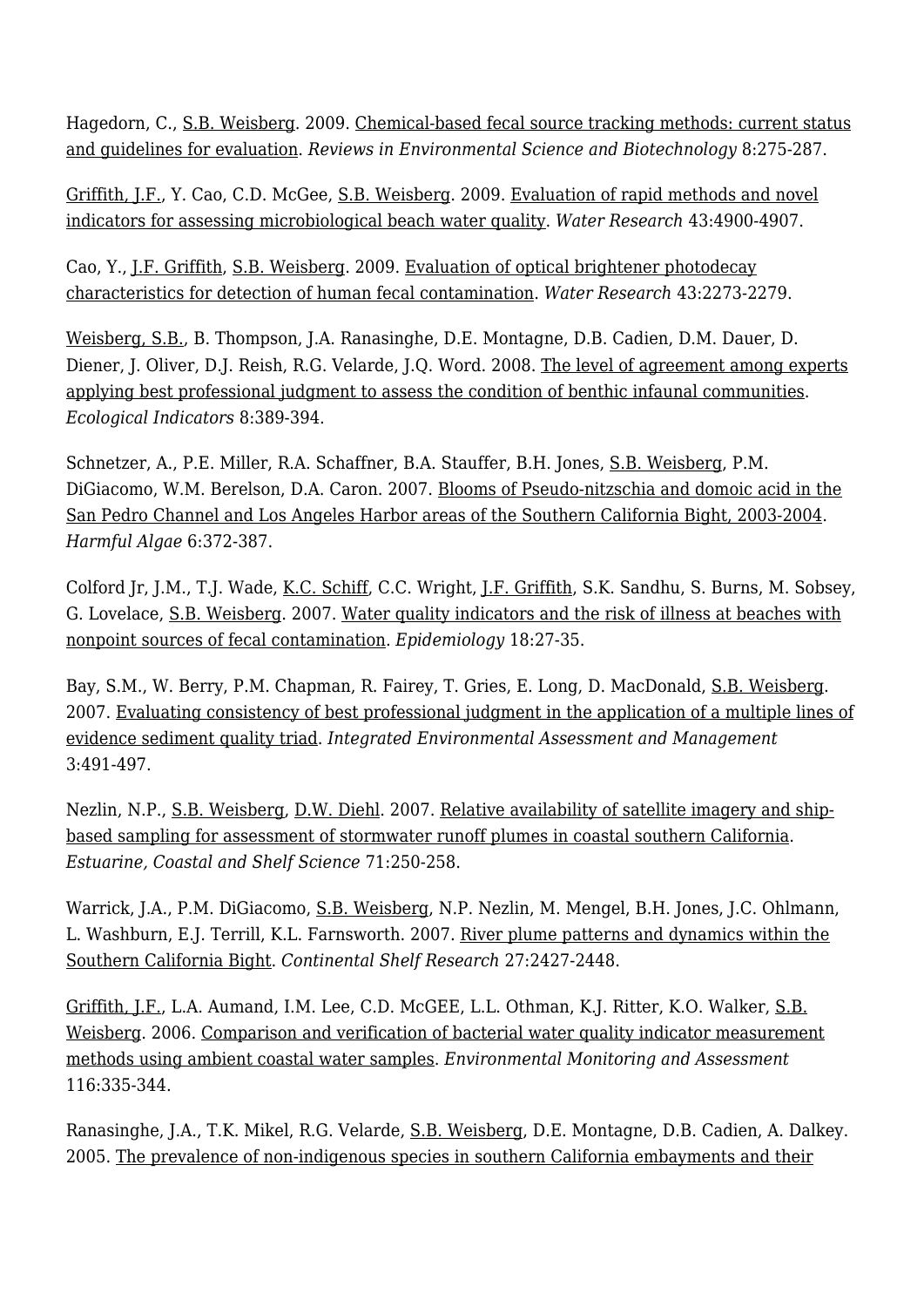[effects on benthic macroinvertebrate communities.](http://ftp.sccwrp.org/pub/download/DOCUMENTS/PublicationNotAvailable.pdf) *Biological Invasion* 7:679-686.

Boehm, A.B., [S.B. Weisberg.](http://www.sccwrp.org/about/staff/steve-weisberg/) 2005. [Tidal forcing of enterococci at marine recreational beaches at](http://ftp.sccwrp.org/pub/download/DOCUMENTS/PublicationNotAvailable.pdf) [fortnightly and semidiurnal frequencies.](http://ftp.sccwrp.org/pub/download/DOCUMENTS/PublicationNotAvailable.pdf) *Environmental Science and Technology* 39:5575-5593.

Noble, R.T., [S.B. Weisberg](http://www.sccwrp.org/about/staff/steve-weisberg/). 2005. [A review of technologies for rapid detection of bacteria in](http://ftp.sccwrp.org/pub/download/DOCUMENTS/JournalArticles/479_rapid_detection_recreational_waters.pdf) [recreational waters](http://ftp.sccwrp.org/pub/download/DOCUMENTS/JournalArticles/479_rapid_detection_recreational_waters.pdf). *Journal of Water and Health* 3.4:381-392.

Ackerman, D., [K.C. Schiff,](http://www.sccwrp.org/about/staff/ken-schiff/) [S.B. Weisberg.](http://www.sccwrp.org/about/staff/steve-weisberg/) 2005. [Evaluating HSPF in an arid, urbanized watershed.](http://ftp.sccwrp.org/pub/download/DOCUMENTS/JournalArticles/452_hspf.pdf) *Journal of the American Water Resources Association* 41:477-486.

Noble, R.T., M.K. Leecaster, C.D. McGee, [S.B. Weisberg,](http://www.sccwrp.org/about/staff/steve-weisberg/) K. Ritter. 2004. [Comparison of bacterial](http://ftp.sccwrp.org/pub/download/DOCUMENTS/PublicationNotAvailable.pdf) [indicator analysis methods in stormwater-affected coastal waters](http://ftp.sccwrp.org/pub/download/DOCUMENTS/PublicationNotAvailable.pdf). *Water Research* 38:1183-1188.

[Griffith, J.F.,](http://www.sccwrp.org/about/staff/john-griffith/) [S.B. Weisberg,](http://www.sccwrp.org/about/staff/steve-weisberg/) C.D. McGee. 2003. [Evaluation of microbial source tracking methods](http://ftp.sccwrp.org/pub/download/DOCUMENTS/JournalArticles/422_evaluation_of_micro.pdf) [using mixed fecal sources in aqueous test samples.](http://ftp.sccwrp.org/pub/download/DOCUMENTS/JournalArticles/422_evaluation_of_micro.pdf) *Journal of Water and Health* 1.4:141-151.

Noble, R.T., [S.B. Weisberg](http://www.sccwrp.org/about/staff/steve-weisberg/), M.K. Leecaster, C.D. McGee, K. Ritter, K.O. Walker, P.M. Vainik. 2003. [Comparison of beach bacterial water quality indicator measurement methods](http://ftp.sccwrp.org/pub/download/DOCUMENTS/PublicationNotAvailable.pdf). *Environmental Monitoring and Assessment* 81:301-312.

Ranasinghe, J.A., D.E. Montagne, [S.B. Weisberg,](http://www.sccwrp.org/about/staff/steve-weisberg/) M. Bergen, R.G. Velarde. 2003. [Variability in the](http://ftp.sccwrp.org/pub/download/DOCUMENTS/JournalArticles/379_variability.pdf) [identification and enumeration of marine benthic invertebrate samples and its effect on benthic](http://ftp.sccwrp.org/pub/download/DOCUMENTS/JournalArticles/379_variability.pdf) [assessment measures.](http://ftp.sccwrp.org/pub/download/DOCUMENTS/JournalArticles/379_variability.pdf) *Environmental Monitoring and Assessment* 81:199-206.

Bernstein, B.B., [S.B. Weisberg](http://www.sccwrp.org/about/staff/steve-weisberg/). 2003. [Southern California's marine monitoring system ten years](http://ftp.sccwrp.org/pub/download/DOCUMENTS/PublicationNotAvailable.pdf) [after the National Research Council evaluation](http://ftp.sccwrp.org/pub/download/DOCUMENTS/PublicationNotAvailable.pdf). *Environmental Monitoring and Assessment* 81:3-14.

Stewart, J.R., R.D. Ellender, J.A. Gooch, S. Jiang, S.P. Myoda, [S.B. Weisberg.](http://www.sccwrp.org/about/staff/steve-weisberg/) 2003. [Recommendations for microbial source tracking: lessons from a methods comparison study.](http://ftp.sccwrp.org/pub/download/DOCUMENTS/JournalArticles/425_recommendations_for_micro.pdf) *Journal of Water and Health* 1.4:225-231.

[Schiff, K.C.,](http://www.sccwrp.org/about/staff/ken-schiff/) J. Morton, [S.B. Weisberg.](http://www.sccwrp.org/about/staff/steve-weisberg/) 2003. [Retrospective evaluation of shoreline water quality](http://ftp.sccwrp.org/pub/download/DOCUMENTS/JournalArticles/398_SMBShorelineWaterRetrospectiveEval_Abstract.pdf) [along Santa Monica Bay beaches](http://ftp.sccwrp.org/pub/download/DOCUMENTS/JournalArticles/398_SMBShorelineWaterRetrospectiveEval_Abstract.pdf). *Marine Environmental Research* 56:245-253.

Gossett, R., R. Baird, K. Christensen, [S.B. Weisberg](http://www.sccwrp.org/about/staff/steve-weisberg/). 2003. [Making performance-based chemistry](http://ftp.sccwrp.org/pub/download/DOCUMENTS/JournalArticles/387_MakingPerformBasedChemWork_Abstract.pdf) [work: how we created comparable data among laboratories as part of a Southern California](http://ftp.sccwrp.org/pub/download/DOCUMENTS/JournalArticles/387_MakingPerformBasedChemWork_Abstract.pdf) [marine regional assessment.](http://ftp.sccwrp.org/pub/download/DOCUMENTS/JournalArticles/387_MakingPerformBasedChemWork_Abstract.pdf) *Environmental Monitoring and Assessment* 81:269-287.

Noble, R.T., D.F. Moore, M.K. Leecaster, C.D. McGee, [S.B. Weisberg.](http://www.sccwrp.org/about/staff/steve-weisberg/) 2003. [Comparison of total](http://ftp.sccwrp.org/pub/download/DOCUMENTS/JournalArticles/383_micro_indicator.pdf) [coliform, fecal coliform, and enterococcus bacterial indicator response for ocean recreational](http://ftp.sccwrp.org/pub/download/DOCUMENTS/JournalArticles/383_micro_indicator.pdf) [water quality testing](http://ftp.sccwrp.org/pub/download/DOCUMENTS/JournalArticles/383_micro_indicator.pdf). *Water Research* 37:1637-1643.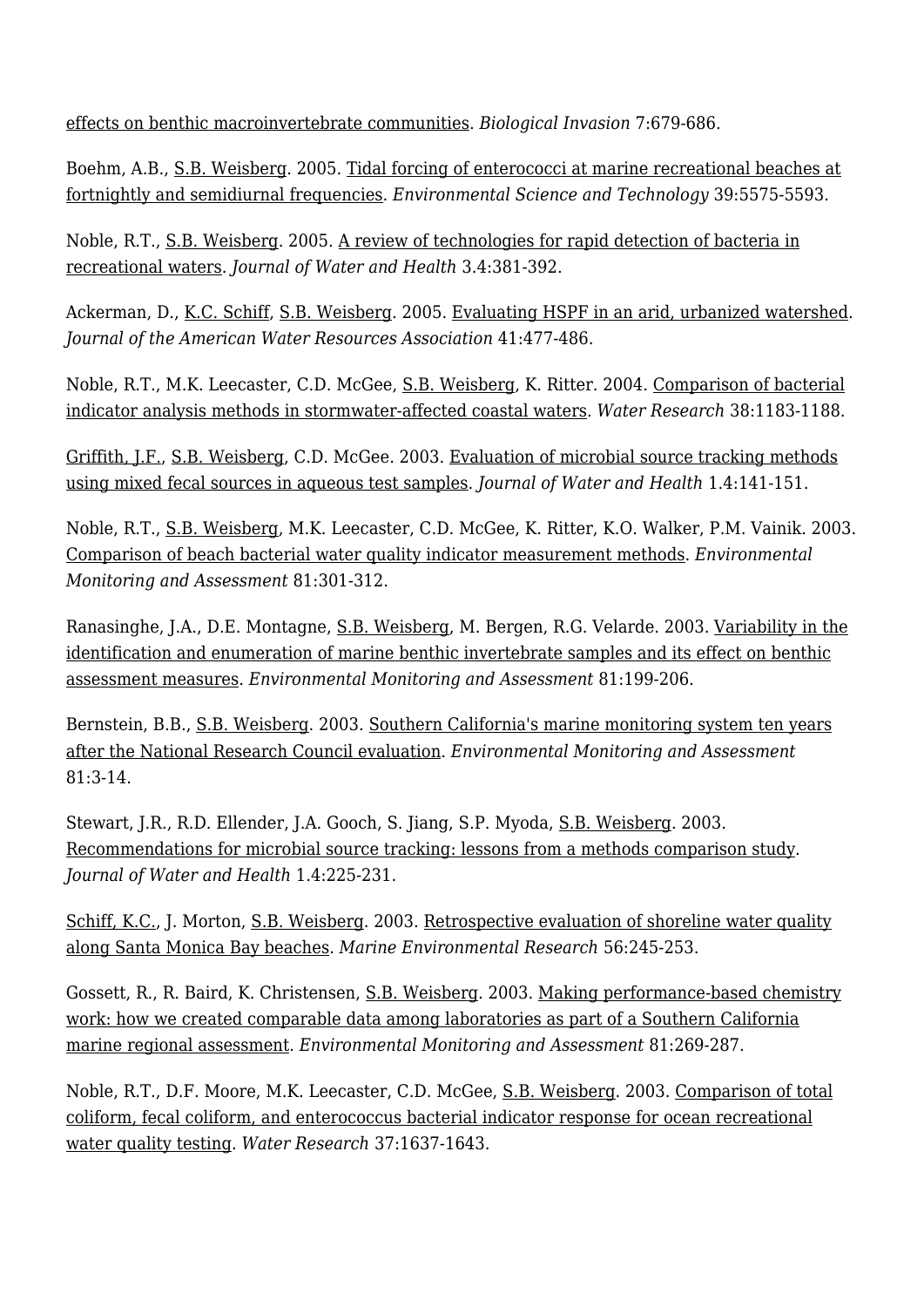Dojiri, M., M. Yamaguchi, [S.B. Weisberg](http://www.sccwrp.org/about/staff/steve-weisberg/), H.J. Lee. 2003. [Changing anthropogenic influence on the](http://ftp.sccwrp.org/pub/download/DOCUMENTS/PublicationNotAvailable.pdf) [Santa Monica Bay watershed.](http://ftp.sccwrp.org/pub/download/DOCUMENTS/PublicationNotAvailable.pdf) *Marine Environmental Research* 56:1-14.

Noble, R.T., [S.B. Weisberg](http://www.sccwrp.org/about/staff/steve-weisberg/), M.K. Leecaster, C.D. McGee, J.H. Dorsey, P. Vainik, V. Orozco-Borbon. 2003. [Storm effects on regional beach water quality along the southern California shoreline.](http://ftp.sccwrp.org/pub/download/DOCUMENTS/JournalArticles/0384_Abstract.pdf) *Journal of Water and Health* 1:23-31.

Ackerman, D., [S.B. Weisberg](http://www.sccwrp.org/about/staff/steve-weisberg/). 2003. [Relationship between rainfall and beach bacterial](http://ftp.sccwrp.org/pub/download/DOCUMENTS/JournalArticles/404_rain_study.pdf) [concentrations on Santa Monica Bay beaches](http://ftp.sccwrp.org/pub/download/DOCUMENTS/JournalArticles/404_rain_study.pdf). *Journal of Water and Health* 1.2:85-89.

Allen, M.J., S.L. Moore, [S.B. Weisberg](http://www.sccwrp.org/about/staff/steve-weisberg/), A.K. Groce, M.K. Leecaster. 2002. [Comparability of](http://ftp.sccwrp.org/pub/download/DOCUMENTS/PublicationNotAvailable.pdf) [bioaccumulation within the sanddab guild in coastal southern California.](http://ftp.sccwrp.org/pub/download/DOCUMENTS/PublicationNotAvailable.pdf) *Marine Pollution Bulletin* 44:452-458.

[Schiff, K.C.,](http://www.sccwrp.org/about/staff/ken-schiff/) [S.B. Weisberg,](http://www.sccwrp.org/about/staff/steve-weisberg/) V. Raco-Rands. 2002. [Inventory of ocean monitoring in the Southern](http://ftp.sccwrp.org/pub/download/DOCUMENTS/PublicationNotAvailable.pdf) [California Bight](http://ftp.sccwrp.org/pub/download/DOCUMENTS/PublicationNotAvailable.pdf). *Environmental Management* 29:871-876.

Moore, C.J., S.L. Moore, [S.B. Weisberg,](http://www.sccwrp.org/about/staff/steve-weisberg/) G.L. Lattin, A.F. Zellers. 2002. [A comparison of neustonic](http://ftp.sccwrp.org/pub/download/DOCUMENTS/PublicationNotAvailable.pdf) [plastic and zooplankton abundance in southern California's coastal waters](http://ftp.sccwrp.org/pub/download/DOCUMENTS/PublicationNotAvailable.pdf). *Marine Pollution Bulletin* 44:1035-1038.

[Schiff, K.C.,](http://www.sccwrp.org/about/staff/ken-schiff/) [S.B. Weisberg,](http://www.sccwrp.org/about/staff/steve-weisberg/) J.H. Dorsey. 2001. [Microbiological monitoring of marine recreational](http://ftp.sccwrp.org/pub/download/DOCUMENTS/PublicationNotAvailable.pdf) [waters in southern California](http://ftp.sccwrp.org/pub/download/DOCUMENTS/PublicationNotAvailable.pdf). *Environmental Management* 27:149-157.

Moore, S.L., D. Gregorio, M. Carreon, [S.B. Weisberg](http://www.sccwrp.org/about/staff/steve-weisberg/), M. Leecaster. 2001. [Composition and](http://ftp.sccwrp.org/pub/download/DOCUMENTS/PublicationNotAvailable.pdf) [distribution of beach debris in Orange County, California](http://ftp.sccwrp.org/pub/download/DOCUMENTS/PublicationNotAvailable.pdf). *Marine Pollution Bulletin* 42:241-245.

Paul, J.F., K.J. Scott, D.E. Campbell, J.H. Gentile, C.S. Strobel, R.M. Valente, [S.B. Weisberg,](http://www.sccwrp.org/about/staff/steve-weisberg/) A.F. Holland, J.A. Ranasinghe. 2001. [Developing and applying a benthic index of estuarine condition for](http://ftp.sccwrp.org/pub/download/DOCUMENTS/PublicationNotAvailable.pdf) [the Virginian Biogeographic Province.](http://ftp.sccwrp.org/pub/download/DOCUMENTS/PublicationNotAvailable.pdf) *Ecological Indicators* 1:83.

Bergen, M., [S.B. Weisberg,](http://www.sccwrp.org/about/staff/steve-weisberg/) R. Smith, D. Cadien, A. Dalkey, D. Montagne, J. Stull, R. Velarde, J.A. Ranasinghe. 2001. [Relationship between depth, sediment, latitude, and the structure of benthic](http://ftp.sccwrp.org/pub/download/DOCUMENTS/PublicationNotAvailable.pdf) [infaunal assemblages on the mainland shelf of southern California](http://ftp.sccwrp.org/pub/download/DOCUMENTS/PublicationNotAvailable.pdf). *Marine Biology* 138:637-647.

Smith, R.W., M. Bergen, [S.B. Weisberg](http://www.sccwrp.org/about/staff/steve-weisberg/), D. Cadien, A. Dalkey, D. Montagne, J.K. Stull, R.G. Velarde. 2001. [Benthic response index for assessing infaunal communities on the Southern](http://ftp.sccwrp.org/pub/download/DOCUMENTS/JournalArticles/345_BenthicResponseIndexForInfaunalCommunitiesSoCal_Abstract.pdf) [California mainland shelf](http://ftp.sccwrp.org/pub/download/DOCUMENTS/JournalArticles/345_BenthicResponseIndexForInfaunalCommunitiesSoCal_Abstract.pdf). *Ecological Applications* 11:1073-1087.

Moore, C.J., S.L. Moore, M.K. Leecaster, [S.B. Weisberg](http://www.sccwrp.org/about/staff/steve-weisberg/). 2001. [A comparison of plastic and](http://ftp.sccwrp.org/pub/download/DOCUMENTS/JournalArticles/354_PlasticAndPlanktonInNPCGyre_Abstract.pdf) [plankton in the North Pacific Central Gyre](http://ftp.sccwrp.org/pub/download/DOCUMENTS/JournalArticles/354_PlasticAndPlanktonInNPCGyre_Abstract.pdf). *Marine Pollution Bulletin* 42:1297-1300.

Leecaster, M., [S.B. Weisberg](http://www.sccwrp.org/about/staff/steve-weisberg/). 2001. [Effect of sampling frequency on shoreline microbiology](http://ftp.sccwrp.org/pub/download/DOCUMENTS/JournalArticles/349_MicrobiologySamplingFrequency_Abstract.pdf)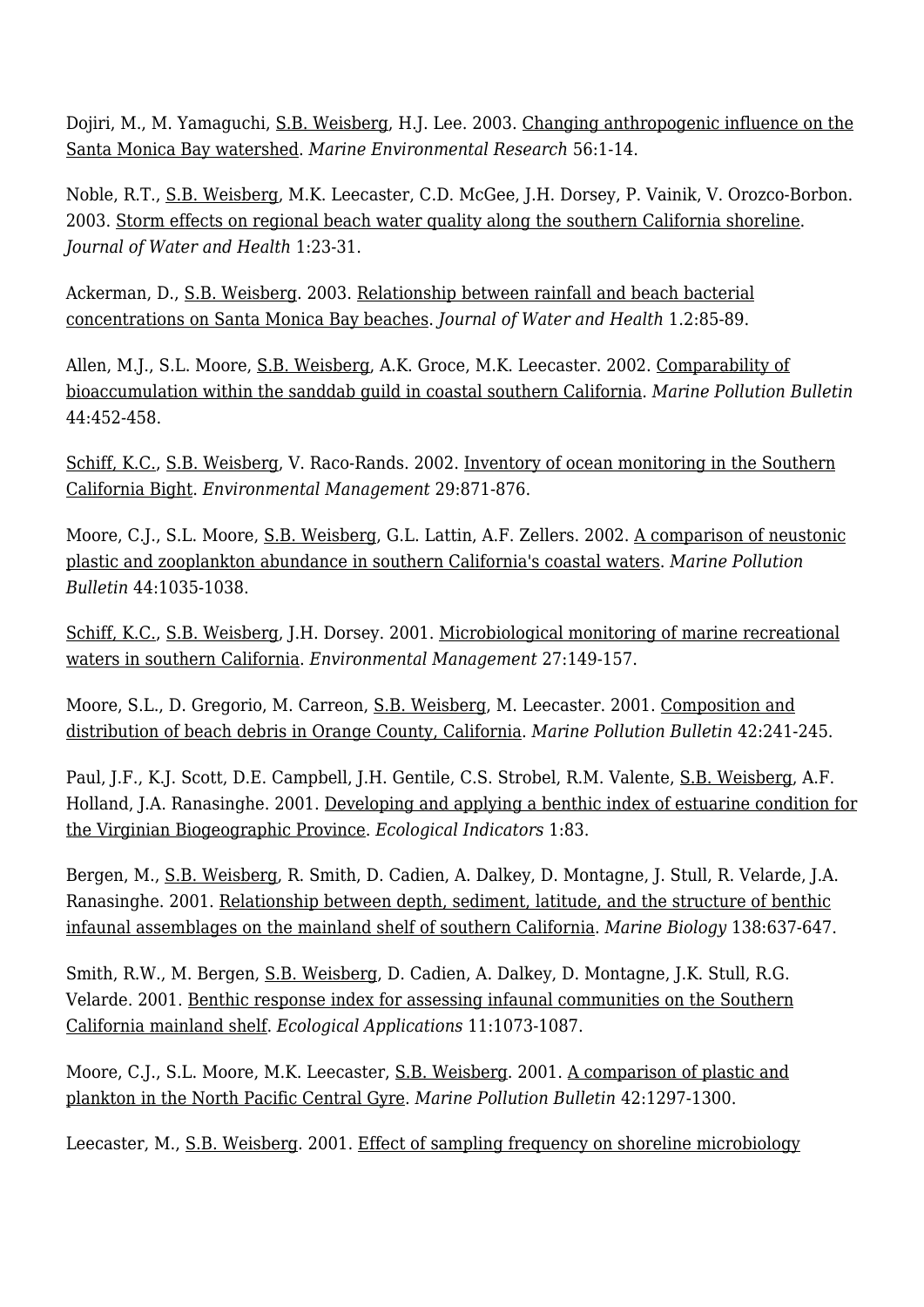[assessments.](http://ftp.sccwrp.org/pub/download/DOCUMENTS/JournalArticles/349_MicrobiologySamplingFrequency_Abstract.pdf) *Marine Pollution Bulletin* 42:1150-1154.

[Weisberg, S.B.](http://www.sccwrp.org/about/staff/steve-weisberg/), T.L. Hayward, M. Cole. 2000. [Towards a US GOOS: a synthesis of lessons learned](http://ftp.sccwrp.org/pub/download/DOCUMENTS/PublicationNotAvailable.pdf) [from previous coastal monitoring efforts](http://ftp.sccwrp.org/pub/download/DOCUMENTS/PublicationNotAvailable.pdf). *Oceanography* 13:54-61.

Dauer, D.M., [S.B. Weisberg](http://www.sccwrp.org/about/staff/steve-weisberg/), J.A. Ranasinghe. 2000. [Relationships between benthic community](http://ftp.sccwrp.org/pub/download/DOCUMENTS/PublicationNotAvailable.pdf) [condition, water quality, sediment quality, nutrient loads, and land use patterns in Chesapeake](http://ftp.sccwrp.org/pub/download/DOCUMENTS/PublicationNotAvailable.pdf) [Bay.](http://ftp.sccwrp.org/pub/download/DOCUMENTS/PublicationNotAvailable.pdf) *Estuaries* 23:80-96.

[Weisberg, S.B.](http://www.sccwrp.org/about/staff/steve-weisberg/), H.T. Wilson, D.G. Heimbuch, H.L. Windom, J.K. Summers. 2000. [Comparison of](http://ftp.sccwrp.org/pub/download/DOCUMENTS/PublicationNotAvailable.pdf) [sediment metal:aluminum relationships between the eastern and gulf coasts of the United States](http://ftp.sccwrp.org/pub/download/DOCUMENTS/PublicationNotAvailable.pdf). *Environmental Monitoring and Assessment* 61:373-385.

Bergen, M., D. Cadien, A. Dalkey, D.E. Montagne, R.W. Smith, J.K. Stull, R.G. Velarde, [S.B.](http://www.sccwrp.org/about/staff/steve-weisberg/) [Weisberg](http://www.sccwrp.org/about/staff/steve-weisberg/). 2000. [Assessment of benthic infaunal condition on the mainland shelf of southern](http://ftp.sccwrp.org/pub/download/DOCUMENTS/PublicationNotAvailable.pdf) [California](http://ftp.sccwrp.org/pub/download/DOCUMENTS/PublicationNotAvailable.pdf). *Environmental Monitoring and Assessment* 64:421-434.

Noble, R.T., J.H. Dorsey, M. Leecaster, V. Orozco-Borbon, D. Reid, [K.C. Schiff,](http://www.sccwrp.org/about/staff/ken-schiff/) [S.B. Weisberg](http://www.sccwrp.org/about/staff/steve-weisberg/). 2000. [A regional survey of the microbiological water quality along the shoreline of the Southern](http://ftp.sccwrp.org/pub/download/DOCUMENTS/JournalArticles/0328_Abstract.pdf) [California Bight](http://ftp.sccwrp.org/pub/download/DOCUMENTS/JournalArticles/0328_Abstract.pdf). *Environmental Monitoring and Assessment* 64:435-447.

[Schiff, K.C.,](http://www.sccwrp.org/about/staff/ken-schiff/) [S.B. Weisberg.](http://www.sccwrp.org/about/staff/steve-weisberg/) 1999. [Iron as a reference element in southern California coastal shelf](http://ftp.sccwrp.org/pub/download/DOCUMENTS/PublicationNotAvailable.pdf) [sediments.](http://ftp.sccwrp.org/pub/download/DOCUMENTS/PublicationNotAvailable.pdf) *Marine Environmental Research* 48:161-176.

Hashimoto, J. and S.B. Weisberg. 1998. Coordinating site-specific NPDES monitoring to achieve regional monitoring in southern California. pp. 41-48 in: Monitoring: Critical Foundations to Protect Our Waters, Proceedings of the National Water Quality Monitoring Council Conference, Reno, NV. US Environmental Protection Agency. Washington, D.C.

Monaco, M.E., S.B. Weisberg, and T.A. Lowery. 1998. Summer habitat affinities of estuarine fish in US mid-Atlantic coastal systems. Fisheries Management and Ecology 5:161-172.

Roth, N., M. Southerland, J. Chaillou, R. Klauda, P. Kazyak, S. Stranko, S. Weisberg, L. Hall, and R. Morgan. 1998. Maryland Biological Stream Survey: Development of a fish index of biotic integrity. Environmental Monitoring and Assessment 51:89-106.

Alden, R., S.B. Weisberg, J.A. Ranasinghe, and D.M. Dauer. 1997. Optimizing temporal sampling strategies for benthic environmental monitoring programs. Marine Pollution Bulletin 34:913-922.

Heimbuch, D.A., H.T. Wilson, S.B. Weisberg, J.H. Volstad, and P.F. Kazyak. 1997. Estimating fish abundance from a probability-based stream survey with two-pass removal sampling. Transactions of the American Fisheries Society 126:795-803.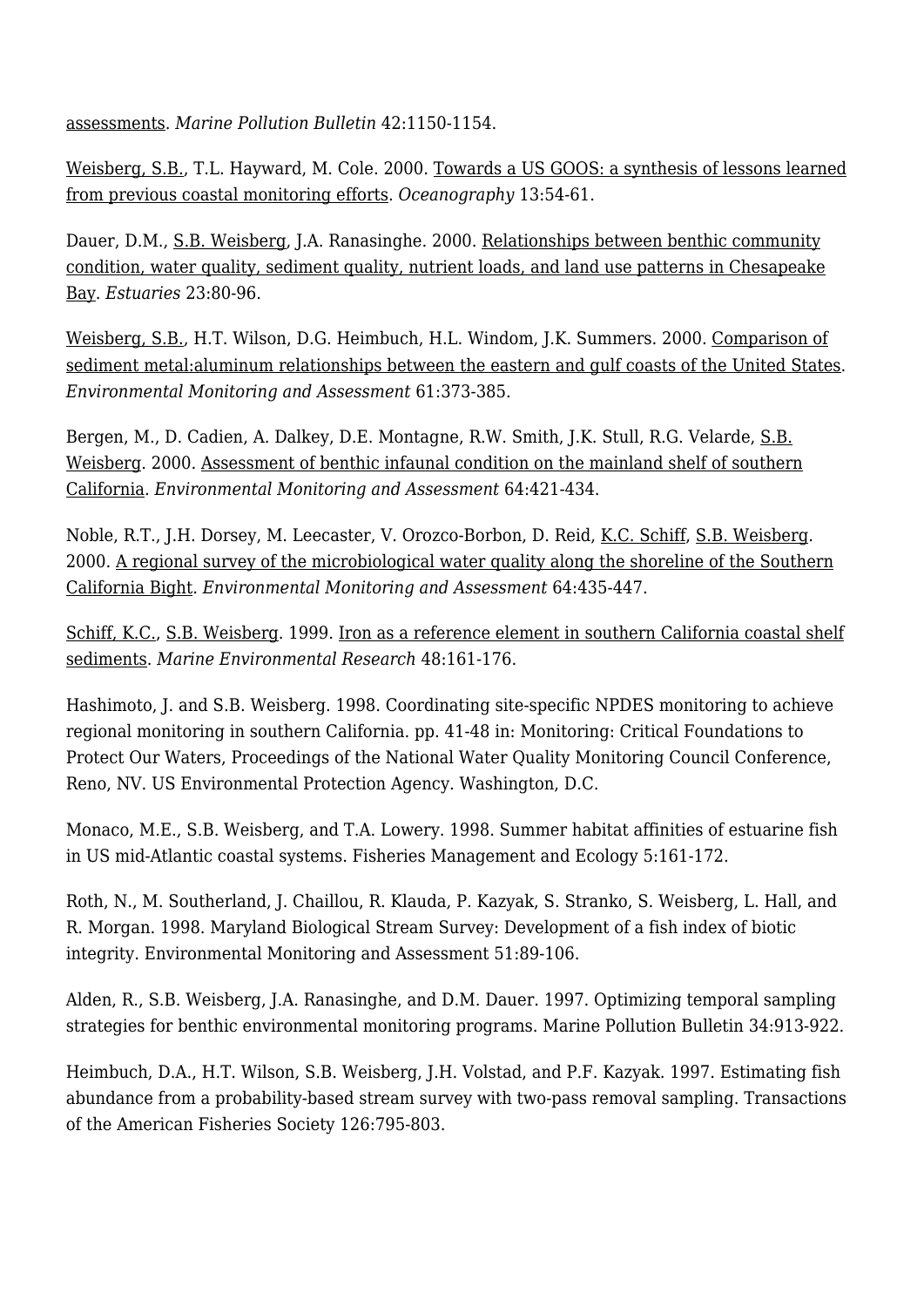Weisberg, S.B., J.A. Ranasinghe, D.M. Dauer, L.C. Schafner, R.J. Diaz, and J.B. Frithsen. 1997. An estuarine Benthic Index of Biotic Integrity (B-IBI) for Chesapeake Bay. Estuaries 20:149-158.

Summers, J.K., S.B. Weisberg, A.F. Holland, J. Kou, V.D. Engle, D. Breitburg, and R.J. Diaz. 1997. Characterizing dissolved oxygen conditions in estuarine environments. Environmental Monitoring and Assessment 45:319-328.

Maxted, J., S.B. Weisberg, J.C. Chaillou, R. Eskin, and F.W. Kutz. 1997. The ecological condition of man-made dead-end canals in the Maryland and Delaware Coastal Bays. Estuaries 20:319-327.

Fornie, J.A., J.K. Summers, and S.B. Weisberg. 1996. Gross pathological abnormalities in estuarine finfish of the eastern United States. Transactions of the American Fisheries Society 125:581-590.

Weisberg, S.B., P. Himchak, T. Baum, H.T. Wilson, and R. Allen. 1996. Temporal trends in abundance of fish from the tidal Delaware River. Estuaries 19:723-729.

Burton, W.H. and S.B. Weisberg. 1994. Estimating abundance of age-0 striped bass in the Delaware River using marked hatchery fish. North American Journal of Fisheries Management 14:347-354.

Wilson, H.T. and S.B. Weisberg. 1993. Design considerations for beach seine surveys of striped bass. North American Journal of Fisheries Management 13:376-382.

Weisberg, S.B. and W.H. Burton. 1993. Spring distribution and abundance of ichthyoplankton in the tidal Delaware River. Fishery Bulletin 91:788-797.

Weisberg, S.B. and W.H. Burton. 1993. Enhancement of fish feeding and growth after establishment of minimum flow requirements from the Conowingo Hydroelectric Dam. North American Journal of Fisheries Management 13:103-109.

Paul, J.F., K.J. Scott, A.F. Holland, S.B. Weisberg, J.K. Summers, and A. Robertson. 1992. The estuarine component of the U.S. EPA's Environmental Monitoring and Assessment Program. Chemistry and Ecology 7:93-116.

Burton, W.H., S.B. Weisberg, A. Brindley, and J. Gurley. 1992. Early life stage survival of striped bass in the Delaware River. Archives for Environmental Contamination and Toxicology 23:333-338.

Morgan, R.P., S.B. Weisberg, R.E. Jacobsen, L.A. McDowell, and H.T. Wilson. 1991. Effects of flow alteration on benthic invertebrate communities below the Brighton hydroelectric dam. Journal of Freshwater Ecology 6:419-429.

Summers, J.K., P.F. Kazyak, and S.B. Weisberg. 1991. A water quality model for a river receiving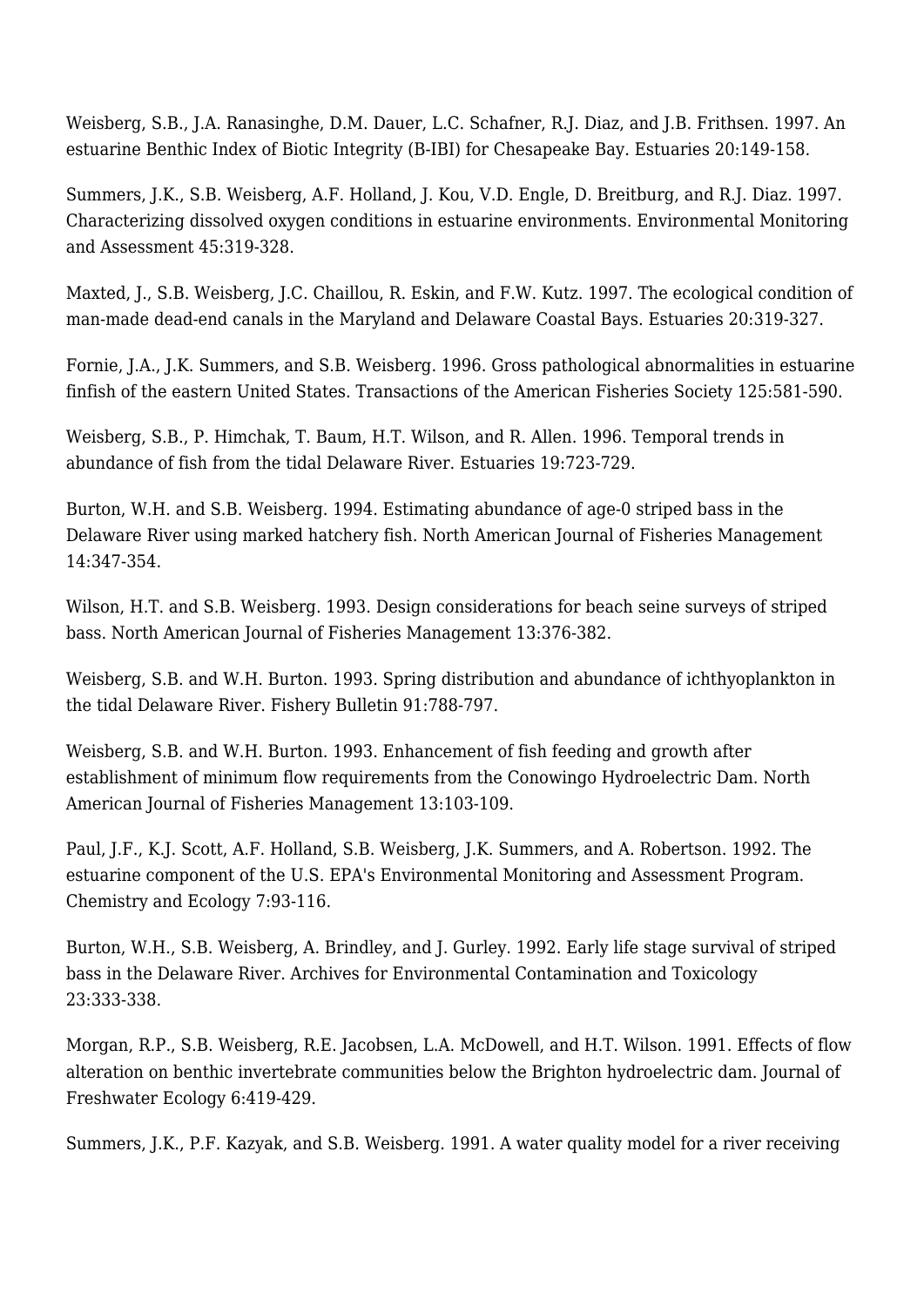paper mill effluents and conventional sewage. Ecological Modeling 58:25-54.

Weisberg, S.B., W.H. Burton, and R.L. Herman. 1990. Effects of the Presidente Rivera oil spill on young-of-year striped bass. pp. 203-214 in: M.L. Spaulding and M. Reed (eds.), Oil Spills: Management and Legislative Implications. American Society of Civil Engineers. New York, NY.

Weisberg, S.B. and A.J. Janicki. 1990. Summer feeding patterns of white perch, yellow perch and channel catfish in the Susquehanna River, Maryland. Journal of Freshwater Ecology 5:391-405.

Weisberg, S.B., A.J. Janicki, J. Gerritsen, and H.A. Wilson. 1990. Enhancement of benthic macroinvertebrates by minimum flow from a hydroelectric dam. Regulated Rivers 5:265-277.

Petts, G., J. Imhoff, B. Manny, J.F.B. Maher, and S.B. Weisberg. 1989. Management of fish populations in large rivers: A review of tools and approaches. Canadian Special Publication of Fisheries and Aquatic Science 106:578-588.

Cadman, L.R., A.F. Holland and S.B. Weisberg. 1988. When are tempering pumps an effective BAT for mitigating thermal impacts? pp. 384-400 in: K. L. Mahadaven (ed.), Aquatic Ecological Effects of Power Generation. Mote Marine Institute. Sarasota, FL.

Weisberg, S.B., W.H. Burton, E.A. Ross, and F. Jacobs. 1987. Reductions in ichthyoplankton entrainment using fine mesh wedge-wire screens. North American Journal of Fisheries Management 7:386-393.

Weisberg, S.B. 1986. Competition and coexistence among four estuarine species of Fundulus. American Zoologist 26:249-257.

Weisberg, S.B., C.F. Stroup, and A.F. Holland. 1986. Tests of antifouling technologies for use with fine mesh water intake screens in an estuarine environment. Marine Technology Society Journal 20:37-43.

Joyce, A.A. and S.B. Weisberg. 1986. The effects of predation by the mummichog, Fundulus heteroclitus, on the abundance and distribution of the salt marsh snail, Melampus bidentatus. Journal of Experimental Marine Biology and Ecology 100:295-306.

Weisberg, S.B. and V.A. Lotrich. 1986. Food limitation of a Delaware salt marsh population of the mummichog, Fundulus heteroclitus. Oecologia 68:168-173.

Weisberg, S.B., R.P. Morin, E.A. Ross, and M.F. Hirshfield. 1986. Eustrongylides (Nematoda) infection in mummichogs and other fish of the Chesapeake Bay region. Transactions of the American Fisheries Society 115:776-783.

Bowman, M.L. and S.B. Weisberg. 1985. Use of multiple unequally-sized turbines to reduce flow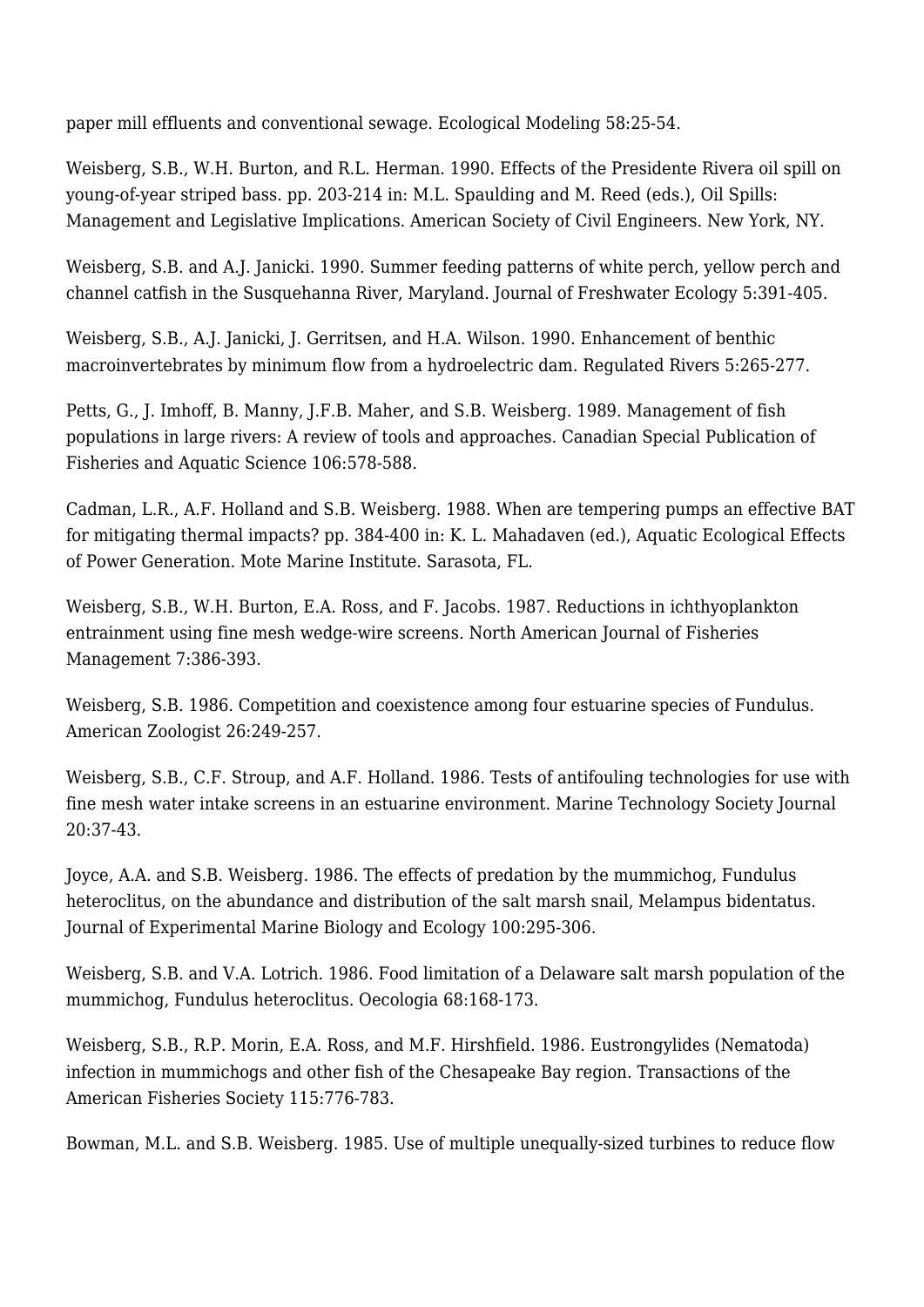fluctuations below hydroelectric dams. pp. 390-394 in: F.W. Olson, R.G. White and R.H. Hamre (eds.), Symposium on Small Hydropower and Fisheries. American Fisheries Society. Bethesda, MD.

Bowman, M.L. and S.B. Weisberg. 1985. Use of multiple unequally-sized turbines to reduce flow fluctuations below hydroelectric dams. pp. 390-394 in: F.W. Olson, R.G. White and R.H. Hamre (eds.), Symposium on Small Hydropower and Fisheries. American Fisheries Society. Bethesda, Maryland.

Weisberg, S.B. and V.A. Lotrich. 1982. Ingestion, egestion, excretion, growth and conversion efficiency for the mummichog, Fundulus heteroclitus. Journal of Experimental Marine Biology and Ecology 62:237-249.

Weisberg, S.B. and V.A. Lotrich. 1982. The importance of an infrequently flooded intertidal marsh surface as an energy source for the mummichog, Fundulus heteroclitus: An experimental approach. Marine Biology 66:307-310.

Weisberg, S.B., R. Whalen, and V.A. Lotrich. 1981. Tidal and diurnal influence on food consumption of a salt marsh killifish (Fundulus heteroclitus). Marine Biology 61:243-246.

Weisberg, S.B. 1981. Food availability and utilization by the mummichog, Fundulus heteroclitus (L.). Ph.D. Dissertation, University of Delaware. Newark, DE.

### Book Chapters

Cao, Y., [J.F. Griffith](http://www.sccwrp.org/about/staff/john-griffith/), [S.B. Weisberg](http://www.sccwrp.org/about/staff/steve-weisberg/). 2016. [The Next-Generation PCR-Based Quantification Method](http://ftp.sccwrp.org/pub/download/DOCUMENTS/JournalArticles/951_NextGenPCRBasedQuantMethodForAmbWaters_Abstract.pdf) [for Ambient Waters: Digital PCR.](http://ftp.sccwrp.org/pub/download/DOCUMENTS/JournalArticles/951_NextGenPCRBasedQuantMethodForAmbWaters_Abstract.pdf) in: S.J. Bourlat (ed.), *Marine Genomics: Methods and Protocols* pp. 113-130. Springer. New York, NY.

[Weisberg, S.B.](http://www.sccwrp.org/about/staff/steve-weisberg/), K.E. Setty. 2012. [Oceanic pollution.](http://ftp.sccwrp.org/pub/download/DOCUMENTS/JournalArticles/738_OceanicPollution_Abstract.pdf) in: R.H. Friis (ed.), *The Praeger Handbook of Environmental Health - Volume 1: Foundations of the Field* pp. 133-154. ABC-CLIO, LLC. Santa Barbara, CA.

Borja, A., A. Basset, S. Bricker, J.-C. Dauvin, M. Elliott, T. Harrison, J.-C. Marques, [S.B. Weisberg,](http://www.sccwrp.org/about/staff/steve-weisberg/) R. West. 2011. [Classifying ecological quality and integrity of estuaries.](http://ftp.sccwrp.org/pub/download/DOCUMENTS/JournalArticles/700_ClassifEcolQualityIntegrityEsutar_Abstract.pdf) in: E. Wolanski, D.S. McLusky (eds.), *Treatise on Estuarine and Coastal Science: Volume 1* pp. 125-162. Academic Press. Waltham, MA.

Hagedorn, C., [S.B. Weisberg](http://www.sccwrp.org/about/staff/steve-weisberg/). 2011. [Chemical-Based Fecal Source Tracking Methods.](http://ftp.sccwrp.org/pub/download/DOCUMENTS/JournalArticles/0652_Abstract.pdf) in: C. Hagedorn, A.R. Blanch, V.J. Harwood (eds.), *Microbial Source Tracking: Methods, Applications, and Case Studies* pp. 189-206. Springer. Basingstoke, UK.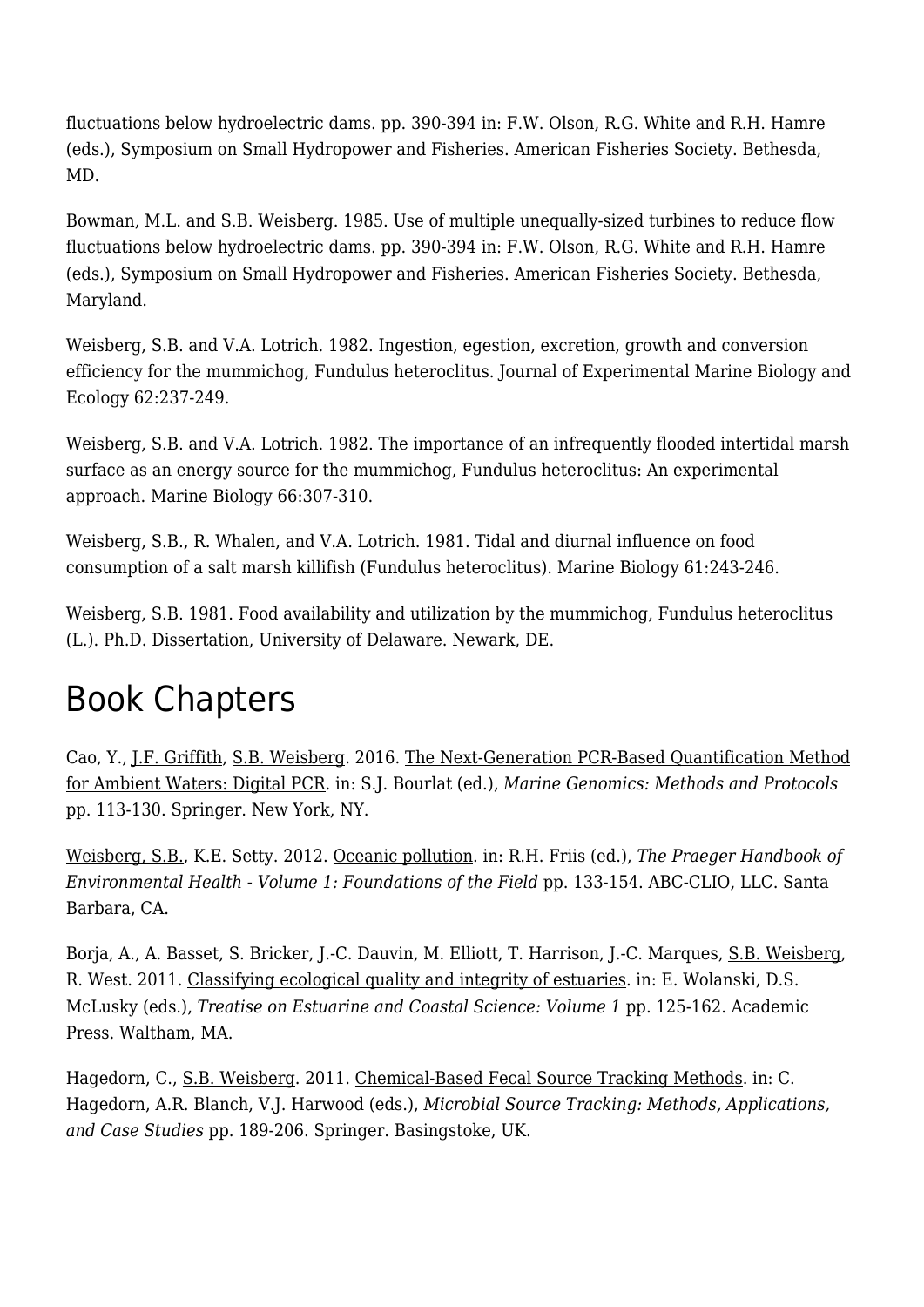Rose, J.B., E.A. Dreelin, [S.B. Weisberg.](http://www.sccwrp.org/about/staff/steve-weisberg/) 2008. [Transboundary Monitoring of International Waters:](http://ftp.sccwrp.org/pub/download/DOCUMENTS/JournalArticles/0554_Abstract.pdf) [Critical Questions for Microbial Water Quality](http://ftp.sccwrp.org/pub/download/DOCUMENTS/JournalArticles/0554_Abstract.pdf). in: J.B. Rose, E.A. Dreelin (eds.), *Effective Cross-Border Monitoring Systems for Waterborne Microbial Pathogens: A Plan for Action* pp. 1-22. IWA Publishing. London, UK.

Boehm, A.B., R.L. Whitman, M.B. Nevers, D. Hou, [S.B. Weisberg.](http://www.sccwrp.org/about/staff/steve-weisberg/) 2007. [Nowcasting recreational](http://ftp.sccwrp.org/pub/download/DOCUMENTS/JournalArticles/0553.B_Abstract.pdf) [water quality.](http://ftp.sccwrp.org/pub/download/DOCUMENTS/JournalArticles/0553.B_Abstract.pdf) in: L.J. Wymer (ed.), *Statistical Framework for Recreational Water Quality Criteria and Monitoring* pp. 179-210. John Wiley & Sons, Ltd. West Sussex, England.

[Weisberg, S.B.](http://www.sccwrp.org/about/staff/steve-weisberg/), R.T. Noble, [J.F. Griffith](http://www.sccwrp.org/about/staff/john-griffith/). 2007. [Microbial Indicators of Marine Recreational Water](http://ftp.sccwrp.org/pub/download/DOCUMENTS/JournalArticles/0552_Abstract.pdf) [Quality.](http://ftp.sccwrp.org/pub/download/DOCUMENTS/JournalArticles/0552_Abstract.pdf) in: C.J. Hurst, R.L. Crawford, A.L. Mills, J.L. Garland, L.D. Stetzenbach, D.A. Lipson (eds.), *Manual of Environmental Microbiology* pp. 280-289. ASM Press. Washington, D.C..

Weisberg, S.B. 2007. [A management context for the statistical design of recreational contact](http://ftp.sccwrp.org/pub/download/DOCUMENTS/JournalArticles/0553.A_Abstract.pdf) [water quality monitoring programs](http://ftp.sccwrp.org/pub/download/DOCUMENTS/JournalArticles/0553.A_Abstract.pdf). in: L.J. Wymer (ed.), *Statistical Framework for Recreational Water Quality Criteria and Monitoring* pp. 13-18. John Wiley & Sons, Ltd. West Sussex, England.

# Technical Reports

[Zimmer-Faust, A.G.](http://www.sccwrp.org/about/staff/amy-zimmer-faust/), [J.F. Griffith,](http://www.sccwrp.org/about/staff/john-griffith/) J. Freshwater, J. Peng, S. Goong, [S.B. Weisberg.](http://www.sccwrp.org/about/staff/steve-weisberg/) 2022. [Relationships between indicators and pathogens in shellfish and water in Newport Bay, CA](https://ftp.sccwrp.org/pub/download/DOCUMENTS/TechnicalReports/1193_ShellfishPathogenReport.pdf). Technical Report 1193. Southern California Coastal Water Research Project. Costa Mesa, CA.

[Zimmer-Faust, A.G.](http://www.sccwrp.org/about/staff/amy-zimmer-faust/), [J.F. Griffith,](http://www.sccwrp.org/about/staff/john-griffith/) [S.B. Weisberg](http://www.sccwrp.org/about/staff/steve-weisberg/). 2021. [Quantification of Sources of Fecal Pollution](https://ftp.sccwrp.org/pub/download/DOCUMENTS/TechnicalReports/1186_MuleCreekFecalPollution.pdf) [at Mule Creek.](https://ftp.sccwrp.org/pub/download/DOCUMENTS/TechnicalReports/1186_MuleCreekFecalPollution.pdf) Technical Report 1186. Southern California Coastal Water Research Project. Costa Mesa, CA.

Hale, T., S.L. Moore, P. Kauhanen, L. Flores, [S.B. Weisberg.](http://www.sccwrp.org/about/staff/steve-weisberg/) 2021. [California Trash Monitoring](https://ftp.sccwrp.org/pub/download/DOCUMENTS/TechnicalReports/1189_TrashMonitoringPlaybook.pdf) [Methods and Assessments Playbook.](https://ftp.sccwrp.org/pub/download/DOCUMENTS/TechnicalReports/1189_TrashMonitoringPlaybook.pdf) Technical Report 1189. San Francisco Estuary Institute. San Francisco, CA.

Hale, T., S.L. Moore, P. Kauhanen, L. Flores, [S.B. Weisberg.](http://www.sccwrp.org/about/staff/steve-weisberg/) 2021. [Field Testing Report for the](https://ftp.sccwrp.org/pub/download/DOCUMENTS/TechnicalReports/1190_TrashMonitoringFieldTest.pdf) [Statewide Trash Monitoring Methods Project.](https://ftp.sccwrp.org/pub/download/DOCUMENTS/TechnicalReports/1190_TrashMonitoringFieldTest.pdf) Technical Report 1190. San Francisco Estuary Institute. San Francisco, CA.

[Weisberg, S.B.](http://www.sccwrp.org/about/staff/steve-weisberg/), F. Chan, J. Barry, A. Boehm, S. Busch, S. Cooley, R. Feely, L. Levin. 2020. [Enhancing California's Ocean Acidification and Hypoxia Monitoring Network](http://ftp.sccwrp.org/pub/download/DOCUMENTS/TechnicalReports/1137_OAHExpansion.pdf). Technical Report 1137. Ocean Protection Council. Sacramento, CA.

[Martindale, S.,](http://www.sccwrp.org/about/staff/scott-martindale/) [S.B. Weisberg,](http://www.sccwrp.org/about/staff/steve-weisberg/) S. Coffin. 2020. [Status of Legislation and Regulatory Drivers for](http://ftp.sccwrp.org/pub/download/DOCUMENTS/TechnicalReports/1133_MicroplasticDrivers.pdf) [Microplastics in California.](http://ftp.sccwrp.org/pub/download/DOCUMENTS/TechnicalReports/1133_MicroplasticDrivers.pdf) Technical Report 1133. Horiba. Irvine, CA.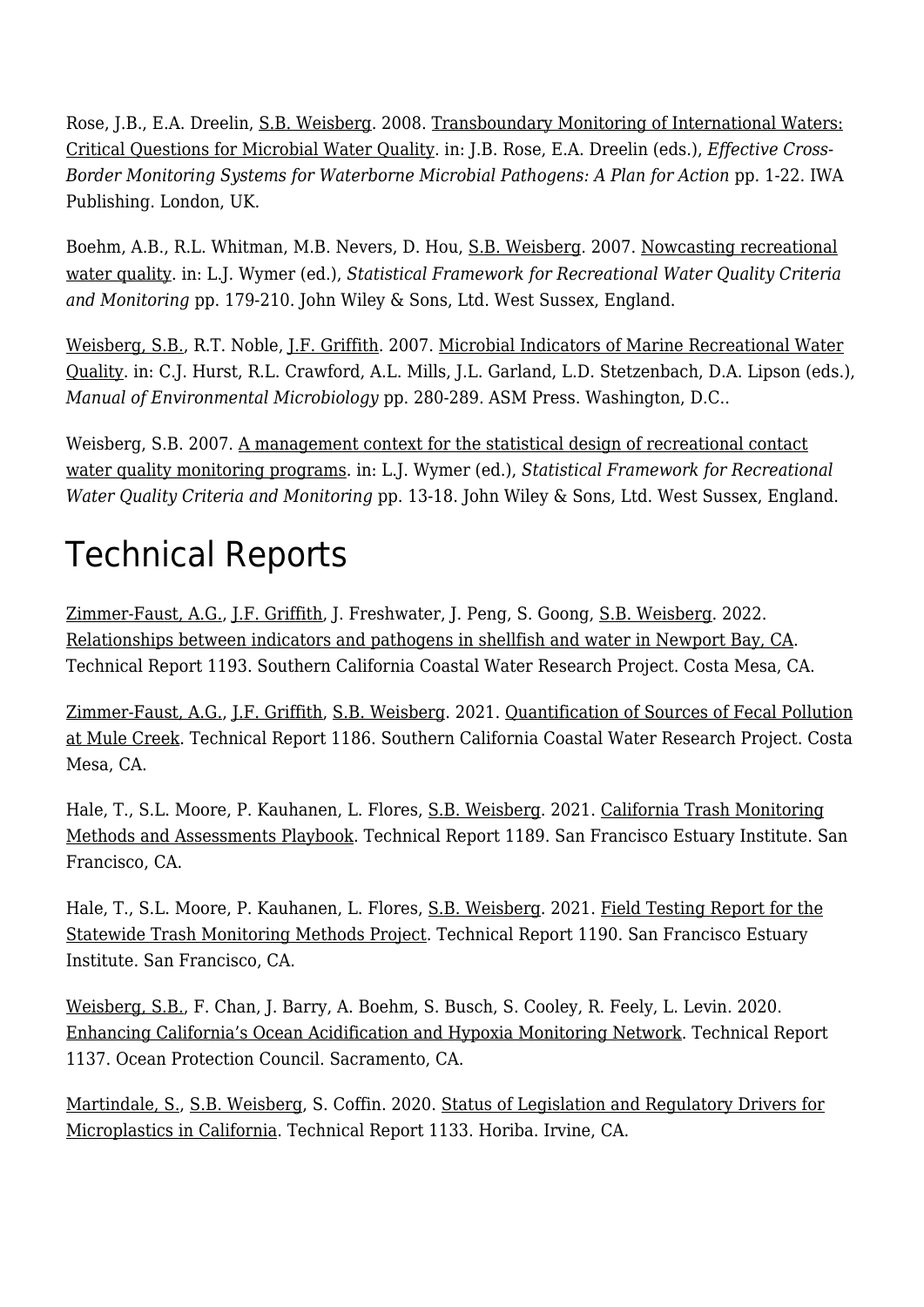Cao, Y., M.R. Raith, [P.D. Smith,](http://www.sccwrp.org/about/staff/paul-smith/) [J.F. Griffith](http://www.sccwrp.org/about/staff/john-griffith/), [S.B. Weisberg](http://www.sccwrp.org/about/staff/steve-weisberg/), A. Schriewer, A. Sheldon, C. Crompton, G.G. Amenu, J. Gregory, J. Guzman, K.D. Goodwin, L. Othman, M. Manasjan, S. Choi, S. Rapaport, S. Steele, T. Nguyen, X. Yu. 2017. [Southern California Bight 2013 Regional Monitoring](http://ftp.sccwrp.org/pub/download/DOCUMENTS/TechnicalReports/1005_B13_BightShorelineMicrobiology.pdf) [Program: Volume IX. Shoreline Microbiology.](http://ftp.sccwrp.org/pub/download/DOCUMENTS/TechnicalReports/1005_B13_BightShorelineMicrobiology.pdf) Technical Report 1005. Southern California Coastal Water Research Project. Costa Mesa, CA.

Nezlin, N.P., [K. McLaughlin,](http://www.sccwrp.org/about/staff/karen-mclaughlin/) A.T. Booth, C.L. Cash, [D.W. Diehl](http://www.sccwrp.org/about/staff/dario-diehl/), K. Davis, A. Feit, R. Goericke, J.R. Gully, M.D.A. Howard, S. Johnson, A. Latker, M.J. Mengel, G.L. Robertson, A. Steele, L. Terriquez, L.i.b.e. Washburn, [S.B. Weisberg.](http://www.sccwrp.org/about/staff/steve-weisberg/) 2017. [Spatial and Temporal Patterns of Chlorophyll](http://ftp.sccwrp.org/pub/download/DOCUMENTS/TechnicalReports/998_BightChlorophyllPatterns.pdf) [Concentration in the Southern California Bight](http://ftp.sccwrp.org/pub/download/DOCUMENTS/TechnicalReports/998_BightChlorophyllPatterns.pdf). Technical Report 998. Southern California Coastal Water Research Project. Costa Mesa, CA.

Sarman, E.T., B. Owens, R.F. Ambrose, M.H. Carr, J.C. Field, S.N. Murray, K.J. Nielsen, [S.B.](http://www.sccwrp.org/about/staff/steve-weisberg/) [Weisberg](http://www.sccwrp.org/about/staff/steve-weisberg/). 2017. [A Framework for Informing Permitting Decisions on Scientific Activities in](http://ftp.sccwrp.org/pub/download/DOCUMENTS/TechnicalReports/991_CollectingPermitsInMPAsFramework.pdf) [Marine Protected Areas](http://ftp.sccwrp.org/pub/download/DOCUMENTS/TechnicalReports/991_CollectingPermitsInMPAsFramework.pdf). Technical Report 991. Ocean Protection Council Science Advisory Team. Sacramento, CA.

Aminzadeh, S., M. Armsby, N. Bednarsek, J. Bishop, A. Boehm, C. Braby, F. Chan, R. Dunbar, R. Feely, B. Gaylord, L. Jewett, C. Krembs, K. Kroeker, R. Labiosa, T. Maloney, J. Phillips, B. Rappoli, M. Sakashita, D. Sivas, G. Somero, [M. Sutula,](http://www.sccwrp.org/about/staff/martha-sutula/) D. Thomas, G. Waldbusser, [S.B. Weisberg](http://www.sccwrp.org/about/staff/steve-weisberg/). 2016. [Ocean Acidification: Setting Water Quality Goals](http://ftp.sccwrp.org/pub/download/DOCUMENTS/TechnicalReports/961_OceanAcidificationSettingWaterQualityGoals.pdf). Technical Report 961. Stanford University. Stanford, CA.

Boehm, A., F. Chan, J. Barth, E. Chornesky, A. Dickson, R. Feely, B. Hales, T. Hill, G. Hofmann, D. Ianson, T. Klinger, J. Largier, J. Newton, T. Pedersen, G. Somero, [M. Sutula,](http://www.sccwrp.org/about/staff/martha-sutula/) W. Wakefield, G. Waldbusser, [S.B. Weisberg,](http://www.sccwrp.org/about/staff/steve-weisberg/) E. Whiteman. 2016. [The West Coast Ocean Acidification and Hypoxia](http://ftp.sccwrp.org/pub/download/DOCUMENTS/TechnicalReports/926_WestCoastOAHSciencePanel.pdf) [Science Panel: Major Findings, Recommendations, and Actions](http://ftp.sccwrp.org/pub/download/DOCUMENTS/TechnicalReports/926_WestCoastOAHSciencePanel.pdf). Technical Report 926. California Ocean Science Trust. Oakland, CA.

Martz, T., [K. McLaughlin](http://www.sccwrp.org/about/staff/karen-mclaughlin/), [S.B. Weisberg](http://www.sccwrp.org/about/staff/steve-weisberg/). 2015. [Best Practices for autonomous measurement of](http://ftp.sccwrp.org/pub/download/DOCUMENTS/TechnicalReports/861_CCAN_Durafet_Best_Practices_Manual.pdf) [seawater pH with the Honeywell Durafet pH sensor.](http://ftp.sccwrp.org/pub/download/DOCUMENTS/TechnicalReports/861_CCAN_Durafet_Best_Practices_Manual.pdf) Technical Report 861. California Current Acidification Network. Santa Barbara, CA.

Howard, M.D.A., G. Robertson, [M. Sutula,](http://www.sccwrp.org/about/staff/martha-sutula/) B.H. Jones, N.P. Nezlin, Y. Chao, H. Frenzel, M.J. Mengel, D.A. Caron, B. Seegers, A. Sengupta, E. Seubert, [D.W. Diehl,](http://www.sccwrp.org/about/staff/dario-diehl/) [S.B. Weisberg.](http://www.sccwrp.org/about/staff/steve-weisberg/) 2013. [Southern California Bight 2008 Regional Monitoring Program: VII. Water Quality.](http://ftp.sccwrp.org/pub/download/DOCUMENTS/TechnicalReports/710_B08WQ.pdf) Technical Report 710. Southern California Coastal Water Research Project. Costa Mesa, CA.

Howard, M.D.A., G. Robertson, [M. Sutula,](http://www.sccwrp.org/about/staff/martha-sutula/) B.H. Jones, N.P. Nezlin, Y. Chao, H. Frenzel, M.J. Mengel, D.A. Caron, B. Seegers, A. Sengupta, E. Seubert, [D.W. Diehl,](http://www.sccwrp.org/about/staff/dario-diehl/) [S.B. Weisberg.](http://www.sccwrp.org/about/staff/steve-weisberg/) 2013. [Southern California Bight 2008 Regional Monitoring Program: VII. Water Quality \(Appendix A\).](http://ftp.sccwrp.org/pub/download/DOCUMENTS/TechnicalReports/710_B08WQ_Appendix_A.pdf) Technical Report 710.A. Southern California Coastal Water Research Project. Costa Mesa, CA.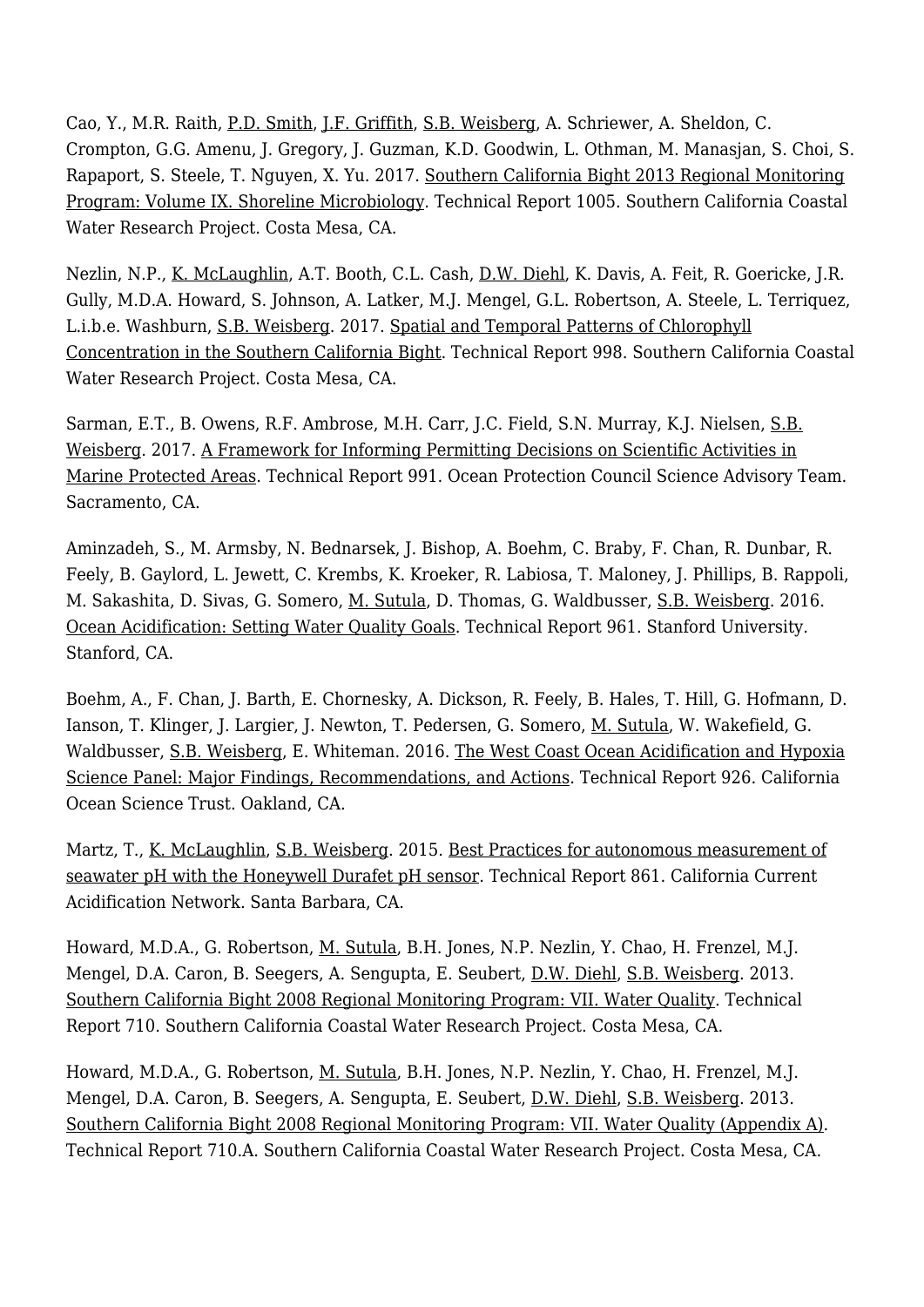Howard, M.D.A., G. Robertson, [M. Sutula,](http://www.sccwrp.org/about/staff/martha-sutula/) B.H. Jones, N.P. Nezlin, Y. Chao, H. Frenzel, M.J. Mengel, D.A. Caron, B. Seegers, A. Sengupta, E. Seubert, [D.W. Diehl,](http://www.sccwrp.org/about/staff/dario-diehl/) [S.B. Weisberg.](http://www.sccwrp.org/about/staff/steve-weisberg/) 2013. [Southern California Bight 2008 Regional Monitoring Program: VII. Water Quality \(Appendix B\).](http://ftp.sccwrp.org/pub/download/DOCUMENTS/TechnicalReports/710_B08WQ_Appendix_B.pdf) Technical Report 710.B. Southern California Coastal Water Research Project. Costa Mesa, CA.

Howard, M.D.A., G. Robertson, [M. Sutula,](http://www.sccwrp.org/about/staff/martha-sutula/) B.H. Jones, N.P. Nezlin, Y. Chao, H. Frenzel, M.J. Mengel, D.A. Caron, B. Seegers, A. Sengupta, E. Seubert, [D.W. Diehl,](http://www.sccwrp.org/about/staff/dario-diehl/) [S.B. Weisberg.](http://www.sccwrp.org/about/staff/steve-weisberg/) 2013. [Southern California Bight 2008 Regional Monitoring Program: VII. Water Quality \(Appendix C\)](http://ftp.sccwrp.org/pub/download/DOCUMENTS/TechnicalReports/710_B08WQ_Appendix_C.pdf). Technical Report 710.C. Southern California Coastal Water Research Project. Costa Mesa, CA.

Howard, M.D.A., G. Robertson, [M. Sutula,](http://www.sccwrp.org/about/staff/martha-sutula/) B.H. Jones, N.P. Nezlin, Y. Chao, H. Frenzel, M.J. Mengel, D.A. Caron, B. Seegers, A. Sengupta, E. Seubert, [D.W. Diehl,](http://www.sccwrp.org/about/staff/dario-diehl/) [S.B. Weisberg.](http://www.sccwrp.org/about/staff/steve-weisberg/) 2013. [Southern California Bight 2008 Regional Monitoring Program: VII. Water Quality \(Appendix D\).](http://ftp.sccwrp.org/pub/download/DOCUMENTS/TechnicalReports/710_B08WQ_Appendix_D.pdf) Technical Report 710.D. Southern California Coastal Water Research Project. Costa Mesa, CA.

Howard, M.D.A., G. Robertson, [M. Sutula,](http://www.sccwrp.org/about/staff/martha-sutula/) B.H. Jones, N.P. Nezlin, Y. Chao, H. Frenzel, M.J. Mengel, D.A. Caron, B. Seegers, A. Sengupta, E. Seubert, [D.W. Diehl,](http://www.sccwrp.org/about/staff/dario-diehl/) [S.B. Weisberg.](http://www.sccwrp.org/about/staff/steve-weisberg/) 2013. [Southern California Bight 2008 Regional Monitoring Program: VII. Water Quality \(Appendix E\).](http://ftp.sccwrp.org/pub/download/DOCUMENTS/TechnicalReports/710_B08WQ_Appendix_E.pdf) Technical Report 710.E. Southern California Coastal Water Research Project. Costa Mesa, CA.

[Griffith, J.F.,](http://www.sccwrp.org/about/staff/john-griffith/) B.A. Layton, A.B. Boehm, P.A. Holden, J.A. Jay, C. Hagedorn, C.D. McGee, [S.B.](http://www.sccwrp.org/about/staff/steve-weisberg/) [Weisberg](http://www.sccwrp.org/about/staff/steve-weisberg/). 2013. [The California Microbial Source Identification Manual: A Tiered Approach to](http://ftp.sccwrp.org/pub/download/DOCUMENTS/TechnicalReports/804_SIPP_MST_ManualPag.pdf) [Identifying Fecal Pollution Sources to Beaches.](http://ftp.sccwrp.org/pub/download/DOCUMENTS/TechnicalReports/804_SIPP_MST_ManualPag.pdf) Technical Report 804. Southern California Coastal Water Research Project. Costa Mesa, CA.

Setty, K., <u>K.C. Schiff</u>, [S.B. Weisberg.](http://www.sccwrp.org/about/staff/steve-weisberg/) 2012. [Forty Years after the Clean Water Act: A Retrospective](http://ftp.sccwrp.org/pub/download/DOCUMENTS/TechnicalReports/727_CWA.pdf) [Look at the Southern California Coastal Ocean.](http://ftp.sccwrp.org/pub/download/DOCUMENTS/TechnicalReports/727_CWA.pdf) Technical Report 727. Southern California Coastal Water Research Project. Costa Mesa, CA.

[Griffith, J.F.,](http://www.sccwrp.org/about/staff/john-griffith/) [K.C. Schiff](http://www.sccwrp.org/about/staff/ken-schiff/), [S.B. Weisberg](http://www.sccwrp.org/about/staff/steve-weisberg/), C. McGee, C. Clifton. 2007. [Southern California Bight](http://ftp.sccwrp.org/pub/download/DOCUMENTS/TechnicalReports/526_B03_micro.pdf) [2003 Regional Monitoring Program: VI. Shoreline Microbiology.](http://ftp.sccwrp.org/pub/download/DOCUMENTS/TechnicalReports/526_B03_micro.pdf) Technical Report 526. Southern California Coastal Water Research Project. Costa Mesa, CA.

Ranasinghe, J.A., A.M. Barnett, [K.C. Schiff,](http://www.sccwrp.org/about/staff/ken-schiff/) D.E. Montagne, C. Brantley, C. Beegan, D.B. Cadien, C. Cash, G.B. Deets, D.R. Diener, T.K. Mikel, R.W. Smith, R.G. Velarde, S.D. Watts, [S.B. Weisberg](http://www.sccwrp.org/about/staff/steve-weisberg/). 2007. [Southern California Bight 2003 Regional Monitoring Program: III. Benthic Macrofauna.](http://ftp.sccwrp.org/pub/download/DOCUMENTS/TechnicalReports/529_B03_Benthic.pdf) Technical Report 529. Southern California Coastal Water Research Project. Costa Mesa, CA.

Ranasinghe, J.A., [S.B. Weisberg,](http://www.sccwrp.org/about/staff/steve-weisberg/) R.W. Smith, D.E. Montagne, B. Thompson, J.M. Oakden, D.D. Huff, D.B. Cadien, R.G. Velarde, K.J. Ritter. 2007. [Evaluation of five indicators of benthic](http://ftp.sccwrp.org/pub/download/DOCUMENTS/TechnicalReports/524_eval_benthic_community_indicators.pdf) [community condition in two California bay and estuary habitats.](http://ftp.sccwrp.org/pub/download/DOCUMENTS/TechnicalReports/524_eval_benthic_community_indicators.pdf) Technical Report 524. Southern California Coastal Water Research Project. Costa Mesa, CA.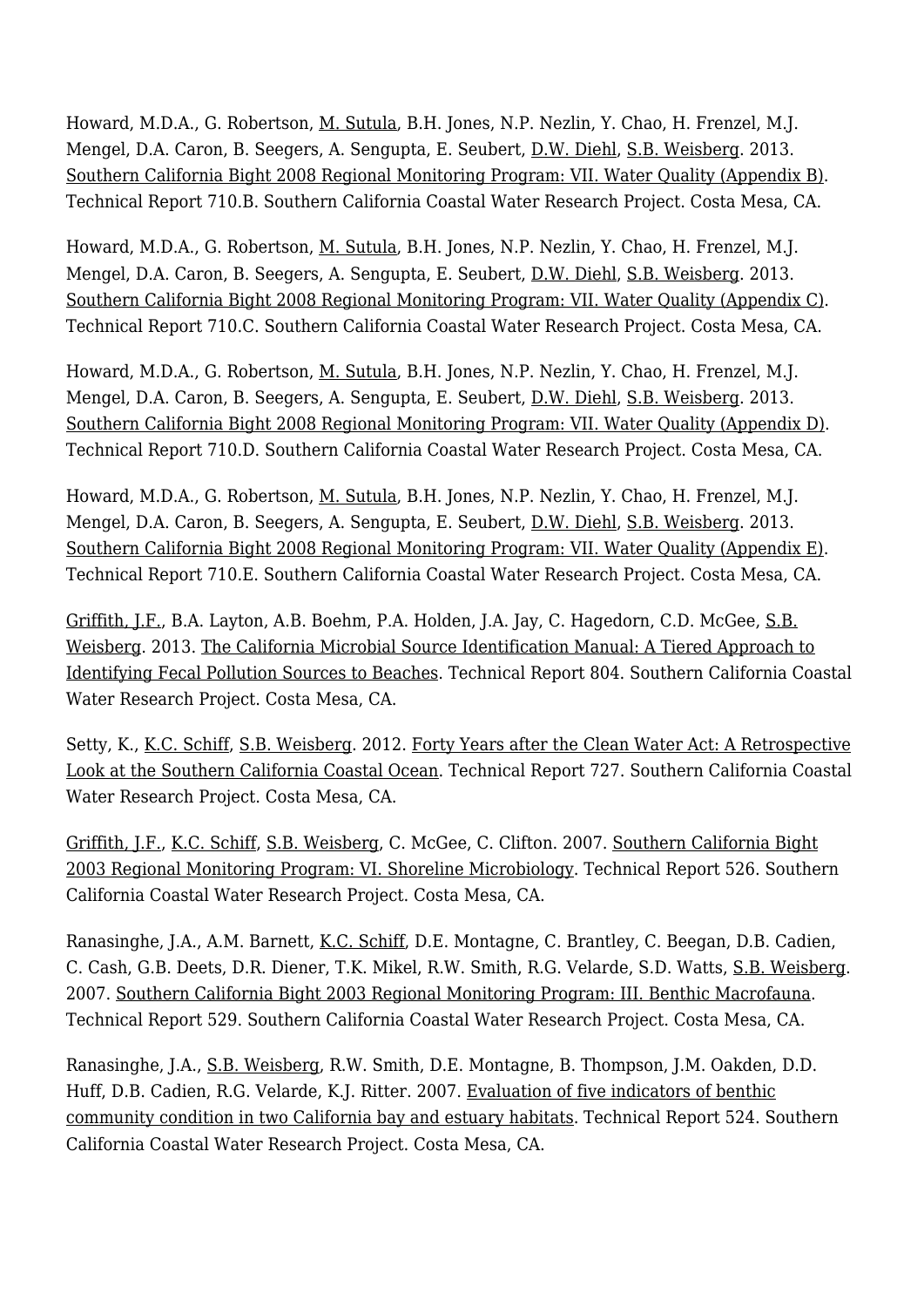Nezlin, N.P., P.M. DiGiacomo, [S.B. Weisberg,](http://www.sccwrp.org/about/staff/steve-weisberg/) [D.W. Diehl](http://www.sccwrp.org/about/staff/dario-diehl/), J.A. Warrick, M.J. Mengel, B.H. Jones, K.M. Reifel, S.C. Johnson, J.C. Ohlmann, L. Washburn, E.J. Terrill. 2007. [Southern California Bight](http://ftp.sccwrp.org/pub/download/DOCUMENTS/TechnicalReports/528_B03_WQ.pdf) [2003 Regional Monitoring Program: V. Water Quality](http://ftp.sccwrp.org/pub/download/DOCUMENTS/TechnicalReports/528_B03_WQ.pdf). Technical Report 528. Southern California Coastal Water Research Project. Costa Mesa, CA.

Barnett, A.M., S.M. Bay, K.J. Ritter, S.L. Moore, [S.B. Weisberg](http://www.sccwrp.org/about/staff/steve-weisberg/). 2007. [Sediment quality in](http://ftp.sccwrp.org/pub/download/DOCUMENTS/TechnicalReports/522_sedQual_CA_baysEstuaries.pdf) [California bays and estuaries](http://ftp.sccwrp.org/pub/download/DOCUMENTS/TechnicalReports/522_sedQual_CA_baysEstuaries.pdf). Technical Report 522. Southern California Coastal Water Research Project. Costa Mesa, CA.

[Griffith, J.F.,](http://www.sccwrp.org/about/staff/john-griffith/) D. Moore, C. McGee, [S.B. Weisberg](http://www.sccwrp.org/about/staff/steve-weisberg/). 2007. [Beta testing of rapid methods for](http://ftp.sccwrp.org/pub/download/DOCUMENTS/TechnicalReports/506_beta_testing.pdf) [measuring beach water quality](http://ftp.sccwrp.org/pub/download/DOCUMENTS/TechnicalReports/506_beta_testing.pdf). Technical Report 506. Southern California Coastal Water Research Project. Costa Mesa, CA.

[Weisberg, S.B.](http://www.sccwrp.org/about/staff/steve-weisberg/), B. Thompson, J.A. Ranasinghe, D.E. Montagne, D.B. Cadien, D.M. Dauer, D. Diener, J. Oliver, D.J. Reish, R.G. Velarde, J.Q. Word. 2007. [The level of agreement among experts](http://ftp.sccwrp.org/pub/download/DOCUMENTS/TechnicalReports/523_Gold_Standard_TR.pdf) [applying best professional judgment to assess the condition of benthic infaunal communities.](http://ftp.sccwrp.org/pub/download/DOCUMENTS/TechnicalReports/523_Gold_Standard_TR.pdf) Technical Report 523. Southern California Coastal Water Research Project. Costa Mesa, CA.

[Griffith, J.F.,](http://www.sccwrp.org/about/staff/john-griffith/) [S.B. Weisberg.](http://www.sccwrp.org/about/staff/steve-weisberg/) 2006. [Evaluation of Rapid Microbiological Methods for Measuring](http://ftp.sccwrp.org/pub/download/DOCUMENTS/TechnicalReports/485_rapid_methods_II.pdf) [Recreational Water Quality.](http://ftp.sccwrp.org/pub/download/DOCUMENTS/TechnicalReports/485_rapid_methods_II.pdf) Technical Report 485. Southern California Coastal Water Research Project. Westminster, CA.

Colford Jr, J.M., T.J. Wade, [K.C. Schiff](http://www.sccwrp.org/about/staff/ken-schiff/), C. Wright, [J.F. Griffith,](http://www.sccwrp.org/about/staff/john-griffith/) S.K. Sandhu, [S.B. Weisberg.](http://www.sccwrp.org/about/staff/steve-weisberg/) 2005. [Recreational water contact and illness in Mission Bay, California.](http://ftp.sccwrp.org/pub/download/DOCUMENTS/TechnicalReports/449_mb_epi.pdf) Technical Report 449. Southern California Coastal Water Research Project. Westminster, CA.

Colford Jr, J.M., T.J. Wade, [K.C. Schiff](http://www.sccwrp.org/about/staff/ken-schiff/), C. Wright, [J.F. Griffith,](http://www.sccwrp.org/about/staff/john-griffith/) S.K. Sandhu, [S.B. Weisberg.](http://www.sccwrp.org/about/staff/steve-weisberg/) 2005. [Recreational water contact and illness in Mission Bay, California \(Appendices 1-3\).](http://ftp.sccwrp.org/pub/download/DOCUMENTS/TechnicalReports/449_appendices_1-3.pdf) Technical Report 449.1-3. Southern California Coastal Water Research Project. Westminster, CA.

Colford Jr, J.M., T.J. Wade, [K.C. Schiff](http://www.sccwrp.org/about/staff/ken-schiff/), C. Wright, [J.F. Griffith,](http://www.sccwrp.org/about/staff/john-griffith/) S.K. Sandhu, [S.B. Weisberg.](http://www.sccwrp.org/about/staff/steve-weisberg/) 2005. [Recreational water contact and illness in Mission Bay, California \(Appendices 4-7\).](http://ftp.sccwrp.org/pub/download/DOCUMENTS/TechnicalReports/449_appendices_4-7.pdf) Technical Report 449.4-7. Southern California Coastal Water Research Project. Westminster, CA.

Ranasinghe, J.A., D.E. Montagne, R.W. Smith, T.K. Mikel, [S.B. Weisberg](http://www.sccwrp.org/about/staff/steve-weisberg/), D.B. Cadien, R.G. Velarde, A. Dalkey. 2003. [Southern California Bight 1998 Regional Monitoring Program: VII.](http://ftp.sccwrp.org/pub/download/DOCUMENTS/TechnicalReports/382_bight98benthic.pdf) [Benthic macrofauna](http://ftp.sccwrp.org/pub/download/DOCUMENTS/TechnicalReports/382_bight98benthic.pdf). Technical Report 382. Southern California Coastal Water Research Project. Westminster, CA.

Smith, R., J.A. Ranasinghe, [S.B. Weisberg,](http://www.sccwrp.org/about/staff/steve-weisberg/) D.E. Montagne, D.B. Cadien, T.K. Mikel, R.G. Velarde, A. Dalkey. 2003. [Extending the southern California benthic response index to assess benthic](http://ftp.sccwrp.org/pub/download/DOCUMENTS/TechnicalReports/410_bri.pdf) [condition in bays](http://ftp.sccwrp.org/pub/download/DOCUMENTS/TechnicalReports/410_bri.pdf). Technical Report 410. Southern California Coastal Water Research Project.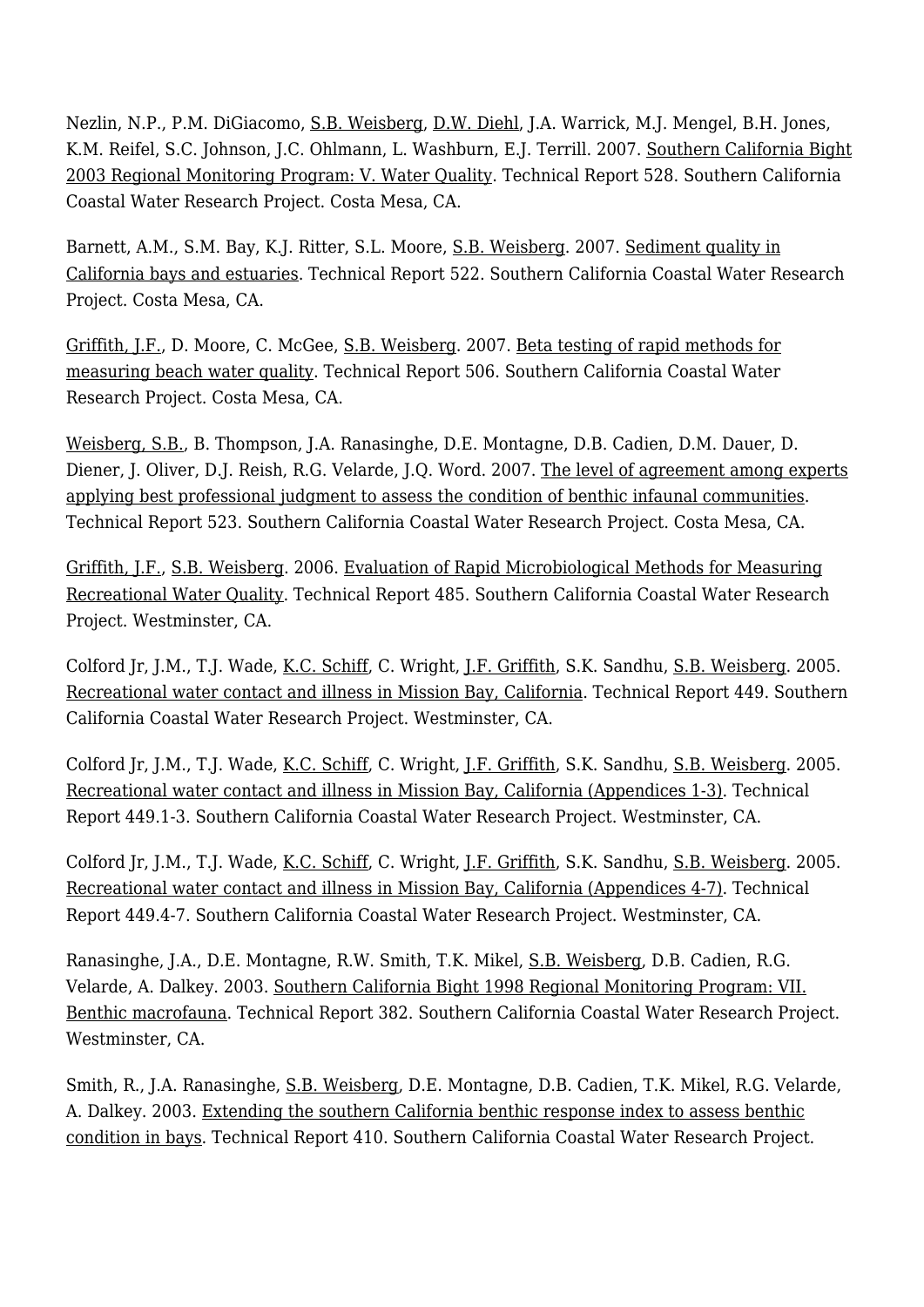Westminster, CA.

Allen, M.J., A.K. Groce, D. Diener, [J.S. Brown](http://www.sccwrp.org/about/staff/jeff-brown/), S.A. Steinert, G. Deets, J.A. Noblet, S.L. Moore, [D.W. Diehl,](http://www.sccwrp.org/about/staff/dario-diehl/) E.T. Jarvis, V. Raco-Rands, C. Thomas, Y. Ralph, R. Gartman, D. Cadien, [S.B.](http://www.sccwrp.org/about/staff/steve-weisberg/) [Weisberg](http://www.sccwrp.org/about/staff/steve-weisberg/), T. Mikel. 2002. [Southern California Bight 1998 Regional Monitoring Program: V.](http://ftp.sccwrp.org/pub/download/DOCUMENTS/TechnicalReports/380_bight98fish.pdf) [Demersal fishes and megabenthic invertebrates.](http://ftp.sccwrp.org/pub/download/DOCUMENTS/TechnicalReports/380_bight98fish.pdf) Technical Report 380. Southern California Coastal Water Research Project. Westminster, CA.

Bernstein, B., [J.F. Griffith](http://www.sccwrp.org/about/staff/john-griffith/), [S.B. Weisberg](http://www.sccwrp.org/about/staff/steve-weisberg/). 2002. [Microbiological source tracking workshop:](http://ftp.sccwrp.org/pub/download/DOCUMENTS/TechnicalReports/363_mst_workshop_document.pdf) [Workgroup findings and recommendations](http://ftp.sccwrp.org/pub/download/DOCUMENTS/TechnicalReports/363_mst_workshop_document.pdf). Technical Report 363. Southern California Coastal Water Research Project. Westminster, CA.

[Schiff, K.C.,](http://www.sccwrp.org/about/staff/ken-schiff/) [J.S. Brown](http://www.sccwrp.org/about/staff/jeff-brown/), [S.B. Weisberg](http://www.sccwrp.org/about/staff/steve-weisberg/). 2001. [Model monitoring program for large ocean](http://ftp.sccwrp.org/pub/download/DOCUMENTS/TechnicalReports/357_model_monitoring_program.pdf) [discharges in southern California](http://ftp.sccwrp.org/pub/download/DOCUMENTS/TechnicalReports/357_model_monitoring_program.pdf). Technical Report 357. Southern California Coastal Water Research Project. Westminster, CA.

Noble, R.T., J.H. Dorsey, M.K. Leecaster, M. Mazur, C.D. McGee, D. Moore, V. Orozco-Borbon, D. Reid, [K.C. Schiff](http://www.sccwrp.org/about/staff/ken-schiff/), P.M. Vainik, [S.B. Weisberg.](http://www.sccwrp.org/about/staff/steve-weisberg/) 2000. [Southern California Bight 1998 Regional](http://ftp.sccwrp.org/pub/download/DOCUMENTS/TechnicalReports/338_TR_stormevent2000.pdf) [Monitoring Program: III. Storm event shoreline microbiology.](http://ftp.sccwrp.org/pub/download/DOCUMENTS/TechnicalReports/338_TR_stormevent2000.pdf) Technical Report 338. Southern California Coastal Water Research Project. Westminster, CA.

Noble, R.T., J. Dorsey, M. Leecaster, M. Mazur, C. McGee, D. Moore, O. Victoria, D. Reid, [K.C.](http://www.sccwrp.org/about/staff/ken-schiff/) [Schiff](http://www.sccwrp.org/about/staff/ken-schiff/), P. Vainik, [S.B. Weisberg.](http://www.sccwrp.org/about/staff/steve-weisberg/) 2000. [Southern California Bight 1998 Regional Monitoring](http://ftp.sccwrp.org/pub/download/DOCUMENTS/TechnicalReports/337_TR_winter_micro_report.pdf) [Program, Vol II: Winter shoreline microbiology](http://ftp.sccwrp.org/pub/download/DOCUMENTS/TechnicalReports/337_TR_winter_micro_report.pdf). Technical Report 337. Southern California Coastal Water Research Project. Westminster, CA.

Noble, R.T., J. Dorsey, M. Leecaster, M. Mazur, C. McGee, D. Moore, O. Victoria, D. Reid, [K.C.](http://www.sccwrp.org/about/staff/ken-schiff/) [Schiff](http://www.sccwrp.org/about/staff/ken-schiff/), P. Vainik, [S.B. Weisberg.](http://www.sccwrp.org/about/staff/steve-weisberg/) 1999. [Southern California Bight 1998 Regional Monitoring](http://ftp.sccwrp.org/pub/download/DOCUMENTS/TechnicalReports/336_TR_summicrob.pdf) [Program, Vol I: Summer shoreline microbiology](http://ftp.sccwrp.org/pub/download/DOCUMENTS/TechnicalReports/336_TR_summicrob.pdf). Technical Report 336. Southern California Coastal Water Research Project. Westminster, CA.

Allen, M.J., S.L. Moore, [K.C. Schiff](http://www.sccwrp.org/about/staff/ken-schiff/), [S.B. Weisberg,](http://www.sccwrp.org/about/staff/steve-weisberg/) D. Diener, J.K. Stull, A. Groce, J. Mubarak, C.L. Tang, R. Gartman. 1998. [Southern California Bight 1994 Pilot Project: V. Demersal fishes and](http://ftp.sccwrp.org/pub/download/DOCUMENTS/TechnicalReports/308_94scbppfish.pdf) [megabenthic invertebrates](http://ftp.sccwrp.org/pub/download/DOCUMENTS/TechnicalReports/308_94scbppfish.pdf). Technical Report 308. Southern California Coastal Water Research Project. Westminster, CA.

Bergen, M., [S.B. Weisberg,](http://www.sccwrp.org/about/staff/steve-weisberg/) D. Cadien, A. Dalkey, D. Montagne, R.W. Smith, J.K. Stull, R.G. Velarde. 1998. [Southern California Bight 1994 Pilot Project: IV. Benthic infauna](http://ftp.sccwrp.org/pub/download/DOCUMENTS/TechnicalReports/307_94scbpp_benthic.pdf). Technical Report 307. Southern California Coastal Water Research Project. Westminster, CA.

Hashimoto, J., [S.B. Weisberg.](http://www.sccwrp.org/about/staff/steve-weisberg/) 1998. [Coordinating site-specific NPDES monitoring to achieve](http://ftp.sccwrp.org/pub/download/DOCUMENTS/PublicationNotAvailable.pdf) [regional monitoring in southern California.](http://ftp.sccwrp.org/pub/download/DOCUMENTS/PublicationNotAvailable.pdf) Technical Report 304. Environmental Protection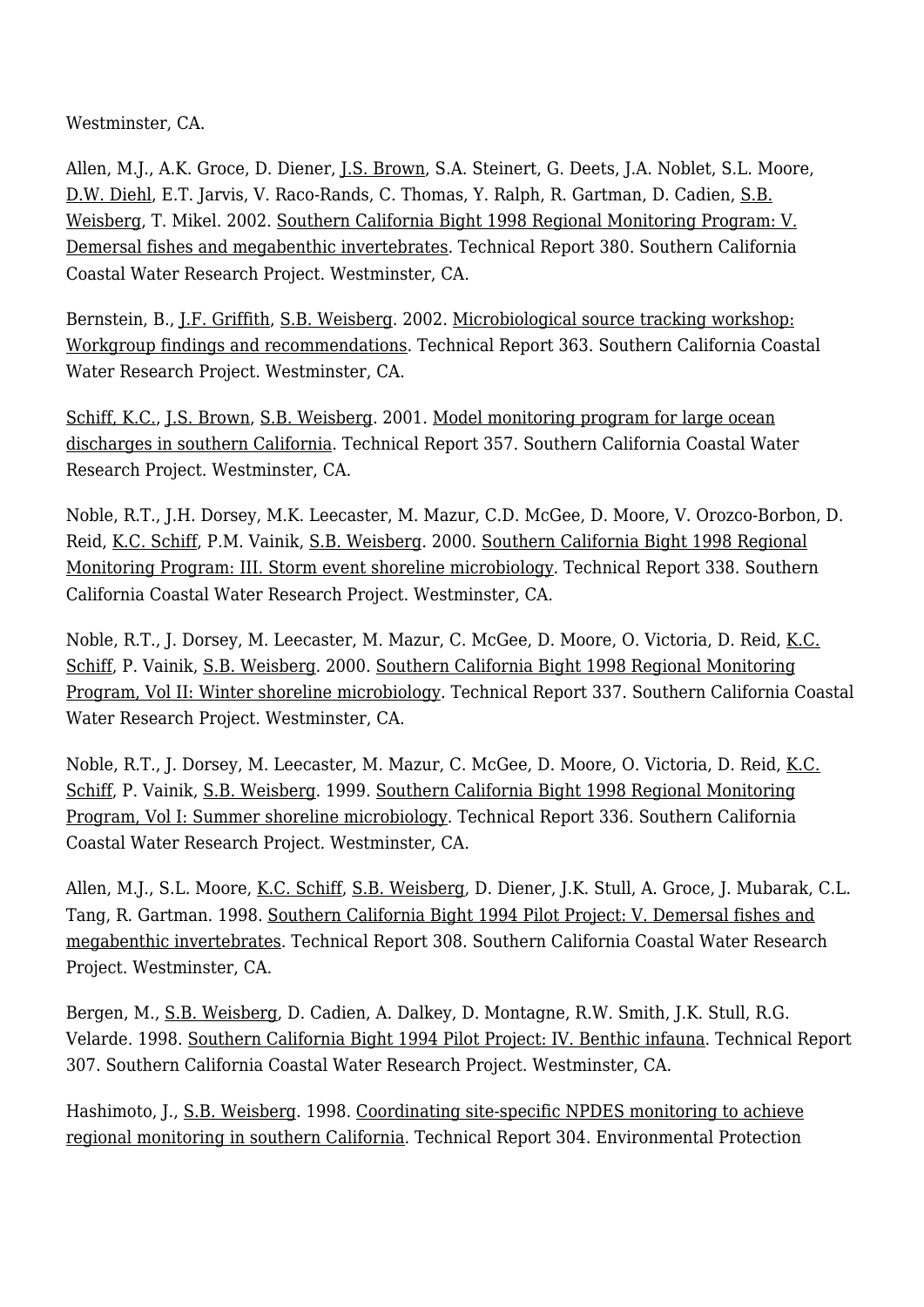Agency. Reno, NV.

### Annual Report Articles

SCCWRP Staff. 2018. [SCCWRP 2018 Annual Report.](http://ftp.sccwrp.org/pub/download/DOCUMENTS/AnnualReports/2018AnnualReport/2018AnnualReport.pdf)

SCCWRP Staff. 2017. [SCCWRP 2017 Annual Report.](http://ftp.sccwrp.org/pub/download/DOCUMENTS/AnnualReports/2017AnnualReport/2017AnnualReport.pdf)

SCCWRP Staff. 2016. [SCCWRP 2016 Annual Report.](http://ftp.sccwrp.org/pub/download/DOCUMENTS/AnnualReports/2016AnnualReport/2016AnnualReport.pdf)

SCCWRP Staff. 2015. [SCCWRP 2015 Annual Report.](http://ftp.sccwrp.org/pub/download/DOCUMENTS/AnnualReports/2015AnnualReport/2015AnnualReport.pdf)

SCCWRP Staff. 2014. [SCCWRP 2014 Annual Report.](http://ftp.sccwrp.org/pub/download/DOCUMENTS/AnnualReports/2014AnnualReport/2014AnnualReport.pdf)

Maruya, K.A., N.G. Dodder, R.A. Schaffner, [S.B. Weisberg,](http://www.sccwrp.org/about/staff/steve-weisberg/) D. Gregorio, S. Klosterhaus, D.A. Alvarez, E.T. Furlong, K.L. Kimbrough, G.G. Lauenstein, J.D. Christensen. 2013. [Refocusing](http://ftp.sccwrp.org/pub/download/DOCUMENTS/AnnualReports/2013AnnualReport/ar13_027_035.pdf) [Mussel Watch on contaminants of emerging concern \(CECs\): The California Pilot Study \(2009-10\)](http://ftp.sccwrp.org/pub/download/DOCUMENTS/AnnualReports/2013AnnualReport/ar13_027_035.pdf).

Bourlat, S.J., A. Borja, J. Gilbert, M.I. Taylor, N. Davies, [S.B. Weisberg](http://www.sccwrp.org/about/staff/steve-weisberg/), [J.F. Griffith,](http://www.sccwrp.org/about/staff/john-griffith/) T. Lettieri, D. Field, J. Benzie, F.O. Glockner, N. Rodriguez-Ezpeleta, D.P. Faith, T.P. Bean, M. Obst. 2013. [Genomics in marine monitoring: New opportunities for assessing marine health status.](http://ftp.sccwrp.org/pub/download/DOCUMENTS/AnnualReports/2013AnnualReport/ar13_115_135.pdf)

Arnold, B.F., [K.C. Schiff,](http://www.sccwrp.org/about/staff/ken-schiff/) [J.F. Griffith](http://www.sccwrp.org/about/staff/john-griffith/), J.S. Gruber, V. Yau, C.C. Wright, T.J. Wade, S. Burns, J.M. Hayes, C. McGee, M. Gold, Y. Cao, [S.B. Weisberg,](http://www.sccwrp.org/about/staff/steve-weisberg/) J.M. Colford Jr. 2013. [Swimmer illness](http://ftp.sccwrp.org/pub/download/DOCUMENTS/AnnualReports/2013AnnualReport/ar13_611_624.pdf) [associated with marine water exposure and water quality indicators: Impact of widely used](http://ftp.sccwrp.org/pub/download/DOCUMENTS/AnnualReports/2013AnnualReport/ar13_611_624.pdf) [assumptions.](http://ftp.sccwrp.org/pub/download/DOCUMENTS/AnnualReports/2013AnnualReport/ar13_611_624.pdf)

Maruya, K.A., N.G. Dodder, [S.B. Weisberg,](http://www.sccwrp.org/about/staff/steve-weisberg/) D. Gregorio, J.S. Bishop, S. Klosterhaus, D.A. Alvarez, E.T. Furlong, S. Bricker, K.L. Kimbrough, G.G. Lauenstein. 2013. [The Mussel Watch California](http://ftp.sccwrp.org/pub/download/DOCUMENTS/AnnualReports/2013AnnualReport/ar13_061_073.pdf) [Pilot Study on contaminants of emerging concern \(CECs\): Synthesis and next steps](http://ftp.sccwrp.org/pub/download/DOCUMENTS/AnnualReports/2013AnnualReport/ar13_061_073.pdf).

Boehm, A.B., L.C. Van De Werfhorst, <u>[J.F. Griffith](http://www.sccwrp.org/about/staff/john-griffith/)</u>, P.A. Holden, J.A. Jay, O.C. Shanks, D. Wang, [S.B.](http://www.sccwrp.org/about/staff/steve-weisberg/) [Weisberg](http://www.sccwrp.org/about/staff/steve-weisberg/). 2013. [Performance of forty-three microbial source tracking methods: A twenty-seven](http://ftp.sccwrp.org/pub/download/DOCUMENTS/AnnualReports/2013AnnualReport/ar13_409_431.pdf) [laboratory evaluation study.](http://ftp.sccwrp.org/pub/download/DOCUMENTS/AnnualReports/2013AnnualReport/ar13_409_431.pdf)

Stewart, J.R., A.B. Boehm, E.A. Dubinsky, T.T. Fong, K.D. Goodwin, [J.F. Griffith](http://www.sccwrp.org/about/staff/john-griffith/), R.T. Noble, O.C. Shanks, K. Vijayavel, [S.B. Weisberg.](http://www.sccwrp.org/about/staff/steve-weisberg/) 2013. [Recommendations following a multi-laboratory](http://ftp.sccwrp.org/pub/download/DOCUMENTS/AnnualReports/2013AnnualReport/ar13_581_593.pdf) [comparison of microbial source tracking methods.](http://ftp.sccwrp.org/pub/download/DOCUMENTS/AnnualReports/2013AnnualReport/ar13_581_593.pdf)

Cao, Y., C. Hagedorn, O.C. Shanks, D. Wang, J. Ervin, [J.F. Griffith,](http://www.sccwrp.org/about/staff/john-griffith/) B.A. Layton, C.D. McGee, T.E. Riedel, [S.B. Weisberg](http://www.sccwrp.org/about/staff/steve-weisberg/). 2013. [Towards establishing a human fecal contamination index for](http://ftp.sccwrp.org/pub/download/DOCUMENTS/AnnualReports/2013AnnualReport/ar13_567_579.pdf) [microbial source tracking.](http://ftp.sccwrp.org/pub/download/DOCUMENTS/AnnualReports/2013AnnualReport/ar13_567_579.pdf)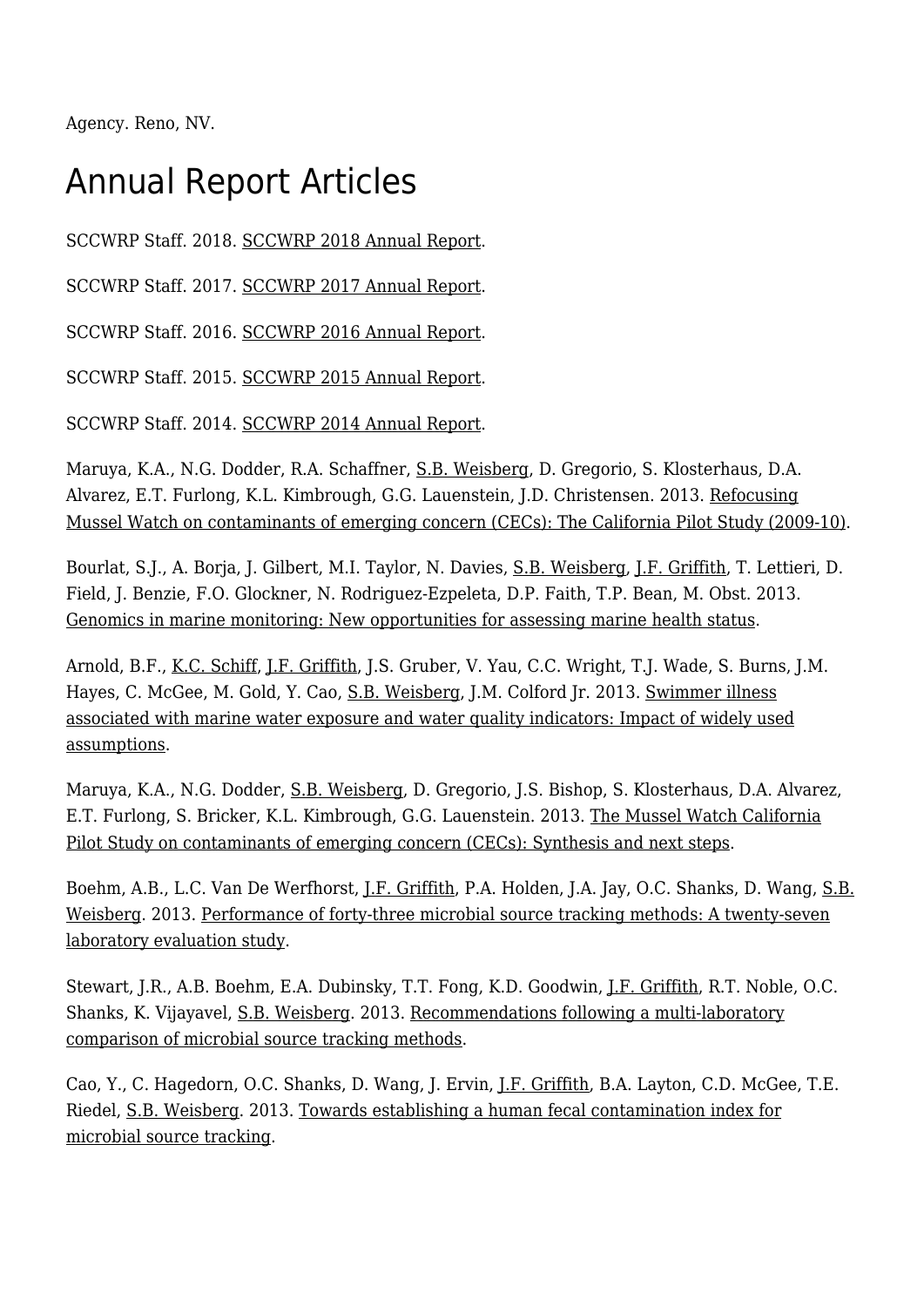Ervin, J.S., T.L. Russell, B.A. Layton, K.M. Yamahara, D. Wang, L.M. Sassoubre, Y. Cao, C.A. Kelty, M. Sivaganesan, A.B. Boehm, P.A. Holden, [S.B. Weisberg,](http://www.sccwrp.org/about/staff/steve-weisberg/) O.C. Shanks. 2013. [Characterization of](http://ftp.sccwrp.org/pub/download/DOCUMENTS/AnnualReports/2013AnnualReport/ar13_555_566.pdf) [fecal concentrations in human and other animal sources by physical, culture-based, and](http://ftp.sccwrp.org/pub/download/DOCUMENTS/AnnualReports/2013AnnualReport/ar13_555_566.pdf) [quantitative real-time PCR methods.](http://ftp.sccwrp.org/pub/download/DOCUMENTS/AnnualReports/2013AnnualReport/ar13_555_566.pdf)

Shanks, O.C., M. Sivaganesan, L.i.n.d.s.a.y. Peed, C.A. Kelty, A.D. Blackwood, M.R. Greene, R.T. Noble, R.N. Bushon, E.A. Stelzer, J. Kinzelman, T. Anan'eva, C. Sinigalliano, D. Wanless, [J.F.](http://www.sccwrp.org/about/staff/john-griffith/) [Griffith](http://www.sccwrp.org/about/staff/john-griffith/), Y. Cao, [S.B. Weisberg](http://www.sccwrp.org/about/staff/steve-weisberg/), V.J. Harwood, C. Staley, K.H. Oshima, M. Varma, R.A. Haugland. 2012. [Inter-laboratory comparison of real-time PCR protocols for quantification of general fecal](http://ftp.sccwrp.org/pub/download/DOCUMENTS/AnnualReports/2012AnnualReport/ar12_273_286.pdf) [indicator bacteria](http://ftp.sccwrp.org/pub/download/DOCUMENTS/AnnualReports/2012AnnualReport/ar12_273_286.pdf).

Fernandez, L.A., [W. Lao](http://www.sccwrp.org/about/staff/dr-wenjian-lao/), K.A. Maruya, C. White, R.M. Burgess. 2012. [Passive sampling to measure](http://ftp.sccwrp.org/pub/download/DOCUMENTS/AnnualReports/2012AnnualReport/ar12_049_060.pdf) [background dissolved persistent organic pollutant concentrations in the water column of the Palos](http://ftp.sccwrp.org/pub/download/DOCUMENTS/AnnualReports/2012AnnualReport/ar12_049_060.pdf) [Verdes Shelf Superfund site.](http://ftp.sccwrp.org/pub/download/DOCUMENTS/AnnualReports/2012AnnualReport/ar12_049_060.pdf)

Resh, V.H., L.A. Beche, J.E. Lawrence, [R.D. Mazor](http://www.sccwrp.org/about/staff/raphael-mazor/), E.P. McElravy, A.P. O'Dowd, D. Rudnick, S.M. Carlson. 2012. [Long-term population and community patterns of benthic macroinvertebrates and](http://ftp.sccwrp.org/pub/download/DOCUMENTS/AnnualReports/2012AnnualReport/ar12_145_170.pdf) [fishes in northern California Mediterranean-climate streams](http://ftp.sccwrp.org/pub/download/DOCUMENTS/AnnualReports/2012AnnualReport/ar12_145_170.pdf).

Ryu, H., [J.F. Griffith,](http://www.sccwrp.org/about/staff/john-griffith/) I.U.H. Khan, S. Hill, T.A. Edge, C. Toledo-Hernandez, J. Gonzalez-Nieves, J. Santo Domingo. 2012. [Comparison of gull feces-specific assays targeting the 16S rRNA gene of](http://ftp.sccwrp.org/pub/download/DOCUMENTS/AnnualReports/2012AnnualReport/ar12_309_322.pdf) [Catellicoccus marimammalium and Streptococcus spp](http://ftp.sccwrp.org/pub/download/DOCUMENTS/AnnualReports/2012AnnualReport/ar12_309_322.pdf).

Ryu, H., M. Henson, M. Elk, C. Toledo-Hernandez, [J.F. Griffith](http://www.sccwrp.org/about/staff/john-griffith/), D. Blackwood, R. Noble, M. Gourmelon, S. Glassmeyer, J. Santo Domingo. 2012. [Development of quantitative PCR assays](http://ftp.sccwrp.org/pub/download/DOCUMENTS/AnnualReports/2012AnnualReport/ar12_341_356.pdf) [targeting 16S rRNA gene of Enterococcus spp. and their application to the identification of](http://ftp.sccwrp.org/pub/download/DOCUMENTS/AnnualReports/2012AnnualReport/ar12_341_356.pdf) [Enterococcus species in environmental samples.](http://ftp.sccwrp.org/pub/download/DOCUMENTS/AnnualReports/2012AnnualReport/ar12_341_356.pdf)

Green, L., [M. Sutula,](http://www.sccwrp.org/about/staff/martha-sutula/) P. Fong. 2012. [How much is too much? Identifying benchmarks of adverse](http://ftp.sccwrp.org/pub/download/DOCUMENTS/AnnualReports/2012AnnualReport/ar12_171_188.pdf) [effects of macroalgae on the macrobenthic community in estuarine intertidal flats.](http://ftp.sccwrp.org/pub/download/DOCUMENTS/AnnualReports/2012AnnualReport/ar12_171_188.pdf)

[Sutula, M.,](http://www.sccwrp.org/about/staff/martha-sutula/) L. Green, G. Cicchetti, N. Detenbeck, P. Fong. 2012. [Thresholds of adverse effects of](http://ftp.sccwrp.org/pub/download/DOCUMENTS/AnnualReports/2012AnnualReport/ar12_189_210.pdf) [macroalgal abundance and sediment organic matter on benthic habitat quality in estuarine](http://ftp.sccwrp.org/pub/download/DOCUMENTS/AnnualReports/2012AnnualReport/ar12_189_210.pdf) [intertidal flats.](http://ftp.sccwrp.org/pub/download/DOCUMENTS/AnnualReports/2012AnnualReport/ar12_189_210.pdf)

Sapozhnikova, Y., E. Wirth, <u>K.C. Schiff</u>, M. Fulton. 2012. [Antifouling biocides in water and](http://ftp.sccwrp.org/pub/download/DOCUMENTS/AnnualReports/2012AnnualReport/ar12_001_010.pdf) [sediments from California marinas.](http://ftp.sccwrp.org/pub/download/DOCUMENTS/AnnualReports/2012AnnualReport/ar12_001_010.pdf)

Goodwin, K.D., M. McNay, Y. Cao, D. Ebentier, M. Madison, [J.F. Griffith.](http://www.sccwrp.org/about/staff/john-griffith/) 2012. [A multi-beach](http://ftp.sccwrp.org/pub/download/DOCUMENTS/AnnualReports/2012AnnualReport/ar12_357_373.pdf) [study of Staphylococcus aureus, MRSA, and enterococci in seawater and beach sand.](http://ftp.sccwrp.org/pub/download/DOCUMENTS/AnnualReports/2012AnnualReport/ar12_357_373.pdf)

McQuaig, S., [J.F. Griffith](http://www.sccwrp.org/about/staff/john-griffith/), V.J. Harwood. 2012. [The association of fecal indicator bacteria with](http://ftp.sccwrp.org/pub/download/DOCUMENTS/AnnualReports/2012AnnualReport/ar12_323_340.pdf) [human viruses and microbial source tracking markers at coastal beaches impacted by nonpoint](http://ftp.sccwrp.org/pub/download/DOCUMENTS/AnnualReports/2012AnnualReport/ar12_323_340.pdf)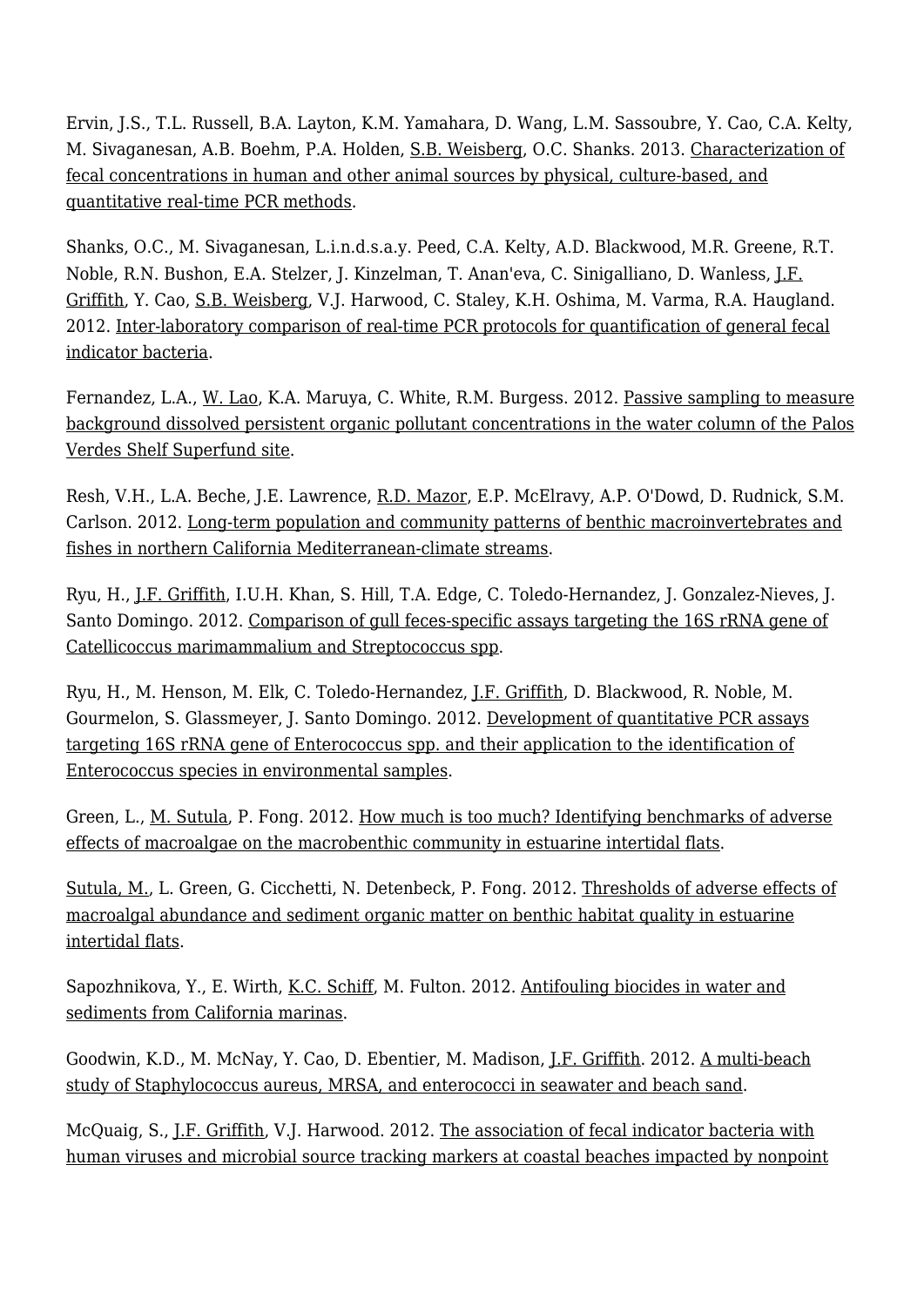[source pollution.](http://ftp.sccwrp.org/pub/download/DOCUMENTS/AnnualReports/2012AnnualReport/ar12_323_340.pdf)

Sengupta, A., [E.D. Stein,](http://www.sccwrp.org/about/staff/eric-stein/) R.J. Hawley. 2012. [General regression neural networks to estimate](http://ftp.sccwrp.org/pub/download/DOCUMENTS/AnnualReports/2012AnnualReport/ar12_099_112.pdf) [hydromodification response in semi-arid southern California streams.](http://ftp.sccwrp.org/pub/download/DOCUMENTS/AnnualReports/2012AnnualReport/ar12_099_112.pdf)

Cao, Y., L.C. Van De Werfhorst, B. Sercu, J.L.S. Murray, P.A. Holden. 2012. [Application of an](http://ftp.sccwrp.org/pub/download/DOCUMENTS/AnnualReports/2012AnnualReport/ar12_299_308.pdf) [integrated community analysis approach for microbial source tracking in a coastal creek](http://ftp.sccwrp.org/pub/download/DOCUMENTS/AnnualReports/2012AnnualReport/ar12_299_308.pdf).

[Stein, E.D.,](http://www.sccwrp.org/about/staff/eric-stein/) [J.S. Brown](http://www.sccwrp.org/about/staff/jeff-brown/), T.S. Hogue, M.P. Burke, A. Kinoshita. 2012. [Stormwater contaminant](http://ftp.sccwrp.org/pub/download/DOCUMENTS/AnnualReports/2012AnnualReport/ar12_011_028.pdf) [loading following wildfires.](http://ftp.sccwrp.org/pub/download/DOCUMENTS/AnnualReports/2012AnnualReport/ar12_011_028.pdf)

Reyes, J.A., D.E. Vidal-Dorsch, D. Schlenk, S.M. Bay, J.L. Armstrong, J.R. Gully, C. Cash, M. Baker, T.D. Stebbins, G. Hardiman, K.M. Kelley. 2012. [Evaluation of reproductive endocrine status in](http://ftp.sccwrp.org/pub/download/DOCUMENTS/AnnualReports/2012AnnualReport/ar12_227_242.pdf) [hornyhead turbot sampled from southern California's urbanized coastal environments.](http://ftp.sccwrp.org/pub/download/DOCUMENTS/AnnualReports/2012AnnualReport/ar12_227_242.pdf)

Hoh, E., N.G. Dodder, S.J. Lehotay, K.C. Pangallo, C.M. Reddy, K.A. Maruya. 2012. [Nontargeted](http://ftp.sccwrp.org/pub/download/DOCUMENTS/AnnualReports/2012AnnualReport/ar12_073_084.pdf) [comprehensive two-dimensional gas chromatography/time-of-flight mass spectrometry method and](http://ftp.sccwrp.org/pub/download/DOCUMENTS/AnnualReports/2012AnnualReport/ar12_073_084.pdf) [software for inventorying persistent and bioaccumulative contaminants in marine environments](http://ftp.sccwrp.org/pub/download/DOCUMENTS/AnnualReports/2012AnnualReport/ar12_073_084.pdf).

[Lao, W.](http://www.sccwrp.org/about/staff/dr-wenjian-lao/), D. Tsukada, K.A. Maruya. 2012. [The effect of co-occurring polychlorinated biphenyls on](http://ftp.sccwrp.org/pub/download/DOCUMENTS/AnnualReports/2012AnnualReport/ar12_061_072.pdf) [quantitation of toxaphene in fish tissue samples by gas chromatography negative ion mass](http://ftp.sccwrp.org/pub/download/DOCUMENTS/AnnualReports/2012AnnualReport/ar12_061_072.pdf) [spectrometry](http://ftp.sccwrp.org/pub/download/DOCUMENTS/AnnualReports/2012AnnualReport/ar12_061_072.pdf).

[Stein, E.D.,](http://www.sccwrp.org/about/staff/eric-stein/) B.P. White, [R.D. Mazor,](http://www.sccwrp.org/about/staff/raphael-mazor/) P.E. Miller, E.M. Pilgrim. 2012. [Optimizing ethanol-based](http://ftp.sccwrp.org/pub/download/DOCUMENTS/AnnualReports/2012AnnualReport/ar12_243_252.pdf) [sample preservation to facilitate use of DNA barcoding in routine freshwater biomonitoring](http://ftp.sccwrp.org/pub/download/DOCUMENTS/AnnualReports/2012AnnualReport/ar12_243_252.pdf) [programs using benthic macroinvertebrates](http://ftp.sccwrp.org/pub/download/DOCUMENTS/AnnualReports/2012AnnualReport/ar12_243_252.pdf).

Miller, E.F., <u>K.C. Schiff</u>. 2012. [Descriptive trends in Southern California Bight demersal fish](http://ftp.sccwrp.org/pub/download/DOCUMENTS/AnnualReports/2012AnnualReport/ar12_129_144.pdf) [assemblages, 1994-2008](http://ftp.sccwrp.org/pub/download/DOCUMENTS/AnnualReports/2012AnnualReport/ar12_129_144.pdf).

Howard, M.D.A., <u>M. Sutula</u>, D. Caron, Y. Chao, J.D. Farrara, H. Frenzel, B. Jones, G. Robertson, <u>[K.](http://www.sccwrp.org/about/staff/karen-mclaughlin/)</u> [McLaughlin,](http://www.sccwrp.org/about/staff/karen-mclaughlin/) A. Sengupta. 2012. [Comparison of natural and anthropogenic nutrient sources in the](http://ftp.sccwrp.org/pub/download/DOCUMENTS/AnnualReports/2012AnnualReport/ar12_029_048.pdf) [Southern California Bight.](http://ftp.sccwrp.org/pub/download/DOCUMENTS/AnnualReports/2012AnnualReport/ar12_029_048.pdf)

Stancheva, R., A.E. Fetscher, R.G. Sheath. 2012. [A novel quantification method for stream](http://ftp.sccwrp.org/pub/download/DOCUMENTS/AnnualReports/2012AnnualReport/ar12_211_226.pdf)[inhabiting, non-diatom benthic algae, and its application in bioassessment](http://ftp.sccwrp.org/pub/download/DOCUMENTS/AnnualReports/2012AnnualReport/ar12_211_226.pdf).

[Stein, E.D.,](http://www.sccwrp.org/about/staff/eric-stein/) M.R. Cover, A.E. Fetscher, C. O'Reilly, R. Guardado, C.W. Solek. 2012. [Reach-scale](http://ftp.sccwrp.org/pub/download/DOCUMENTS/AnnualReports/2012AnnualReport/ar12_113_128.pdf) [geomorphic and biological effects of localized stream bank armoring](http://ftp.sccwrp.org/pub/download/DOCUMENTS/AnnualReports/2012AnnualReport/ar12_113_128.pdf).

[Lao, W.](http://www.sccwrp.org/about/staff/dr-wenjian-lao/), K.A. Maruya, D. Tsukada. 2012. [A two-component mass balance model for calibration of](http://ftp.sccwrp.org/pub/download/DOCUMENTS/AnnualReports/2012AnnualReport/ar12_085_098.pdf) [solid-phase microextraction fibers for pyrethroids in seawater](http://ftp.sccwrp.org/pub/download/DOCUMENTS/AnnualReports/2012AnnualReport/ar12_085_098.pdf).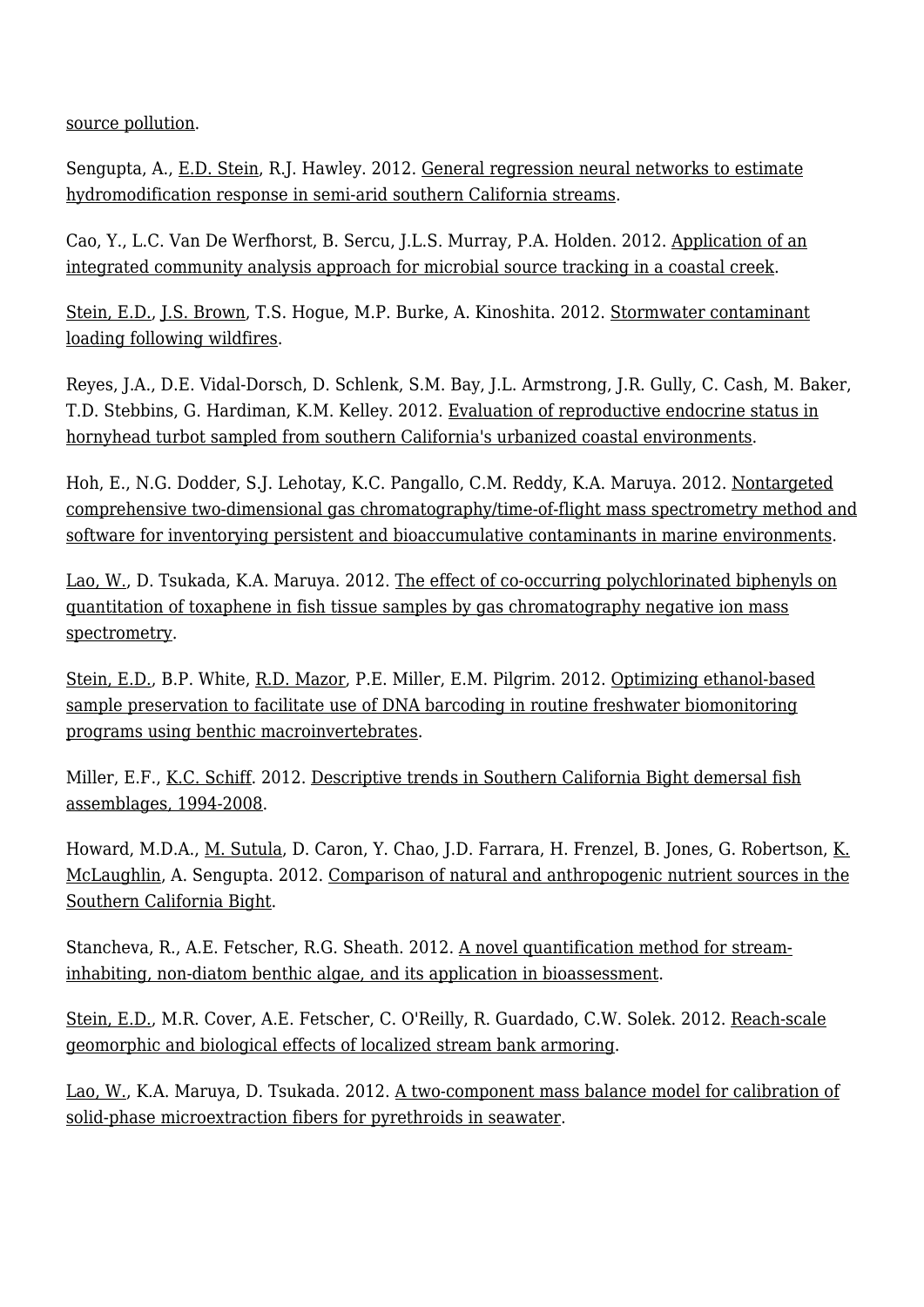Ebentier, D.L., M.R. Raith, Y. Cao, [J.F. Griffith](http://www.sccwrp.org/about/staff/john-griffith/), [S.B. Weisberg](http://www.sccwrp.org/about/staff/steve-weisberg/). 2012. [Factors affecting the](http://ftp.sccwrp.org/pub/download/DOCUMENTS/AnnualReports/2012AnnualReport/ar12_253_260.pdf) [relationship between qPCR and culture-based enumeration of Enterococcus](http://ftp.sccwrp.org/pub/download/DOCUMENTS/AnnualReports/2012AnnualReport/ar12_253_260.pdf).

Cao, Y., [J.F. Griffith](http://www.sccwrp.org/about/staff/john-griffith/), S. Dorevitch, [S.B. Weisberg](http://www.sccwrp.org/about/staff/steve-weisberg/). 2012. [Effectiveness of qPCR permutations,](http://ftp.sccwrp.org/pub/download/DOCUMENTS/AnnualReports/2012AnnualReport/ar12_287_298.pdf) [internal controls and dilution as means for minimizing the impact of inhibition while measuring](http://ftp.sccwrp.org/pub/download/DOCUMENTS/AnnualReports/2012AnnualReport/ar12_287_298.pdf) [Enterococcus in environmental waters.](http://ftp.sccwrp.org/pub/download/DOCUMENTS/AnnualReports/2012AnnualReport/ar12_287_298.pdf)

Cao, Y., M. Sivaganesan, J. Kinzelman, A.D. Blackwood, R.T. Noble, R.A. Haugland, [J.F. Griffith,](http://www.sccwrp.org/about/staff/john-griffith/) [S.B. Weisberg](http://www.sccwrp.org/about/staff/steve-weisberg/). 2012. [Effect of platform, reference material, and quantification model on](http://ftp.sccwrp.org/pub/download/DOCUMENTS/AnnualReports/2012AnnualReport/ar12_261_272.pdf) [enumeration of Enterococcus by quantitative PCR methods](http://ftp.sccwrp.org/pub/download/DOCUMENTS/AnnualReports/2012AnnualReport/ar12_261_272.pdf).

Teixeira, H., [S.B. Weisberg,](http://www.sccwrp.org/about/staff/steve-weisberg/) A. Borja, J.A. Ranasinghe, D.B. Cadien, R.G. Velarde, L.L. Lovell, D. Pasko, C.A. Phillips, D.E. Montagne, K.J. Ritter, F. Salas, J.C. Marques. 2011. [Calibration and](http://ftp.sccwrp.org/pub/download/DOCUMENTS/AnnualReports/2011AnnualReport/ar11_099_118.pdf) [validation of the AZTI's Marine Biotic Index \(AMBI\) for southern California marine bays](http://ftp.sccwrp.org/pub/download/DOCUMENTS/AnnualReports/2011AnnualReport/ar11_099_118.pdf).

Thompson, B., J.A. Ranasinghe, S. Lowe, A. Melwani, [S.B. Weisberg](http://www.sccwrp.org/about/staff/steve-weisberg/). 2011. [Benthic macrofaunal](http://ftp.sccwrp.org/pub/download/DOCUMENTS/AnnualReports/2011AnnualReport/ar11_163_176.pdf) [assemblages of the San Francisco Estuary and Delta.](http://ftp.sccwrp.org/pub/download/DOCUMENTS/AnnualReports/2011AnnualReport/ar11_163_176.pdf)

[Griffith, J.F.,](http://www.sccwrp.org/about/staff/john-griffith/) [S.B. Weisberg.](http://www.sccwrp.org/about/staff/steve-weisberg/) 2011. [Challenges in implementing new technology for beach water](http://ftp.sccwrp.org/pub/download/DOCUMENTS/AnnualReports/2011AnnualReport/ar11_177_186.pdf) [quality monitoring: Lessons from a California demonstration project](http://ftp.sccwrp.org/pub/download/DOCUMENTS/AnnualReports/2011AnnualReport/ar11_177_186.pdf).

Ranasinghe, J.A., [E.D. Stein](http://www.sccwrp.org/about/staff/eric-stein/), P.E. Miller, [S.B. Weisberg](http://www.sccwrp.org/about/staff/steve-weisberg/). 2011. [Relative performance of the](http://ftp.sccwrp.org/pub/download/DOCUMENTS/AnnualReports/2011AnnualReport/ar11_297_303.pdf) [Southern California Benthic Response Index using species abundance and presence-only data:](http://ftp.sccwrp.org/pub/download/DOCUMENTS/AnnualReports/2011AnnualReport/ar11_297_303.pdf) [Relevance to DNA Barcoding](http://ftp.sccwrp.org/pub/download/DOCUMENTS/AnnualReports/2011AnnualReport/ar11_297_303.pdf).

Converse, R.R., [J.F. Griffith](http://www.sccwrp.org/about/staff/john-griffith/), R.T. Noble, R.A. Haugland, [K.C. Schiff,](http://www.sccwrp.org/about/staff/ken-schiff/) [S.B. Weisberg.](http://www.sccwrp.org/about/staff/steve-weisberg/) 2011. [Correlation between quantitative polymerase chain reaction and culture-based methods for](http://ftp.sccwrp.org/pub/download/DOCUMENTS/AnnualReports/2011AnnualReport/ar11_187_196.pdf) [measuring Enterococcus over various temporal scales and three California marine beaches.](http://ftp.sccwrp.org/pub/download/DOCUMENTS/AnnualReports/2011AnnualReport/ar11_187_196.pdf)

Cao, Y., C.D. McGee, [J.F. Griffith](http://www.sccwrp.org/about/staff/john-griffith/), [S.B. Weisberg](http://www.sccwrp.org/about/staff/steve-weisberg/). 2011. [Method repeatability for measuring](http://ftp.sccwrp.org/pub/download/DOCUMENTS/AnnualReports/2011AnnualReport/ar11_207_211.pdf) [Enterococcus in southern California beach sands.](http://ftp.sccwrp.org/pub/download/DOCUMENTS/AnnualReports/2011AnnualReport/ar11_207_211.pdf)

Thompson, B., [S.B. Weisberg,](http://www.sccwrp.org/about/staff/steve-weisberg/) A.M.e.l.w.a.n.i. , S. Lowe, J.A. Ranasinghe, D.B. Cadien, D.M. Dauer, R.J. Diaz, W. Fields, M. Kellogg, D.E. Montagne, P.R. Ode, D.J. Reish, P.N. Slattery. 2010. [Levels of](http://ftp.sccwrp.org/pub/download/DOCUMENTS/AnnualReports/2010AnnualReport/ar10_177_185.pdf) [agreement among experts using Best Professional Judgment to assess mesohaline and tidal](http://ftp.sccwrp.org/pub/download/DOCUMENTS/AnnualReports/2010AnnualReport/ar10_177_185.pdf) [freshwater benthic macrofaunal condition in the San Francisco Estuary and Delta.](http://ftp.sccwrp.org/pub/download/DOCUMENTS/AnnualReports/2010AnnualReport/ar10_177_185.pdf)

Mika, K.B., G. Imamura, C. Chang, V. Conway, G. Fernandez, [J.F. Griffith,](http://www.sccwrp.org/about/staff/john-griffith/) R.A. Kampalath, a.n.d. CM Lee, C.-C. Lin, R. Moreno, S. Thompson, R.L. Whitman, J.A. Jay. 2010. [Pilot- and bench-scale](http://ftp.sccwrp.org/pub/download/DOCUMENTS/AnnualReports/2010AnnualReport/ar10_087_101.pdf) [testing of fecal indicator bacteria survival in marine beach sand near point sources](http://ftp.sccwrp.org/pub/download/DOCUMENTS/AnnualReports/2010AnnualReport/ar10_087_101.pdf).

[Lao, W.](http://www.sccwrp.org/about/staff/dr-wenjian-lao/), J. Gan. 2010. [Temperature effects on a doubly tethered diproline chiral stationary phase:](http://ftp.sccwrp.org/pub/download/DOCUMENTS/AnnualReports/2010AnnualReport/ar10_057_066.pdf) [Hold-up volume, enantioselectivity and robustness.](http://ftp.sccwrp.org/pub/download/DOCUMENTS/AnnualReports/2010AnnualReport/ar10_057_066.pdf)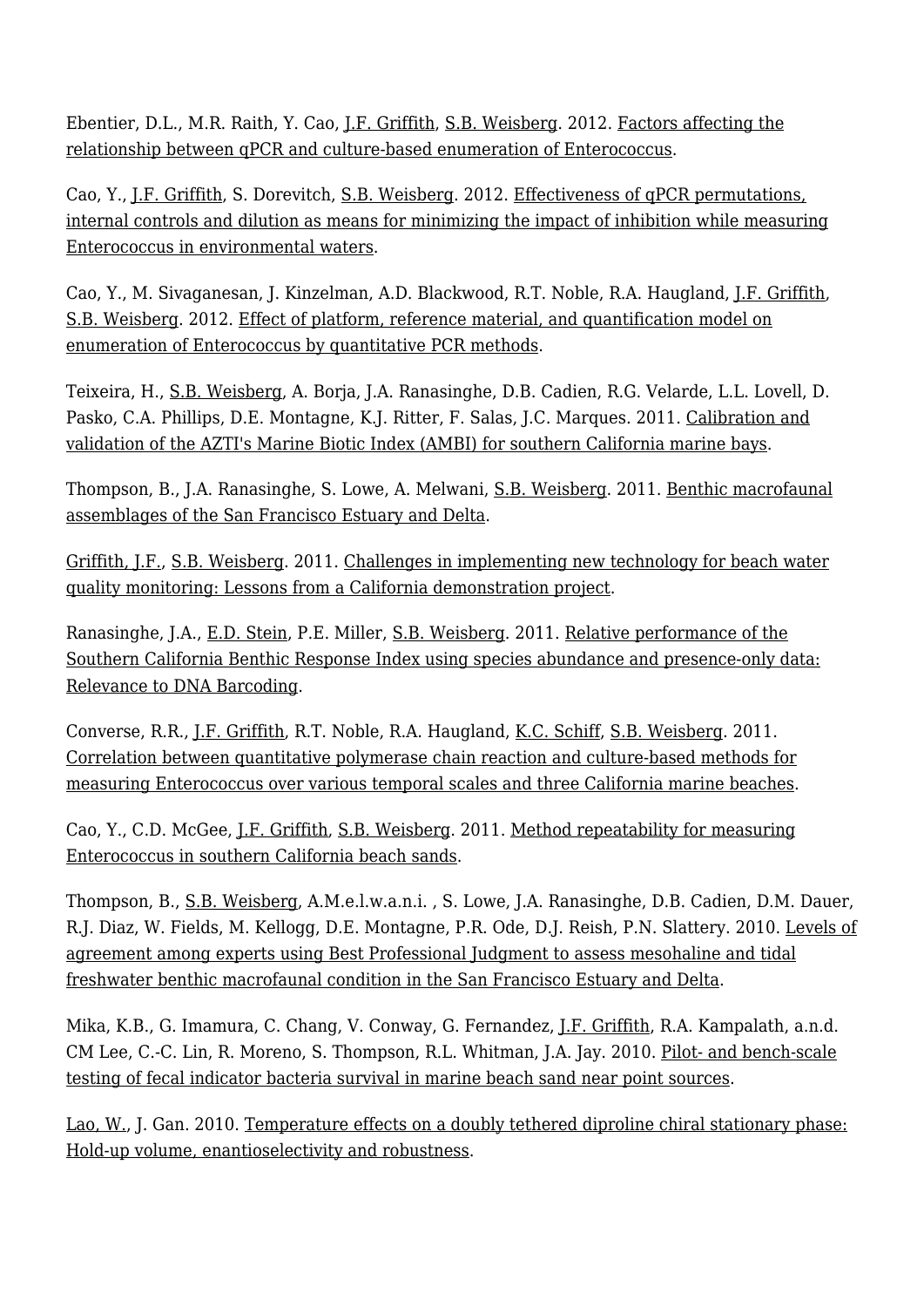Halliday, E., [J.F. Griffith](http://www.sccwrp.org/about/staff/john-griffith/), R.J. Gast. 2010. [Use of an exogenous plasmid standard and quantitative](http://ftp.sccwrp.org/pub/download/DOCUMENTS/AnnualReports/2010AnnualReport/ar10_103_112.pdf) [PCR to monitor spatial and temporal distribution of Enterococcus spp. in beach sands](http://ftp.sccwrp.org/pub/download/DOCUMENTS/AnnualReports/2010AnnualReport/ar10_103_112.pdf).

[Schiff, K.C.,](http://www.sccwrp.org/about/staff/ken-schiff/) B. Luk, D. Gregorio, S. Gruber. 2010. [Assessing water quality conditions in southern](http://ftp.sccwrp.org/pub/download/DOCUMENTS/AnnualReports/2010AnnualReport/ar10_251_260.pdf) [California's areas of special biological significance](http://ftp.sccwrp.org/pub/download/DOCUMENTS/AnnualReports/2010AnnualReport/ar10_251_260.pdf).

Lee, C.M., [J.F. Griffith,](http://www.sccwrp.org/about/staff/john-griffith/) W. Kaiser, J.A. Jay. 2010. [Covalently-linked immunomagnetic](http://ftp.sccwrp.org/pub/download/DOCUMENTS/AnnualReports/2010AnnualReport/ar10_075_085.pdf) [separation/adenosine triphosphate technique \(Cov-IMS/ATP\) enables rapid, in-field detection and](http://ftp.sccwrp.org/pub/download/DOCUMENTS/AnnualReports/2010AnnualReport/ar10_075_085.pdf) [quantification of Escherichia coli and Enterococcus spp. in freshwater and marine environments](http://ftp.sccwrp.org/pub/download/DOCUMENTS/AnnualReports/2010AnnualReport/ar10_075_085.pdf).

Vidal-Dorsch, D.E., S.M. Bay, M.A. Mays, [D.J. Greenstein](http://www.sccwrp.org/about/staff/darrin-greenstein/), D. Young, D. Schlenk, K.M. Kelley. 2010. [Biological responses of marine flatfish exposed to effluent](http://ftp.sccwrp.org/pub/download/DOCUMENTS/AnnualReports/2010AnnualReport/ar10_239_250.pdf).

Svejkovsky, J., N.P. Nezlin, N.M. Mustain, J.B. Kum. 2010. [Tracking stormwater discharge plumes](http://ftp.sccwrp.org/pub/download/DOCUMENTS/AnnualReports/2010AnnualReport/ar10_261_280.pdf) [and water quality of the Tijuana River with multispectral aerial imagery.](http://ftp.sccwrp.org/pub/download/DOCUMENTS/AnnualReports/2010AnnualReport/ar10_261_280.pdf)

Sayre, J.M., R.G. Adams, [W. Lao,](http://www.sccwrp.org/about/staff/dr-wenjian-lao/) K.A. Maruya. 2010. [Comparing solid phase microextraction and](http://ftp.sccwrp.org/pub/download/DOCUMENTS/AnnualReports/2010AnnualReport/ar10_045_056.pdf) [polyethylene passive samplers for measuring ultra-low aqueous concentrations of regulated](http://ftp.sccwrp.org/pub/download/DOCUMENTS/AnnualReports/2010AnnualReport/ar10_045_056.pdf) [organic pollutants](http://ftp.sccwrp.org/pub/download/DOCUMENTS/AnnualReports/2010AnnualReport/ar10_045_056.pdf).

Boerger, C.M., G.L. Lattin, S.L. Moore, C.J. Moore. 2010. [Plastic ingestion by planktivorous fishes](http://ftp.sccwrp.org/pub/download/DOCUMENTS/AnnualReports/2010AnnualReport/ar10_281_285.pdf) [in the North Pacific Central Gyre.](http://ftp.sccwrp.org/pub/download/DOCUMENTS/AnnualReports/2010AnnualReport/ar10_281_285.pdf)

Hammerstrom, K.K., J.A. Ranasinghe, [S.B. Weisberg,](http://www.sccwrp.org/about/staff/steve-weisberg/) J.S. Oliver, W.R. Fairey, P.N. Slattery, J.M. Oakden. 2010. [The effect of sample area and sieve size on benthic macrofaunal community](http://ftp.sccwrp.org/pub/download/DOCUMENTS/AnnualReports/2010AnnualReport/ar10_187_198.pdf) [condition assessments in California enclosed bays and estuaries](http://ftp.sccwrp.org/pub/download/DOCUMENTS/AnnualReports/2010AnnualReport/ar10_187_198.pdf).

Lawrence, J.E., K.B. Lunde, [R.D. Mazor](http://www.sccwrp.org/about/staff/raphael-mazor/), L.A. Beche, E.P. McElravy, V.H. Resh. 2010. [Long-term](http://ftp.sccwrp.org/pub/download/DOCUMENTS/AnnualReports/2010AnnualReport/ar10_199_217.pdf) [macroinvertebrate responses to climate change: Implications for biological assessment in](http://ftp.sccwrp.org/pub/download/DOCUMENTS/AnnualReports/2010AnnualReport/ar10_199_217.pdf) [Mediterranean-climate streams.](http://ftp.sccwrp.org/pub/download/DOCUMENTS/AnnualReports/2010AnnualReport/ar10_199_217.pdf)

Hamilton, M.J., A.Z. Hadi, [J.F. Griffith](http://www.sccwrp.org/about/staff/john-griffith/), M.J. Sadowsky. 2010. [Large scale analysis of virulence](http://ftp.sccwrp.org/pub/download/DOCUMENTS/AnnualReports/2010AnnualReport/ar10_113_125.pdf) [genes in Escherichia coli strains isolated from Avalon Bay, CA.](http://ftp.sccwrp.org/pub/download/DOCUMENTS/AnnualReports/2010AnnualReport/ar10_113_125.pdf)

Maruya, K.A., P.F. Landrum, R.M. Burgess, J.P. Shine. 2010. [Incorporating contaminant](http://ftp.sccwrp.org/pub/download/DOCUMENTS/AnnualReports/2010AnnualReport/ar10_153_175.pdf) [bioavailability into sediment quality assessment frameworks.](http://ftp.sccwrp.org/pub/download/DOCUMENTS/AnnualReports/2010AnnualReport/ar10_153_175.pdf)

Lyon, G.S., [E.D. Stein.](http://www.sccwrp.org/about/staff/eric-stein/) 2010. [Effluent discharges from offshore oil platforms to the outer](http://ftp.sccwrp.org/pub/download/DOCUMENTS/AnnualReports/2010AnnualReport/ar10_029_043.pdf) [continental shelf of southern California in 2005](http://ftp.sccwrp.org/pub/download/DOCUMENTS/AnnualReports/2010AnnualReport/ar10_029_043.pdf).

Lyon, G.S., [E.D. Stein.](http://www.sccwrp.org/about/staff/eric-stein/) 2010. [Effluent discharges to the Southern California Bight from power](http://ftp.sccwrp.org/pub/download/DOCUMENTS/AnnualReports/2010AnnualReport/ar10_015_028.pdf) [generating stations in 2005](http://ftp.sccwrp.org/pub/download/DOCUMENTS/AnnualReports/2010AnnualReport/ar10_015_028.pdf).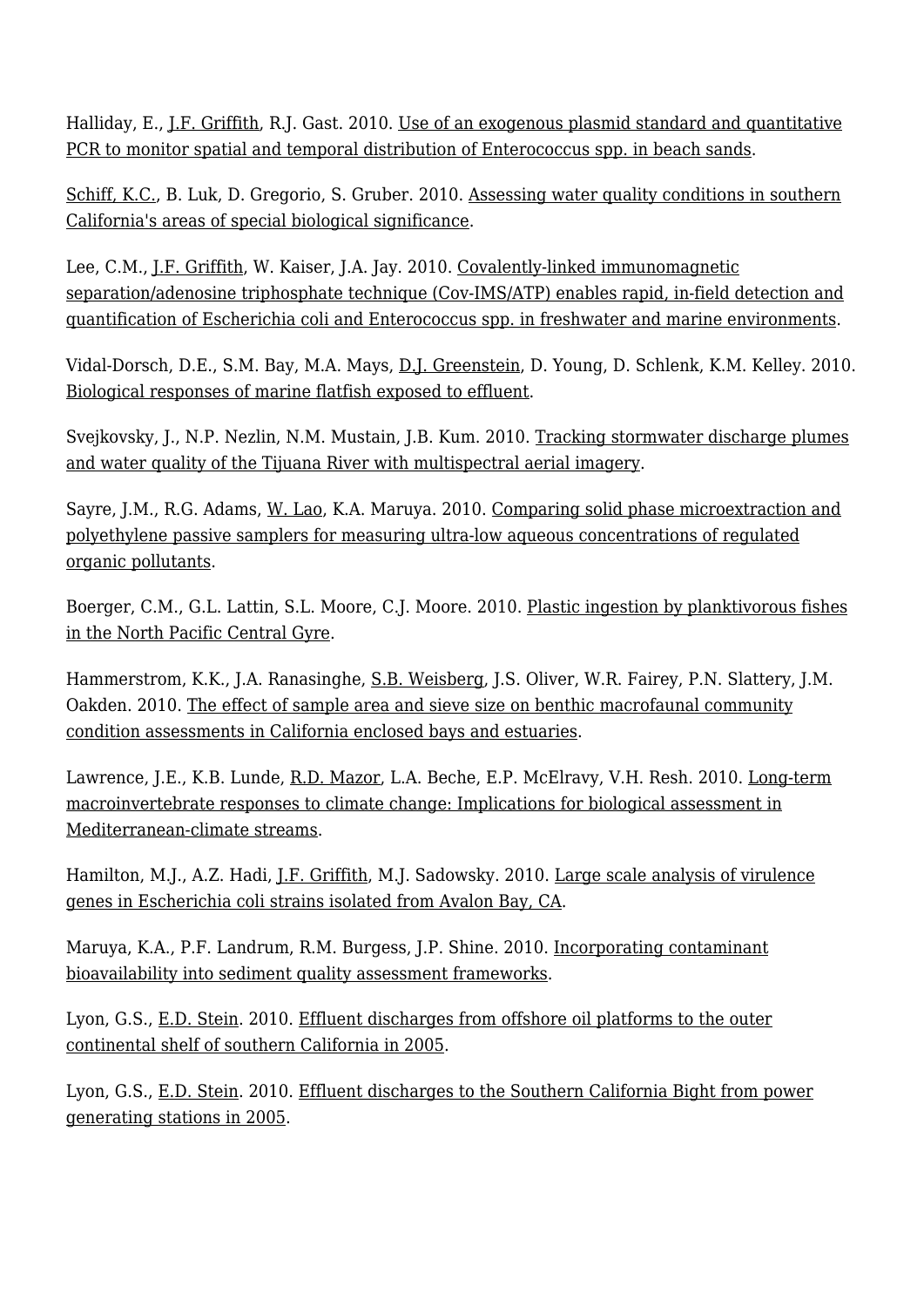Johnston, C., J.A. Unfar, <u>J.F. Griffith</u>, J.A. Gooch, J.R. Stewart. 2010. <u>[A real-time qPCR assay for the](http://ftp.sccwrp.org/pub/download/DOCUMENTS/AnnualReports/2010AnnualReport/ar10_127_138.pdf)</u> [detection of the nifH gene of Methanobrevibater smithii, a potential indicator of sewage pollution](http://ftp.sccwrp.org/pub/download/DOCUMENTS/AnnualReports/2010AnnualReport/ar10_127_138.pdf).

Gregory, J.B., L.F. Webster, [J.F. Griffith](http://www.sccwrp.org/about/staff/john-griffith/), J.R. Stewart. 2010. [Improved detection and quantification](http://ftp.sccwrp.org/pub/download/DOCUMENTS/AnnualReports/2010AnnualReport/ar10_139_152.pdf) [of norovirus from water.](http://ftp.sccwrp.org/pub/download/DOCUMENTS/AnnualReports/2010AnnualReport/ar10_139_152.pdf)

Ferguson, D.M., [J.F. Griffith](http://www.sccwrp.org/about/staff/john-griffith/), C.D. McGee, [S.B. Weisberg](http://www.sccwrp.org/about/staff/steve-weisberg/). 2010. [Comparison of Enterococcus](http://ftp.sccwrp.org/pub/download/DOCUMENTS/AnnualReports/2010AnnualReport/ar10_067_073.pdf) [species selectivity using Enterolert and EPA Method 1600.](http://ftp.sccwrp.org/pub/download/DOCUMENTS/AnnualReports/2010AnnualReport/ar10_067_073.pdf)

[Gillett, D.J.](http://www.sccwrp.org/about/staff/david-gillett/), D.J. Pondella II, [K.C. Schiff,](http://www.sccwrp.org/about/staff/ken-schiff/) J. Freiwald, J.E. Casselle, C. Shuman, [S.B. Weisberg.](http://www.sccwrp.org/about/staff/steve-weisberg/) 2010. [Comparing volunteer and professionally collected monitoring data from subtidal rocky reefs](http://ftp.sccwrp.org/pub/download/DOCUMENTS/AnnualReports/2010AnnualReport/ar10_219_237.pdf) [in southern California](http://ftp.sccwrp.org/pub/download/DOCUMENTS/AnnualReports/2010AnnualReport/ar10_219_237.pdf).

Setty, K.E., [K.C. Schiff](http://www.sccwrp.org/about/staff/ken-schiff/), J.R. Gully, [S.B. Weisberg.](http://www.sccwrp.org/about/staff/steve-weisberg/) 2010. [Evolution of monitoring program design](http://ftp.sccwrp.org/pub/download/DOCUMENTS/AnnualReports/2010AnnualReport/ar10_001_013.pdf) [for marine outfalls in the Southern California Bight](http://ftp.sccwrp.org/pub/download/DOCUMENTS/AnnualReports/2010AnnualReport/ar10_001_013.pdf).

Boehm, A.B., [J.F. Griffith](http://www.sccwrp.org/about/staff/john-griffith/), C.D. McGee, T.A. Edge, H.M. Solo-Gabriele, R. Whitman, Y. Cao, M. Getrich, J.A. Jay, D. Ferguson, K.D. Goodwin, C.M. Lee, M. Madison, [S.B. Weisberg.](http://www.sccwrp.org/about/staff/steve-weisberg/) 2009. [Fecal](http://ftp.sccwrp.org/pub/download/DOCUMENTS/AnnualReports/2009AnnualReport/AR09_249_261.pdf) [indicator bacteria \(FIB\) enumeration in beach sand: A comparison study of FIB extraction methods](http://ftp.sccwrp.org/pub/download/DOCUMENTS/AnnualReports/2009AnnualReport/AR09_249_261.pdf) [in medium to coarse sands.](http://ftp.sccwrp.org/pub/download/DOCUMENTS/AnnualReports/2009AnnualReport/AR09_249_261.pdf)

[Griffith, J.F.,](http://www.sccwrp.org/about/staff/john-griffith/) Y. Cao, C.D. McGee, [S.B. Weisberg](http://www.sccwrp.org/about/staff/steve-weisberg/). 2009. [Evaluation of rapid methods and novel](http://ftp.sccwrp.org/pub/download/DOCUMENTS/AnnualReports/2009AnnualReport/AR09_223_233.pdf) [indicators for assessing microbiological beach water quality.](http://ftp.sccwrp.org/pub/download/DOCUMENTS/AnnualReports/2009AnnualReport/AR09_223_233.pdf)

Noble, R.T., A.D. Blackwood, [J.F. Griffith](http://www.sccwrp.org/about/staff/john-griffith/), C.D. McGee, [S.B. Weisberg](http://www.sccwrp.org/about/staff/steve-weisberg/). 2009. [Comparison of rapid](http://ftp.sccwrp.org/pub/download/DOCUMENTS/AnnualReports/2009AnnualReport/AR09_211_221.pdf) [QPCR-based and culture-based methods for enumeration of Enterococcus sp. and Escherichia coli](http://ftp.sccwrp.org/pub/download/DOCUMENTS/AnnualReports/2009AnnualReport/AR09_211_221.pdf) [in recreational waters](http://ftp.sccwrp.org/pub/download/DOCUMENTS/AnnualReports/2009AnnualReport/AR09_211_221.pdf).

Allen, M.J. 2008. [Bathymetric responses in functional structure of southern California demersal](http://ftp.sccwrp.org/pub/download/DOCUMENTS/AnnualReports/2008AnnualReport/AR08_211_228.pdf) fish communities to Pacific Decadal Oscillation regimes and an El Ni $&\#241;o.$ 

Baker, M.E., B. Ruggeri, J. Sprague, C. Eckhardt, J. Lapira, I. Wick, L. Soverchia, M. Ubaldi, A.M. Polzonetti-Magni, D.E. Vidal-Dorsch, S.M. Bay, J.R. Gully, J.A. Reyes, K.M. Kelley, D. Schlenk, E.C. Breen, R. Sasik, G. Hardiman. 2008. [Analysis of endocrine disruption in southern California](http://ftp.sccwrp.org/pub/download/DOCUMENTS/AnnualReports/2008AnnualReport/AR08_065_078.pdf) [coastal fish using an aquatic multi-species microarray](http://ftp.sccwrp.org/pub/download/DOCUMENTS/AnnualReports/2008AnnualReport/AR08_065_078.pdf).

Maruya, K.A., E.Y. Zeng, D. Tsukada, S.M. Bay. 2008. [A passive sampler based on solid phase](http://ftp.sccwrp.org/pub/download/DOCUMENTS/AnnualReports/2008AnnualReport/AR08_039_049.pdf) [microextraction \(SPME\) for quantifying hydrophobic organic contaminants in sediment porewater](http://ftp.sccwrp.org/pub/download/DOCUMENTS/AnnualReports/2008AnnualReport/AR08_039_049.pdf).

Ranasinghe, J.A., K.I. Welch, P.N. Slattery, D.E. Montagne, D.D. Huff, H. Lee II, J.L. Hyland, B. Thompson, [S.B. Weisberg,](http://www.sccwrp.org/about/staff/steve-weisberg/) J.M. Oakden, D.B. Cadien, R.G. Velarde. 2008. [Habitat related benthic](http://ftp.sccwrp.org/pub/download/DOCUMENTS/AnnualReports/2008AnnualReport/AR08_199_210.pdf) [macrofaunal assemblages of bays and estuaries of the western United States](http://ftp.sccwrp.org/pub/download/DOCUMENTS/AnnualReports/2008AnnualReport/AR08_199_210.pdf).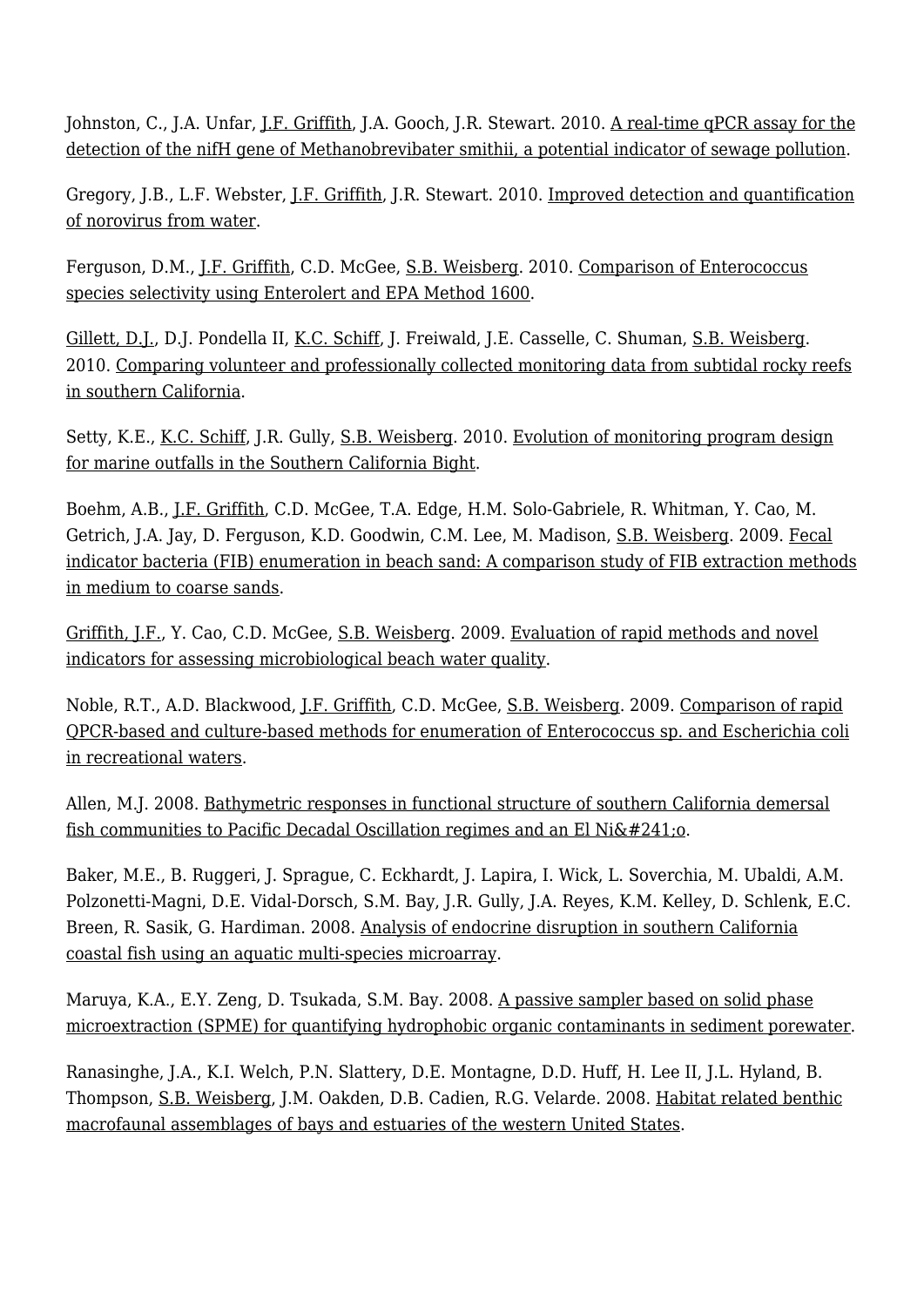Ritter, K.J., S.M. Bay, R.W. Smith, D.E. Vidal-Dorsch, L.J. Field. 2008. [Development and evaluation](http://ftp.sccwrp.org/pub/download/DOCUMENTS/AnnualReports/2008AnnualReport/AR08_091_105.pdf) [of sediment quality guidelines based on benthic macrofauna responses](http://ftp.sccwrp.org/pub/download/DOCUMENTS/AnnualReports/2008AnnualReport/AR08_091_105.pdf).

Bay, S.M., K.J. Ritter, D.E. Vidal-Dorsch, L.J. Field. 2008. [Comparison of national and regional](http://ftp.sccwrp.org/pub/download/DOCUMENTS/AnnualReports/2008AnnualReport/AR08_079_090.pdf) [sediment quality guidelines for classifying sediment toxicity in California.](http://ftp.sccwrp.org/pub/download/DOCUMENTS/AnnualReports/2008AnnualReport/AR08_079_090.pdf)

[Stein, E.D.,](http://www.sccwrp.org/about/staff/eric-stein/) A.E. Fetscher, R.P. Clark, A. Wiskind, J.L. Grenier, <u>M. Sutula</u>, J.N. Collins, C. Grosso. 2008. [Validation of a Wetlands Rapid Assessment Method: Application of the EPA's Level 1-2-3](http://ftp.sccwrp.org/pub/download/DOCUMENTS/AnnualReports/2008AnnualReport/AR08_247_269.pdf) [Framework for method testing and refinement](http://ftp.sccwrp.org/pub/download/DOCUMENTS/AnnualReports/2008AnnualReport/AR08_247_269.pdf).

[Tiefenthaler, L.L.,](http://www.sccwrp.org/about/staff/liesl-tiefenthaler/) [E.D. Stein](http://www.sccwrp.org/about/staff/eric-stein/), G.S. Lyon. 2008. [Fecal indicator bacteria levels during dry weather](http://ftp.sccwrp.org/pub/download/DOCUMENTS/AnnualReports/2008AnnualReport/AR08_163_174.pdf) [in southern California reference streams](http://ftp.sccwrp.org/pub/download/DOCUMENTS/AnnualReports/2008AnnualReport/AR08_163_174.pdf).

Ode, P.R., C.P. Hawkins, [R.D. Mazor](http://www.sccwrp.org/about/staff/raphael-mazor/). 2008. [Comparability of biological assessments derived from](http://ftp.sccwrp.org/pub/download/DOCUMENTS/AnnualReports/2008AnnualReport/AR08_123_143.pdf) [predictive models and multimetric indices of increasing geographic scope.](http://ftp.sccwrp.org/pub/download/DOCUMENTS/AnnualReports/2008AnnualReport/AR08_123_143.pdf)

Ranasinghe, J.A., [S.B. Weisberg,](http://www.sccwrp.org/about/staff/steve-weisberg/) R.W. Smith, D.E. Montagne, B. Thompson, J.M. Oakden, D.D. Huff, D.B. Cadien, R.G. Velarde, K.J. Ritter. 2008. [Calibration and evaluation of five indicators of](http://ftp.sccwrp.org/pub/download/DOCUMENTS/AnnualReports/2008AnnualReport/AR08_107_121.pdf) [benthic community condition in two California bay and estuary habitats](http://ftp.sccwrp.org/pub/download/DOCUMENTS/AnnualReports/2008AnnualReport/AR08_107_121.pdf).

[Brown, J.S.,](http://www.sccwrp.org/about/staff/jeff-brown/) [M. Sutula](http://www.sccwrp.org/about/staff/martha-sutula/), C. Stransky, J. Rudolph. 2008. [Sediment contaminant chemistry and](http://ftp.sccwrp.org/pub/download/DOCUMENTS/AnnualReports/2008AnnualReport/AR08_271_287.pdf) [toxicity of freshwater urban wetlands](http://ftp.sccwrp.org/pub/download/DOCUMENTS/AnnualReports/2008AnnualReport/AR08_271_287.pdf).

[Stein, E.D.,](http://www.sccwrp.org/about/staff/eric-stein/) [L.L. Tiefenthaler](http://www.sccwrp.org/about/staff/liesl-tiefenthaler/), [K.C. Schiff](http://www.sccwrp.org/about/staff/ken-schiff/). 2008. [Comparison of stormwater pollutant loading by](http://ftp.sccwrp.org/pub/download/DOCUMENTS/AnnualReports/2008AnnualReport/AR08_015_027.pdf) [land use type](http://ftp.sccwrp.org/pub/download/DOCUMENTS/AnnualReports/2008AnnualReport/AR08_015_027.pdf).

Sabin, L.D., K.A. Maruya, [W. Lao](http://www.sccwrp.org/about/staff/dr-wenjian-lao/), [D.W. Diehl,](http://www.sccwrp.org/about/staff/dario-diehl/) D. Tsukada, K.D. Stolzenbach, [K.C. Schiff.](http://www.sccwrp.org/about/staff/ken-schiff/) 2008. [Exchange of polycyclic aromatic hydrocarbons between the atmosphere, water, and sediment in](http://ftp.sccwrp.org/pub/download/DOCUMENTS/AnnualReports/2008AnnualReport/AR08_051_064.pdf) [southern California coastal embayments](http://ftp.sccwrp.org/pub/download/DOCUMENTS/AnnualReports/2008AnnualReport/AR08_051_064.pdf).

[Tiefenthaler, L.L.,](http://www.sccwrp.org/about/staff/liesl-tiefenthaler/) [E.D. Stein](http://www.sccwrp.org/about/staff/eric-stein/), [K.C. Schiff](http://www.sccwrp.org/about/staff/ken-schiff/). 2008. [Origins and mechanisms of watershed and land](http://ftp.sccwrp.org/pub/download/DOCUMENTS/AnnualReports/2008AnnualReport/AR08_153_161.pdf) [use based sources of fecal indicator bacteria in urban stormwater](http://ftp.sccwrp.org/pub/download/DOCUMENTS/AnnualReports/2008AnnualReport/AR08_153_161.pdf).

Lyon, G.S., [E.D. Stein.](http://www.sccwrp.org/about/staff/eric-stein/) 2008. [Effluent discharges to the Southern California Bight from small](http://ftp.sccwrp.org/pub/download/DOCUMENTS/AnnualReports/2008AnnualReport/AR08_001_014.pdf) [municipal wastewater treatment facilities in 2005.](http://ftp.sccwrp.org/pub/download/DOCUMENTS/AnnualReports/2008AnnualReport/AR08_001_014.pdf)

Nezlin, N.P., K. Kamer, J. Hyde, [E.D. Stein.](http://www.sccwrp.org/about/staff/eric-stein/) 2008. [Dissolved oxygen dynamics in a eutrophic](http://ftp.sccwrp.org/pub/download/DOCUMENTS/AnnualReports/2008AnnualReport/AR08_229_245.pdf) [estuary, Upper Newport Bay, California](http://ftp.sccwrp.org/pub/download/DOCUMENTS/AnnualReports/2008AnnualReport/AR08_229_245.pdf).

Nezlin, N.P., P.M. DiGiacomo, [D.W. Diehl](http://www.sccwrp.org/about/staff/dario-diehl/), B.H. Jones, S.C. Johnson, M.J. Mengel, K.M. Reifel, J.A. Warrick, M. Wang. 2008. [Stormwater plume detection by MODIS imagery in the southern](http://ftp.sccwrp.org/pub/download/DOCUMENTS/AnnualReports/2008AnnualReport/AR08_289_304.pdf) [California coastal ocean](http://ftp.sccwrp.org/pub/download/DOCUMENTS/AnnualReports/2008AnnualReport/AR08_289_304.pdf).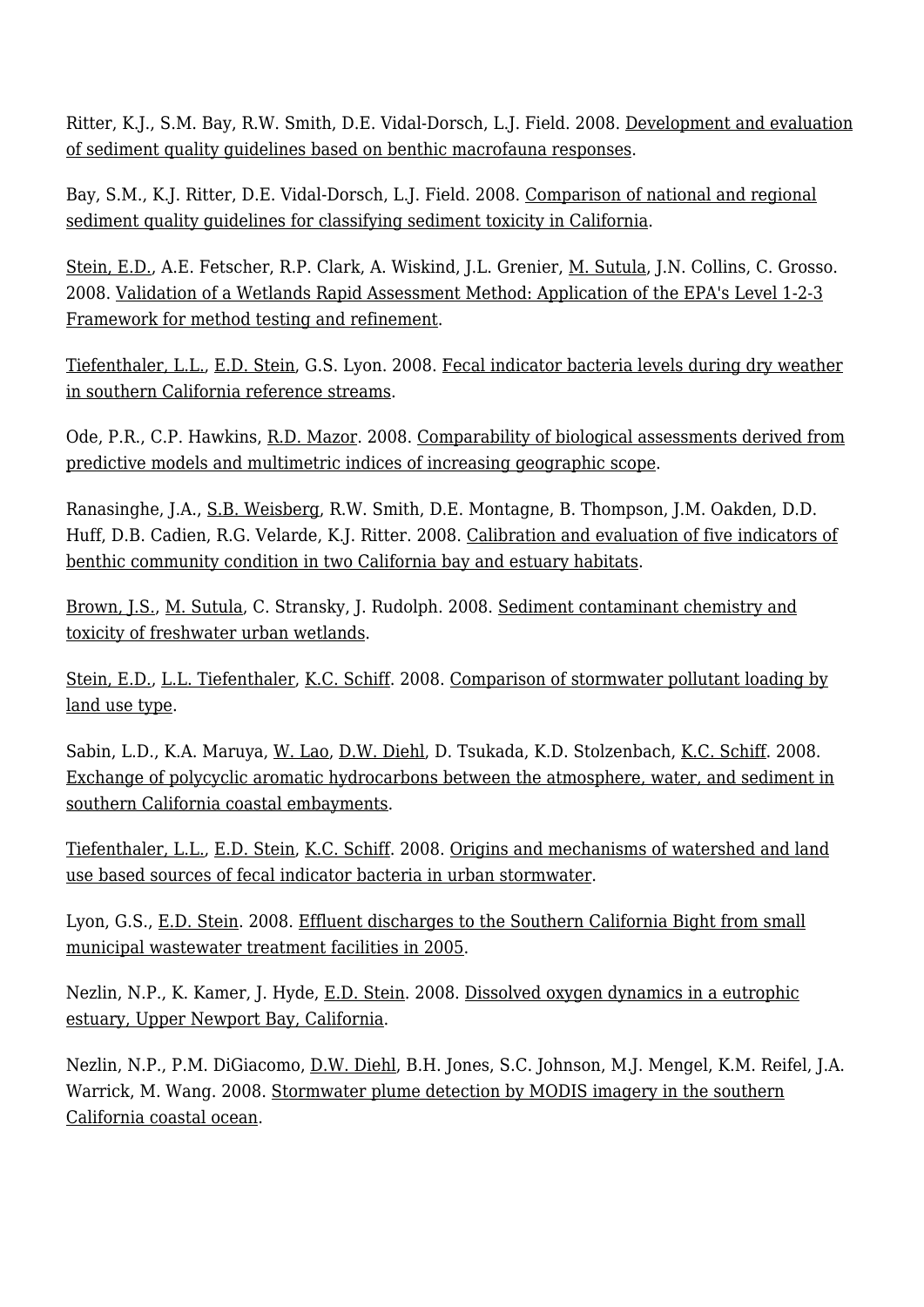Barnett, A.M., S.M. Bay, K.J. Ritter, S.L. Moore, [S.B. Weisberg](http://www.sccwrp.org/about/staff/steve-weisberg/). 2008. [Sediment quality in](http://ftp.sccwrp.org/pub/download/DOCUMENTS/AnnualReports/2008AnnualReport/AR08_187_198.pdf) [California bays and estuaries](http://ftp.sccwrp.org/pub/download/DOCUMENTS/AnnualReports/2008AnnualReport/AR08_187_198.pdf).

Bay, S.M., [S.B. Weisberg.](http://www.sccwrp.org/about/staff/steve-weisberg/) 2008. [A framework for interpreting sediment quality triad data.](http://ftp.sccwrp.org/pub/download/DOCUMENTS/AnnualReports/2008AnnualReport/AR08_175_185.pdf)

Cao, Y., [J.F. Griffith](http://www.sccwrp.org/about/staff/john-griffith/), [S.B. Weisberg](http://www.sccwrp.org/about/staff/steve-weisberg/). 2008. [Evaluation of optical brightener photodecay](http://ftp.sccwrp.org/pub/download/DOCUMENTS/AnnualReports/2008AnnualReport/AR08_145_152.pdf) [characteristics for the detection of human fecal contamination](http://ftp.sccwrp.org/pub/download/DOCUMENTS/AnnualReports/2008AnnualReport/AR08_145_152.pdf).

Yang, Z.Y., K.A. Maruya, [D.J. Greenstein,](http://www.sccwrp.org/about/staff/darrin-greenstein/) D. Tsukada, E.Y. Zeng. 2008. [Experimental verification of](http://ftp.sccwrp.org/pub/download/DOCUMENTS/AnnualReports/2008AnnualReport/AR08_029_038.pdf) [a model describing solid phase microextraction \(SPME\) of freely dissolved organic pollutants in](http://ftp.sccwrp.org/pub/download/DOCUMENTS/AnnualReports/2008AnnualReport/AR08_029_038.pdf) [sediment porewater.](http://ftp.sccwrp.org/pub/download/DOCUMENTS/AnnualReports/2008AnnualReport/AR08_029_038.pdf)

Jarvis, E., [K.C. Schiff,](http://www.sccwrp.org/about/staff/ken-schiff/) L. Sabin, M.J. Allen. 2007. [Chlorinated hydrocarbons in pelagic forage fishes](http://ftp.sccwrp.org/pub/download/DOCUMENTS/AnnualReports/2007AnnualReport/AR07_245_258.pdf) [and squid of the Southern California Bight, USA](http://ftp.sccwrp.org/pub/download/DOCUMENTS/AnnualReports/2007AnnualReport/AR07_245_258.pdf).

[Stein, E.D.,](http://www.sccwrp.org/about/staff/eric-stein/) B. Bernstein. 2007. [Integrating probabalistic and targeted compliance monitoring for](http://ftp.sccwrp.org/pub/download/DOCUMENTS/AnnualReports/2007AnnualReport/AR07_171_182.pdf) [comprehensive watershed assessment](http://ftp.sccwrp.org/pub/download/DOCUMENTS/AnnualReports/2007AnnualReport/AR07_171_182.pdf).

Schnetzer, A., P.E. Miller, R.A. Schaffner, B.A. Stauffer, B.H. Jones, [S.B. Weisberg](http://www.sccwrp.org/about/staff/steve-weisberg/), P.M. DiGiacomo, W.M. Berelson, D.A. Caron. 2007. [Blooms of Pseudo-nitzschia and domoic acid in the](http://ftp.sccwrp.org/pub/download/DOCUMENTS/AnnualReports/2007AnnualReport/AR07_197_214.pdf) [San Pedro Channel and Los Angeles Harbor areas of the Southern California Bight, 2003-2004](http://ftp.sccwrp.org/pub/download/DOCUMENTS/AnnualReports/2007AnnualReport/AR07_197_214.pdf).

[Griffith, J.F.,](http://www.sccwrp.org/about/staff/john-griffith/) [K.C. Schiff](http://www.sccwrp.org/about/staff/ken-schiff/), [S.B. Weisberg](http://www.sccwrp.org/about/staff/steve-weisberg/), C.D. McGee, C. Clifton. 2007. [Efficacy of shallow water](http://ftp.sccwrp.org/pub/download/DOCUMENTS/AnnualReports/2007AnnualReport/AR07_237_244.pdf) [sampling to determine exposure of surfers to indicator bacteria at marine beaches](http://ftp.sccwrp.org/pub/download/DOCUMENTS/AnnualReports/2007AnnualReport/AR07_237_244.pdf).

Hartel, P.G., C. Hagedorn, J.L. McDonald, J.A. Fisher, M.A. Saluta, J.W. Dickerson Jr, L.C. Gentit, S.L. Smith, N.S. Mantripragada, K.J. Ritter, C.N. Belcher. 2007. [Exposing water samples to](http://ftp.sccwrp.org/pub/download/DOCUMENTS/AnnualReports/2007AnnualReport/AR07_281_298.pdf) [ultraviolet light improves fluorometry for detecting human fecal contamination](http://ftp.sccwrp.org/pub/download/DOCUMENTS/AnnualReports/2007AnnualReport/AR07_281_298.pdf).

Warrick, J.A., P.M. DiGiacomo, [S.B. Weisberg](http://www.sccwrp.org/about/staff/steve-weisberg/), N.P. Nezlin, M.J. Mengel, B.H. Jones, J.C. Ohlmann, L. Washburn, E.J. Terrill, K.L. Farnsworth. 2007. [River plume patterns and dynamics within the](http://ftp.sccwrp.org/pub/download/DOCUMENTS/AnnualReports/2007AnnualReport/AR07_215_236.pdf) [Southern California Bight.](http://ftp.sccwrp.org/pub/download/DOCUMENTS/AnnualReports/2007AnnualReport/AR07_215_236.pdf)

Sapozhnikova, Y., E. Wirth, [K.C. Schiff,](http://www.sccwrp.org/about/staff/ken-schiff/) [J.S. Brown](http://www.sccwrp.org/about/staff/jeff-brown/), M. Fulton. 2007. [Antifouling pesticides in the](http://ftp.sccwrp.org/pub/download/DOCUMENTS/AnnualReports/2007AnnualReport/AR07_093_102.pdf) [coastal waters of southern California.](http://ftp.sccwrp.org/pub/download/DOCUMENTS/AnnualReports/2007AnnualReport/AR07_093_102.pdf)

Hartel, P.G., S.P. Myoda, K.J. Ritter, R.L. Kuntz, K. Rodgers, J.A. Entry, S.A. Ver Wey, E.C. Schr, J. Calle, M. Lacourt, J.E. Thies, J.P. Reilly, J.J. Fuhrmann. 2007. [Geographic sharing of ribotype](http://ftp.sccwrp.org/pub/download/DOCUMENTS/AnnualReports/2007AnnualReport/AR07_299_310.pdf) [patterns in Enterococcus faecalis for bacterial source tracking](http://ftp.sccwrp.org/pub/download/DOCUMENTS/AnnualReports/2007AnnualReport/AR07_299_310.pdf).

Clarke, L.B., D. Ackerman, J. Largier. 2007. [Dye dispersion in the surf zone: measurements and](http://ftp.sccwrp.org/pub/download/DOCUMENTS/AnnualReports/2007AnnualReport/AR07_073_092.pdf) [simple models](http://ftp.sccwrp.org/pub/download/DOCUMENTS/AnnualReports/2007AnnualReport/AR07_073_092.pdf).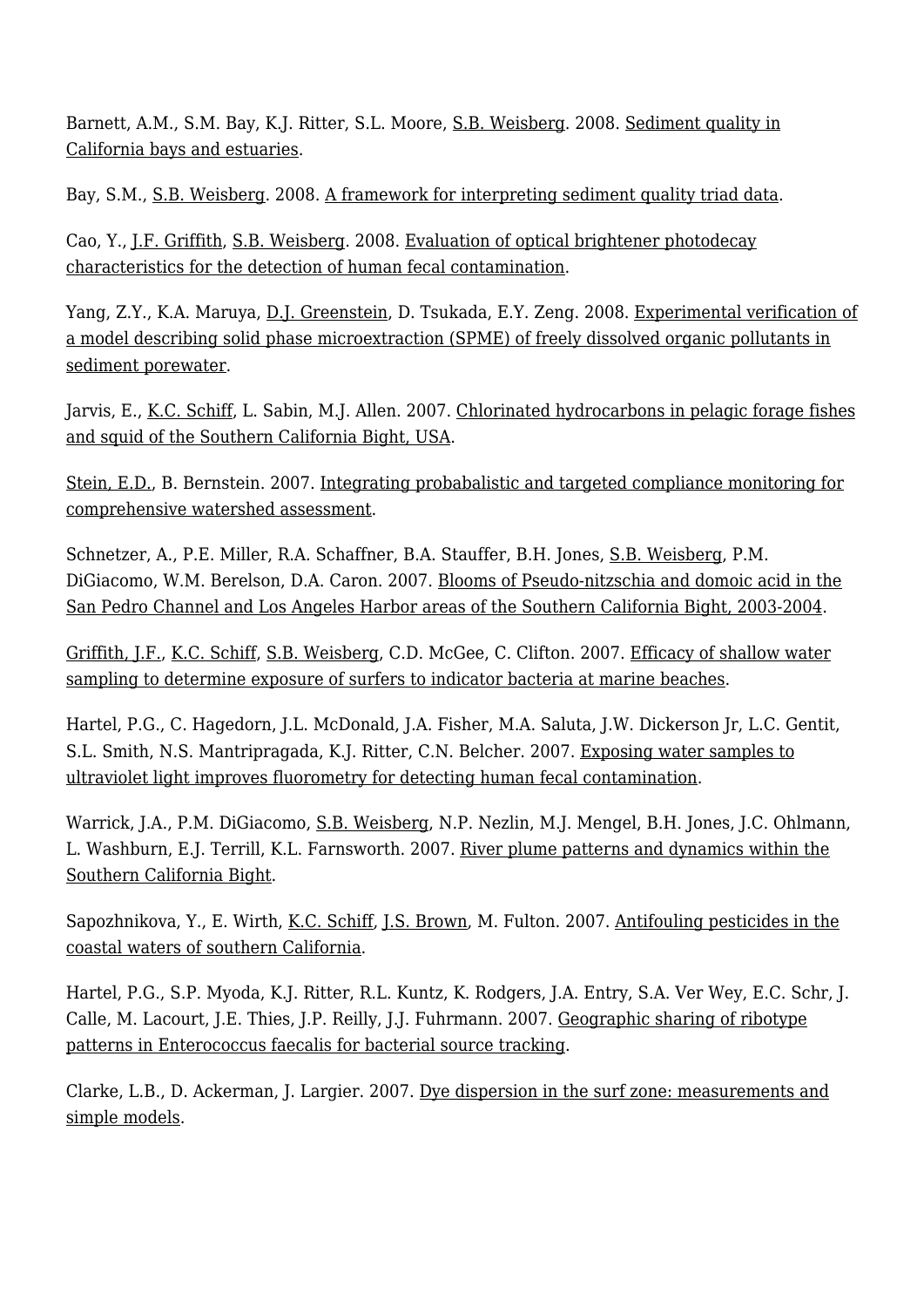Yang, Z.Y., [D.J. Greenstein](http://www.sccwrp.org/about/staff/darrin-greenstein/), E.Y. Zeng, K.A. Maruya. 2007. [Determination of](http://ftp.sccwrp.org/pub/download/DOCUMENTS/AnnualReports/2007AnnualReport/AR07_269_280.pdf) [poly\(dimethyl\)siloxanewater partition coefficients for selected hydrophobic organic chemicals](http://ftp.sccwrp.org/pub/download/DOCUMENTS/AnnualReports/2007AnnualReport/AR07_269_280.pdf) [using 14C-labeled analogs.](http://ftp.sccwrp.org/pub/download/DOCUMENTS/AnnualReports/2007AnnualReport/AR07_269_280.pdf)

[Schiff, K.C.,](http://www.sccwrp.org/about/staff/ken-schiff/) B. Bax, P. Markle, T. Fleming, J. Newman. 2007. [Wet and dry weather toxicity in the](http://ftp.sccwrp.org/pub/download/DOCUMENTS/AnnualReports/2007AnnualReport/AR07_129_138.pdf) [San Gabriel River.](http://ftp.sccwrp.org/pub/download/DOCUMENTS/AnnualReports/2007AnnualReport/AR07_129_138.pdf)

Feng, Y., P.G. Hartel, J.A. Fisher, K. Rodgers, B. Liu, B. Liu, K.J. Ritter. 2007. [Differences in](http://ftp.sccwrp.org/pub/download/DOCUMENTS/AnnualReports/2007AnnualReport/AR07_103_108.pdf) [survival among Enterococcus faecalis subspecies in two freshwater creek sediments.](http://ftp.sccwrp.org/pub/download/DOCUMENTS/AnnualReports/2007AnnualReport/AR07_103_108.pdf)

Sabin, L.D., [K.C. Schiff.](http://www.sccwrp.org/about/staff/ken-schiff/) 2007. [Metal dry deposition rates along a coastal transect in southern](http://ftp.sccwrp.org/pub/download/DOCUMENTS/AnnualReports/2007AnnualReport/AR07_061_072.pdf) [California](http://ftp.sccwrp.org/pub/download/DOCUMENTS/AnnualReports/2007AnnualReport/AR07_061_072.pdf).

[Tiefenthaler, L.L.,](http://www.sccwrp.org/about/staff/liesl-tiefenthaler/) [E.D. Stein](http://www.sccwrp.org/about/staff/eric-stein/), [K.C. Schiff](http://www.sccwrp.org/about/staff/ken-schiff/). 2007. [Watershed and land use-based sources of trace](http://ftp.sccwrp.org/pub/download/DOCUMENTS/AnnualReports/2007AnnualReport/AR07_013_030.pdf) [metals in urban stormwater.](http://ftp.sccwrp.org/pub/download/DOCUMENTS/AnnualReports/2007AnnualReport/AR07_013_030.pdf)

Ackerman, D., [E.D. Stein.](http://www.sccwrp.org/about/staff/eric-stein/) 2007. [Estimating the variability and confidence of land use and](http://ftp.sccwrp.org/pub/download/DOCUMENTS/AnnualReports/2007AnnualReport/AR07_157_170.pdf) [imperviousness relationships at a regional scale.](http://ftp.sccwrp.org/pub/download/DOCUMENTS/AnnualReports/2007AnnualReport/AR07_157_170.pdf)

Ackerman, D., [E.D. Stein.](http://www.sccwrp.org/about/staff/eric-stein/) 2007. [Evaluating the effectiveness of Best Management Practices using](http://ftp.sccwrp.org/pub/download/DOCUMENTS/AnnualReports/2007AnnualReport/AR07_183_196.pdf) [dynamic modeling.](http://ftp.sccwrp.org/pub/download/DOCUMENTS/AnnualReports/2007AnnualReport/AR07_183_196.pdf)

Lyon, G.S., [E.D. Stein.](http://www.sccwrp.org/about/staff/eric-stein/) 2007. [How effective has the Clean Water Act been at reducing pollutant](http://ftp.sccwrp.org/pub/download/DOCUMENTS/AnnualReports/2007AnnualReport/AR07_001_012.pdf) [mass emissions to the Southern California Bight over the past 35 years?.](http://ftp.sccwrp.org/pub/download/DOCUMENTS/AnnualReports/2007AnnualReport/AR07_001_012.pdf)

Nezlin, N.P., K. Kamer, [E.D. Stein.](http://www.sccwrp.org/about/staff/eric-stein/) 2007. [Application of color infrared aerial photography to assess](http://ftp.sccwrp.org/pub/download/DOCUMENTS/AnnualReports/2007AnnualReport/AR07_139_156.pdf) [macroalgal distribution in an eutrophic estuary, upper Newport Bay, California](http://ftp.sccwrp.org/pub/download/DOCUMENTS/AnnualReports/2007AnnualReport/AR07_139_156.pdf).

Yoon, V.K., [E.D. Stein.](http://www.sccwrp.org/about/staff/eric-stein/) 2007. [Contribution of natural catchments to levels of metals, nutrients, and](http://ftp.sccwrp.org/pub/download/DOCUMENTS/AnnualReports/2007AnnualReport/AR07_045_060.pdf) [solids in stormwater.](http://ftp.sccwrp.org/pub/download/DOCUMENTS/AnnualReports/2007AnnualReport/AR07_045_060.pdf)

Kayhanian, M., C. Stransky, S.M. Bay, S. Lau, M.K. Stenstrom. 2007. [Toxicity of urban highway](http://ftp.sccwrp.org/pub/download/DOCUMENTS/AnnualReports/2007AnnualReport/AR07_109_128.pdf) [runoff with respect to storm duration.](http://ftp.sccwrp.org/pub/download/DOCUMENTS/AnnualReports/2007AnnualReport/AR07_109_128.pdf)

Bay, S.M., W. Berry, P. Chapman, R. Fairey, T. Gries, E. Long, D. MacDonald, [S.B. Weisberg](http://www.sccwrp.org/about/staff/steve-weisberg/). 2007. [Evaluating consistency of best professional judgment in the application of a multiple lines of](http://ftp.sccwrp.org/pub/download/DOCUMENTS/AnnualReports/2007AnnualReport/AR07_259_268.pdf) [evidence sediment quality triad.](http://ftp.sccwrp.org/pub/download/DOCUMENTS/AnnualReports/2007AnnualReport/AR07_259_268.pdf)

[Stein, E.D.,](http://www.sccwrp.org/about/staff/eric-stein/) V.K. Yoon. 2007. [Dry-weather flow contribution of metals, nutrients, and solids from](http://ftp.sccwrp.org/pub/download/DOCUMENTS/AnnualReports/2007AnnualReport/AR07_031_044.pdf) [natural catchments](http://ftp.sccwrp.org/pub/download/DOCUMENTS/AnnualReports/2007AnnualReport/AR07_031_044.pdf).

[Stein, E.D.,](http://www.sccwrp.org/about/staff/eric-stein/) D. Ackerman. 2006. [Dry weather water quality loadings in arid, urban watersheds of](http://ftp.sccwrp.org/pub/download/DOCUMENTS/AnnualReports/2005_06AnnualReport/AR0506_017-32.pdf) [the Los Angeles Basin, California, USA](http://ftp.sccwrp.org/pub/download/DOCUMENTS/AnnualReports/2005_06AnnualReport/AR0506_017-32.pdf).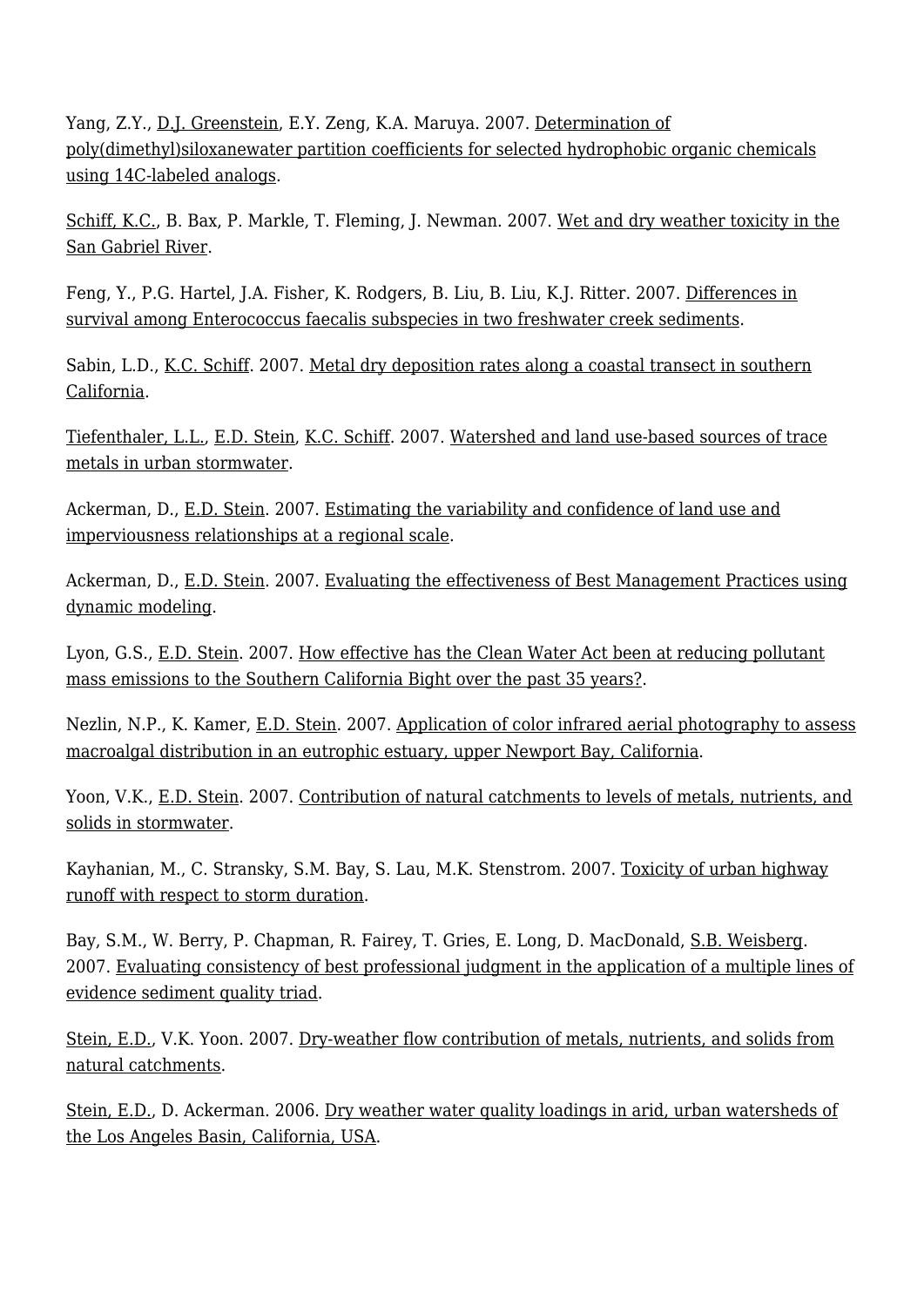Nezlin, N.P., P.M. DiGiacomo, [E.D. Stein,](http://www.sccwrp.org/about/staff/eric-stein/) D. Ackerman. 2006. [Stormwater runoff plumes observed](http://ftp.sccwrp.org/pub/download/DOCUMENTS/AnnualReports/2005_06AnnualReport/AR0506_087-106.pdf) [by SeaWiFS radiometer in the Southern California Bight](http://ftp.sccwrp.org/pub/download/DOCUMENTS/AnnualReports/2005_06AnnualReport/AR0506_087-106.pdf).

[Brown, J.S.,](http://www.sccwrp.org/about/staff/jeff-brown/) S.M. Bay. 2006. [Assessment of Best Management Practice \(BMP\) effectiveness for](http://ftp.sccwrp.org/pub/download/DOCUMENTS/AnnualReports/2005_06AnnualReport/AR0506_207-226.pdf) [reducing toxicity in urban runoff.](http://ftp.sccwrp.org/pub/download/DOCUMENTS/AnnualReports/2005_06AnnualReport/AR0506_207-226.pdf)

Ritter, K.J., B.H. Jones, [S.B. Weisberg](http://www.sccwrp.org/about/staff/steve-weisberg/), [D.W. Diehl.](http://www.sccwrp.org/about/staff/dario-diehl/) 2006. [A two-stage multivariate approach to](http://ftp.sccwrp.org/pub/download/DOCUMENTS/AnnualReports/2005_06AnnualReport/AR0506_133-140.pdf) [identifying ocean outfall plumes based on temperature and salinity profiles](http://ftp.sccwrp.org/pub/download/DOCUMENTS/AnnualReports/2005_06AnnualReport/AR0506_133-140.pdf).

Nezlin, N.P., [S.B. Weisberg](http://www.sccwrp.org/about/staff/steve-weisberg/), [D.W. Diehl.](http://www.sccwrp.org/about/staff/dario-diehl/) 2006. [Relative availability of satellite imagery and ship](http://ftp.sccwrp.org/pub/download/DOCUMENTS/AnnualReports/2005_06AnnualReport/AR0506_305-314.pdf)[based sampling for assessment of stormwater runoff plumes in coastal southern California.](http://ftp.sccwrp.org/pub/download/DOCUMENTS/AnnualReports/2005_06AnnualReport/AR0506_305-314.pdf)

Robinson, B.J., K.J. Ritter, R.D. Ellender. 2006. [A statistical appraisal of disproportional versus](http://ftp.sccwrp.org/pub/download/DOCUMENTS/AnnualReports/2005_06AnnualReport/AR0506_327-332.pdf) [proportional microbial source tracking libraries](http://ftp.sccwrp.org/pub/download/DOCUMENTS/AnnualReports/2005_06AnnualReport/AR0506_327-332.pdf).

[Schiff, K.C.,](http://www.sccwrp.org/about/staff/ken-schiff/) [J.S. Brown](http://www.sccwrp.org/about/staff/jeff-brown/), [D.W. Diehl,](http://www.sccwrp.org/about/staff/dario-diehl/) [D.J. Greenstein.](http://www.sccwrp.org/about/staff/darrin-greenstein/) 2006. [Extent and magnitude of copper](http://ftp.sccwrp.org/pub/download/DOCUMENTS/AnnualReports/2005_06AnnualReport/AR0506_155-164.pdf) [contamination in marinas of the San Diego region, California](http://ftp.sccwrp.org/pub/download/DOCUMENTS/AnnualReports/2005_06AnnualReport/AR0506_155-164.pdf).

Zeidberg, L.D., W.M. Hamner, N.P. Nezlin, A. Henry. 2006. [The fishery for California market](http://ftp.sccwrp.org/pub/download/DOCUMENTS/AnnualReports/2005_06AnnualReport/AR0506_247-262.pdf) [squid, Loligo opalescens \(Cephalopoda: Myopsida\), from 1981-2003.](http://ftp.sccwrp.org/pub/download/DOCUMENTS/AnnualReports/2005_06AnnualReport/AR0506_247-262.pdf)

Ritter, K.J., M. Leecaster. 2006. [Multi-lag cluster designs for estimating the semivariogram of](http://ftp.sccwrp.org/pub/download/DOCUMENTS/AnnualReports/2005_06AnnualReport/AR0506_315-326.pdf) [sediment contaminants from effluent discharge offshore in San Diego.](http://ftp.sccwrp.org/pub/download/DOCUMENTS/AnnualReports/2005_06AnnualReport/AR0506_315-326.pdf)

[Griffith, J.F.,](http://www.sccwrp.org/about/staff/john-griffith/) [K.C. Schiff](http://www.sccwrp.org/about/staff/ken-schiff/), G.S. Lyon. 2006. [Microbiological water quality at non-human impacted](http://ftp.sccwrp.org/pub/download/DOCUMENTS/AnnualReports/2005_06AnnualReport/AR0506_195-206.pdf) [reference beaches in southern California during wet weather.](http://ftp.sccwrp.org/pub/download/DOCUMENTS/AnnualReports/2005_06AnnualReport/AR0506_195-206.pdf)

Zeng, E.Y., D. Tsukada, [D.W. Diehl](http://www.sccwrp.org/about/staff/dario-diehl/), J. Peng, [K.C. Schiff](http://www.sccwrp.org/about/staff/ken-schiff/), J.A. Noblett, K.A. Maruya. 2006. [Distribution and mass inventory of total dichlorodiphenyldichloroethylene in the water column of](http://ftp.sccwrp.org/pub/download/DOCUMENTS/AnnualReports/2005_06AnnualReport/AR0506_107-116.pdf) [the Southern California Bight.](http://ftp.sccwrp.org/pub/download/DOCUMENTS/AnnualReports/2005_06AnnualReport/AR0506_107-116.pdf)

Caldeira, R.M.A., P. Marchesiello, N.P. Nezlin, P.M. DiGiacomo, J.C. McWilliams. 2006. [Island](http://ftp.sccwrp.org/pub/download/DOCUMENTS/AnnualReports/2005_06AnnualReport/AR0506_227-246.pdf) [wakes in the Southern California Bight.](http://ftp.sccwrp.org/pub/download/DOCUMENTS/AnnualReports/2005_06AnnualReport/AR0506_227-246.pdf)

Colford Jr, J.M., T.J. Wade, <u>K.C. Schiff</u>, C.C. Wright, <u>J.F. Griffith</u>, S.K. Sandhu, S. Burns, J. Hayes, M. Sobsey, G. Lovelace, [S.B. Weisberg](http://www.sccwrp.org/about/staff/steve-weisberg/). 2006. [Water quality indicators and the risk of illness in](http://ftp.sccwrp.org/pub/download/DOCUMENTS/AnnualReports/2005_06AnnualReport/AR0506_141-154.pdf) [non-point source impacted recreational waters.](http://ftp.sccwrp.org/pub/download/DOCUMENTS/AnnualReports/2005_06AnnualReport/AR0506_141-154.pdf)

[Stein, E.D.,](http://www.sccwrp.org/about/staff/eric-stein/) [L.L. Tiefenthaler](http://www.sccwrp.org/about/staff/liesl-tiefenthaler/), [K.C. Schiff](http://www.sccwrp.org/about/staff/ken-schiff/). 2006. [Watershed-based sources of polycyclic aromatic](http://ftp.sccwrp.org/pub/download/DOCUMENTS/AnnualReports/2005_06AnnualReport/AR0506_033-50.pdf) [hydrocarbons in urban stormwater](http://ftp.sccwrp.org/pub/download/DOCUMENTS/AnnualReports/2005_06AnnualReport/AR0506_033-50.pdf).

Sabin, L.D., J.H. Lim, K.D. Stolzenbach, [K.C. Schiff.](http://www.sccwrp.org/about/staff/ken-schiff/) 2006. [Contribution of trace metals from](http://ftp.sccwrp.org/pub/download/DOCUMENTS/AnnualReports/2005_06AnnualReport/AR0506_067-76.pdf) [atmospheric deposition to stormwater runoff in a small impervious urban catchment](http://ftp.sccwrp.org/pub/download/DOCUMENTS/AnnualReports/2005_06AnnualReport/AR0506_067-76.pdf).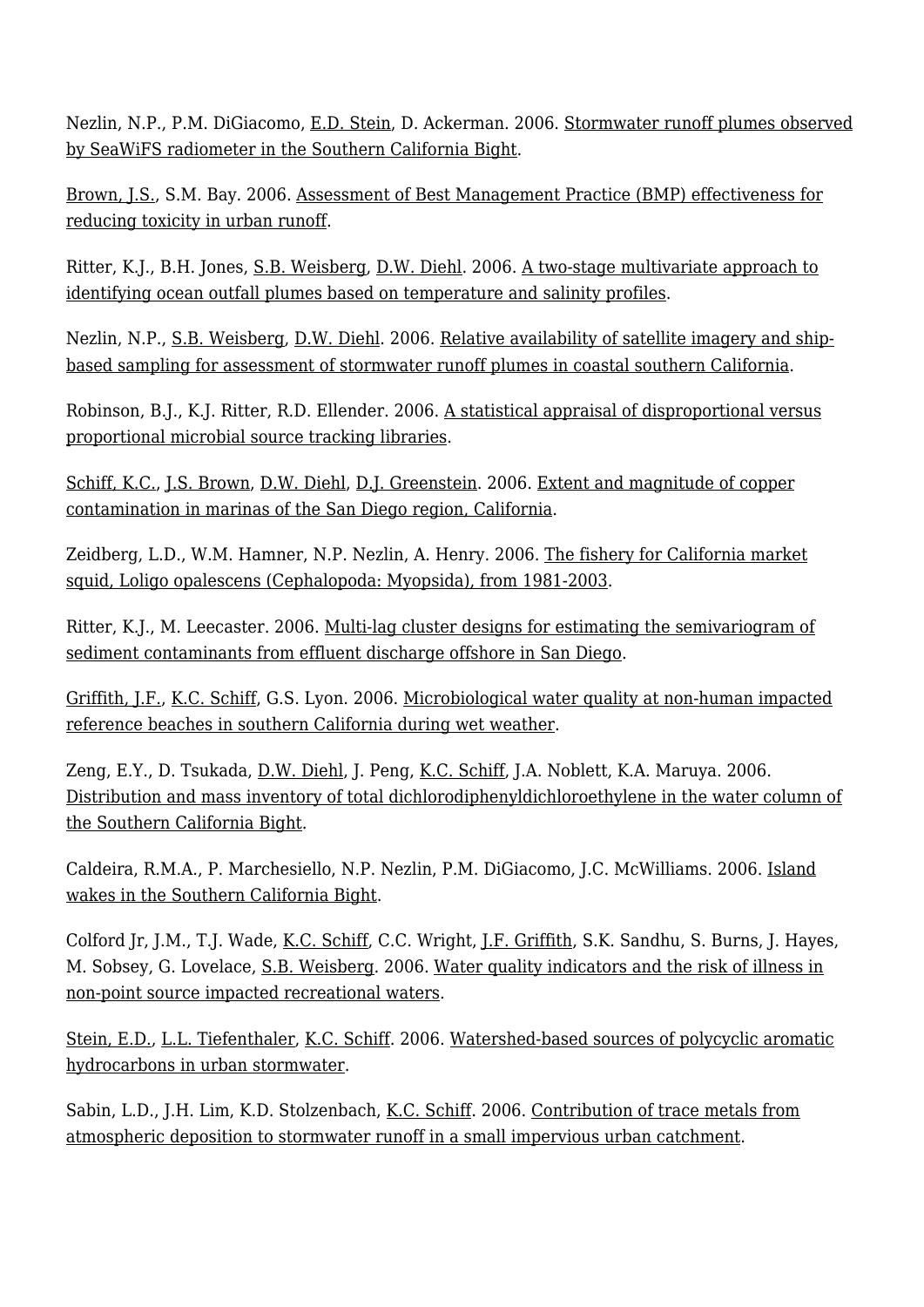Noble, R.T., [J.F. Griffith](http://www.sccwrp.org/about/staff/john-griffith/), A.D. Blackwood, J.A. Fuhrman, J.B. Gregory, X. Hernandez, X. Liang, A.A. Bera, [K.C. Schiff](http://www.sccwrp.org/about/staff/ken-schiff/). 2006. [Multi-tiered approach using quantitative polymerase chain reaction for](http://ftp.sccwrp.org/pub/download/DOCUMENTS/AnnualReports/2005_06AnnualReport/AR0506_181-194.pdf) [tracking sources of fecal pollution to Santa Monica Bay, California.](http://ftp.sccwrp.org/pub/download/DOCUMENTS/AnnualReports/2005_06AnnualReport/AR0506_181-194.pdf)

Vidal, D., S.M. Bay, D. Schlenk. 2006. [Effects of dietary Selenomethionine on larval Rainbow Trout](http://ftp.sccwrp.org/pub/download/DOCUMENTS/AnnualReports/2005_06AnnualReport/AR0506_173-180.pdf) [\(Oncorhynchus mykiss\).](http://ftp.sccwrp.org/pub/download/DOCUMENTS/AnnualReports/2005_06AnnualReport/AR0506_173-180.pdf)

Lyon, G.S., D. Petschauer, [E.D. Stein](http://www.sccwrp.org/about/staff/eric-stein/). 2006. [Effluent discharges to the Southern California Bight](http://ftp.sccwrp.org/pub/download/DOCUMENTS/AnnualReports/2005_06AnnualReport/AR0506_001-16.pdf) [from large municipal wastewater treatment facilities in 2003 and 2004](http://ftp.sccwrp.org/pub/download/DOCUMENTS/AnnualReports/2005_06AnnualReport/AR0506_001-16.pdf).

Sabin, L.D., J.H. Lim, M.T. Venezia, A.M. Winer, [K.C. Schiff,](http://www.sccwrp.org/about/staff/ken-schiff/) K.D. Stolzenbach. 2006. [Dry](http://ftp.sccwrp.org/pub/download/DOCUMENTS/AnnualReports/2005_06AnnualReport/AR0506_077-86.pdf) [deposition and resuspension of particle-associated metals near a freeway in Los Angeles.](http://ftp.sccwrp.org/pub/download/DOCUMENTS/AnnualReports/2005_06AnnualReport/AR0506_077-86.pdf)

Sanders, B.F., F. Arega, [M. Sutula.](http://www.sccwrp.org/about/staff/martha-sutula/) 2006. [Modeling the dry-weather tidal cycling of fecal indicator](http://ftp.sccwrp.org/pub/download/DOCUMENTS/AnnualReports/2005_06AnnualReport/AR0506_051-66.pdf) [bacteria in surface waters of an intertidal wetland.](http://ftp.sccwrp.org/pub/download/DOCUMENTS/AnnualReports/2005_06AnnualReport/AR0506_051-66.pdf)

Boehm, A.B., [S.B. Weisberg.](http://www.sccwrp.org/about/staff/steve-weisberg/) 2006. [Tidal forcing of enterococci at marine recreational beaches at](http://ftp.sccwrp.org/pub/download/DOCUMENTS/AnnualReports/2005_06AnnualReport/AR0506_263-276.pdf) [fortnightly and semi-diurnal frequencies](http://ftp.sccwrp.org/pub/download/DOCUMENTS/AnnualReports/2005_06AnnualReport/AR0506_263-276.pdf).

Ackerman, D., [S.B. Weisberg](http://www.sccwrp.org/about/staff/steve-weisberg/). 2006. [Evaluating HSPF runoff and water quality predictions at](http://ftp.sccwrp.org/pub/download/DOCUMENTS/AnnualReports/2005_06AnnualReport/AR0506_293-304.pdf) [multiple time and spatial scales](http://ftp.sccwrp.org/pub/download/DOCUMENTS/AnnualReports/2005_06AnnualReport/AR0506_293-304.pdf).

[Weisberg, S.B.](http://www.sccwrp.org/about/staff/steve-weisberg/), B. Thompson, J.A. Ranasinghe, D.E. Montagne, D.B. Cadien, D.M. Dauer, D. Diener, J. Oliver, D.J. Reish, R.G. Velarde, J.Q. Word. 2006. [The level of agreement among experts](http://ftp.sccwrp.org/pub/download/DOCUMENTS/AnnualReports/2005_06AnnualReport/AR0506_165-172.pdf) [applying best professional judgment to assess the condition of benthic infaunal communities.](http://ftp.sccwrp.org/pub/download/DOCUMENTS/AnnualReports/2005_06AnnualReport/AR0506_165-172.pdf)

[Greenstein, D.J.,](http://www.sccwrp.org/about/staff/darrin-greenstein/) S.M. Bay, B. Anderson, G.T. Chandler, J.D. Farrar, C. Keppler, B. Phillips, A. Ringwood, D. Young. 2006. [Comparison of methods for acute and chronic toxicity in marine](http://ftp.sccwrp.org/pub/download/DOCUMENTS/AnnualReports/2005_06AnnualReport/AR0506_277-292.pdf) [sediments.](http://ftp.sccwrp.org/pub/download/DOCUMENTS/AnnualReports/2005_06AnnualReport/AR0506_277-292.pdf)

Peng, J., E.Y. Zeng. 2006. [An integrated geochemical and hydrodynamic model for tidal coastal](http://ftp.sccwrp.org/pub/download/DOCUMENTS/AnnualReports/2005_06AnnualReport/AR0506_117-132.pdf) [environments.](http://ftp.sccwrp.org/pub/download/DOCUMENTS/AnnualReports/2005_06AnnualReport/AR0506_117-132.pdf)

2004. [Organophosphorus pesticides in the Malibu Creek Watershed](http://ftp.sccwrp.org/pub/download/DOCUMENTS/AnnualReports/2003_04AnnualReport/ar09-brown_pg94-102.pdf).

Vidal, D.E., S.M. Bay. 2004. [Comparison of sediment quality guideline performance for predicting](http://ftp.sccwrp.org/pub/download/DOCUMENTS/AnnualReports/2003_04AnnualReport/ar12-vidal_pg125-138.pdf) [sediment toxicity in southern California](http://ftp.sccwrp.org/pub/download/DOCUMENTS/AnnualReports/2003_04AnnualReport/ar12-vidal_pg125-138.pdf).

Groce, A.K., M.J. Allen, A. Bolkhovitinov. 2004. [Relationships among organochlorines and lipid](http://ftp.sccwrp.org/pub/download/DOCUMENTS/AnnualReports/2003_04AnnualReport/ar15-allen_pg172-178.pdf) [classes in two demersal fish species from southern California.](http://ftp.sccwrp.org/pub/download/DOCUMENTS/AnnualReports/2003_04AnnualReport/ar15-allen_pg172-178.pdf)

[Greenstein, D.J.,](http://www.sccwrp.org/about/staff/darrin-greenstein/) S.M. Bay, [J.S. Brown](http://www.sccwrp.org/about/staff/jeff-brown/). 2004. [Characterization of sediment toxicity in Newport](http://ftp.sccwrp.org/pub/download/DOCUMENTS/AnnualReports/2003_04AnnualReport/ar13-greenstein_139-148.pdf) [Bay.](http://ftp.sccwrp.org/pub/download/DOCUMENTS/AnnualReports/2003_04AnnualReport/ar13-greenstein_139-148.pdf)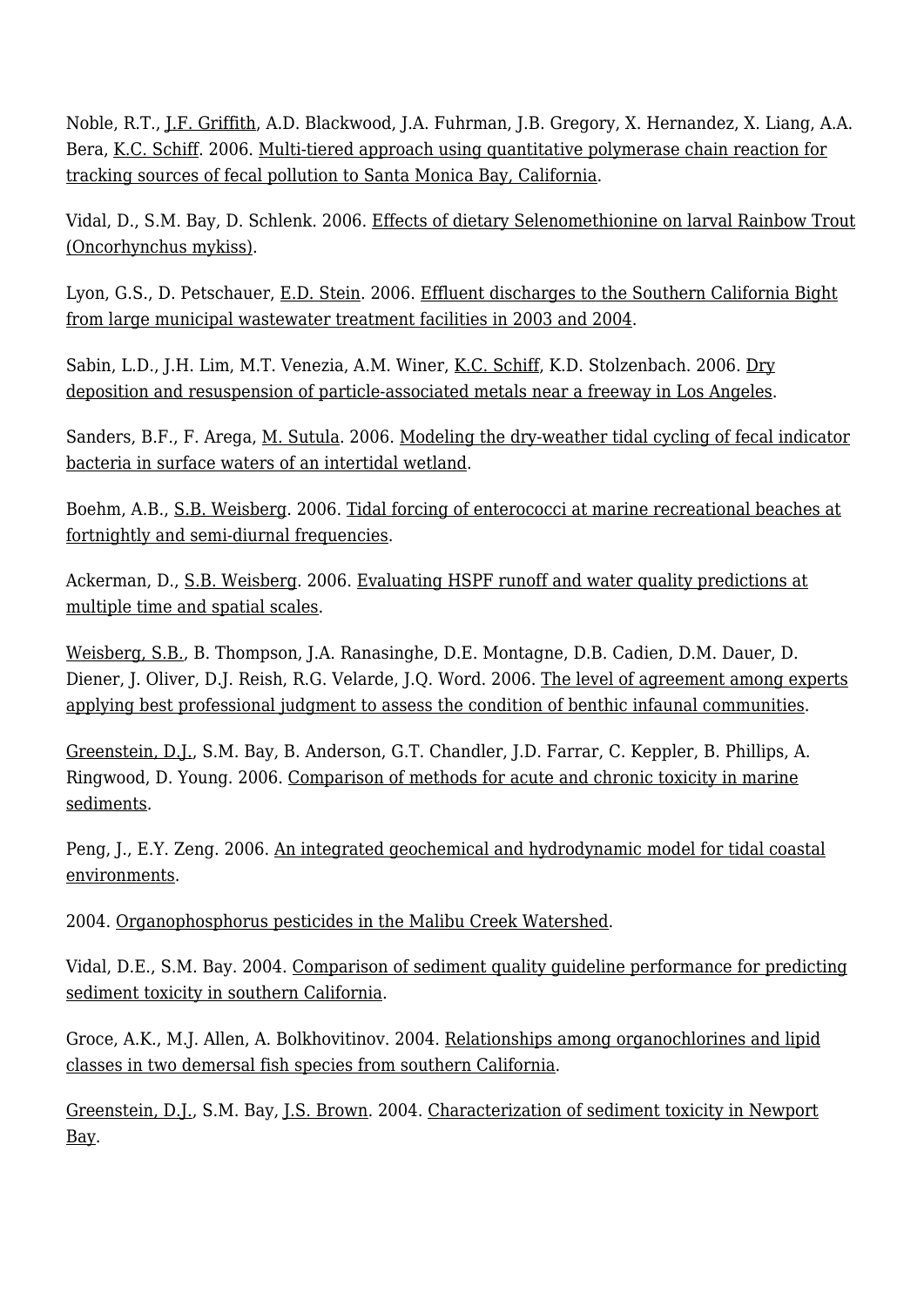Zeng, E.Y., D. Tsukada, <u>D.W. Diehl</u>. 2004. [Development of a solid-phase microextraction-based](http://ftp.sccwrp.org/pub/download/DOCUMENTS/AnnualReports/2003_04AnnualReport/ar08-zeng_pg84-93.pdf) [method for sampling of persistent chlorinated hydrocarbons in oceanic environments.](http://ftp.sccwrp.org/pub/download/DOCUMENTS/AnnualReports/2003_04AnnualReport/ar08-zeng_pg84-93.pdf)

Nezlin, N.P., P.M. DiGiacomo. 2004. [Satellite ocean color observations of stormwater runoff](http://ftp.sccwrp.org/pub/download/DOCUMENTS/AnnualReports/2003_04AnnualReport/ar11-nezlin_pg107-124.pdf) [plumes along the San Pedro Shelf \(southern California\) during 1997 to 2003](http://ftp.sccwrp.org/pub/download/DOCUMENTS/AnnualReports/2003_04AnnualReport/ar11-nezlin_pg107-124.pdf).

Noblet, J.A., D.L. Young, E.Y. Zeng, S. Ensari. 2004. [Use of chemical markers to identify sources of](http://ftp.sccwrp.org/pub/download/DOCUMENTS/AnnualReports/2003_04AnnualReport/ar25-zeng_304-315.pdf) [fecal indicator bacteria in the lower Santa Ana River](http://ftp.sccwrp.org/pub/download/DOCUMENTS/AnnualReports/2003_04AnnualReport/ar25-zeng_304-315.pdf).

Kennison, R., K. Kamer, P. Fong. 2004. [Nutrient dynamics and macroalgal blooms: A comparison](http://ftp.sccwrp.org/pub/download/DOCUMENTS/AnnualReports/2003_04AnnualReport/ar18-kamer_pg206-219.pdf) [of five southern California estuaries](http://ftp.sccwrp.org/pub/download/DOCUMENTS/AnnualReports/2003_04AnnualReport/ar18-kamer_pg206-219.pdf).

Nezlin, N.P., J.J. Oram, P.M. DiGiacomo, N. Gruber. 2004. [Subseasonal to interannual variations of](http://ftp.sccwrp.org/pub/download/DOCUMENTS/AnnualReports/2003_04AnnualReport/ar20-nezlin_pg237-263.pdf) [sea surface temperature, salinity, oxygen anomaly, and transmissivity in Santa Monica Bay,](http://ftp.sccwrp.org/pub/download/DOCUMENTS/AnnualReports/2003_04AnnualReport/ar20-nezlin_pg237-263.pdf) [California from 1987 to 1997](http://ftp.sccwrp.org/pub/download/DOCUMENTS/AnnualReports/2003_04AnnualReport/ar20-nezlin_pg237-263.pdf).

Allen, M.J., R.W. Smith, E.T. Jarvis, V. Raco-Rands, B.B. Bernstein, K.T. Herbinson. 2004. [Temporal trends in southern California coastal fish populations relative to 30-year trends in](http://ftp.sccwrp.org/pub/download/DOCUMENTS/AnnualReports/2003_04AnnualReport/ar22-allen_pg264-285.pdf) [oceanic conditions](http://ftp.sccwrp.org/pub/download/DOCUMENTS/AnnualReports/2003_04AnnualReport/ar22-allen_pg264-285.pdf).

[Griffith, J.F.,](http://www.sccwrp.org/about/staff/john-griffith/) [S.B. Weisberg,](http://www.sccwrp.org/about/staff/steve-weisberg/) C.D. McGee. 2004. [Evaluation of microbial source tracking methods](http://ftp.sccwrp.org/pub/download/DOCUMENTS/AnnualReports/2003_04AnnualReport/ar27-griffith_328-337.pdf) [using mixed fecal sources in aqueous test samples.](http://ftp.sccwrp.org/pub/download/DOCUMENTS/AnnualReports/2003_04AnnualReport/ar27-griffith_328-337.pdf)

[Griffith, J.F.,](http://www.sccwrp.org/about/staff/john-griffith/) [S.B. Weisberg,](http://www.sccwrp.org/about/staff/steve-weisberg/) C.D. McGee. 2004. [Evaluation of new, rapid microbiological methods](http://ftp.sccwrp.org/pub/download/DOCUMENTS/AnnualReports/2003_04AnnualReport/ar30-griffith_357-366.pdf) [for measuring recreational water quality.](http://ftp.sccwrp.org/pub/download/DOCUMENTS/AnnualReports/2003_04AnnualReport/ar30-griffith_357-366.pdf)

Gregorio, D., S.L. Moore. 2004. [Discharges into state water quality protection areas in southern](http://ftp.sccwrp.org/pub/download/DOCUMENTS/AnnualReports/2003_04AnnualReport/ar23-moore_286-290.pdf) [California](http://ftp.sccwrp.org/pub/download/DOCUMENTS/AnnualReports/2003_04AnnualReport/ar23-moore_286-290.pdf).

Allen, M.J., A.K. Groce, J.A. Noblet. 2004. [Distribution of contamination above predator-risk](http://ftp.sccwrp.org/pub/download/DOCUMENTS/AnnualReports/2003_04AnnualReport/ar14-allen_pg149-171.pdf) [guidelines in flatfishes on the Southern California Shelf in 1998](http://ftp.sccwrp.org/pub/download/DOCUMENTS/AnnualReports/2003_04AnnualReport/ar14-allen_pg149-171.pdf).

Zeng, E.Y., D. Tsukada, J.A. Noblet, J. Peng. 2004. [Determination of polydimethylsiloxane \(PDMS\)](http://ftp.sccwrp.org/pub/download/DOCUMENTS/AnnualReports/2003_04AnnualReport/ar24-zeng_291-303.pdf) [seawater distribution coefficients for polychlorinated biphenyls and chlorinated pesticides by](http://ftp.sccwrp.org/pub/download/DOCUMENTS/AnnualReports/2003_04AnnualReport/ar24-zeng_291-303.pdf) [solid-phase microextraction](http://ftp.sccwrp.org/pub/download/DOCUMENTS/AnnualReports/2003_04AnnualReport/ar24-zeng_291-303.pdf).

Steinberger, A., [E.D. Stein](http://www.sccwrp.org/about/staff/eric-stein/), V. Raco-Rands. 2004. [Offshore oil platform discharges to the Pacific](http://ftp.sccwrp.org/pub/download/DOCUMENTS/AnnualReports/2003_04AnnualReport/ar02-stein_pg16-30.pdf) [outer continental shelf along the coast of southern California in 1996 and 2000.](http://ftp.sccwrp.org/pub/download/DOCUMENTS/AnnualReports/2003_04AnnualReport/ar02-stein_pg16-30.pdf)

Ackerman, D., [E.D. Stein,](http://www.sccwrp.org/about/staff/eric-stein/) [K.C. Schiff.](http://www.sccwrp.org/about/staff/ken-schiff/) 2004. [Dry-season water quality in the San Gabriel River](http://ftp.sccwrp.org/pub/download/DOCUMENTS/AnnualReports/2003_04AnnualReport/ar17-stein_pg192-205.pdf) [Watershed](http://ftp.sccwrp.org/pub/download/DOCUMENTS/AnnualReports/2003_04AnnualReport/ar17-stein_pg192-205.pdf).

Steinberger, A., [E.D. Stein](http://www.sccwrp.org/about/staff/eric-stein/). 2004. [Characteristics of effluents from power generating stations in](http://ftp.sccwrp.org/pub/download/DOCUMENTS/AnnualReports/2003_04AnnualReport/ar03-stein_pg31-40.pdf)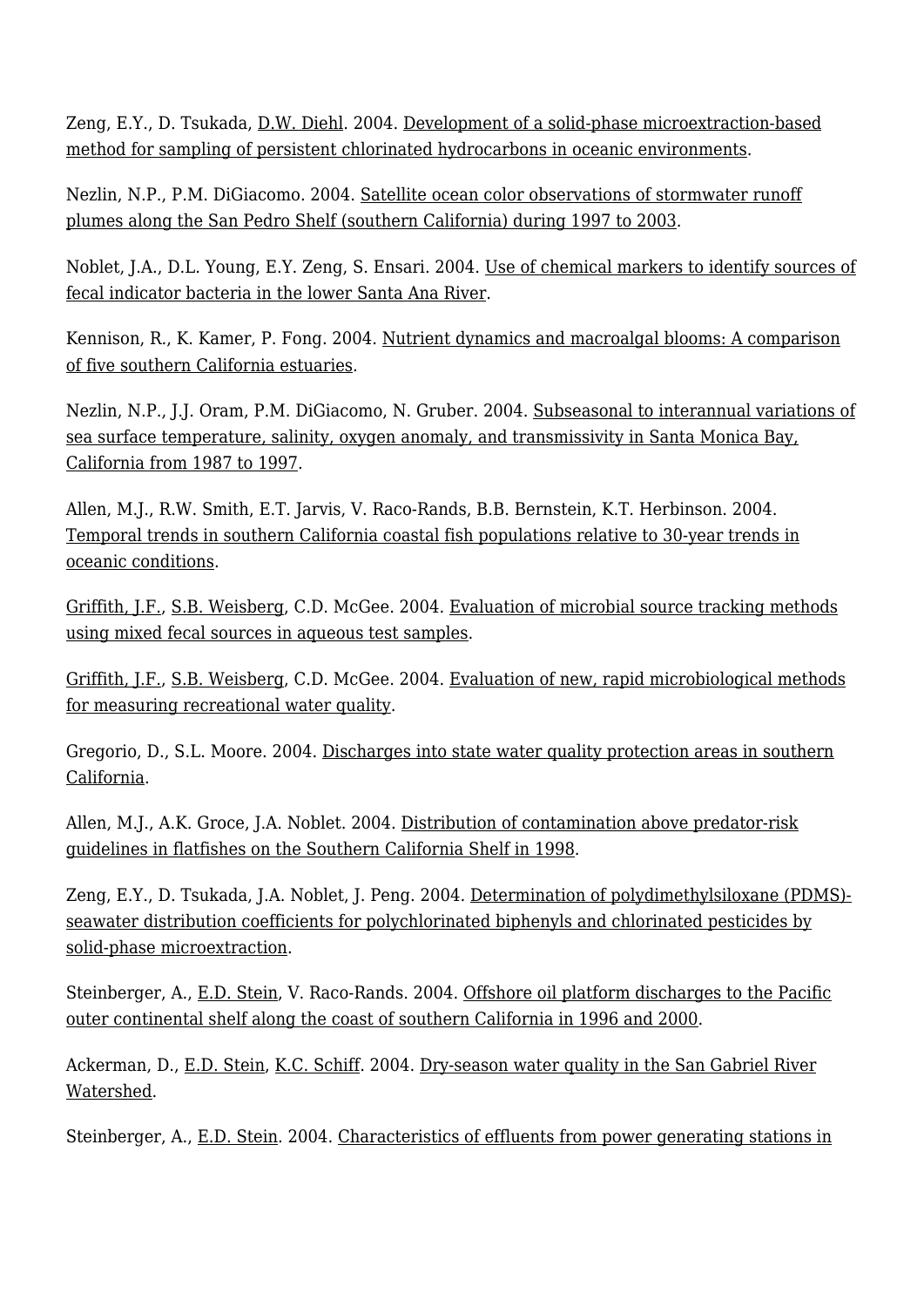[the Southern California Bight in 2000.](http://ftp.sccwrp.org/pub/download/DOCUMENTS/AnnualReports/2003_04AnnualReport/ar03-stein_pg31-40.pdf)

Steinberger, A., [E.D. Stein](http://www.sccwrp.org/about/staff/eric-stein/). 2004. [Effluent discharges to the Southern California Bight from large](http://ftp.sccwrp.org/pub/download/DOCUMENTS/AnnualReports/2003_04AnnualReport/ar01-stein_pg1-15.pdf) [municipal wastewater treatment facilities in 2001 and 2002](http://ftp.sccwrp.org/pub/download/DOCUMENTS/AnnualReports/2003_04AnnualReport/ar01-stein_pg1-15.pdf).

Nezlin, N.P., [E.D. Stein.](http://www.sccwrp.org/about/staff/eric-stein/) 2004. [Spatial and temporal patterns of remote-sensed and field-measured](http://ftp.sccwrp.org/pub/download/DOCUMENTS/AnnualReports/2003_04AnnualReport/ar19-nezlin_pg220-236.pdf) [rainfall in southern California](http://ftp.sccwrp.org/pub/download/DOCUMENTS/AnnualReports/2003_04AnnualReport/ar19-nezlin_pg220-236.pdf).

Sabin, L.D., <u>K.C. Schiff</u>, J.H. Lim, K.D. Stolzenbach. 2004. [Atmospheric concentrations of PAH,](http://ftp.sccwrp.org/pub/download/DOCUMENTS/AnnualReports/2003_04AnnualReport/ar06-sabin_pg61-72.pdf) [pesticides, and other semi-volatile organic compounds in the Los Angeles coastal region](http://ftp.sccwrp.org/pub/download/DOCUMENTS/AnnualReports/2003_04AnnualReport/ar06-sabin_pg61-72.pdf).

Sabin, L.D., [K.C. Schiff,](http://www.sccwrp.org/about/staff/ken-schiff/) J.H. Lim, K.D. Stolzenbach. 2004. [Atmospheric dry deposition of trace](http://ftp.sccwrp.org/pub/download/DOCUMENTS/AnnualReports/2003_04AnnualReport/ar05-sabin_pg50-60.pdf) [metals in the Los Angeles coastal region](http://ftp.sccwrp.org/pub/download/DOCUMENTS/AnnualReports/2003_04AnnualReport/ar05-sabin_pg50-60.pdf).

Lu, R., [K.C. Schiff](http://www.sccwrp.org/about/staff/ken-schiff/), K.D. Stolzenbach. 2004. [Nitrogen deposition on coastal watersheds in the Los](http://ftp.sccwrp.org/pub/download/DOCUMENTS/AnnualReports/2003_04AnnualReport/ar07-schiff_pg73-81.pdf) [Angeles region.](http://ftp.sccwrp.org/pub/download/DOCUMENTS/AnnualReports/2003_04AnnualReport/ar07-schiff_pg73-81.pdf)

[Stein, E.D.,](http://www.sccwrp.org/about/staff/eric-stein/) [L.L. Tiefenthaler](http://www.sccwrp.org/about/staff/liesl-tiefenthaler/). 2004. [Characterization and source identification of dry-weather](http://ftp.sccwrp.org/pub/download/DOCUMENTS/AnnualReports/2003_04AnnualReport/ar16-stein_pg179-191.pdf) [metals and bacteria in Ballona Creek](http://ftp.sccwrp.org/pub/download/DOCUMENTS/AnnualReports/2003_04AnnualReport/ar16-stein_pg179-191.pdf).

[Schiff, K.C.,](http://www.sccwrp.org/about/staff/ken-schiff/) [D.W. Diehl](http://www.sccwrp.org/about/staff/dario-diehl/), A.O. Valkirs. 2004. [Copper emissions from antifouling paint on](http://ftp.sccwrp.org/pub/download/DOCUMENTS/AnnualReports/2003_04AnnualReport/ar04-schiff_pg41-49.pdf) [recreational vessels.](http://ftp.sccwrp.org/pub/download/DOCUMENTS/AnnualReports/2003_04AnnualReport/ar04-schiff_pg41-49.pdf)

Lattin, G.L., C.J. Moore, A.F. Zellers, S.L. Moore, [S.B. Weisberg](http://www.sccwrp.org/about/staff/steve-weisberg/). 2004. [A comparison of neustonic](http://ftp.sccwrp.org/pub/download/DOCUMENTS/AnnualReports/2003_04AnnualReport/ar10-moore_pg103-106.pdf) [plastic and zooplankton at different depths near the southern California shore.](http://ftp.sccwrp.org/pub/download/DOCUMENTS/AnnualReports/2003_04AnnualReport/ar10-moore_pg103-106.pdf)

[Griffith, J.F.,](http://www.sccwrp.org/about/staff/john-griffith/) L.A. Aumand, I.M. Lee, C.D. McGee, L.L. Othman, K.J. Ritter, K.O. Walker, [S.B.](http://www.sccwrp.org/about/staff/steve-weisberg/) [Weisberg](http://www.sccwrp.org/about/staff/steve-weisberg/). 2004. [Comparison and verification of bacterial water quality indicator measurement](http://ftp.sccwrp.org/pub/download/DOCUMENTS/AnnualReports/2003_04AnnualReport/ar29-griffith_pg350-356.pdf) [methods using ambient coastal water samples](http://ftp.sccwrp.org/pub/download/DOCUMENTS/AnnualReports/2003_04AnnualReport/ar29-griffith_pg350-356.pdf).

Noble, R.T., [S.B. Weisberg](http://www.sccwrp.org/about/staff/steve-weisberg/). 2004. [A review of technologies for rapid detection of bacteria in](http://ftp.sccwrp.org/pub/download/DOCUMENTS/AnnualReports/2003_04AnnualReport/ar26-noble_pg328-337.pdf) [recreational waters](http://ftp.sccwrp.org/pub/download/DOCUMENTS/AnnualReports/2003_04AnnualReport/ar26-noble_pg328-337.pdf).

Ritter, K.J., E.A. Carruthers, C.A. Carson, R.D. Ellender, V.J. Harwood, K.S. Kingsley, C.H. Nakatsu, M.J. Sadowsky, B.L. Shear, B.R. West, J.E. Whitlock, B.A. Wiggins, J.D. Wilbur. 2004. [Assessment of statistical methods used in library-based approaches to microbial source tracking.](http://ftp.sccwrp.org/pub/download/DOCUMENTS/AnnualReports/2003_04AnnualReport/ar28-ritter_338-349.pdf)

Groce, A.K., R.H. Rosenblatt, M.J. Allen. 2003. [Addition of blacklip dragonet, Synchiropus](http://ftp.sccwrp.org/pub/download/DOCUMENTS/AnnualReports/2001_02AnnualReport/34_ar28-allen.pdf) [atrilabiatus \(Garman 1899 \(Pisces: Callionymidae\) to the California Ichthyofauna](http://ftp.sccwrp.org/pub/download/DOCUMENTS/AnnualReports/2001_02AnnualReport/34_ar28-allen.pdf).

[Greenstein, D.J.,](http://www.sccwrp.org/about/staff/darrin-greenstein/) [L.L. Tiefenthaler](http://www.sccwrp.org/about/staff/liesl-tiefenthaler/), S.M. Bay. 2003. [Toxicity of parking lot runoff after simulated](http://ftp.sccwrp.org/pub/download/DOCUMENTS/AnnualReports/2001_02AnnualReport/20_ar36-darrin.pdf) [rainfall](http://ftp.sccwrp.org/pub/download/DOCUMENTS/AnnualReports/2001_02AnnualReport/20_ar36-darrin.pdf).

[Schiff, K.C.,](http://www.sccwrp.org/about/staff/ken-schiff/) S.M. Bay. 2003. [Impacts of stormwater discharges on the nearshore benthic](http://ftp.sccwrp.org/pub/download/DOCUMENTS/AnnualReports/2001_02AnnualReport/24_ar16-ken.pdf)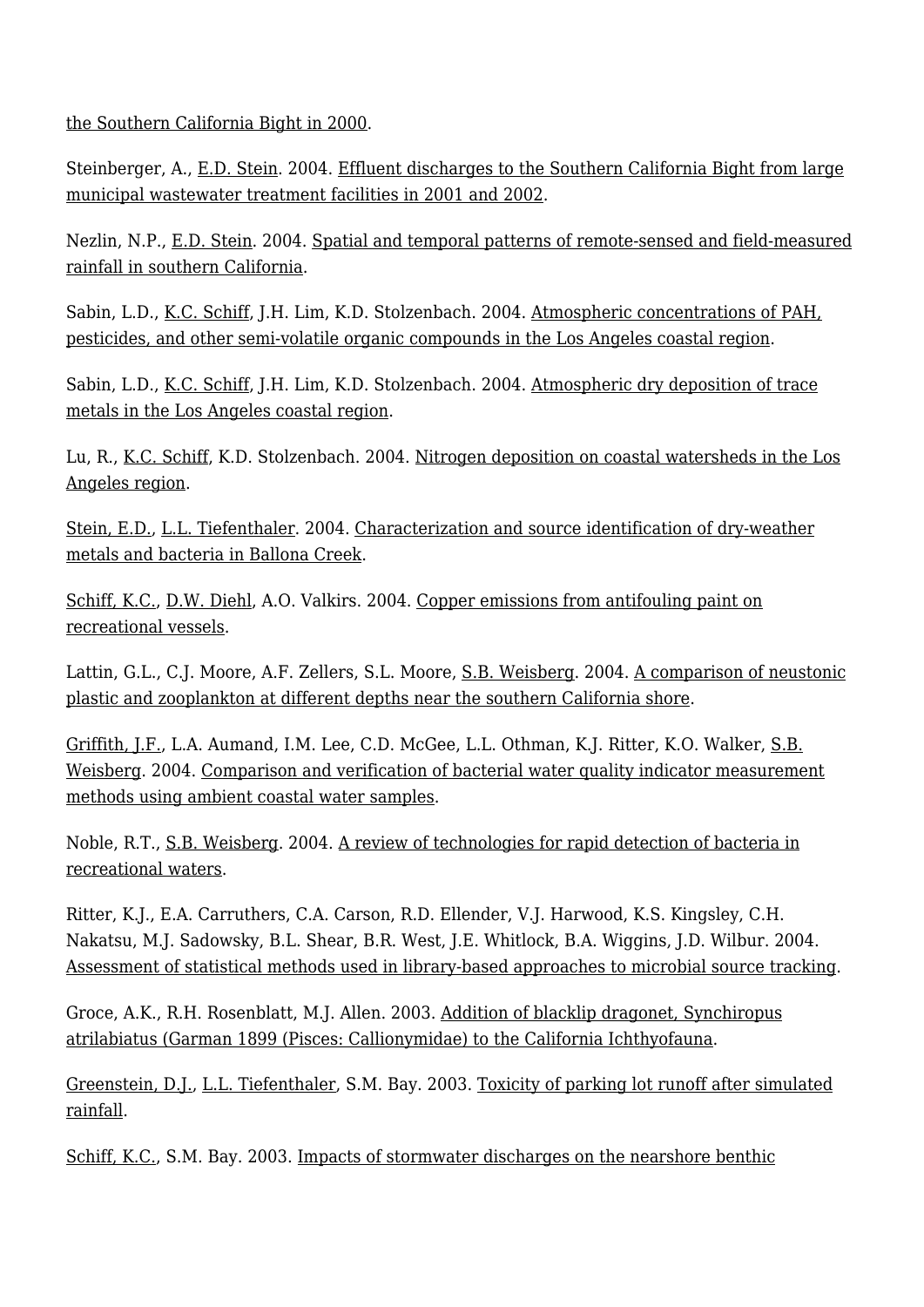[environment of Santa Monica Bay](http://ftp.sccwrp.org/pub/download/DOCUMENTS/AnnualReports/2001_02AnnualReport/24_ar16-ken.pdf).

Mikel, T.K., R.G. Velarde, J.A. Ranasinghe, [S.B. Weisberg,](http://www.sccwrp.org/about/staff/steve-weisberg/) D.E. Montagne, D.B. Cadien, R.W. Smith, A. Dalkey. 2003. [The prevalence of non-indigenous species in southern California](http://ftp.sccwrp.org/pub/download/DOCUMENTS/AnnualReports/2001_02AnnualReport/25_ar19-ana.pdf) [embayments and their effects on benthic macroinvertebrate communities](http://ftp.sccwrp.org/pub/download/DOCUMENTS/AnnualReports/2001_02AnnualReport/25_ar19-ana.pdf).

[Schiff, K.C.,](http://www.sccwrp.org/about/staff/ken-schiff/) S.M. Bay, [D.W. Diehl.](http://www.sccwrp.org/about/staff/dario-diehl/) 2003. [Stormwater toxicity in Chollas Creek and San Diego Bay,](http://ftp.sccwrp.org/pub/download/DOCUMENTS/AnnualReports/2001_02AnnualReport/23_ar15-ken.pdf) [California](http://ftp.sccwrp.org/pub/download/DOCUMENTS/AnnualReports/2001_02AnnualReport/23_ar15-ken.pdf).

Kamer, K., R.L. Kennison, P. Fong. 2003. [Rates of inorganic nitrogen uptake by the estuarine](http://ftp.sccwrp.org/pub/download/DOCUMENTS/AnnualReports/2001_02AnnualReport/13_ar23-krista.pdf) [green macroalgae Enteromorpha intestinalis and Ulva expansa](http://ftp.sccwrp.org/pub/download/DOCUMENTS/AnnualReports/2001_02AnnualReport/13_ar23-krista.pdf).

[Tiefenthaler, L.L.,](http://www.sccwrp.org/about/staff/liesl-tiefenthaler/) [K.C. Schiff](http://www.sccwrp.org/about/staff/ken-schiff/), S.M. Bay, [D.J. Greenstein](http://www.sccwrp.org/about/staff/darrin-greenstein/). 2003. [Effect of antecedent dry periods on](http://ftp.sccwrp.org/pub/download/DOCUMENTS/AnnualReports/2001_02AnnualReport/22_ar38-liesl.pdf) [the accumulation of potential pollutants on parking lot surfaces using simulated rainfall.](http://ftp.sccwrp.org/pub/download/DOCUMENTS/AnnualReports/2001_02AnnualReport/22_ar38-liesl.pdf)

Allen, M.J., A.K. Groce. 2003. [First occurrence of blackspot wrasse, Decodon melasma Gomon](http://ftp.sccwrp.org/pub/download/DOCUMENTS/AnnualReports/2001_02AnnualReport/32_ar26-allen.pdf) [1974 \(pisces: labridae\), in California](http://ftp.sccwrp.org/pub/download/DOCUMENTS/AnnualReports/2001_02AnnualReport/32_ar26-allen.pdf).

Allen, M.J., A.K. Groce. 2003. [First occurrence of speckletail flounder, Engyophrys sanctilaurentii](http://ftp.sccwrp.org/pub/download/DOCUMENTS/AnnualReports/2001_02AnnualReport/33_ar27-allen.pdf) [Jordan & Bollman 1890 \(Pisces: Bothidae\), in California.](http://ftp.sccwrp.org/pub/download/DOCUMENTS/AnnualReports/2001_02AnnualReport/33_ar27-allen.pdf)

[Stein, E.D.,](http://www.sccwrp.org/about/staff/eric-stein/) M. Mattson, A.E. Fetscher, K.J. Halama. 2003. [Influence of geologic setting on slope](http://ftp.sccwrp.org/pub/download/DOCUMENTS/AnnualReports/2001_02AnnualReport/35_ar30-eric.pdf) [wetland classification and hydrodynamics](http://ftp.sccwrp.org/pub/download/DOCUMENTS/AnnualReports/2001_02AnnualReport/35_ar30-eric.pdf).

Zeng, E.Y., J. Peng, D. Tsukada, T.-L. Ku. 2003. [In-situ measurements of polychlorinated biphenyls](http://ftp.sccwrp.org/pub/download/DOCUMENTS/AnnualReports/2001_02AnnualReport/11_ar13-eddy.pdf) [in the waters of San Diego Bay](http://ftp.sccwrp.org/pub/download/DOCUMENTS/AnnualReports/2001_02AnnualReport/11_ar13-eddy.pdf).

Peng, J., E.Y. Zeng, T.-L. Ku, S. Luo. 2003. [Significance of sediment resuspension and tidal](http://ftp.sccwrp.org/pub/download/DOCUMENTS/AnnualReports/2001_02AnnualReport/10_ar12-eddy.pdf) [exchange to reduction of polychlorinated biphenyl mass in San Diego Bay, California.](http://ftp.sccwrp.org/pub/download/DOCUMENTS/AnnualReports/2001_02AnnualReport/10_ar12-eddy.pdf)

Ackerman, D., [K.C. Schiff,](http://www.sccwrp.org/about/staff/ken-schiff/) H. Trim, M. Mullin. 2003. [A characterization of water quality in the Los](http://ftp.sccwrp.org/pub/download/DOCUMENTS/AnnualReports/2001_02AnnualReport/08_ar08-drew.pdf) [Angeles River.](http://ftp.sccwrp.org/pub/download/DOCUMENTS/AnnualReports/2001_02AnnualReport/08_ar08-drew.pdf)

Zeng, E.Y., J.A. Noblet. 2003. [Theoretical considerations on the use of solid phase microextraction](http://ftp.sccwrp.org/pub/download/DOCUMENTS/AnnualReports/2001_02AnnualReport/36_ar01-eddy.pdf) [with complex environmental samples.](http://ftp.sccwrp.org/pub/download/DOCUMENTS/AnnualReports/2001_02AnnualReport/36_ar01-eddy.pdf)

Noble, R.T., [S.B. Weisberg](http://www.sccwrp.org/about/staff/steve-weisberg/), M.K. Leecaster, C.D. McGee, J.H. Dorsey, P. Vainik, V. Orozco-Borbon. 2003. [Storm effects on regional beach water quality along the southern California shoreline.](http://ftp.sccwrp.org/pub/download/DOCUMENTS/AnnualReports/2001_02AnnualReport/28_ar18-rachel.pdf)

Cadien, D.B., J.A. Ranasinghe. 2003. [Invaders in the open sea: establishment of the New Zealand](http://ftp.sccwrp.org/pub/download/DOCUMENTS/AnnualReports/2001_02AnnualReport/26_ar31-ana.pdf) [snail Philine auriformis in southern California.](http://ftp.sccwrp.org/pub/download/DOCUMENTS/AnnualReports/2001_02AnnualReport/26_ar31-ana.pdf)

Noblet, J.A., E.Y. Zeng, K.J. Ritter. 2003. [Evaluation of PCB bioaccumulation patterns in white sea](http://ftp.sccwrp.org/pub/download/DOCUMENTS/AnnualReports/2001_02AnnualReport/17_ar34-noblet.pdf) [urchins Lytechinus pictus using multiple approaches](http://ftp.sccwrp.org/pub/download/DOCUMENTS/AnnualReports/2001_02AnnualReport/17_ar34-noblet.pdf).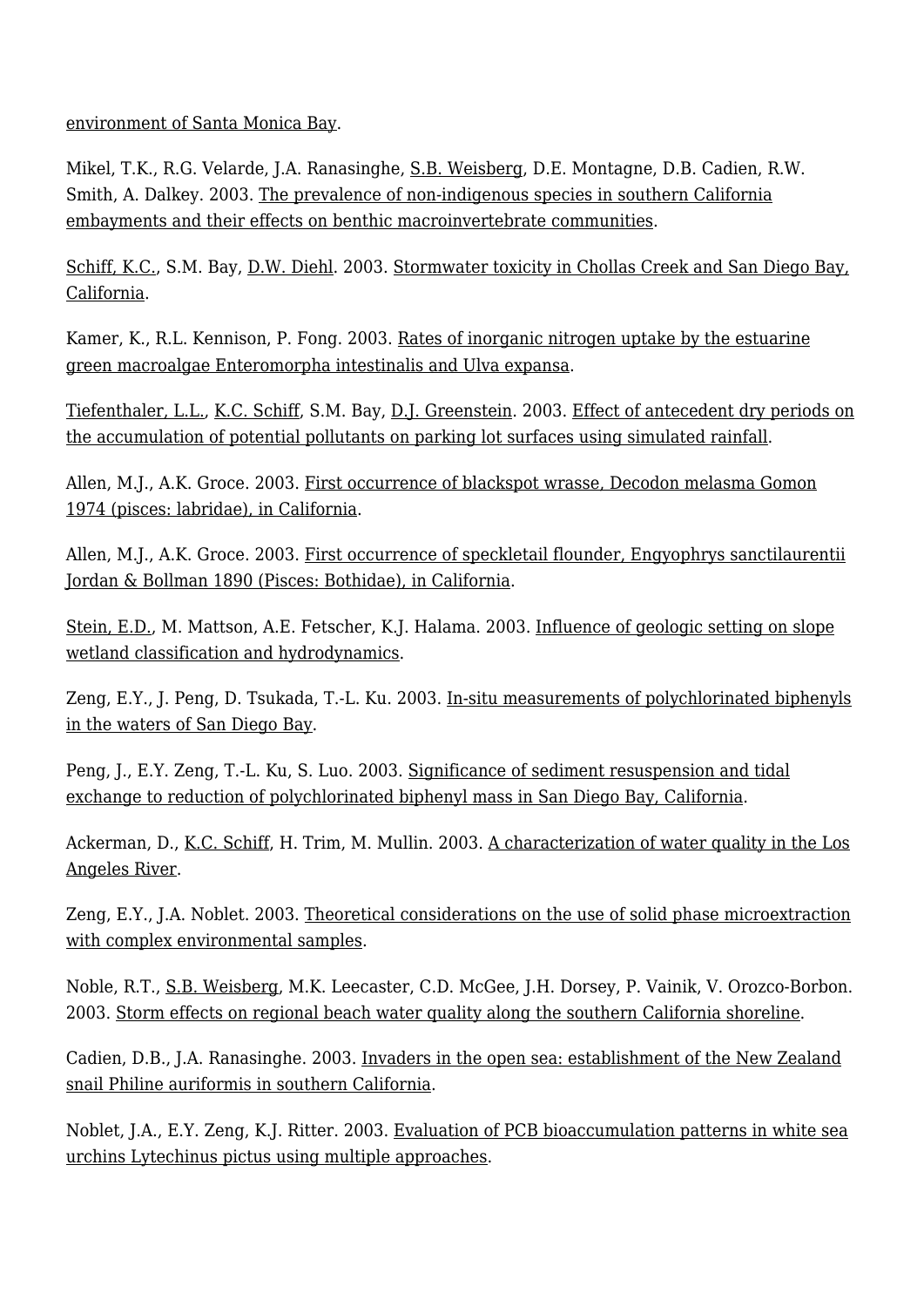Steinberger, A., [E.D. Stein](http://www.sccwrp.org/about/staff/eric-stein/), [K.C. Schiff](http://www.sccwrp.org/about/staff/ken-schiff/). 2003. [Characteristics of dredged material disposal to the](http://ftp.sccwrp.org/pub/download/DOCUMENTS/AnnualReports/2001_02AnnualReport/04_ar21-andrea.pdf) [Southern California Bight between 1991 and 1997.](http://ftp.sccwrp.org/pub/download/DOCUMENTS/AnnualReports/2001_02AnnualReport/04_ar21-andrea.pdf)

Steinberger, A., [K.C. Schiff](http://www.sccwrp.org/about/staff/ken-schiff/). 2003. [Characteristics of effluents from large municipal wastewater](http://ftp.sccwrp.org/pub/download/DOCUMENTS/AnnualReports/2001_02AnnualReport/01_ar22-andrea.pdf) [treatment facilities between 1998 and 2000.](http://ftp.sccwrp.org/pub/download/DOCUMENTS/AnnualReports/2001_02AnnualReport/01_ar22-andrea.pdf)

Steinberger, A., <u>K.C. Schiff</u>. 2003. [Characteristics of effluents from non-power industrial facilities](http://ftp.sccwrp.org/pub/download/DOCUMENTS/AnnualReports/2001_02AnnualReport/03_ar25-andrea.pdf) [in 2000](http://ftp.sccwrp.org/pub/download/DOCUMENTS/AnnualReports/2001_02AnnualReport/03_ar25-andrea.pdf).

Steinberger, A., [K.C. Schiff](http://www.sccwrp.org/about/staff/ken-schiff/). 2003. [Characteristics of effluents from small municipal wastewater](http://ftp.sccwrp.org/pub/download/DOCUMENTS/AnnualReports/2001_02AnnualReport/02_ar20-andrea.pdf) [treatment facilities in 2000](http://ftp.sccwrp.org/pub/download/DOCUMENTS/AnnualReports/2001_02AnnualReport/02_ar20-andrea.pdf).

Bernstein, B., [K.C. Schiff.](http://www.sccwrp.org/about/staff/ken-schiff/) 2003. [The stormwater monitoring coalition: Stormwater research needs](http://ftp.sccwrp.org/pub/download/DOCUMENTS/AnnualReports/2001_02AnnualReport/31_ar17-ken.pdf) [in southern California](http://ftp.sccwrp.org/pub/download/DOCUMENTS/AnnualReports/2001_02AnnualReport/31_ar17-ken.pdf).

Ackerman, D., [K.C. Schiff.](http://www.sccwrp.org/about/staff/ken-schiff/) 2003. [Modeling stormwater mass emissions to the Southern California](http://ftp.sccwrp.org/pub/download/DOCUMENTS/AnnualReports/2001_02AnnualReport/05_ar09-drew.pdf) [Bight](http://ftp.sccwrp.org/pub/download/DOCUMENTS/AnnualReports/2001_02AnnualReport/05_ar09-drew.pdf).

Kamer, K., P. Fong, R.L. Kennison, [K.C. Schiff.](http://www.sccwrp.org/about/staff/ken-schiff/) 2003. [The relative importance of sediment and](http://ftp.sccwrp.org/pub/download/DOCUMENTS/AnnualReports/2001_02AnnualReport/12_ar04-krista.pdf) [water column supplies of nutrients to the growth and tissue nutrient content of the green](http://ftp.sccwrp.org/pub/download/DOCUMENTS/AnnualReports/2001_02AnnualReport/12_ar04-krista.pdf) [macroalga Enteromorpha intestinalis across an estuarine resource gradient.](http://ftp.sccwrp.org/pub/download/DOCUMENTS/AnnualReports/2001_02AnnualReport/12_ar04-krista.pdf)

Kamer, K., R.L. Kennison, P. Fong, <u>K.C. Schiff</u>. 2003. [Equal loads of nutrients administered to](http://ftp.sccwrp.org/pub/download/DOCUMENTS/AnnualReports/2001_02AnnualReport/15_ar07-krista.pdf) [macroalgae via pulses of differing frequency and concentration affect growth and tissue nutrients](http://ftp.sccwrp.org/pub/download/DOCUMENTS/AnnualReports/2001_02AnnualReport/15_ar07-krista.pdf) [of Enteromorpha intestinalis and Ulva expansa.](http://ftp.sccwrp.org/pub/download/DOCUMENTS/AnnualReports/2001_02AnnualReport/15_ar07-krista.pdf)

Kamer, K., R.L. Kennison, P. Fong, [K.C. Schiff.](http://www.sccwrp.org/about/staff/ken-schiff/) 2003. [Nutrient limitation of the macroalga,](http://ftp.sccwrp.org/pub/download/DOCUMENTS/AnnualReports/2001_02AnnualReport/14_ar06-krista.pdf) [Enteromorpha intestinalis, across a range of water column nutrients and initial tissue nutrient](http://ftp.sccwrp.org/pub/download/DOCUMENTS/AnnualReports/2001_02AnnualReport/14_ar06-krista.pdf) [status.](http://ftp.sccwrp.org/pub/download/DOCUMENTS/AnnualReports/2001_02AnnualReport/14_ar06-krista.pdf)

[Tiefenthaler, L.L.,](http://www.sccwrp.org/about/staff/liesl-tiefenthaler/) [K.C. Schiff](http://www.sccwrp.org/about/staff/ken-schiff/). 2003. [Effects of rainfall intensity and duration on first flush of](http://ftp.sccwrp.org/pub/download/DOCUMENTS/AnnualReports/2001_02AnnualReport/21_ar40-liesl.pdf) [stormwater pollutants.](http://ftp.sccwrp.org/pub/download/DOCUMENTS/AnnualReports/2001_02AnnualReport/21_ar40-liesl.pdf)

Noble, R.T., I.M. Lee, [K.C. Schiff.](http://www.sccwrp.org/about/staff/ken-schiff/) 2003. [Inactivation of indicator bacteria from various sources of](http://ftp.sccwrp.org/pub/download/DOCUMENTS/AnnualReports/2001_02AnnualReport/16_ar39-rachel.pdf) [fecal contamination in seawater and freshwater](http://ftp.sccwrp.org/pub/download/DOCUMENTS/AnnualReports/2001_02AnnualReport/16_ar39-rachel.pdf).

[Brown, J.S.,](http://www.sccwrp.org/about/staff/jeff-brown/) S.A. Steinert. 2003. [PAH exposure and DNA damage in flatfish from southern](http://ftp.sccwrp.org/pub/download/DOCUMENTS/AnnualReports/2001_02AnnualReport/41_ar10-jeff.pdf) [California bays and harbors, and the Channel Islands](http://ftp.sccwrp.org/pub/download/DOCUMENTS/AnnualReports/2001_02AnnualReport/41_ar10-jeff.pdf).

[Schiff, K.C.,](http://www.sccwrp.org/about/staff/ken-schiff/) [M. Sutula](http://www.sccwrp.org/about/staff/martha-sutula/). 2003. [Organophosphorous pesticides in stormwater runoff from southern](http://ftp.sccwrp.org/pub/download/DOCUMENTS/AnnualReports/2001_02AnnualReport/09_ar14-ken.pdf) [California](http://ftp.sccwrp.org/pub/download/DOCUMENTS/AnnualReports/2001_02AnnualReport/09_ar14-ken.pdf).

Ritter, K.J., D.S. Birkes, N.S. Urquhart. 2003. [Quantifying taxonomic richness in terms of level of](http://ftp.sccwrp.org/pub/download/DOCUMENTS/AnnualReports/2001_02AnnualReport/40_ar11-kerry.pdf)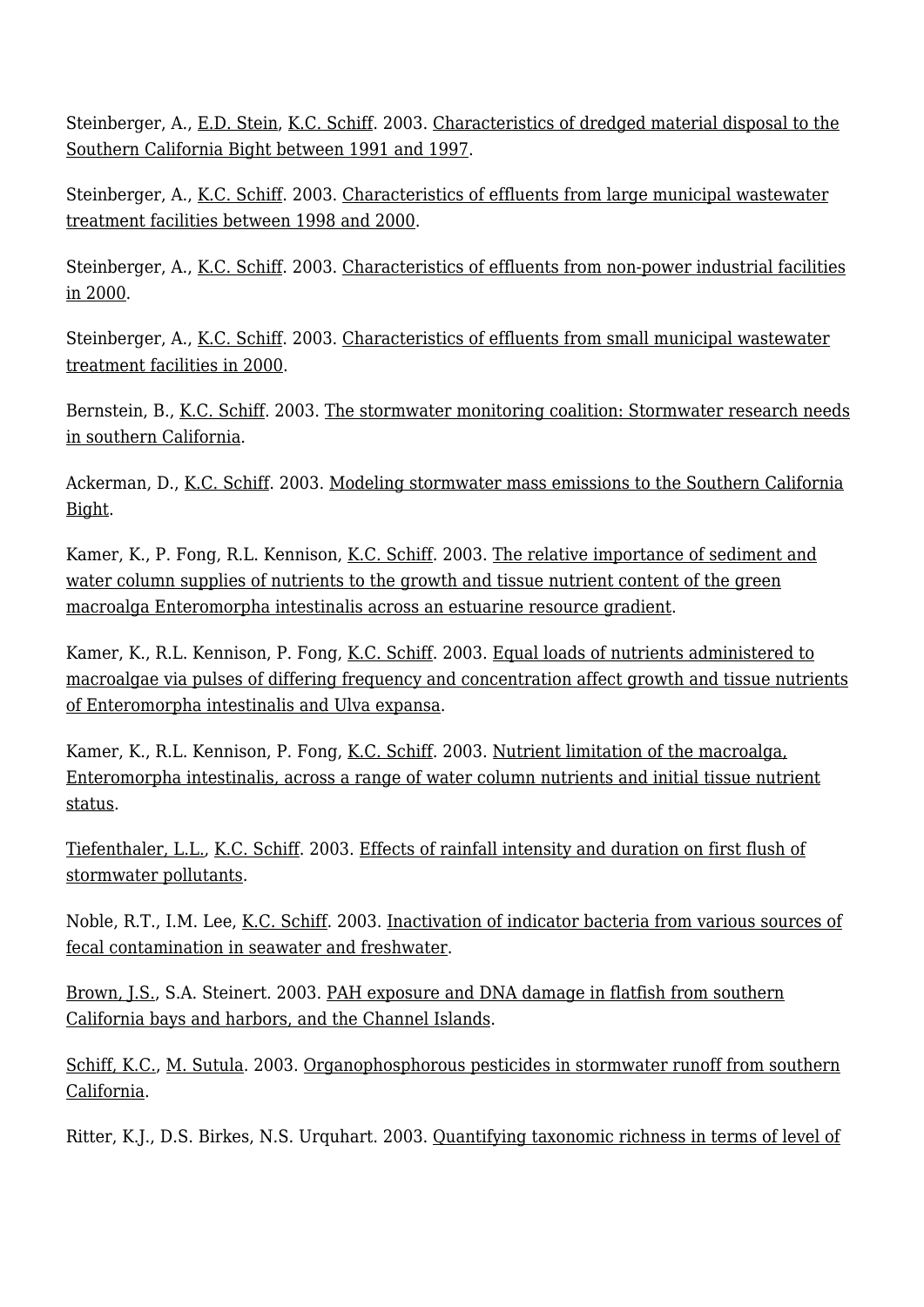[rarity assessed by a fixed count.](http://ftp.sccwrp.org/pub/download/DOCUMENTS/AnnualReports/2001_02AnnualReport/40_ar11-kerry.pdf)

Vidal, D.E. 2003. [Adaptation to mercury contamination in an aquatic oligochaete worm.](http://ftp.sccwrp.org/pub/download/DOCUMENTS/AnnualReports/2001_02AnnualReport/19_ar32-doris.pdf)

Bernstein, B., [S.B. Weisberg](http://www.sccwrp.org/about/staff/steve-weisberg/). 2003. [Southern California's marine monitoring system ten years](http://ftp.sccwrp.org/pub/download/DOCUMENTS/AnnualReports/2001_02AnnualReport/27_ar24-weisberg.pdf) [after the national research council evaluation](http://ftp.sccwrp.org/pub/download/DOCUMENTS/AnnualReports/2001_02AnnualReport/27_ar24-weisberg.pdf).

Ackerman, D., [K.C. Schiff,](http://www.sccwrp.org/about/staff/ken-schiff/) [S.B. Weisberg.](http://www.sccwrp.org/about/staff/steve-weisberg/) 2003. [Evaluating HSPF in an arid, urbanized watershed.](http://ftp.sccwrp.org/pub/download/DOCUMENTS/AnnualReports/2001_02AnnualReport/07_ar33-drew.pdf)

Ackerman, D., [S.B. Weisberg](http://www.sccwrp.org/about/staff/steve-weisberg/). 2003. [Relationship between rainfall and beach bacterial](http://ftp.sccwrp.org/pub/download/DOCUMENTS/AnnualReports/2001_02AnnualReport/18_ar37-drew.pdf) [concentrations on Santa Monica Bay beaches](http://ftp.sccwrp.org/pub/download/DOCUMENTS/AnnualReports/2001_02AnnualReport/18_ar37-drew.pdf).

Gossett, R., R. Baird, K. Christensen, [S.B. Weisberg](http://www.sccwrp.org/about/staff/steve-weisberg/). 2003. [Making performance-based chemistry](http://ftp.sccwrp.org/pub/download/DOCUMENTS/AnnualReports/2001_02AnnualReport/38_ar41-weisberg.pdf) [work: How we created comparable data among laboratories as part of a southern California](http://ftp.sccwrp.org/pub/download/DOCUMENTS/AnnualReports/2001_02AnnualReport/38_ar41-weisberg.pdf) [marine regional assessment.](http://ftp.sccwrp.org/pub/download/DOCUMENTS/AnnualReports/2001_02AnnualReport/38_ar41-weisberg.pdf)

Noble, R.T., D.F. Moore, M.K. Leecaster, C.D. McGee, [S.B. Weisberg.](http://www.sccwrp.org/about/staff/steve-weisberg/) 2003. [Comparison of total](http://ftp.sccwrp.org/pub/download/DOCUMENTS/AnnualReports/2001_02AnnualReport/30_ar05-rachel.pdf) [coliform, fecal coliform, and enterococcus bacterial indicator response for ocean recreational](http://ftp.sccwrp.org/pub/download/DOCUMENTS/AnnualReports/2001_02AnnualReport/30_ar05-rachel.pdf) [water quality testing](http://ftp.sccwrp.org/pub/download/DOCUMENTS/AnnualReports/2001_02AnnualReport/30_ar05-rachel.pdf).

Noble, R.T., M.K. Leecaster, C.D. McGee, [S.B. Weisberg.](http://www.sccwrp.org/about/staff/steve-weisberg/) 2003. [Comparison of bacterial indicator](http://ftp.sccwrp.org/pub/download/DOCUMENTS/AnnualReports/2001_02AnnualReport/37_ar29-rachel.pdf) [analysis methods in stormwater-affected coastal waters](http://ftp.sccwrp.org/pub/download/DOCUMENTS/AnnualReports/2001_02AnnualReport/37_ar29-rachel.pdf).

Zeng, E.Y., C.C. Chou, C. Yu. 2003. [Potential application of gas chromatography tandem mass](http://ftp.sccwrp.org/pub/download/DOCUMENTS/AnnualReports/2001_02AnnualReport/39_ar03-eddy.pdf) [spectrometry in the measurement of coeluting isomers.](http://ftp.sccwrp.org/pub/download/DOCUMENTS/AnnualReports/2001_02AnnualReport/39_ar03-eddy.pdf)

Nezlin, N.P., W.M. Hamner, L.D. Zeidberg. 2003. [Remote-Sensed Analysis of the Influence of](http://ftp.sccwrp.org/pub/download/DOCUMENTS/AnnualReports/2001_02AnnualReport/29_ar35-nick.pdf) [1997-1998 El Ni.](http://ftp.sccwrp.org/pub/download/DOCUMENTS/AnnualReports/2001_02AnnualReport/29_ar35-nick.pdf)

Moore, C.J., S.L. Moore, [S.B. Weisberg,](http://www.sccwrp.org/about/staff/steve-weisberg/) G.L. Lattin, A.F. Zellers. 2003. [A comparison of neustonic](http://ftp.sccwrp.org/pub/download/DOCUMENTS/AnnualReports/2001_02AnnualReport/06_ar02-shelly.pdf) [plastic and zooplankton abundance in southern California's coastal waters](http://ftp.sccwrp.org/pub/download/DOCUMENTS/AnnualReports/2001_02AnnualReport/06_ar02-shelly.pdf).

[Greenstein, D.J.,](http://www.sccwrp.org/about/staff/darrin-greenstein/) S.M. Bay, A.W. Jirik, [J.S. Brown](http://www.sccwrp.org/about/staff/jeff-brown/), C. Alexander. 2001. [Toxicity assessment of](http://ftp.sccwrp.org/pub/download/DOCUMENTS/AnnualReports/1999AnnualReport/13_ar13.pdf) [sediment cores from Santa Monica Bay](http://ftp.sccwrp.org/pub/download/DOCUMENTS/AnnualReports/1999AnnualReport/13_ar13.pdf).

Zeng, E.Y., S.M. Bay, K. Tran, C. Alexander. 2001. [Temporal and spatial distributions of](http://ftp.sccwrp.org/pub/download/DOCUMENTS/AnnualReports/1999AnnualReport/08_ar07.pdf) [contaminants in sediments of Santa Monica Bay, California](http://ftp.sccwrp.org/pub/download/DOCUMENTS/AnnualReports/1999AnnualReport/08_ar07.pdf).

Jirik, A.W., S.M. Bay, S. Asato. 2001. [Interlaboratory comparison of sediment toxicity tests with](http://ftp.sccwrp.org/pub/download/DOCUMENTS/AnnualReports/1999AnnualReport/29_ar29.pdf) [the amphipod Eohaustorius estuarius.](http://ftp.sccwrp.org/pub/download/DOCUMENTS/AnnualReports/1999AnnualReport/29_ar29.pdf)

Baca-Hovey, C., L.D. Cooper. 2001. [Reproductive biology of the barred sand bass \(Paralabrax](http://ftp.sccwrp.org/pub/download/DOCUMENTS/AnnualReports/1999AnnualReport/15_ar16.pdf) [nebulifer\)](http://ftp.sccwrp.org/pub/download/DOCUMENTS/AnnualReports/1999AnnualReport/15_ar16.pdf).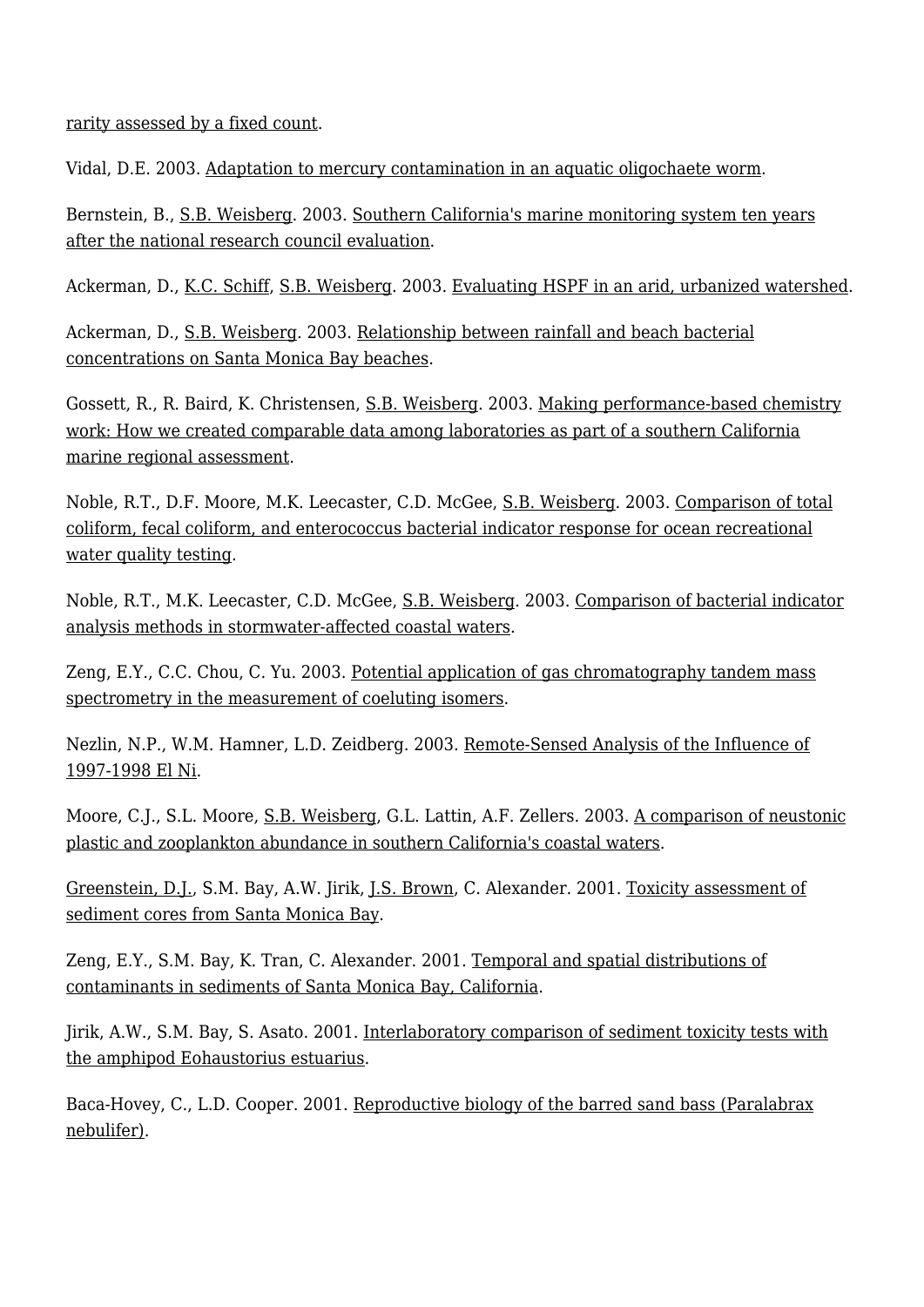Noble, R.T., J.A. Fuhrman. 2001. [Enterovirus detection by reverse transcriptase polymerase chain](http://ftp.sccwrp.org/pub/download/DOCUMENTS/AnnualReports/1999AnnualReport/20_ar31.pdf) [reaction from the coastal waters of southern California.](http://ftp.sccwrp.org/pub/download/DOCUMENTS/AnnualReports/1999AnnualReport/20_ar31.pdf)

Bay, S.M., [J.S. Brown](http://www.sccwrp.org/about/staff/jeff-brown/), [D.J. Greenstein](http://www.sccwrp.org/about/staff/darrin-greenstein/), A.W. Jirik. 2001. [Toxicity of methyl-tert-butyl ether \(MTBE\)](http://ftp.sccwrp.org/pub/download/DOCUMENTS/AnnualReports/1999AnnualReport/12_ar12.pdf) [to California marine life](http://ftp.sccwrp.org/pub/download/DOCUMENTS/AnnualReports/1999AnnualReport/12_ar12.pdf).

[Schiff, K.C.,](http://www.sccwrp.org/about/staff/ken-schiff/) P. Kinney. 2001. [Tracking sources of bacterial contamination in stormwater](http://ftp.sccwrp.org/pub/download/DOCUMENTS/AnnualReports/1999AnnualReport/07_ar06.pdf) [discharges from Mission Bay, California](http://ftp.sccwrp.org/pub/download/DOCUMENTS/AnnualReports/1999AnnualReport/07_ar06.pdf).

Dalkey, A., M.K. Leecaster. 2001. [Comparison of sediment grain size analysis among two methods](http://ftp.sccwrp.org/pub/download/DOCUMENTS/AnnualReports/1999AnnualReport/28_ar26.pdf) [and three instruments using environmental samples.](http://ftp.sccwrp.org/pub/download/DOCUMENTS/AnnualReports/1999AnnualReport/28_ar26.pdf)

[Tiefenthaler, L.L.,](http://www.sccwrp.org/about/staff/liesl-tiefenthaler/) [K.C. Schiff](http://www.sccwrp.org/about/staff/ken-schiff/), M.K. Leecaster. 2001. [Temporal variability patterns of stormwater](http://ftp.sccwrp.org/pub/download/DOCUMENTS/AnnualReports/1999AnnualReport/04_ar04.pdf) [concentrations in urban stormwater runoff.](http://ftp.sccwrp.org/pub/download/DOCUMENTS/AnnualReports/1999AnnualReport/04_ar04.pdf)

Leecaster, M.K. 2001. [Spatial analysis of grain size in Santa Monica Bay](http://ftp.sccwrp.org/pub/download/DOCUMENTS/AnnualReports/1999AnnualReport/25_ar23.pdf).

Moore, S.L., D. Gregorio, M. Carreon, [S.B. Weisberg](http://www.sccwrp.org/about/staff/steve-weisberg/), M.K. Leecaster. 2001. [Composition and](http://ftp.sccwrp.org/pub/download/DOCUMENTS/AnnualReports/1999AnnualReport/09_ar10.pdf) [distribution of beach debris in Orange County, California](http://ftp.sccwrp.org/pub/download/DOCUMENTS/AnnualReports/1999AnnualReport/09_ar10.pdf).

Mearns, A.J., M.J. Allen, M.D. Moore. 2001. [The Southern California Coastal Water Research](http://ftp.sccwrp.org/pub/download/DOCUMENTS/AnnualReports/1999AnnualReport/01_ar01.pdf) [Project - 30 years of environmental research in the Southern California Bight](http://ftp.sccwrp.org/pub/download/DOCUMENTS/AnnualReports/1999AnnualReport/01_ar01.pdf).

Herbinson, K.T., M.J. Allen, S.L. Moore. 2001. [Historical trends in nearshore croaker \(family](http://ftp.sccwrp.org/pub/download/DOCUMENTS/AnnualReports/1999AnnualReport/24_ar19.pdf) [Sciaenidae\) populations in southern California from 1977 through 1998](http://ftp.sccwrp.org/pub/download/DOCUMENTS/AnnualReports/1999AnnualReport/24_ar19.pdf).

Moore, S.L. 2001. [Age and growth of white croaker \(Genyonemus lineatus\) off Palos Verdes and](http://ftp.sccwrp.org/pub/download/DOCUMENTS/AnnualReports/1999AnnualReport/14_ar15.pdf) [Dana Point, California](http://ftp.sccwrp.org/pub/download/DOCUMENTS/AnnualReports/1999AnnualReport/14_ar15.pdf).

Noble, R.T. 2001. [Enterovirus detection in storm drain-impacted waters along the shoreline of the](http://ftp.sccwrp.org/pub/download/DOCUMENTS/AnnualReports/1999AnnualReport/21_ar21.pdf) [Southern California Bight.](http://ftp.sccwrp.org/pub/download/DOCUMENTS/AnnualReports/1999AnnualReport/21_ar21.pdf)

[Schiff, K.C.,](http://www.sccwrp.org/about/staff/ken-schiff/) [S.B. Weisberg,](http://www.sccwrp.org/about/staff/steve-weisberg/) V. Raco-Rands. 2001. [Inventory of ocean monitoring in the Southern](http://ftp.sccwrp.org/pub/download/DOCUMENTS/AnnualReports/1999AnnualReport/18_ar22.pdf) [California Bight](http://ftp.sccwrp.org/pub/download/DOCUMENTS/AnnualReports/1999AnnualReport/18_ar22.pdf).

[Brown, J.S.,](http://www.sccwrp.org/about/staff/jeff-brown/) S.M. Bay, [D.J. Greenstein](http://www.sccwrp.org/about/staff/darrin-greenstein/), W.R. Ray. 2001. [Concentrations of methyl-tert butyl ether](http://ftp.sccwrp.org/pub/download/DOCUMENTS/AnnualReports/1999AnnualReport/011_ar34.pdf) [\(MTBE\) in inputs and receiving waters of southern California.](http://ftp.sccwrp.org/pub/download/DOCUMENTS/AnnualReports/1999AnnualReport/011_ar34.pdf)

Raco-Rands, V., A.n.d.r.e.a. Steinberger. 2001. [Characteristics of effluents from large municipal](http://ftp.sccwrp.org/pub/download/DOCUMENTS/AnnualReports/1999AnnualReport/02_ar03.pdf) [wastewater treatment facilities in 1997](http://ftp.sccwrp.org/pub/download/DOCUMENTS/AnnualReports/1999AnnualReport/02_ar03.pdf).

[Schiff, K.C.,](http://www.sccwrp.org/about/staff/ken-schiff/) S.M. Bay, C. Stransky. 2001. [Characterization of stormwater toxicants from an urban](http://ftp.sccwrp.org/pub/download/DOCUMENTS/AnnualReports/1999AnnualReport/06_ar05.pdf) [watershed to freshwater and marine organisms.](http://ftp.sccwrp.org/pub/download/DOCUMENTS/AnnualReports/1999AnnualReport/06_ar05.pdf)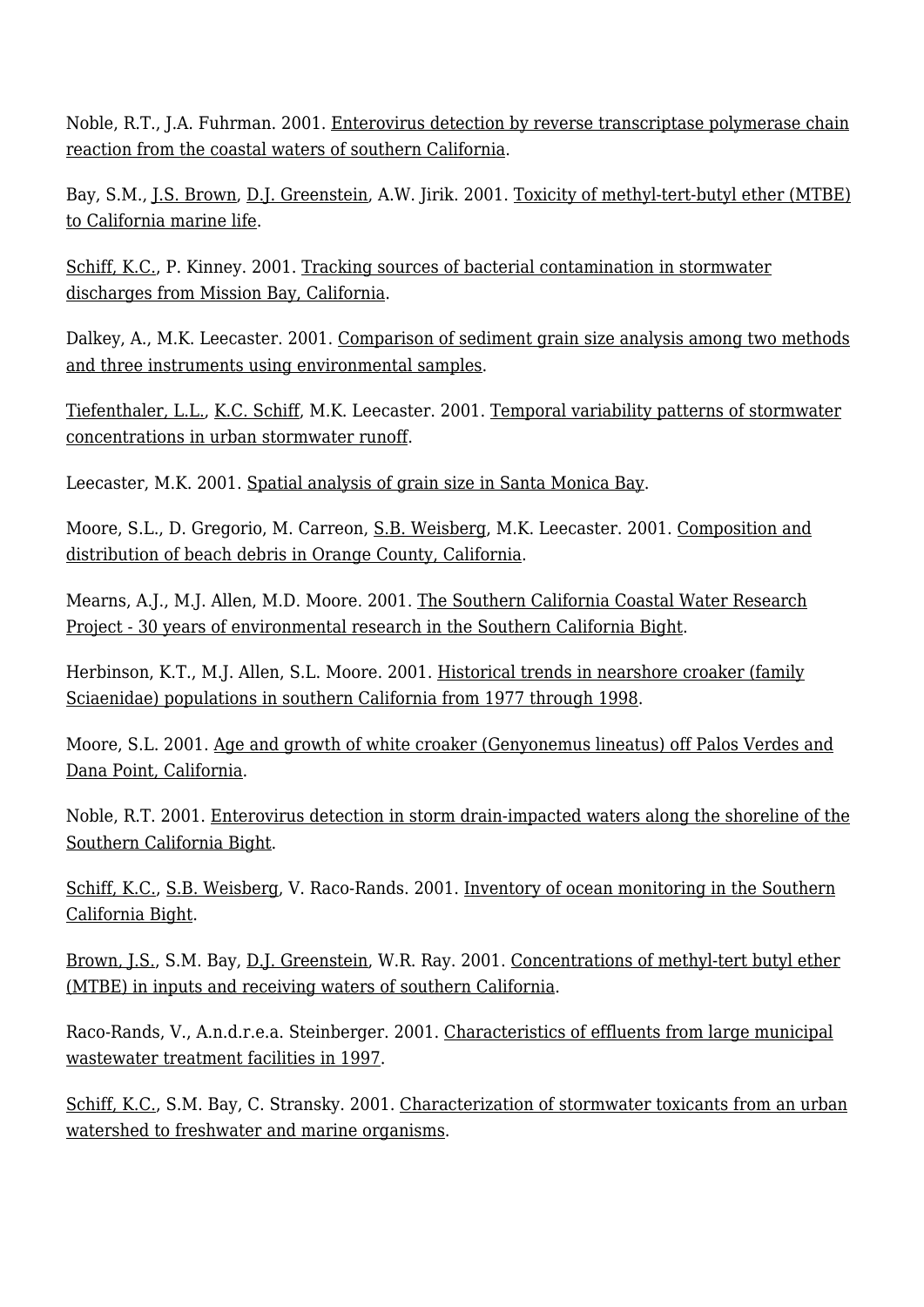Stull, J.K., M.J. Allen, S.L. Moore, C.-L. Tang. 2001. [Relative abundance and health of megabenthic](http://ftp.sccwrp.org/pub/download/DOCUMENTS/AnnualReports/1999AnnualReport/17_ar18.pdf) [invertebrate species on the Southern California Shelf in 1994](http://ftp.sccwrp.org/pub/download/DOCUMENTS/AnnualReports/1999AnnualReport/17_ar18.pdf).

Allen, M.J., J.K. Stull, S.L. Moore, C.-L. Tang. 2001. [Relative abundance and health of demersal](http://ftp.sccwrp.org/pub/download/DOCUMENTS/AnnualReports/1999AnnualReport/16_ar17.pdf) [fish species on the Southern California Shelf in 1994](http://ftp.sccwrp.org/pub/download/DOCUMENTS/AnnualReports/1999AnnualReport/16_ar17.pdf).

[Schiff, K.C.,](http://www.sccwrp.org/about/staff/ken-schiff/) [L.L. Tiefenthaler](http://www.sccwrp.org/about/staff/liesl-tiefenthaler/). 2001. [Anthropogenic versus natural mass emissions from an urban](http://ftp.sccwrp.org/pub/download/DOCUMENTS/AnnualReports/1999AnnualReport/05_ar35.pdf) [watershed](http://ftp.sccwrp.org/pub/download/DOCUMENTS/AnnualReports/1999AnnualReport/05_ar35.pdf).

Leecaster, M.K., [K.C. Schiff](http://www.sccwrp.org/about/staff/ken-schiff/), [L.L. Tiefenthaler](http://www.sccwrp.org/about/staff/liesl-tiefenthaler/). 2001. [Assessment of efficient sampling designs for](http://ftp.sccwrp.org/pub/download/DOCUMENTS/AnnualReports/1999AnnualReport/03_ar02.pdf) [urban stormwater monitoring](http://ftp.sccwrp.org/pub/download/DOCUMENTS/AnnualReports/1999AnnualReport/03_ar02.pdf).

Moore, C.J., S.L. Moore, M.K. Leecaster, [S.B. Weisberg](http://www.sccwrp.org/about/staff/steve-weisberg/). 2001. [A comparison of plastic and](http://ftp.sccwrp.org/pub/download/DOCUMENTS/AnnualReports/1999AnnualReport/10_ar11.pdf) [plankton in the North Pacific central gyre](http://ftp.sccwrp.org/pub/download/DOCUMENTS/AnnualReports/1999AnnualReport/10_ar11.pdf).

[Schiff, K.C.,](http://www.sccwrp.org/about/staff/ken-schiff/) J. Morton, [S.B. Weisberg.](http://www.sccwrp.org/about/staff/steve-weisberg/) 2001. [Retrospective evaluation of shoreline water quality](http://ftp.sccwrp.org/pub/download/DOCUMENTS/AnnualReports/1999AnnualReport/23_ar36.pdf) [along Santa Monica Bay beaches](http://ftp.sccwrp.org/pub/download/DOCUMENTS/AnnualReports/1999AnnualReport/23_ar36.pdf).

Leecaster, M.K., [S.B. Weisberg.](http://www.sccwrp.org/about/staff/steve-weisberg/) 2001. [Effect of temporal sampling frequency on shoreline](http://ftp.sccwrp.org/pub/download/DOCUMENTS/AnnualReports/1999AnnualReport/26_ar37.pdf) [microbiology assessments.](http://ftp.sccwrp.org/pub/download/DOCUMENTS/AnnualReports/1999AnnualReport/26_ar37.pdf)

Noble, R.T., J.H. Dorsey, M.K. Leecaster, V. Orozco-Borbon, D. Reid, [K.C. Schiff,](http://www.sccwrp.org/about/staff/ken-schiff/) [S.B. Weisberg.](http://www.sccwrp.org/about/staff/steve-weisberg/) 2001. [A regional survey of the microbiological water quality along the shoreline of the Southern](http://ftp.sccwrp.org/pub/download/DOCUMENTS/AnnualReports/1999AnnualReport/19_ar20.pdf) [California Bight](http://ftp.sccwrp.org/pub/download/DOCUMENTS/AnnualReports/1999AnnualReport/19_ar20.pdf).

Noble, R.T., M.K. Leecaster, D.F. Moore, [K.C. Schiff,](http://www.sccwrp.org/about/staff/ken-schiff/) [S.B. Weisberg.](http://www.sccwrp.org/about/staff/steve-weisberg/) 2001. [Relationships among](http://ftp.sccwrp.org/pub/download/DOCUMENTS/AnnualReports/1999AnnualReport/22_ar32.pdf) [bacterial indicators during a regional survey of microbiological water quality along the shoreline](http://ftp.sccwrp.org/pub/download/DOCUMENTS/AnnualReports/1999AnnualReport/22_ar32.pdf) [of the Southern California Bight.](http://ftp.sccwrp.org/pub/download/DOCUMENTS/AnnualReports/1999AnnualReport/22_ar32.pdf)

Tran, K., D.L. Young, E.Y. Zeng. 2001. [Molecular markers in urban stormwater runoff.](http://ftp.sccwrp.org/pub/download/DOCUMENTS/AnnualReports/1999AnnualReport/27_ar25.pdf)

Moore, S.L., M.J. Allen. 1999. [Distribution of anthropogenic and natural debris on the Mainland](http://ftp.sccwrp.org/pub/download/DOCUMENTS/AnnualReports/1997AnnualReport/ar13.pdf) [Shelf of the Southern California Bight](http://ftp.sccwrp.org/pub/download/DOCUMENTS/AnnualReports/1997AnnualReport/ar13.pdf).

[Brown, J.S.,](http://www.sccwrp.org/about/staff/jeff-brown/) S.M. Bay. 1999. [Biomarkers of contaminant exposure and effect in flatfish from](http://ftp.sccwrp.org/pub/download/DOCUMENTS/AnnualReports/1997AnnualReport/ar06.pdf) [southern California](http://ftp.sccwrp.org/pub/download/DOCUMENTS/AnnualReports/1997AnnualReport/ar06.pdf).

Schweitzer, L., S.M. Bay. 1999. [Bioaccumulation, maternal transfer, and sublethal effects of a PCB](http://ftp.sccwrp.org/pub/download/DOCUMENTS/AnnualReports/1997AnnualReport/ar07.pdf) [in the sea urchin, Lytechinus pictus](http://ftp.sccwrp.org/pub/download/DOCUMENTS/AnnualReports/1997AnnualReport/ar07.pdf).

[Schiff, K.C.,](http://www.sccwrp.org/about/staff/ken-schiff/) [S.B. Weisberg,](http://www.sccwrp.org/about/staff/steve-weisberg/) J.H. Dorsey. 1999. [Microbiological monitoring of marine recreational](http://ftp.sccwrp.org/pub/download/DOCUMENTS/AnnualReports/1997AnnualReport/ar16.pdf) [waters in southern California](http://ftp.sccwrp.org/pub/download/DOCUMENTS/AnnualReports/1997AnnualReport/ar16.pdf).

Anderson, J.W., E.Y. Zeng, J.M. Jones. 1999. [Correlation between the response of a human cell line](http://ftp.sccwrp.org/pub/download/DOCUMENTS/AnnualReports/1997AnnualReport/ar05.pdf)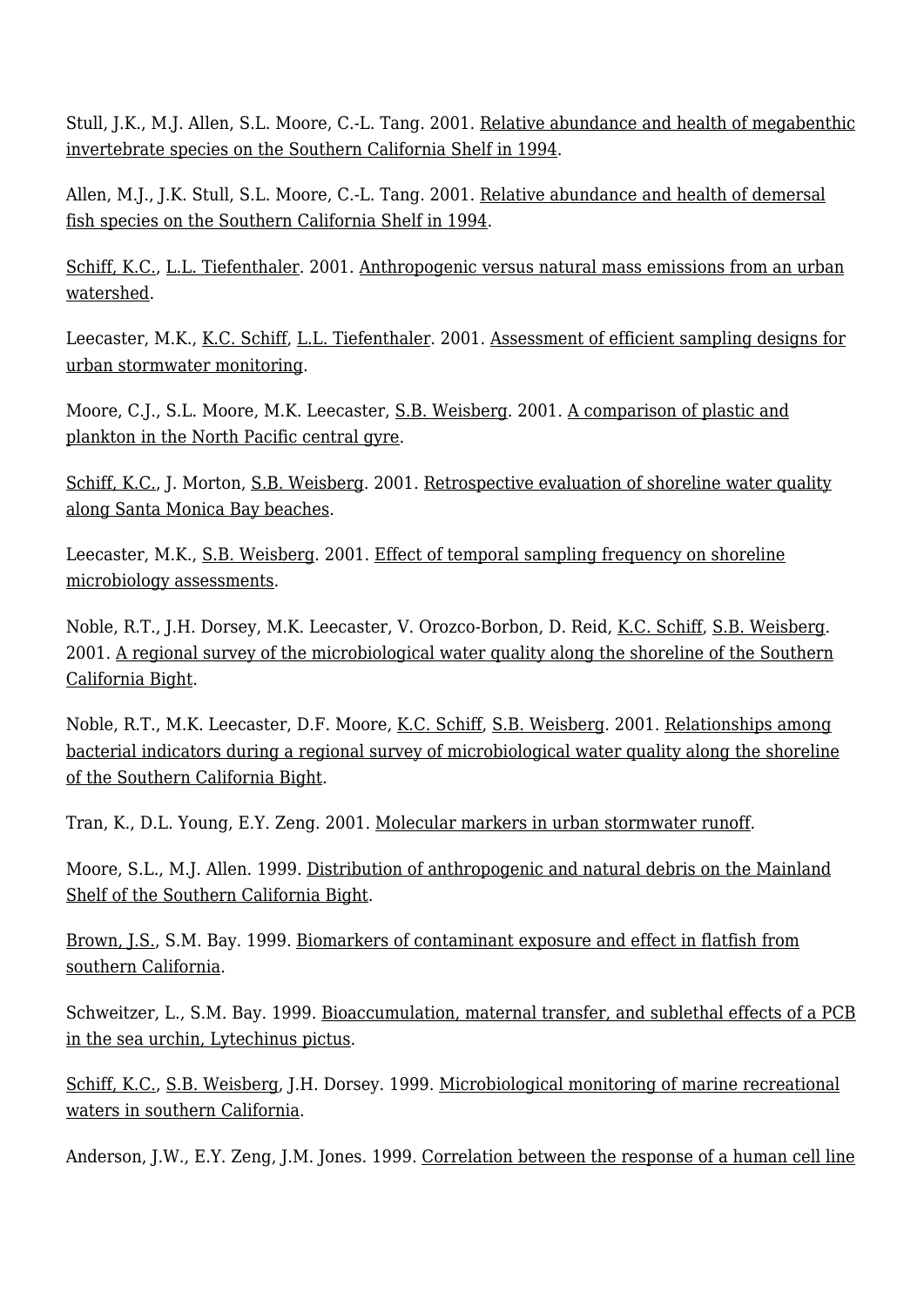[\(P450 RGS\) and the distribution of sediment PAHs and PCBs on the Palos Verdes Shelf, California.](http://ftp.sccwrp.org/pub/download/DOCUMENTS/AnnualReports/1997AnnualReport/ar05.pdf)

Allen, M.J., S.L. Moore, [S.B. Weisberg](http://www.sccwrp.org/about/staff/steve-weisberg/), A.K. Groce, M. Leecaster. 1999. [Comparability of](http://ftp.sccwrp.org/pub/download/DOCUMENTS/AnnualReports/1997AnnualReport/ar18.pdf) [bioaccumulation within the Sanddab feeding guild in coastal southern California](http://ftp.sccwrp.org/pub/download/DOCUMENTS/AnnualReports/1997AnnualReport/ar18.pdf).

Allen, M.J., D. Diener, J. Mubarak, [S.B. Weisberg](http://www.sccwrp.org/about/staff/steve-weisberg/), S.L. Moore. 1999. [Demersal fish assemblages of](http://ftp.sccwrp.org/pub/download/DOCUMENTS/AnnualReports/1997AnnualReport/ar10.pdf) [the Mainland Shelf of southern California in 1994](http://ftp.sccwrp.org/pub/download/DOCUMENTS/AnnualReports/1997AnnualReport/ar10.pdf).

Allen, M.J., D. Diener, J. Mubarak, [S.B. Weisberg](http://www.sccwrp.org/about/staff/steve-weisberg/), S.L. Moore. 1999. [Megabenthic invertebrate](http://ftp.sccwrp.org/pub/download/DOCUMENTS/AnnualReports/1997AnnualReport/ar11.pdf) [assemblages of the Mainland Shelf of southern California in 1994.](http://ftp.sccwrp.org/pub/download/DOCUMENTS/AnnualReports/1997AnnualReport/ar11.pdf)

Raco-Rands, V.. 1999. [Characteristics of effluents from large municipal wastewater treatment](http://ftp.sccwrp.org/pub/download/DOCUMENTS/AnnualReports/1997AnnualReport/ar01.pdf) [facilities in 1996](http://ftp.sccwrp.org/pub/download/DOCUMENTS/AnnualReports/1997AnnualReport/ar01.pdf).

Raco-Rands, V.. 1999. [Characteristics of effluents from nonpower industrial facilities in 1995.](http://ftp.sccwrp.org/pub/download/DOCUMENTS/AnnualReports/1997AnnualReport/ar02.pdf)

Schiff, K.C. 1999. [Sediment chemistry on the Mainland Shelf of the Southern California Bight](http://ftp.sccwrp.org/pub/download/DOCUMENTS/AnnualReports/1997AnnualReport/ar08.pdf).

Zeng, E.Y., C.C. Yu, K. Tran. 1999. [In-situ measurements of chlorinated hydrocarbons in the water](http://ftp.sccwrp.org/pub/download/DOCUMENTS/AnnualReports/1997AnnualReport/ar04.pdf) [column off the Palos Verdes Peninsula, California.](http://ftp.sccwrp.org/pub/download/DOCUMENTS/AnnualReports/1997AnnualReport/ar04.pdf)

Bergen, M., [S.B. Weisberg,](http://www.sccwrp.org/about/staff/steve-weisberg/) R.W. Smith, D. Cadien, A. Dalkey, D. Montagne, J.K. Stull, R.G. Velarde. 1999. [Relationship between depth, latitude and sediment and the structure of benthic](http://ftp.sccwrp.org/pub/download/DOCUMENTS/AnnualReports/1997AnnualReport/ar12.pdf) [infaunal assemblages on the Mainland Shelf of southern California.](http://ftp.sccwrp.org/pub/download/DOCUMENTS/AnnualReports/1997AnnualReport/ar12.pdf)

Smith, R.W., M. Bergen, [S.B. Weisberg](http://www.sccwrp.org/about/staff/steve-weisberg/), D. Cadien, A. Dalkey, D. Montagne, J.K. Stull, R.G. Velarde. 1999. [Benthic response index for assessing infaunal communities on the Mainland Shelf](http://ftp.sccwrp.org/pub/download/DOCUMENTS/AnnualReports/1997AnnualReport/ar15.pdf) [of southern California](http://ftp.sccwrp.org/pub/download/DOCUMENTS/AnnualReports/1997AnnualReport/ar15.pdf).

McGee, C.D., M.K. Leecaster, P.M. Vainik, R.T. Noble, K.O. Walker, [S.B. Weisberg](http://www.sccwrp.org/about/staff/steve-weisberg/). 1999. [Comparison of bacterial indicator measurements among Southern California Marine Monitoring.](http://ftp.sccwrp.org/pub/download/DOCUMENTS/AnnualReports/1997AnnualReport/ar17.pdf)

Bergen, M., D. Cadien, A. Dalkey, D. Montagne, R.W. Smith, J.K. Stull, R.G. Velarde, [S.B.](http://www.sccwrp.org/about/staff/steve-weisberg/) [Weisberg](http://www.sccwrp.org/about/staff/steve-weisberg/). 1999. [Assessment of benthic infauna on the Mainland Shelf of southern California](http://ftp.sccwrp.org/pub/download/DOCUMENTS/AnnualReports/1997AnnualReport/ar14.pdf).

Santangelo, R.V., [D.W. Diehl,](http://www.sccwrp.org/about/staff/dario-diehl/) [S.B. Weisberg.](http://www.sccwrp.org/about/staff/steve-weisberg/) 1999. [Spatial characterization of four water column](http://ftp.sccwrp.org/pub/download/DOCUMENTS/AnnualReports/1997AnnualReport/ar09.pdf) [parameters on the Mainland Shelf of southern California in July 1994](http://ftp.sccwrp.org/pub/download/DOCUMENTS/AnnualReports/1997AnnualReport/ar09.pdf).

Tran, K., E.Y. Zeng. 1999. [Use of equilibrium partitioning theory to determine route\(s\) of](http://ftp.sccwrp.org/pub/download/DOCUMENTS/AnnualReports/1997AnnualReport/ar03.pdf) [chlorinated hydrocarbon uptake in hornyhead turbot](http://ftp.sccwrp.org/pub/download/DOCUMENTS/AnnualReports/1997AnnualReport/ar03.pdf).

[Schiff, K.C.,](http://www.sccwrp.org/about/staff/ken-schiff/) M.J. Allen. 1997. [Bioaccumulation of chlorinated hydrocarbons in livers of flatfishes](http://ftp.sccwrp.org/pub/download/DOCUMENTS/AnnualReports/1996AnnualReport/ar05.pdf) [from the Southern California Bight](http://ftp.sccwrp.org/pub/download/DOCUMENTS/AnnualReports/1996AnnualReport/ar05.pdf).